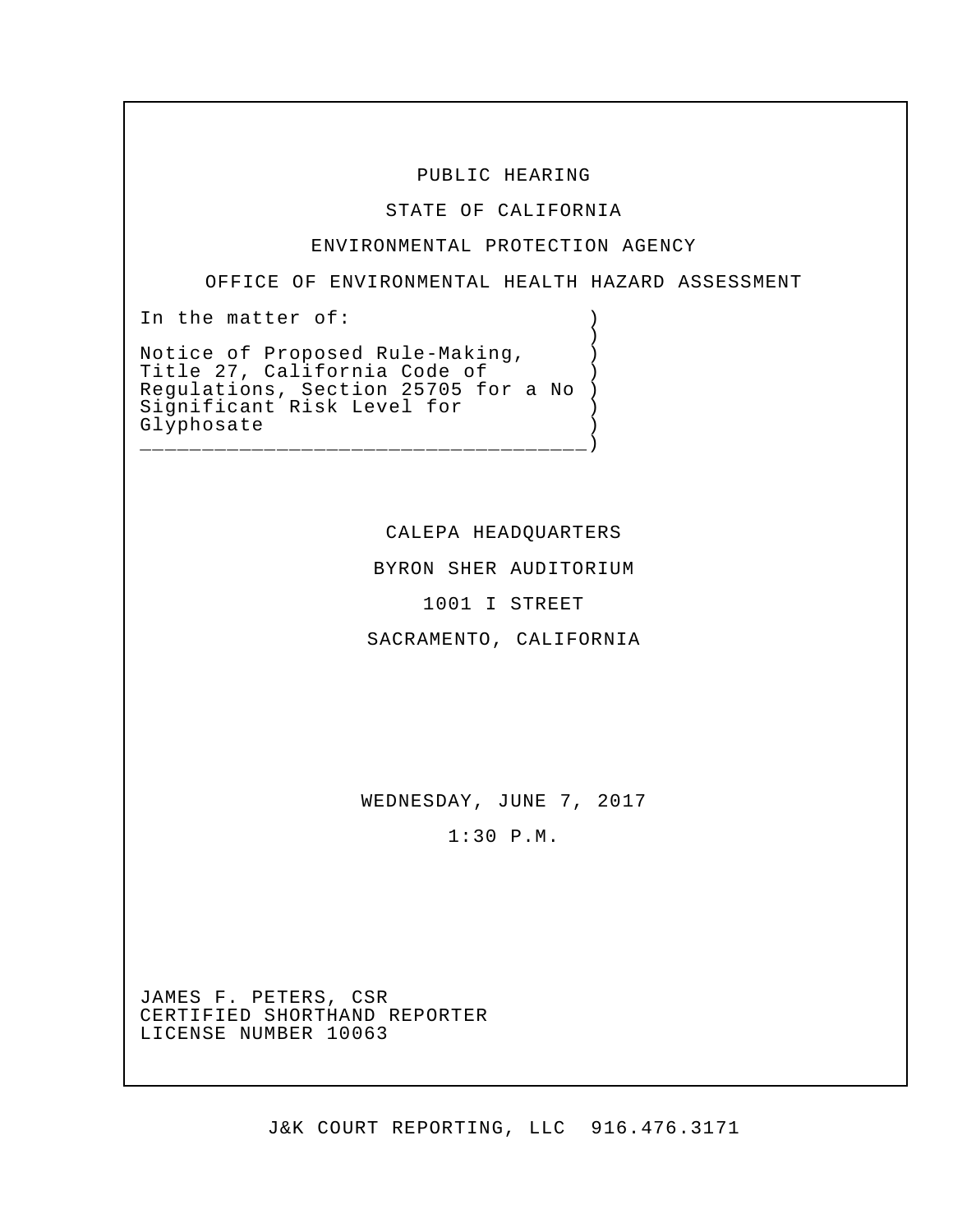A P P E A R A N C E S

STAFF:

Mr. Allan Hirsch, Chief Deputy Director Ms. Carol Monahan Cummings, Chief Counsel Dr. Martha Sandy, Chief, Reproductive and Cancer Hazard Assessment Branch ALSO PRESENT: Mr. Bill Allayaud, Environmental Working Group Ms. Joan Blaxter, Weston Price Foundation Mr. William Brooks, California Guild Dr. James Bus, Exponent Ms. Lucia Calderon, Safe Ag Safe Schools Mr. Joshua Coleman, Autism File Magazine Ms. Cynthia Corey, California Farm Bureau Ms. Caroline Cox, Center for Environmental Health Mr. Nicholas Chavez, United Farm Workers Ms. Christine Dames Ms. Jessica Denning, California Guild Mr. John Diaz, [Labelgmos.org](http:Labelgmos.org) Dr. Nathan Donley, Center for Biological Diversity Ms. Jessica Elkow Mr. Pedram Esfandiary, Baum, Hedlund, Aristei & Goldman Dr. Donna Farmer, Monsanto Ms. Leni Felton, The Way of Health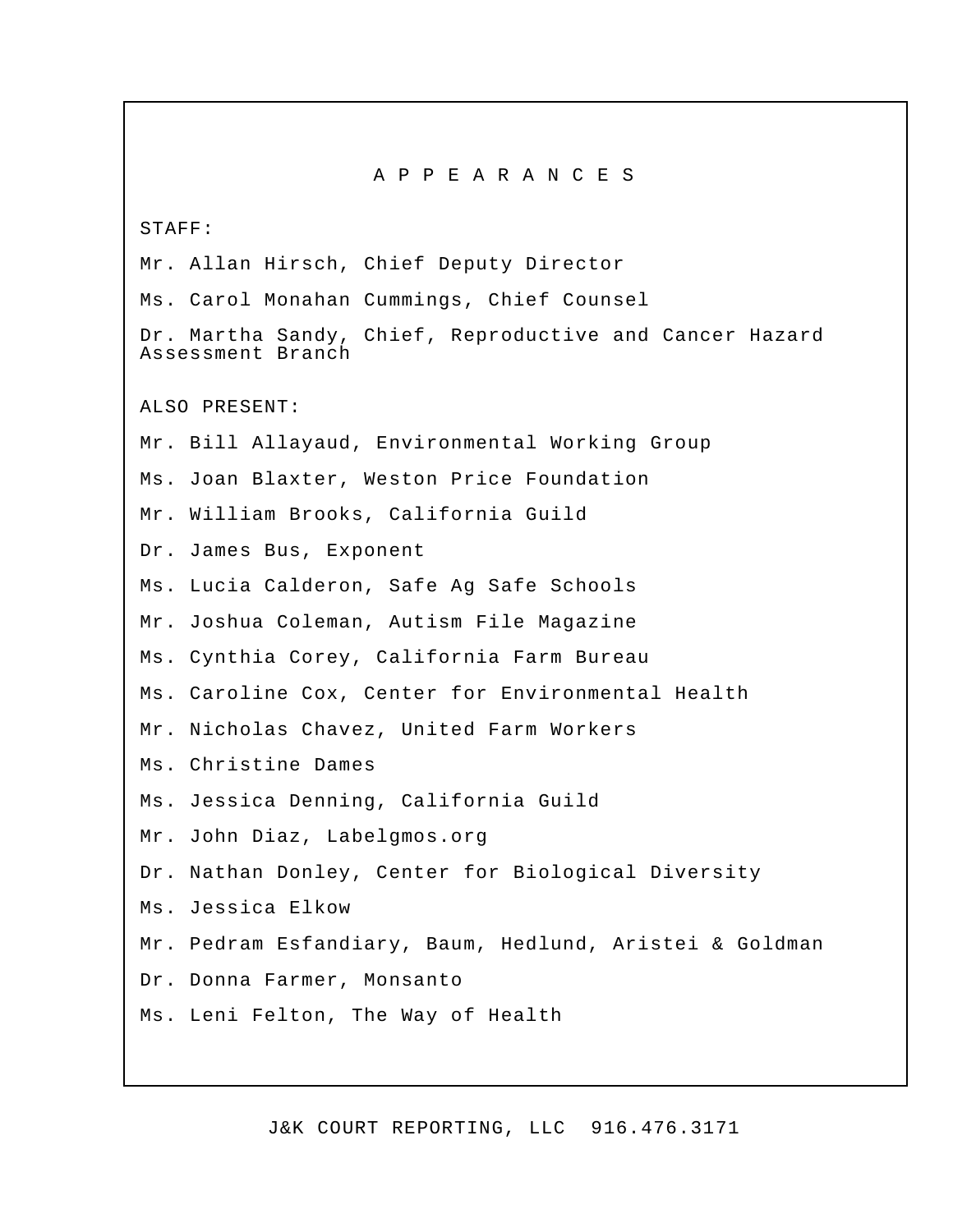A P P E A R A N C E S C O N T I N U E D ALSO PRESENT: Ms. Michelle Ford Dr. Stephen C. Frantz, Global Environmental Options Ms. Mary Fraser, Pesticide Free Zone Ms. Kathleen Furey, California Guild Mr. Robert Gipson Ms. Laura Hayes Ms. Zen Honeycutt, Moms Across America Ms. Susan Hopp Ms. Olivia Kannier Ms. Kathleen Kilpatrick, Safe Ag Safe Schools, PVFTKFT Retirees Chapter I Ms. Heather Kovac Ms. Sharon Larsen, Moms Across America Ms. Susan Lee Ms. Janelle Lewis Mr. Timothy Litzenburg, The Miller Firm Mr. Harvey Makishima, Public Awareness and Preventive Health Care, California Guild Mr. Bob McFarland Ms. Linda Mulligan Mr. Trenton Norris, Arnold & Porter Kaye Scholer Dr. Michelle Perro Mr. Joe Robichaud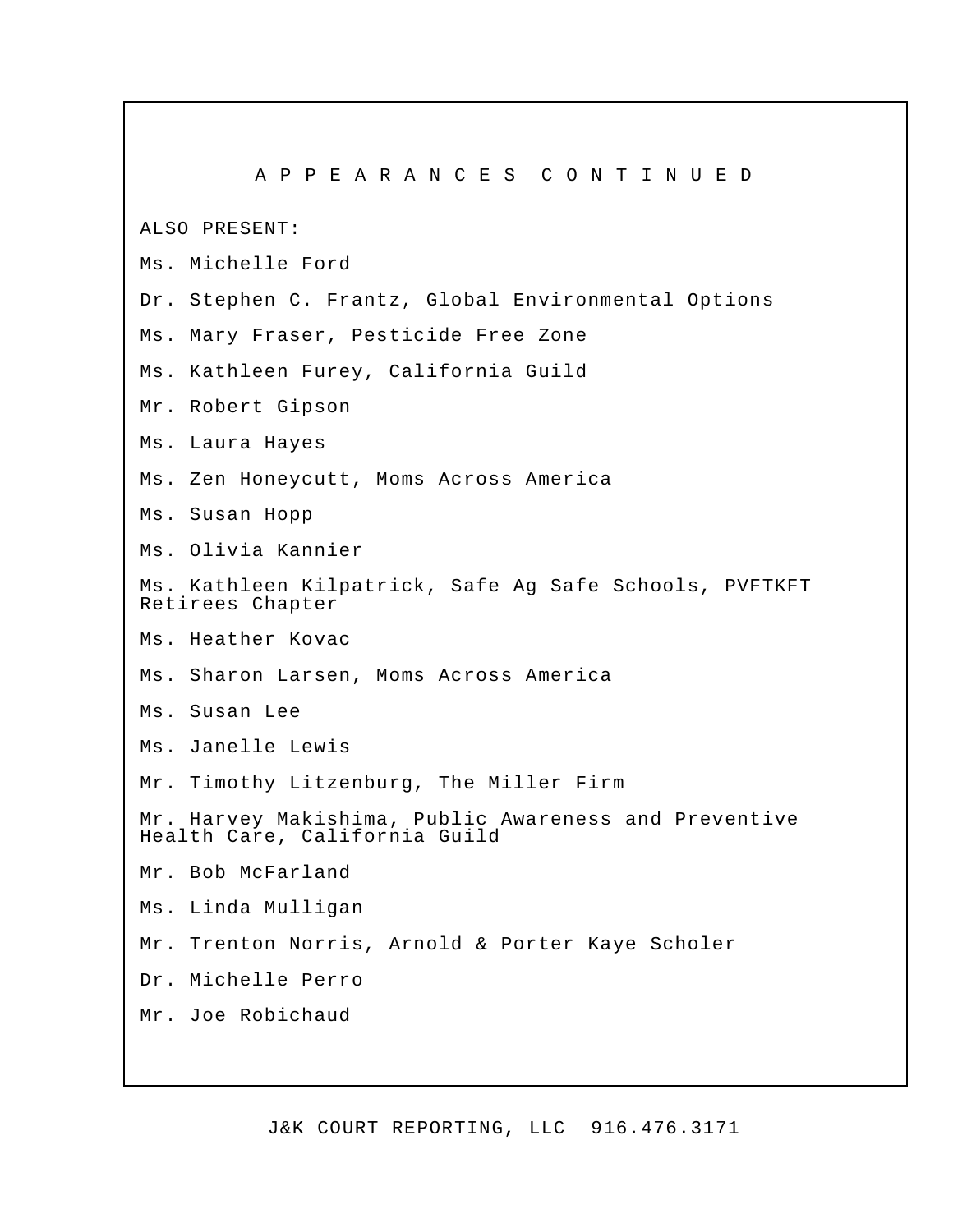# A P P E A R A N C E S C O N T I N U E D

ALSO PRESENT:

Ms. Emily Rooney, Agricultural Council of California

Mr. P.T. Rothchild

Ms. Diana Rudé, California Guild

Dr. Anthony Samsel, Samsel Environmental and Public Health Services

Mr. Bob Saunders

Ms. Deborah Whitman, Environmental Voices

Mr. Leo Younger, California Guild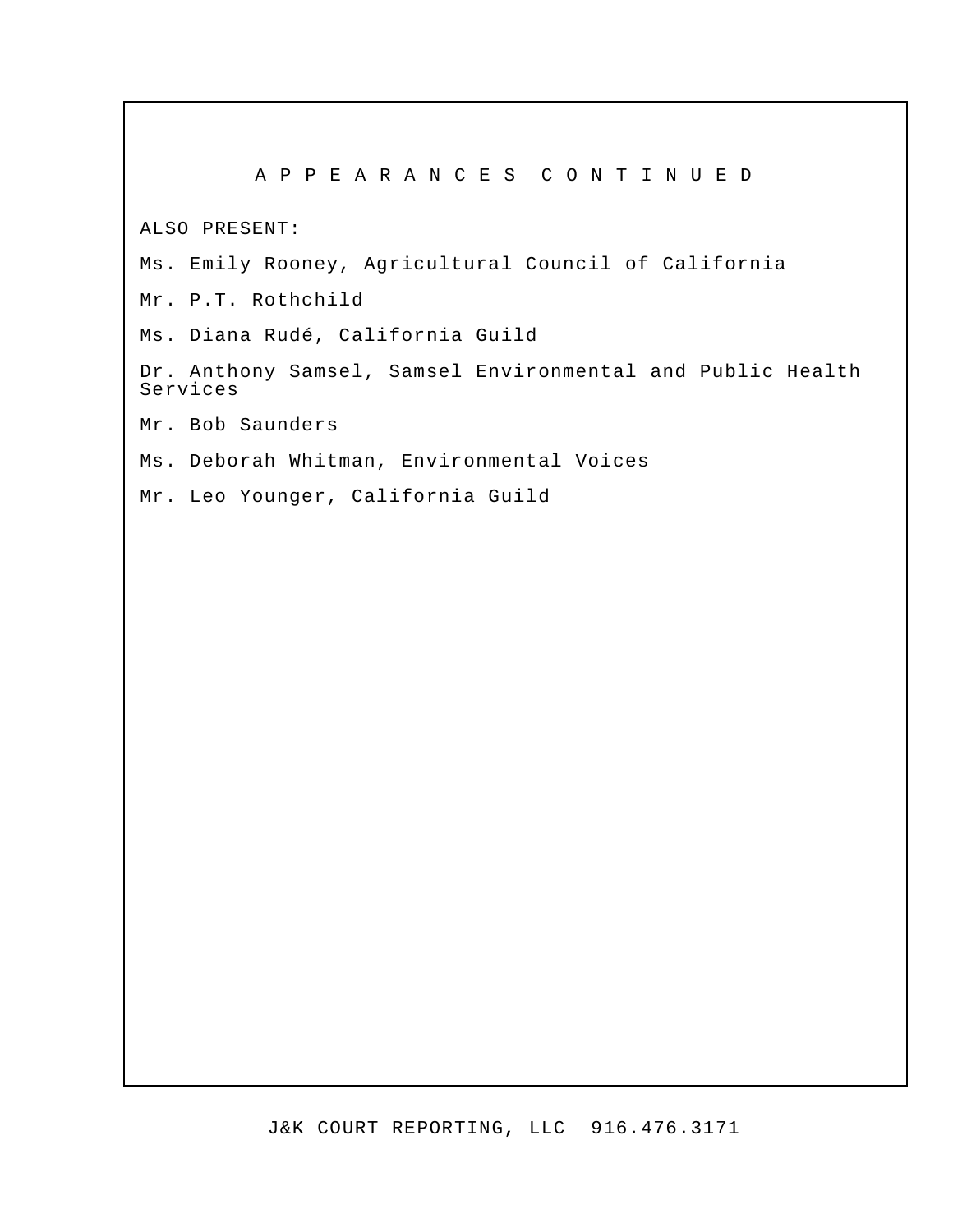| INDEX                                           | PAGE        |
|-------------------------------------------------|-------------|
| Opening remarks by Chief Deputy Director Hirsch | $\mathbf 1$ |
| Presentation by Chief Counsel Monahan Cummings  | 7           |
| Presentation by Dr. Sandy                       | 14          |
| Ms. Hayes                                       | 20          |
| Mr. Coleman                                     | 24          |
| Ms. Kovac                                       | 24          |
| Ms. Lewis                                       | 25          |
| Dr. Samsel                                      | 27          |
| Ms. Kannier                                     | 31          |
| Ms. Honeycutt                                   | 32          |
| Mr. Chavez                                      | 37          |
| Mr. Frantz                                      | 40          |
| Dr. Perro                                       | 44          |
| Mr. Esfandiary                                  | 48          |
| Dr. Farmer                                      | 55          |
| Dr. Bus                                         | 58          |
| Mr. Norris                                      | 60          |
| Whitman<br>$Ms$ .                               | 63          |
| Mr.<br>Makishima                                | 65          |
| Mr. Brooks                                      | 68          |
| $Ms$ .<br>Furey                                 | 71          |
| Younger<br>$Mr$ .                               | 74          |
| Denning<br>$Ms$ .                               | 74          |
|                                                 |             |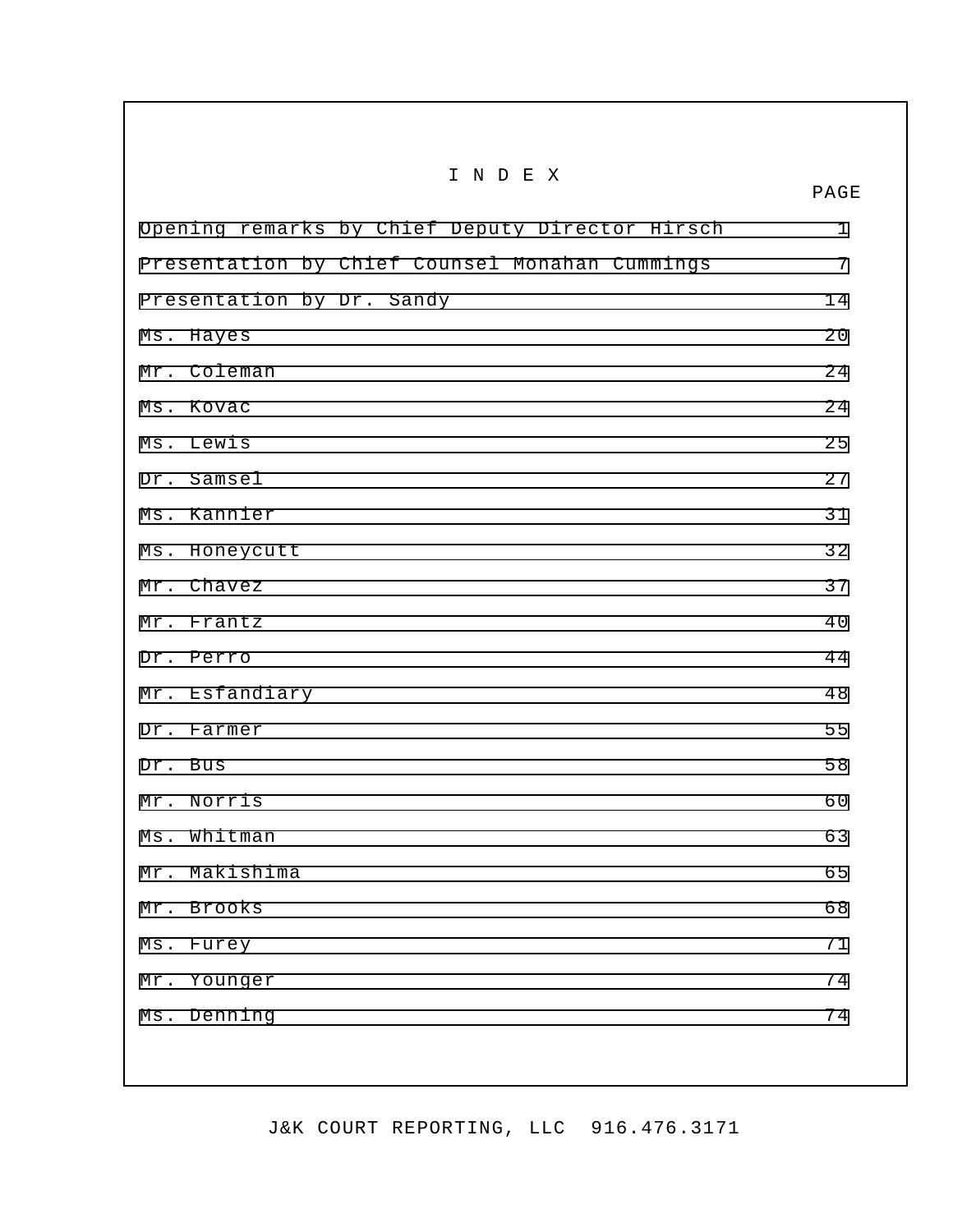I N D E X C O N T I N U E D

PAGE

Ms. Elkow 78 Mr. Diaz 80 Ms. Blaxter 82 Mr. Litzenburg 86 Ms. Ford 39 Mr. Saunders 92 Ms. Rooney 94 Mr. Allayaud 96 Mr. Robichaud 98 Ms. Fraser 100 Ms. Cox 102 Dr. Donley 103 Ms. Kilpatrick 106 Ms. Calderon 108 Ms. Felton 111 Ms. Larsen 113 Ms. Rudé 115 Ms. Corey 117 Ms. Lee 119 Mr. Gipson 121 Ms. Mulligan 123 Mr. Rothchild 125 Ms. Hopp 127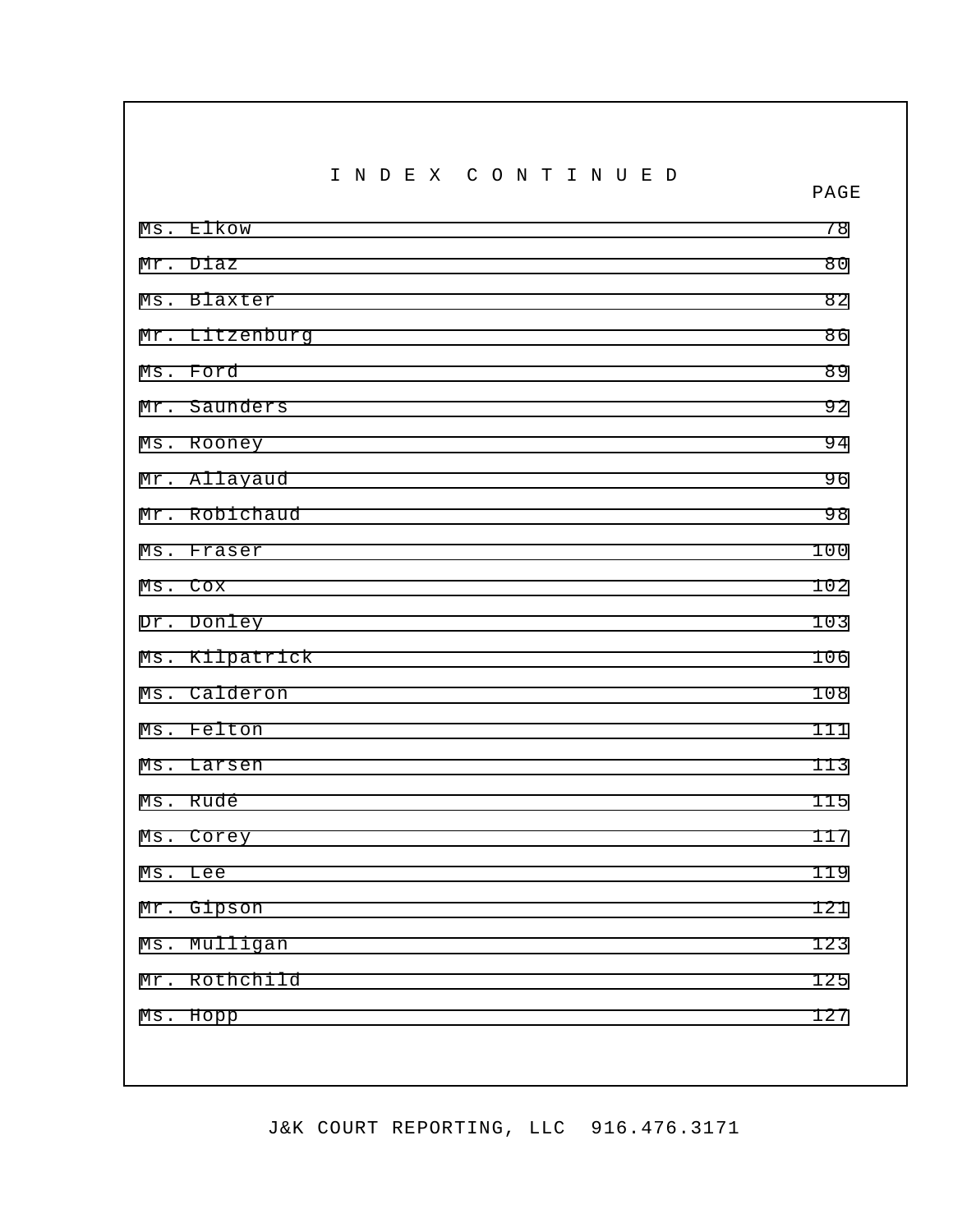I N D E X C O N T I N U E D

PAGE

| Ms. Dames              | 128 |
|------------------------|-----|
| Closing remarks        | 130 |
| Adjournment            | 133 |
| Reporter's Certificate | 134 |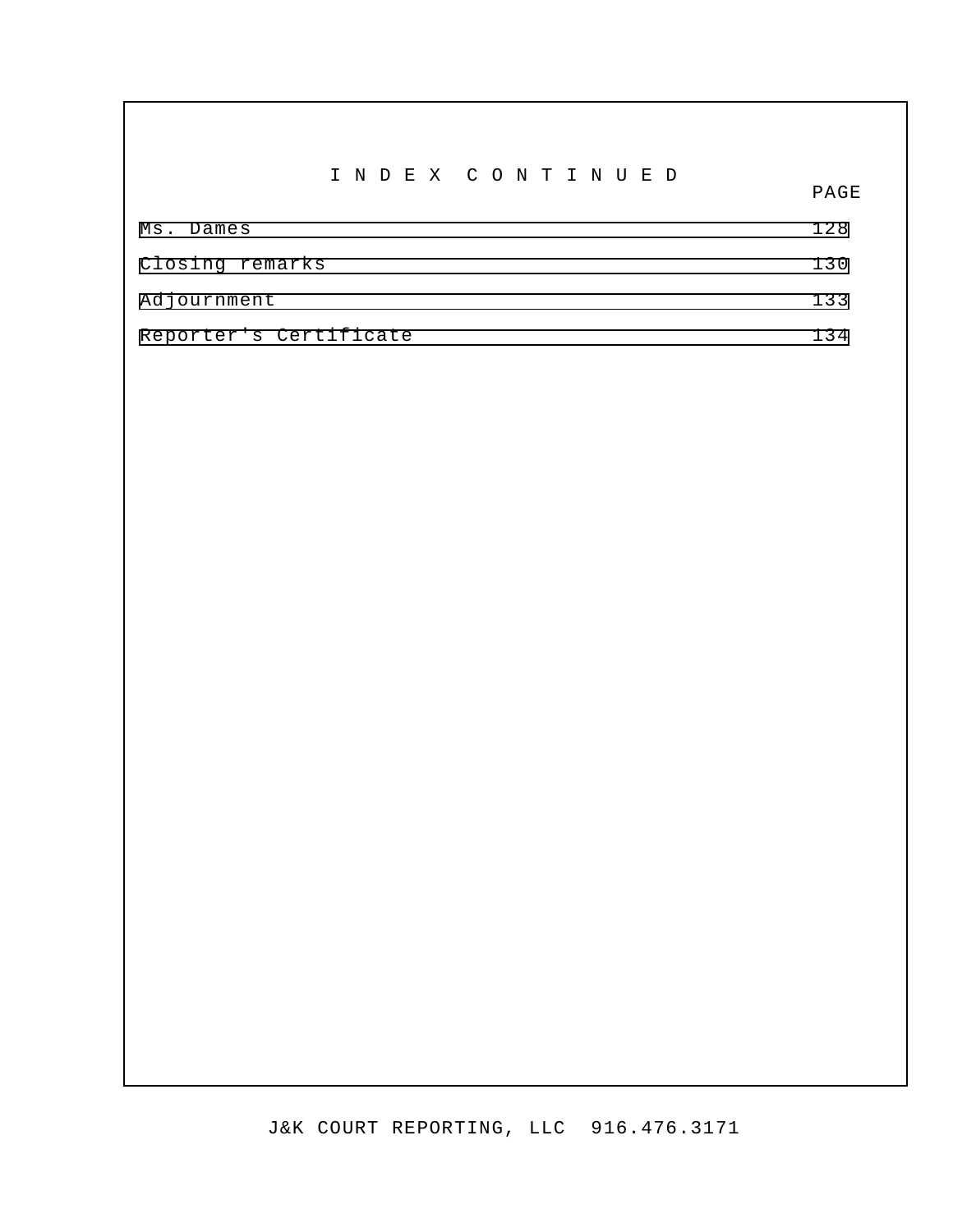# P R O C E E D I N G S

 CHIEF DEPUTY DIRECTOR HIRSCH: Good afternoon. My name is Allan Hirsch. I am Chief Deputy Director for the Office of Environmental Health Hazard Assessment, also known by the acronym OEHHA. And with me on my right is our Chief Counsel Carol Monahan Cummings, and on my left the Chief of our Proposition 65 program, Dr. Martha Sandy.

 I just want to do some housekeeping items first that we're supposed to do at the beginning of public hearings. If you need to use the restroom during the public hearing, you would go out the back door, go to the left, and make another left turn at the end of the lobby, and they -- they're there on your right. 8

 In the unlikely event that we have an emergency or a fire drill during this hearing, you would go out the back doors, turn right, go down the stairs at the end of the lobby and walk right out of the building.

 And also, you're probably aware that today's hearing is being webcast. But if you would like to tell a colleague about the webcast, they can access it by going to [https://video.calepa.ca.gov](http:https://video.calepa.ca.gov).

 Under the provisions of the State Administrative Procedure Act, this is the time and place set for the presentation of comments orally or in writing regarding the proposed Proposition 65 no significant risk level for 22 23 24 25

J&K COURT REPORTING, LLC 916.476.3171

1

1

2

3

4

5

6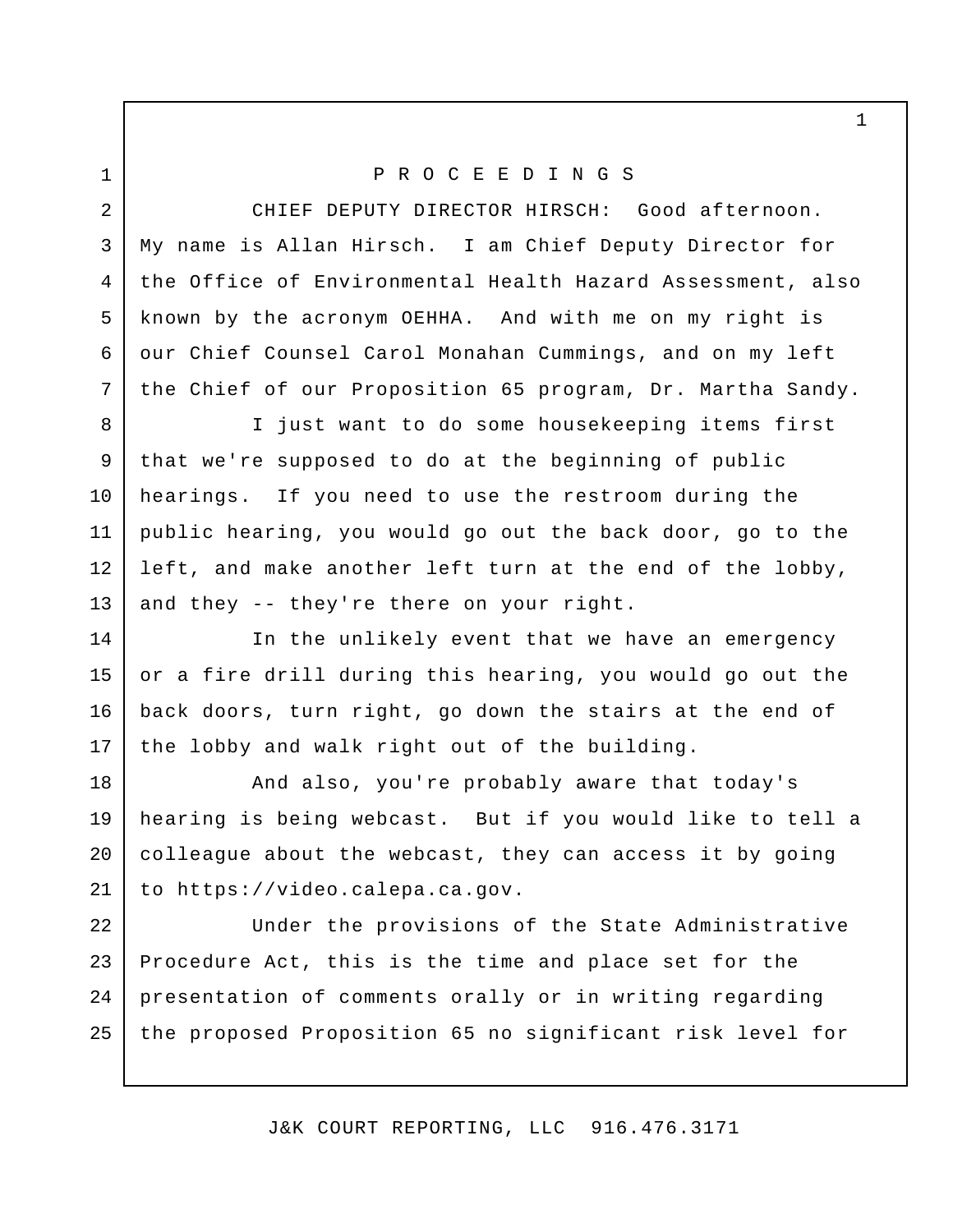glyphosate. The NSRL - that is the acronym for no significant risk level - is a regulation proposed for adoption by OEHHA. 3

 OEHHA considers this proceeding to be quasi-legislative hearing, because it is carrying out a rulemaking function delegated to it by statute. OEHHA will take under submissions all written comments and oral statements submitted or made during this hearing.

 The director of OEHHA has designated me to conduct this hearing on -- on her behalf. And I will be doing so in accordance with the provisions of the Administrative Procedure Act. 9 10 11 12

 The entire proceeding is being recorded by a Certified Court Reporter, who is over on my right-hand side. presented at this hearing will be included in the administrative record for this rulemaking. 13 14 15 16 17 And the transcript and all exhibits and evidence

 Now, for organizational purposes, we request that those of you wishing to speak at this hearing complete a blue speaker's card. They should be on the table just outside of the meeting room here, and -- if you haven't here. And you can give it to Esther, who is sitting over there. Esther just waved. 18 19 20 21 22 23 24 already done so, of course. We already have a number

25

1

2

4

5

6

7

8

However, you're not required to fill out a blue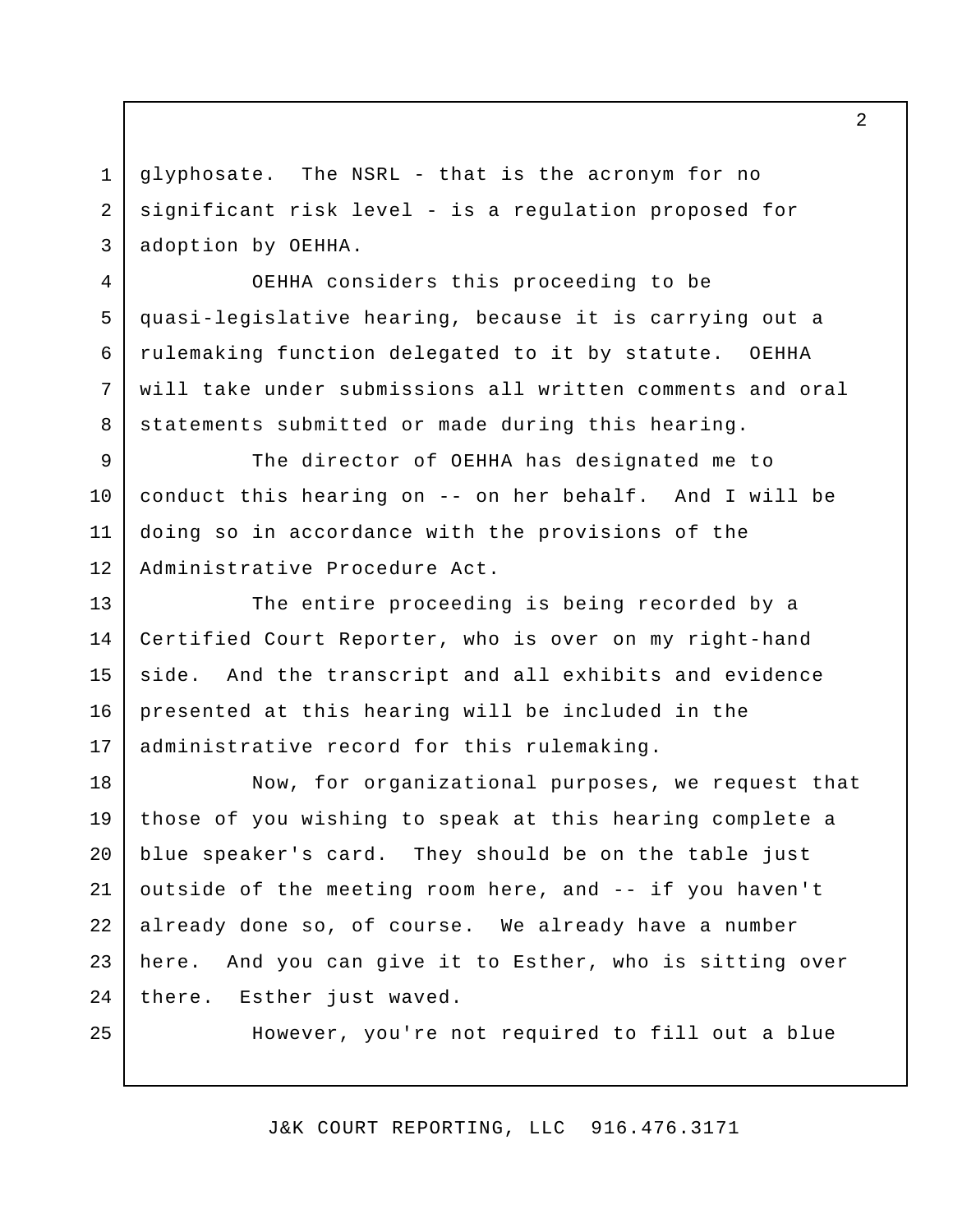card in order to speak. If you prefer not to fill one out, you will still have a chance to speak after those who have filled out blue cards. 3

1

2

4

5

6

7

8

9

10

11

12

 So we know that many of you have come a long way to be here and we appreciate that. Welcome to Sacramento. Welcome to California for those who've traveled here from out of State. And we probably have a larger than usual audience for this hearing watching the webcast too. So welcome to the world of California's Proposition 65.

 I just want to go over a few points today that hopefully will help the hearing be as meaningful and as productive as possible for you and for us.

 So the first point is that this is a public hearing specifically on our proposed no significant risk level for glyphosate. And many of you understand this, but just in case some don't and for the purpose of people on the webcast who might not be familiar, it's not a hearing on whether glyphosate should be added to the Proposition 65 list. That's been addressed under a separate process. It's not a hearing on whether glyphosate should be regulated in a way that is different than it already is, as that's outside the scope of Proposition 65. 13 14 15 16 17 18 19 20 21 22 23

 We are soliciting comments specifically on the proposed no significant risk level, and the scientific 24 25

J&K COURT REPORTING, LLC 916.476.3171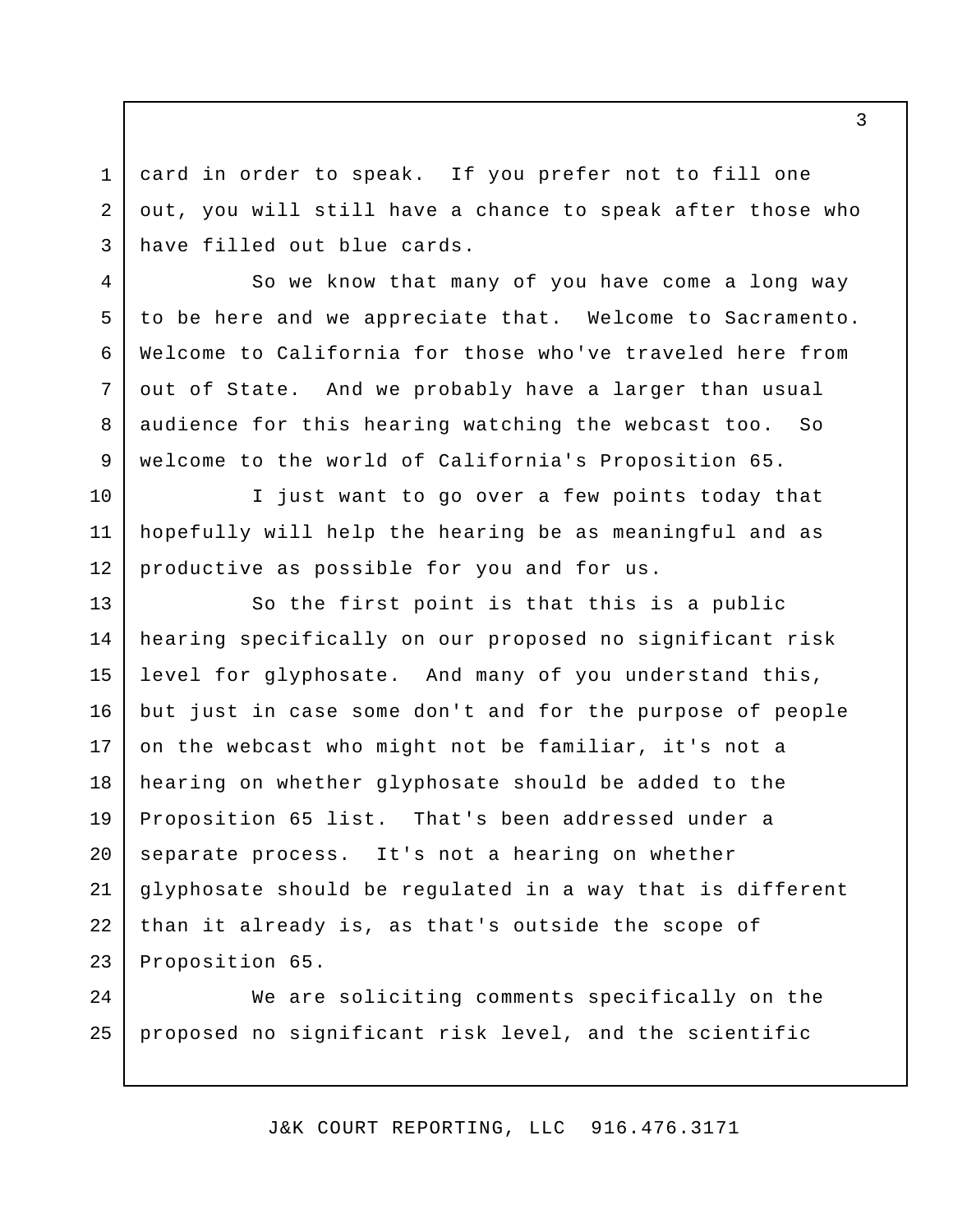assessment that we conducted in developing it. And so one kind of a simplified version perhaps of the questions that we're seeking your public comments on are things like did we get the science right or did we get the science wrong? And if you feel that we got it wrong, where did we go wrong and how do you think we should fix it?

1

2

3

4

5

6

7

8

9

10

11

 And again, these are scientific questions. And Dr. Sandy and Ms. Monahan Cummings in a few minutes are going to give a short overview of Proposition 65 and our glyphosate assessment to help us all start out on the same page.

 So having said that, I also want to be clear that you do not have to be a scientist to speak and we're happy to hear your thoughts, even if they don't address those specific questions that I just cited. 12 13 14 15

 But we do want to make sure that everyone understands that this is a hearing on a proposed regulation that is based on scientific criteria. And the comments that we're seeking are primarily scientific in 16 17 18 19 20 nature.

 Though the second point is we do have a fair amount of people who want to speak. And because of that, we're going to ask you to limit your comments, let's say, to five minutes to make sure that everyone has a chance to speak. If you can't say everything you'd like to say in 21 22 23 24 25

J&K COURT REPORTING, LLC 916.476.3171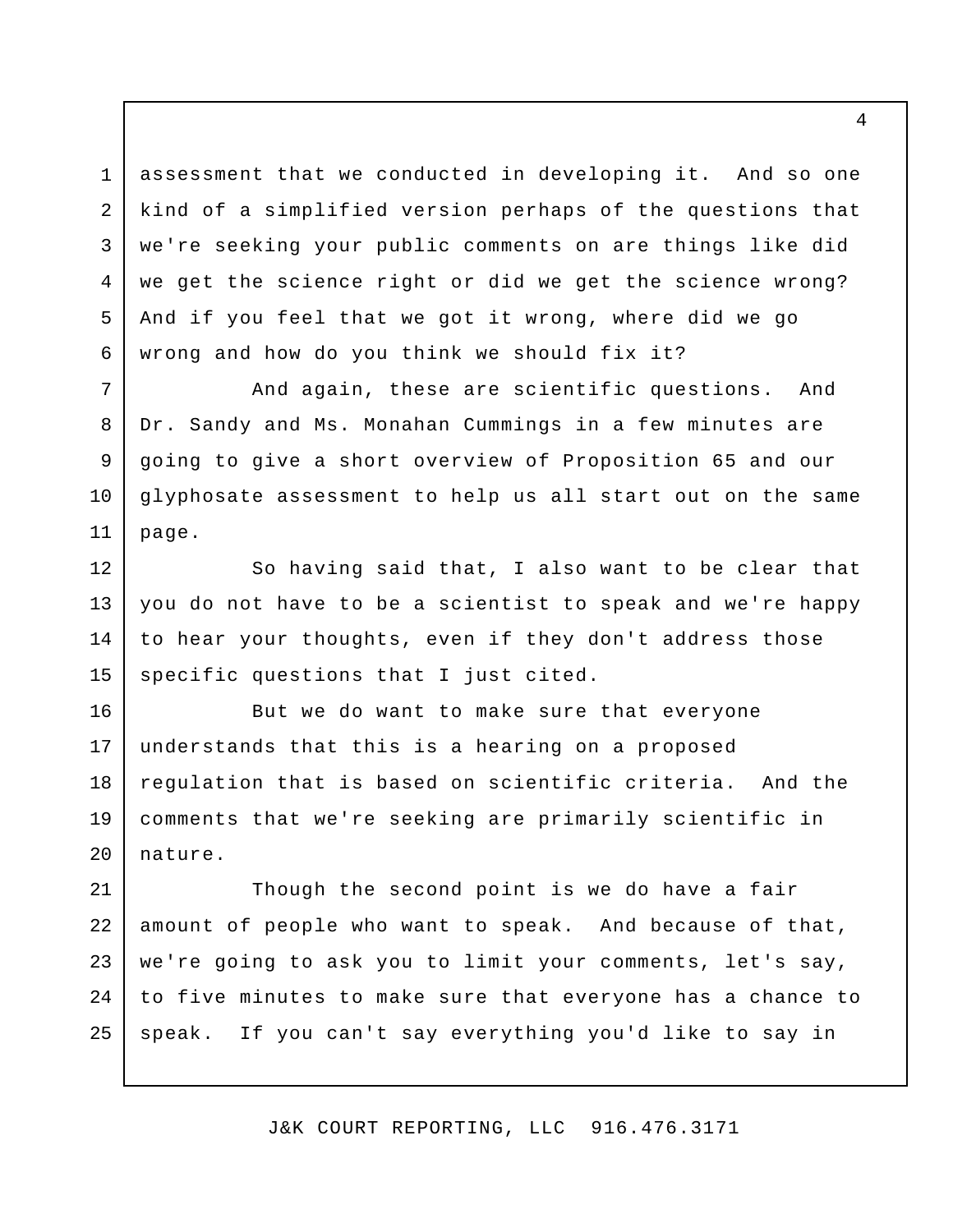five minutes, we understand that, and we strongly encourage you to submit comments to us in writing. There's no limit to the length of written comments that you can submit. 1 2 3 4

5

6

7

8

9

 And our experience is that if you have lengthier complicated arguments, it's best to make them in writing. That way, we can carefully review them and be in a better position to respond to them as part of the rulemaking process.

 Now the written comment period is open until June 21st, so that's two more weeks. And information on how to submit written comments is on our website, and I'll go over that at the end of the public hearing. 10 11 12 13

 Conversely, if you agree with what previous speakers have said, it's fine to come up to the microphone when you're called, and to simply say that you agree with those speakers without necessarily having to repeat what they said. 14 15 16 17 18

 So third, we've received a number of questions about blue cards, and how we -- how we determine the order of the speakers. This being California, we're pretty laid back. And for the most part, we will call speakers' names in the order that we receive these cards. And we may make some exceptions and change the order a bit to prevent any one point of view from dominating a large portion of this 19 20 21 22 23 24 25

J&K COURT REPORTING, LLC 916.476.3171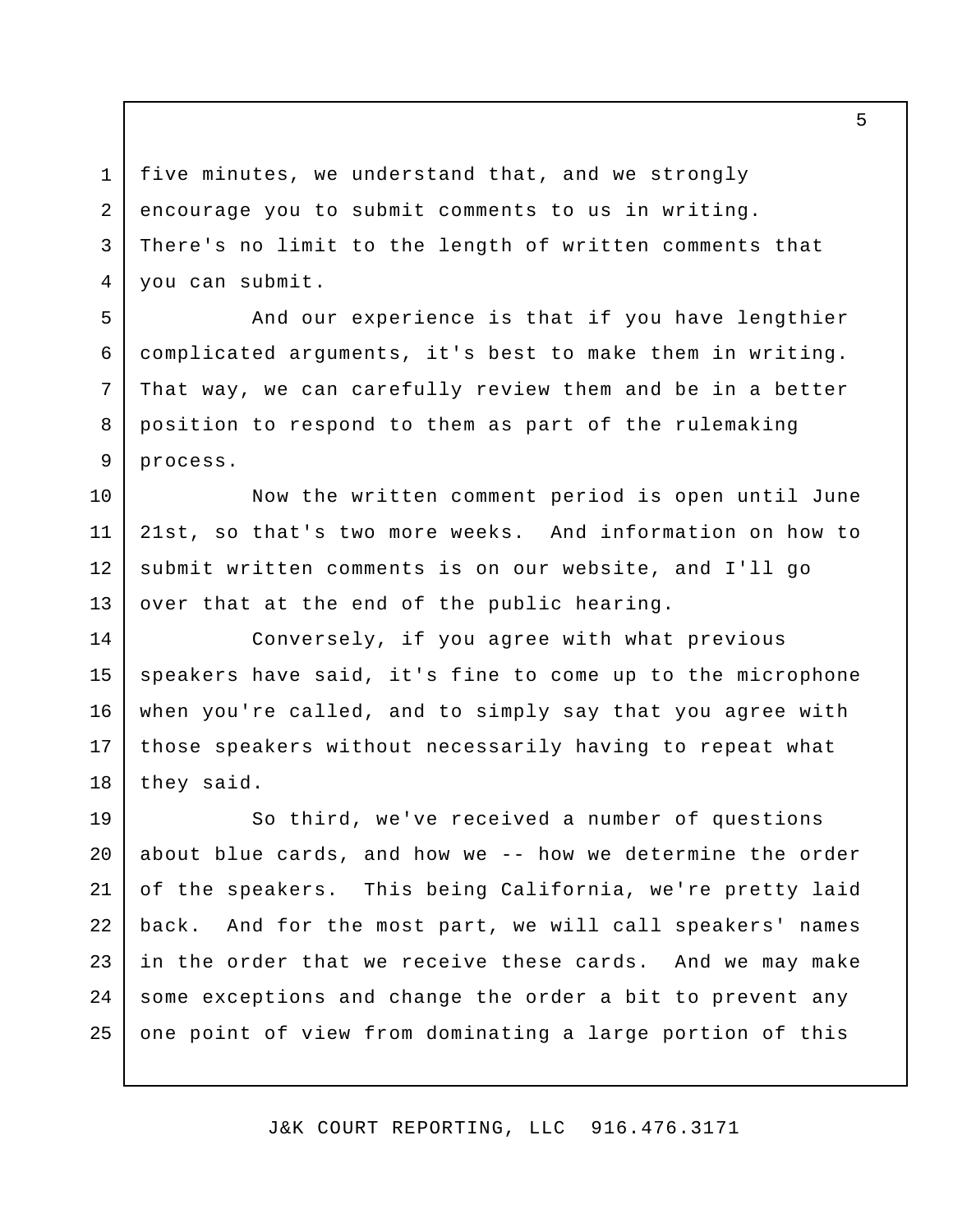hearing.

1

2

3

5

6

 And also, if there are multiple speakers from a single organization, we'll try to group speakers one after the other to help you coordinate your responses. We can't promise that, if you have a group of 10 or 20 speakers, but we'll certainly do what we can. 4

 And in order to sort out the order of the speakers before the comments begin, we'll take a short break, and I really mean a short break, of less than five minutes. So if your group wants to coordinate speakers, please indicate so on the blue card. 7 8 9 10 11

 Last, but not least, we plan to be primarily in listening mode. So if we don't interact or respond to what you're saying, it's not because we're not interested. It's because we're not able to have a lot of back-and-forth discussion in the context of this public 12 13 14 15 16 17 hearing.

 But we -- and we want to make sure that we're able to hear everyone who wishes to speak. So we will be responding in writing to all relevant comments that we get at this hearing, as well as during the written public comment period, when -- if and when we adopt this regulation. And again, our court reporter is transcribing all of your comments, so we're not going to miss anything. And we will answer clarifying questions to the 18 19 20 21 22 23 24 25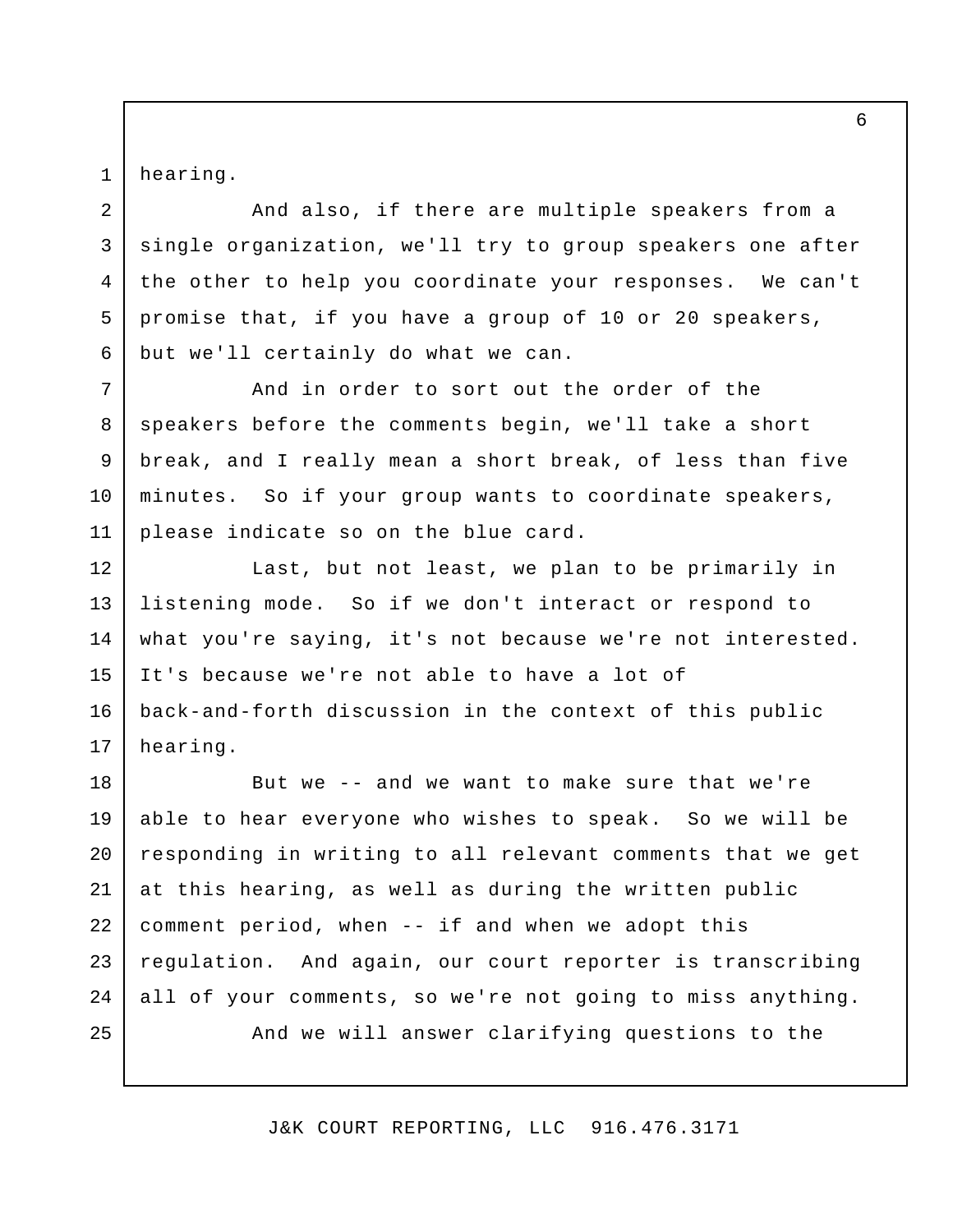extent feasible. But again, longer or more technical responses to relevant comments will be provided in 1 2 3 writing.

 So to enable the audience to hear you and to ensure that your comments are recorded for the record, we're going to ask speakers to come to either of the two microphones here. And then what I'm going to do is call the name of the current speaker, and then the two speakers in line after that. So when you're next after the person who is speaking, we would appreciate it if you could make your way to either of the two microphones. And that will help the hearing move faster. 4 5 6 7 8 9 10 11 12

 When it's your turn to speak, it would be helpful to the court reporter if you state your name and the organization that you represent, if any. However you're not required to do so in order to speak. 13 14 15 16

 So with that, I'm going to turn the microphone over first to Carol Monahan Cummings for an overview of Proposition 65, and after that to Dr. Sandy for the -- an overview of the proposed no significant risk level. 17 18 19 20

 (Thereupon an overhead presentation was presented as follows.) CHIEF COUNSEL MONAHAN CUMMINGS: Thank you, Mr. Hirsch. 21 22 23 24 25 Thank you.

So in order to save the time required to read

J&K COURT REPORTING, LLC 916.476.3171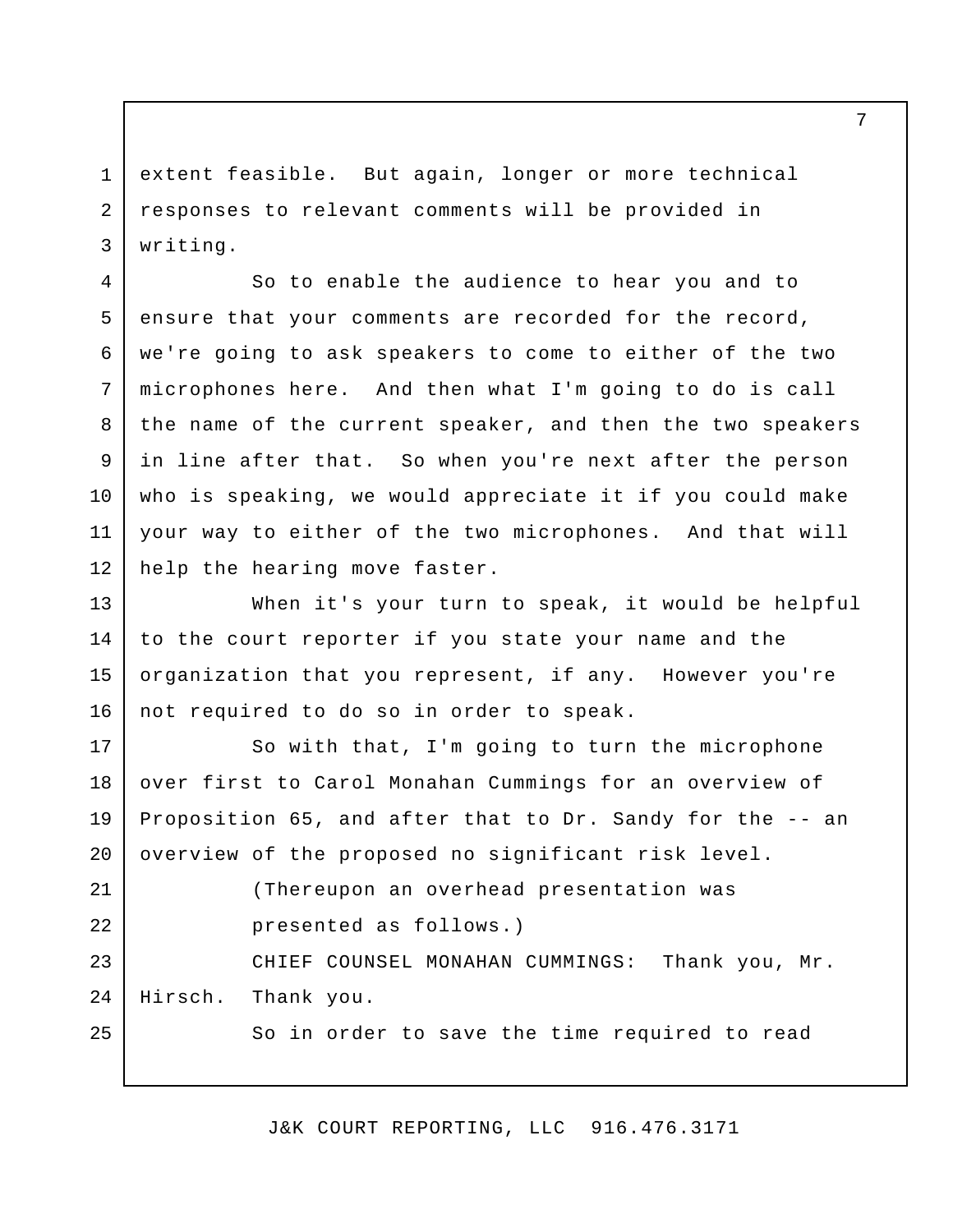into the record each provision of the proposed regulation and the related documents, I've already presented a copy of OEHHA's regulatory package to the court reporter that includes the public notice of these regulations, the Initial Statement of Reasons, and related documents.

 As required by the Administrative Procedure Act, the public and interested parties were notified of these proposed regulations 45 -- at least 45 days prior to today's hearing. The notice of this proposed regulation was published in the California regulatory notice register on April the 7th, 2017. It was posted on OEHHA's website and sent by mail to interested parties who are on our listserve -- sorry -- on March 28th, 2017. 6 7 8 9 10 11 12 13

 So if the court reporter could go ahead and mark the exhibits as OEHHA's Exhibit A. 14 15

> (OEHHA's Exhibit A marked for identification.) CHIEF COUNSEL MONAHAN CUMMINGS: Thank you.

 Okay. As Allan mentioned, I'm going to go into a little bit of general background on Prop 65 and the context that we're here in today, because we are aware that there may be a number of you that aren't as familiar with the law as some others may be. So we want to just make sure everybody starts in the same place. 18 19 20 21 22 23

Next slide.

1

2

3

4

5

16

17

24

25

 $--000--$ 

J&K COURT REPORTING, LLC 916.476.3171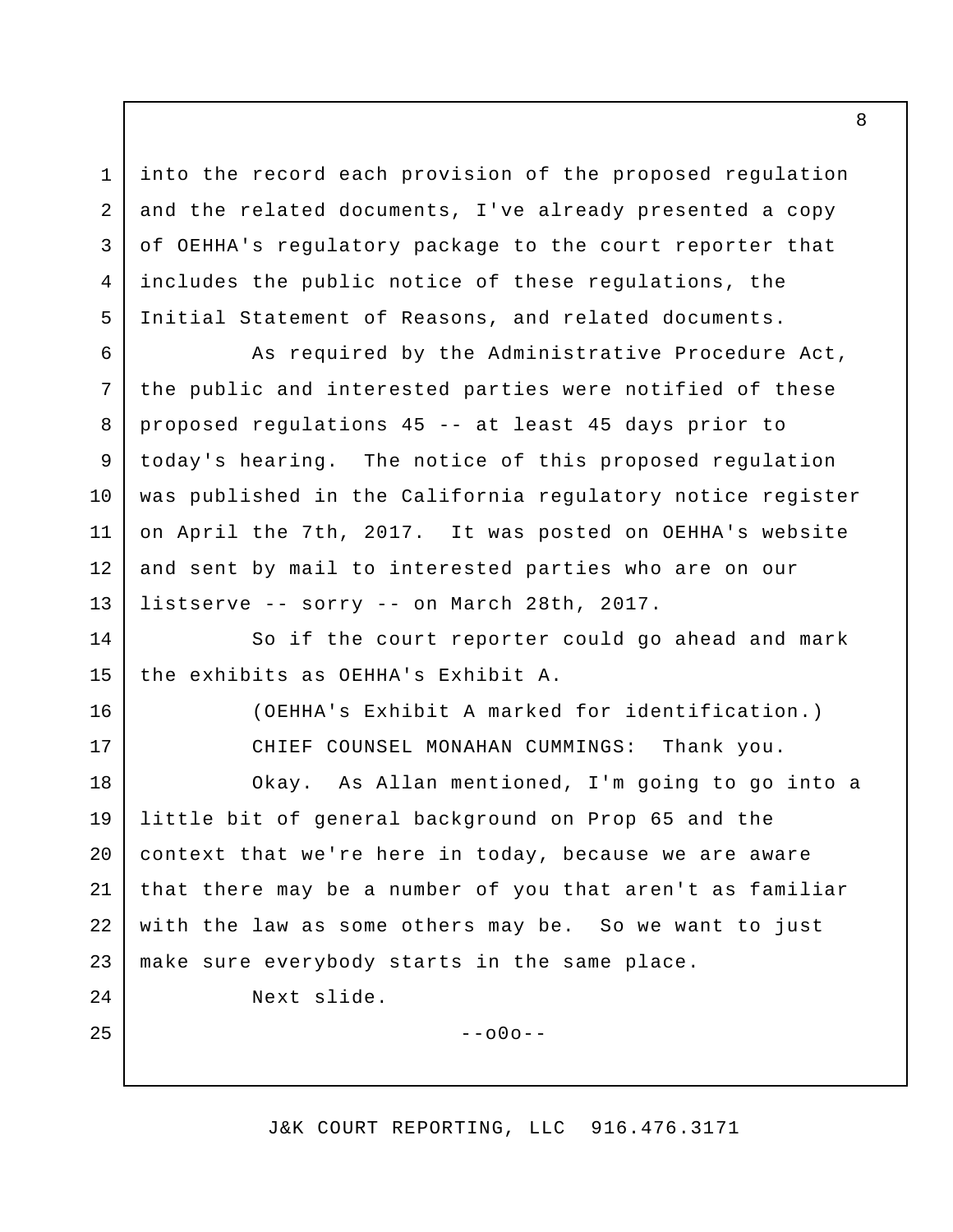CHIEF COUNSEL MONAHAN CUMMINGS: Sorry, I guess I could do that. 1 2

3

13

14

(Laughter.)

 CHIEF COUNSEL MONAHAN CUMMINGS: Okay. So we call it Prop 65. But the law that we're here under today is the Safe Drinking Water and Toxic Enforcement Act of 1986. is the implementing agency for this law. And that means that we maintain the list of chemicals that are known to the State to cause cancer and reproductive toxicity, we have, over the last 30 years, identified about 850 chemicals that meet that criteria. 4 5 6 7 8 9 10 11 12 It was adopted as a ballot initiative. And OEHHA

Next slide.

 $--000--$ 

 CHIEF COUNSEL MONAHAN CUMMINGS: Sorry. I did it again. So the specific requirements of Prop 65 are actually fairly limited. The -- this law does not ban or restrict the use of any chemical. It applies only to businesses with 10 or more employees and does not apply to governmental entities federal, State, or local. 15 16 17 18 19 20

 The law requires that businesses warn the public of significant exposures to the chemicals that are on the list prior to exposure. Businesses are also prohibited from discharging significant amounts of the listed chemicals to sources of drinking water, although there are 21 22 23 24 25

J&K COURT REPORTING, LLC 916.476.3171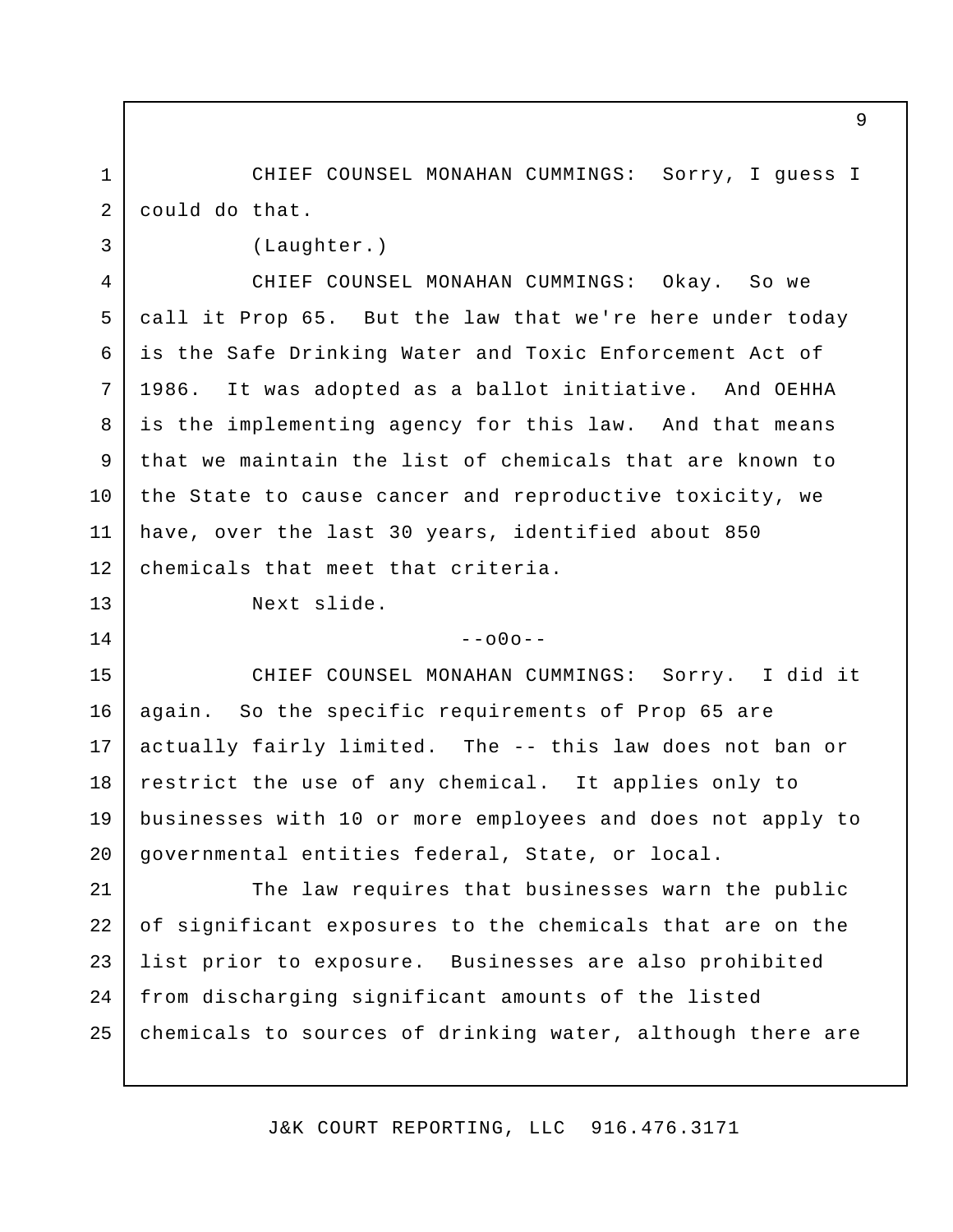a number of exceptions to that particular rule.

1

2

3

5

6

7

8

9

 The Attorney General, local prosecutors, and private citizens can sue to enforce the law civilly. And just as an aside, even though it's kind of unusual, as the implementing agency, we actually don't have enforcement authority under Prop 65. So if you are interested in the enforcement aspects of the law, that's not what we do here. We do the science. 4

 $-000-$ 

 CHIEF COUNSEL MONAHAN CUMMINGS: So just for context, we -- OEHHA has determined that glyphosate will be added to the Prop 65 list of chemicals known to the State to cause cancer. However, the chemical hasn't actually been physically added to the list yet due to some litigation that was filed. And we are currently waiting for a decision from the court of appeal on whether or not a stay will be entered. It was requested by Monsanto company. And we haven't heard from the court whether a stay will be entered. 10 11 12 13 14 15 16 17 18 19

 If there is a stay, then we would withdraw this rulemaking until such time as the chemical or the case is resolved, because we can't adopt a level for a chemical that's not listed. 20 21 22 23

 So we're proceeding on the assumption that we would be listing the chemical and we wanted to provide a 24 25

J&K COURT REPORTING, LLC 916.476.3171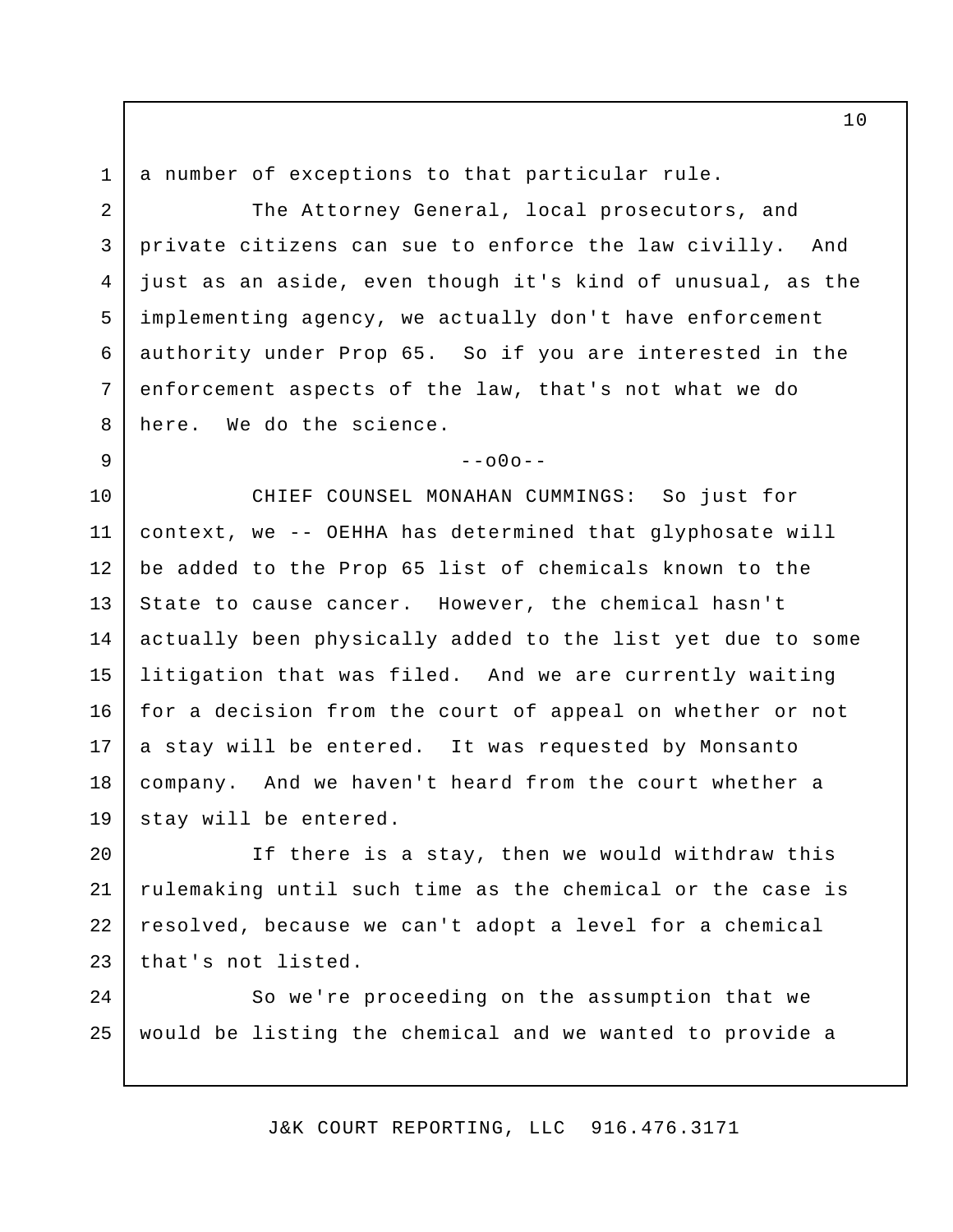safe harbor level concurrent with that listing, so that businesses know when a warning is required or when a discharge is prohibited. 3

1

2

4

5

6

7

8

9

10

11

 This chemical was listed pursuant to the listing mechanism we call the labor code listing mechanism. It's in section 6382(b)(1) of the Labor Code. And it's based on a finding by the International Agency for Research on Cancer - we call them IARC - which classified glyphosate as a Group 2A probably carcinogenic to humans with sufficient evidence of carcinogenic activity in animals.

 $-000-$ 

 CHIEF COUNSEL MONAHAN CUMMINGS: So what's a safe harbor level under Prop 65? 12 13

 That's why we're here today is we're considering the adoption of a regulation that would establish a safe harbor level. These are not limits on the use of a chemical. As I mentioned, Prop 65 does not ban or limit the use of any chemical, but safe harbor levels are established for listed chemicals to help businesses determine when they need to provide a warning, or are prohibited from discharging the chemical. 14 15 16 17 18 19 20 21

 Businesses can use the safe harbor levels as guidance by comparing them to the exposure estimates for their particular product. Businesses are not required to use the safe harbor levels. They're compliance assistance 22 23 24 25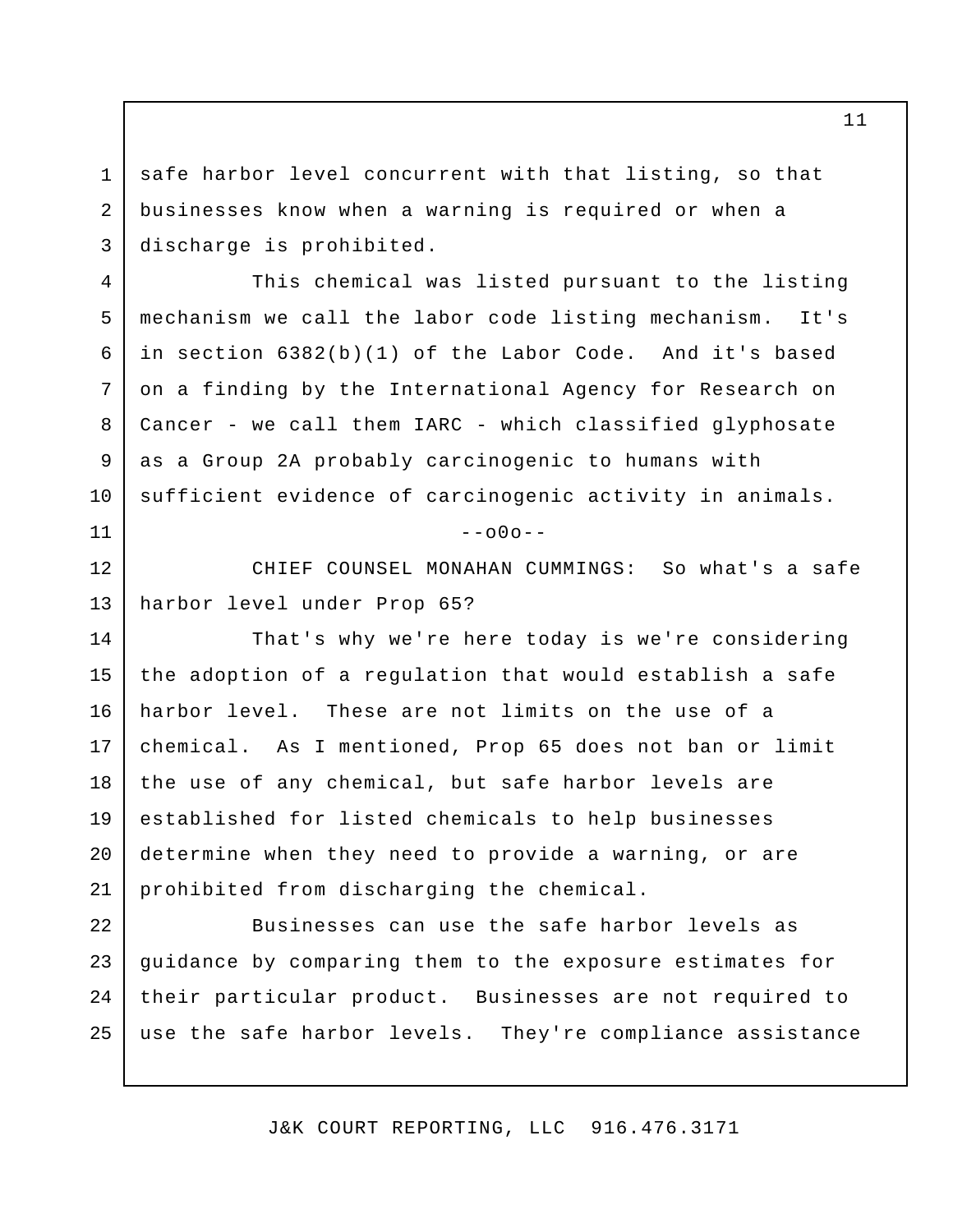for businesses. And under our regulations, they are able to establish a different level, if they choose to do that, in litigation.

1

2

3

4

5

6

7

8

9

15

25

 When we adopt a safe harbor level, we are required under our regulations to use evidence and standards of comparable scientific validity as the basis of the listing. And you can find more of that criteria in our regulations. So I've got the citation up here on the slides.

 I should mention also that these slides are available on our website. And so if you're -- if you didn't get copies or you want to look at them later, they're available at the same place as the notice and other information on this rulemaking. 10 11 12 13 14

 $--000--$ 

 CHIEF COUNSEL MONAHAN CUMMINGS: So a safe harbor level for carcinogens is defined in our regulations as the daily intake level calculated to result in one excess case of cancer in a population of 100,000 exposed individuals. So that's the criteria we use, 1 in 100,000 risk level. And Martha will get into the details of that in a minute. CHIEF COUNSEL MONAHAN CUMMINGS: So just -- I know this is a little bit busy of a slide, but this just 16 17 18 19 20 21 22 23 24  $--000--$ 

J&K COURT REPORTING, LLC 916.476.3171

gives you an idea of the process that we follow to adopt a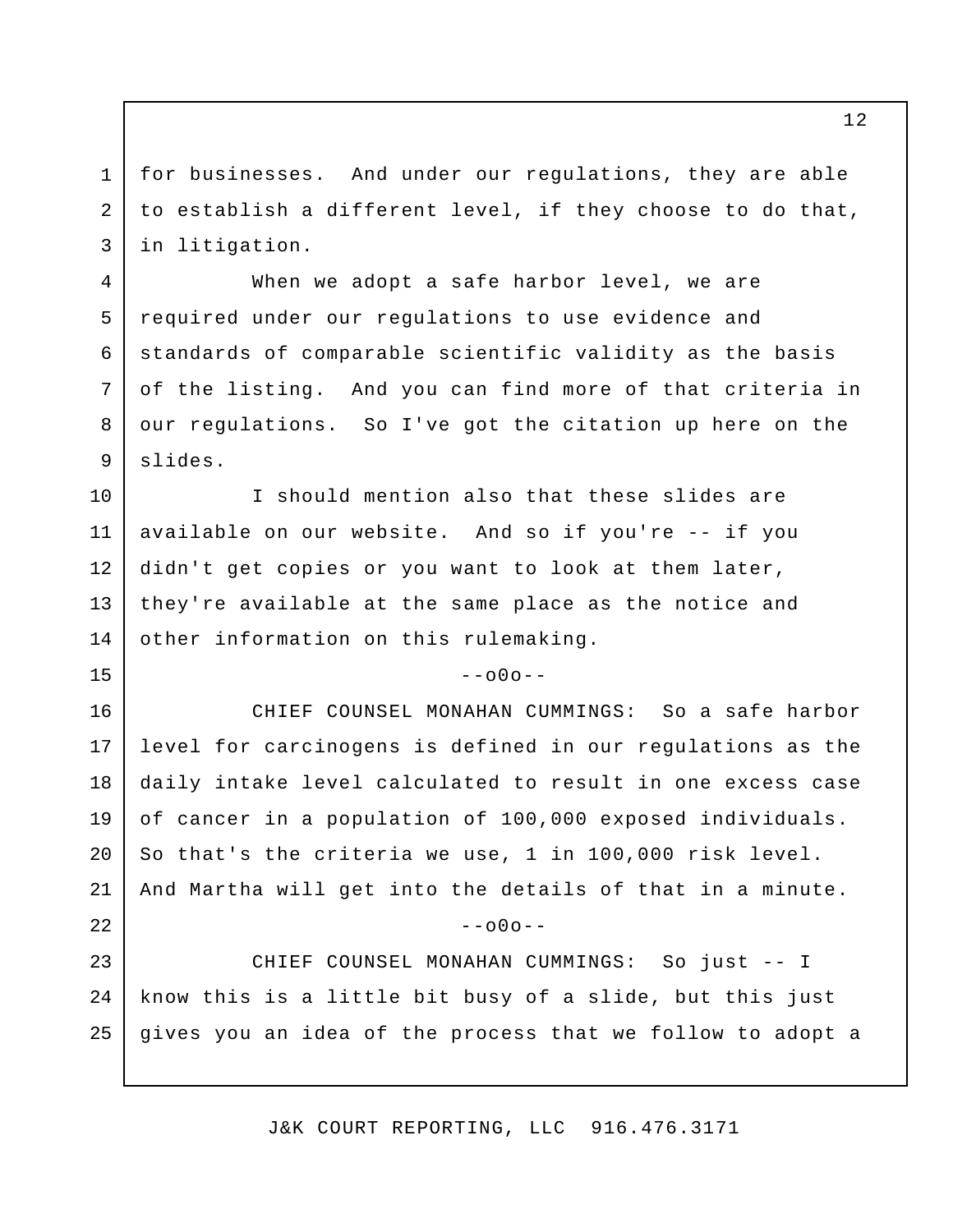1 2

3

5

6

7

8

regulation such as this.

 So we've already done our scientific analysis to determine what's the most sensitive study that we want to rely on for this particular rulemaking. We've proposed the NSRL and released the documents to the public. And we're at this middle place with the 45-day comment period actually has been extended to 60 days. And we're having the public hearing today. 4

 The next steps will be that we consider the comments we receive today and the ones in writing, and decide whether or not we want to change the level that we have proposed. If we decide to change the level, we'll publish another public comment period notice, and the public can comment on it again. 9 10 11 12 13 14

 And we keep going around that loop until we come up with a number that we want to stay with. And once we've decided to adopt a number, then we publish a document we call the Final Statement of Reasons, which is required under the Administrative Procedure Act. We provide that to the Office of Administrative Law, and they determine whether or not we've met all the criteria for adopting a regulation, and if so, then we'll announce on our website that the regulation has been adopted, and what the effective date is. 15 16 17 18 19 20 21 22 23 24

25

Under current law, regulations are effective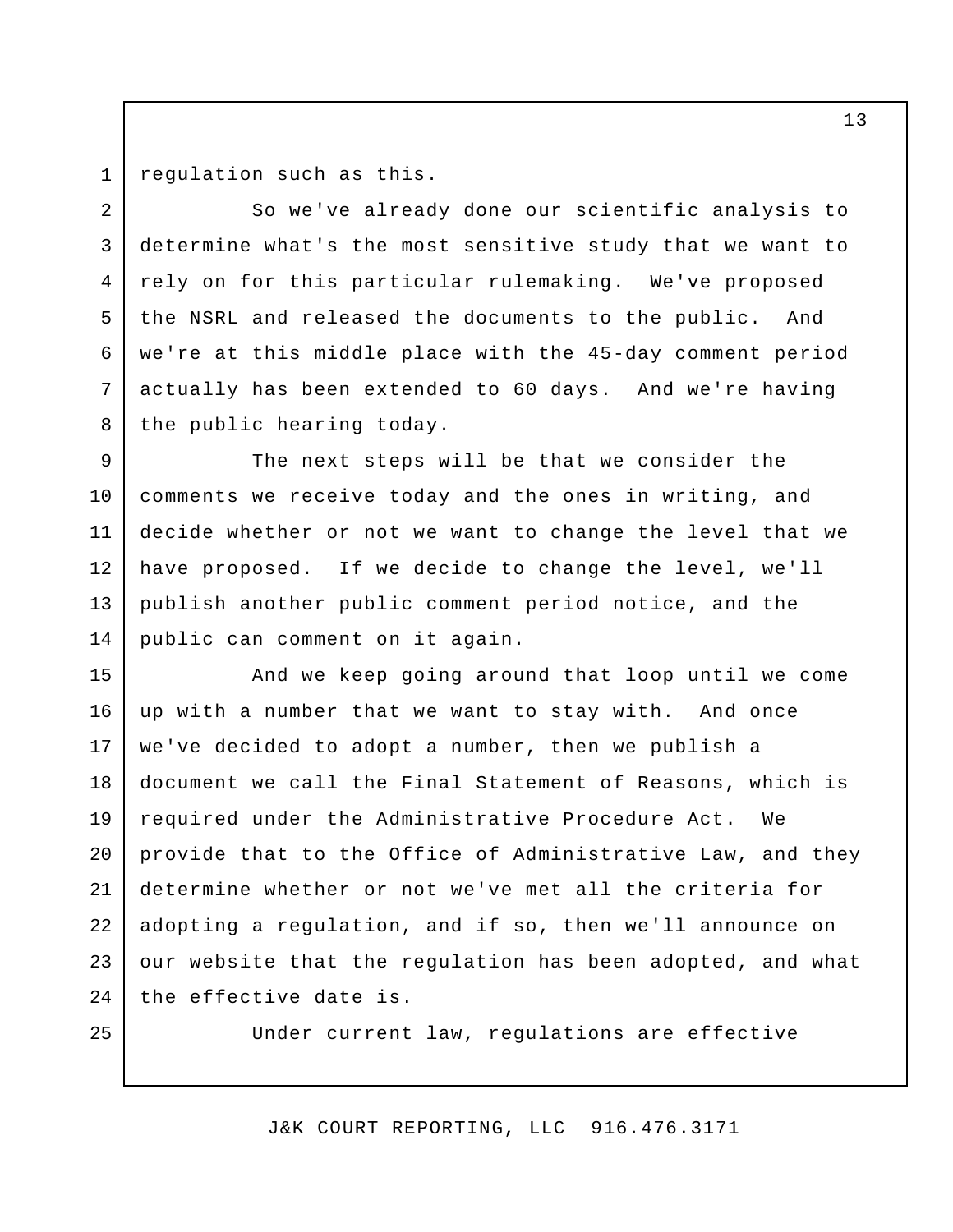quarterly, and so it depends on -- when the regulation is submitted and approved, it depends when they would be So I'm going to go ahead an turn it over now to Dr. Sandy, and she'll go into a little more detail on this particular NSRL. DR. SANDY: Thank you very much, Ms. Monahan So, let's see, how can I use the pointer? Is there a pointer function? CHIEF COUNSEL MONAHAN CUMMINGS: I don't know. DR. SANDY: Do you know? I don't want to turn it The red button. Okay. That doesn't seem to work. Well, we won't use a pointer. The -- so right now, we're at the public hearing stage, but I'm going to talk more about that first box, DR. SANDY: Okay. So the scientific analysis for NSRL development involves a dose response assessment. And a dose response assessment is performed to determine a chemical's likelihood of causing cancer depending on the 1 2 3 4 5 6 7 8 9 10 11 12 13 14 15 16 17 18 19 20 21 22 23 24 25 adopted.  $--000--$ Cummings. off. the scientific analysis.  $--000--$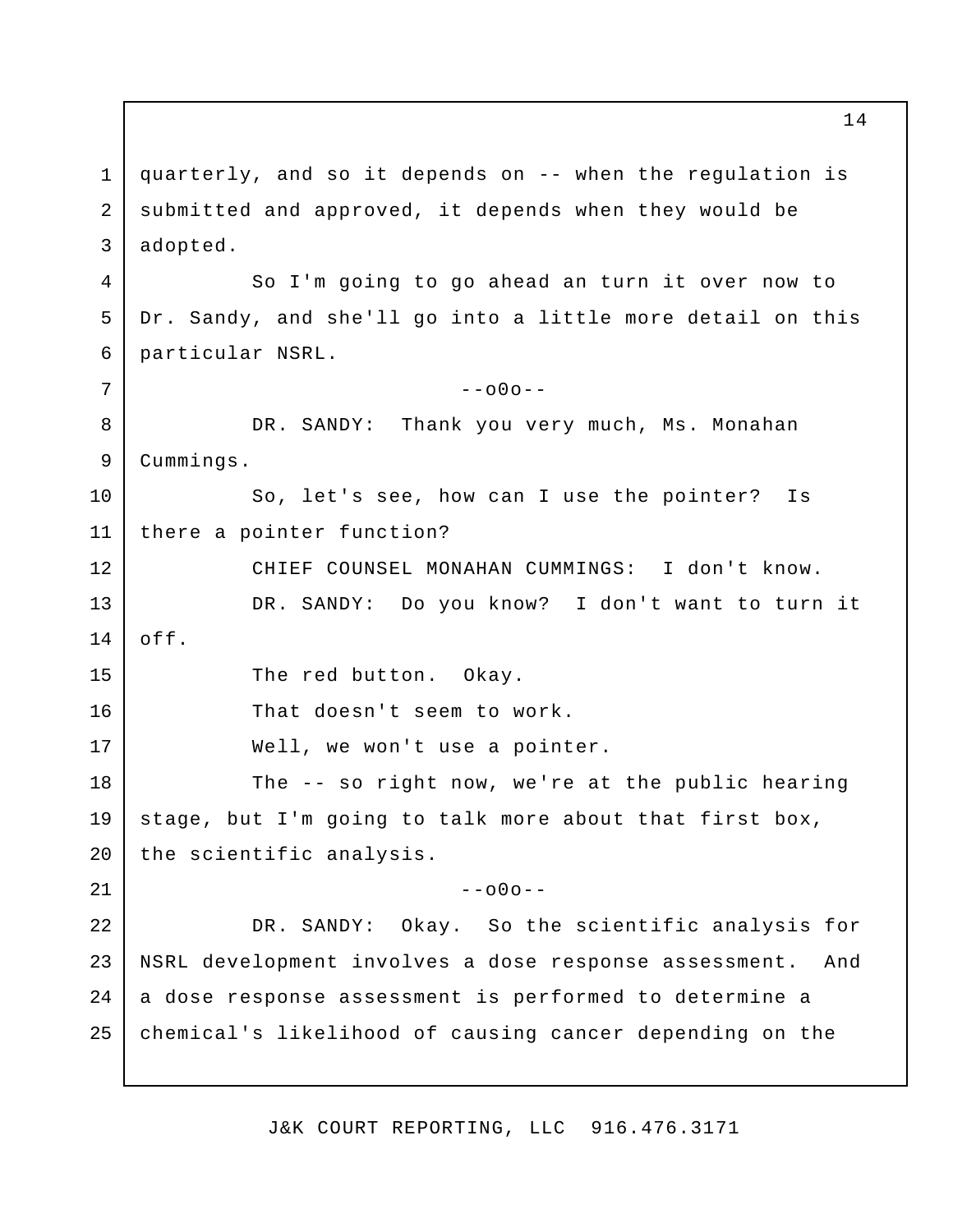dose received. The figure on this slide, that graph, shows a dose response. The fraction of the animals with a particular biological response - in this case, we're talking about tumors - is plotted on the vertical axis, and that's plotted by dose. 4 5

1

2

3

6

7

8

9

 So at the far left on the bottom zero dose and dose would increase. And you see that there are four points on this graph. So as the dose increased, the fraction of animals in each group with a tumor increased.

 So we analyze dose response curves like this, and we estimate the slope of that dose response curve in the lower dose range, and we derive something we call the cancer potency estimate. It's an estimate of the slope at the low dose range. It's a measure of a chemical's potency as a carcinogen. 10 11 12 13 14 15

 Now, below that figure, I have another bullet that talks about exposure assessment. And exposure assessment is a different type of analysis altogether. And we have not done one. Exposure assessment is used to determine the actual level of exposure from a product or 16 17 18 19 20 21 an activity.

 And exposure assessments for specific exposures are done by businesses causing the exposure and by others like us and other groups. And those estimated levels of exposure can then be compared to the no significant risk 22 23 24 25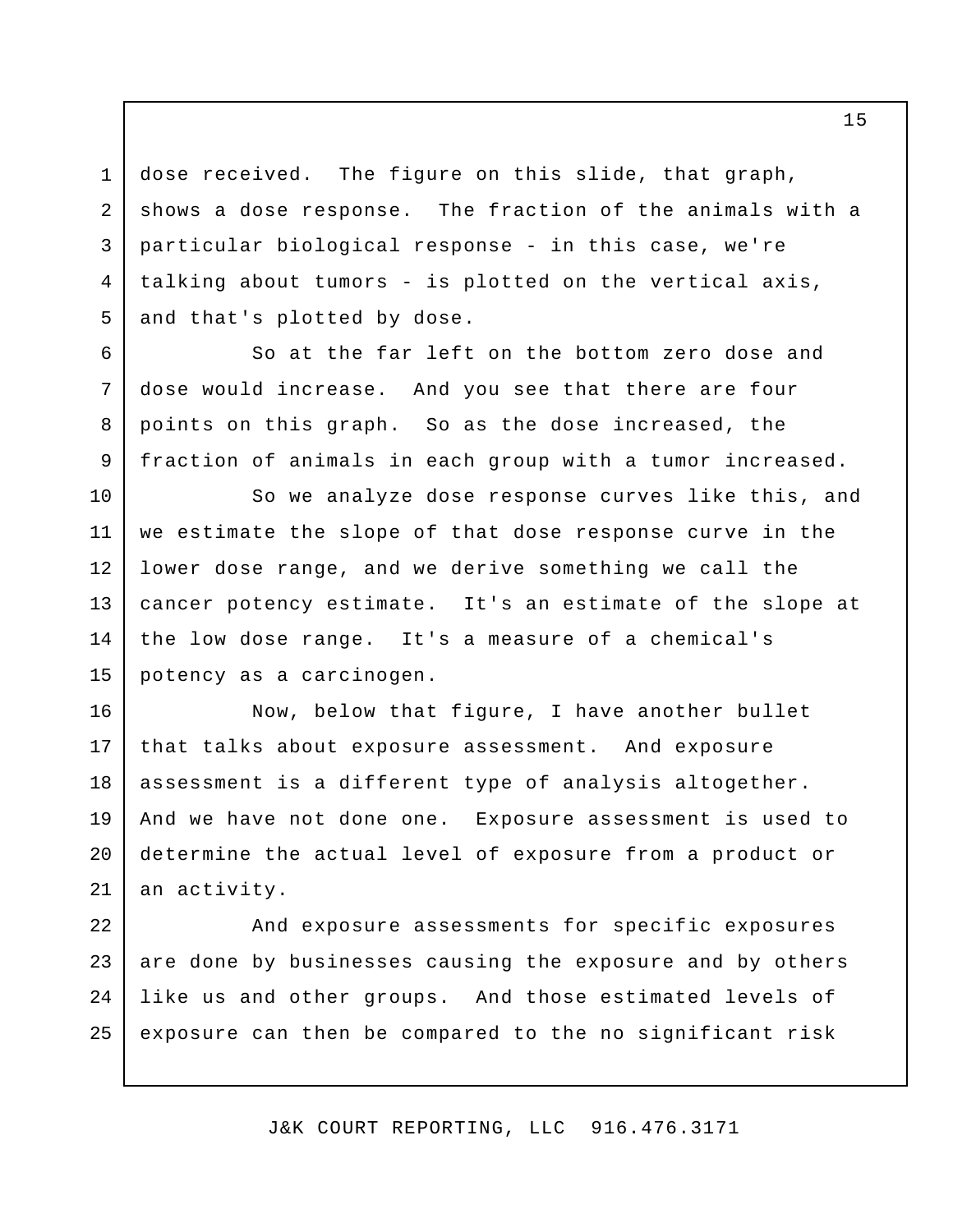1 2

3

4

19

level to determine if a warning is required.

 $-000-$ 

 DR. SANDY: So now I'll go through the scientific process for developing a no significant risk level.

 First, we estimate the cancer potency by conducting a dose response assessment, as I discussed in the previous slide. And a cancer's -- sorry. A chemical's cancer potency estimate is an independent measure of that particular chemical's ability to cause cancer. So some carcinogens are more potent than others, and some carcinogens are less potent than others. 5 6 7 8 9 10 11

 The next thing we do, after we have that cancer potency, is we calculate a risk specific intake level. And under Proposition 65, we calculate that level as the daily intake of a chemical to enter the body that poses a lifetime risk of cancer of 1 in 100,000. So 1 in 100,000 is our risk-specific level under Proposition 65. And we define this intake level as the NSRL. 12 13 14 15 16 17 18

 $--000--$ 

DR. SANDY: estimation of cancer potency must be based on evidence and standards of comparable scientific validity to the evidence and standards which form the scientific basis for the listing. The listing of glyphosate was based on the IARC carcinogenicity evaluation. And IARC concluded that 20 21 22 23 24 25 So as mentioned earlier, the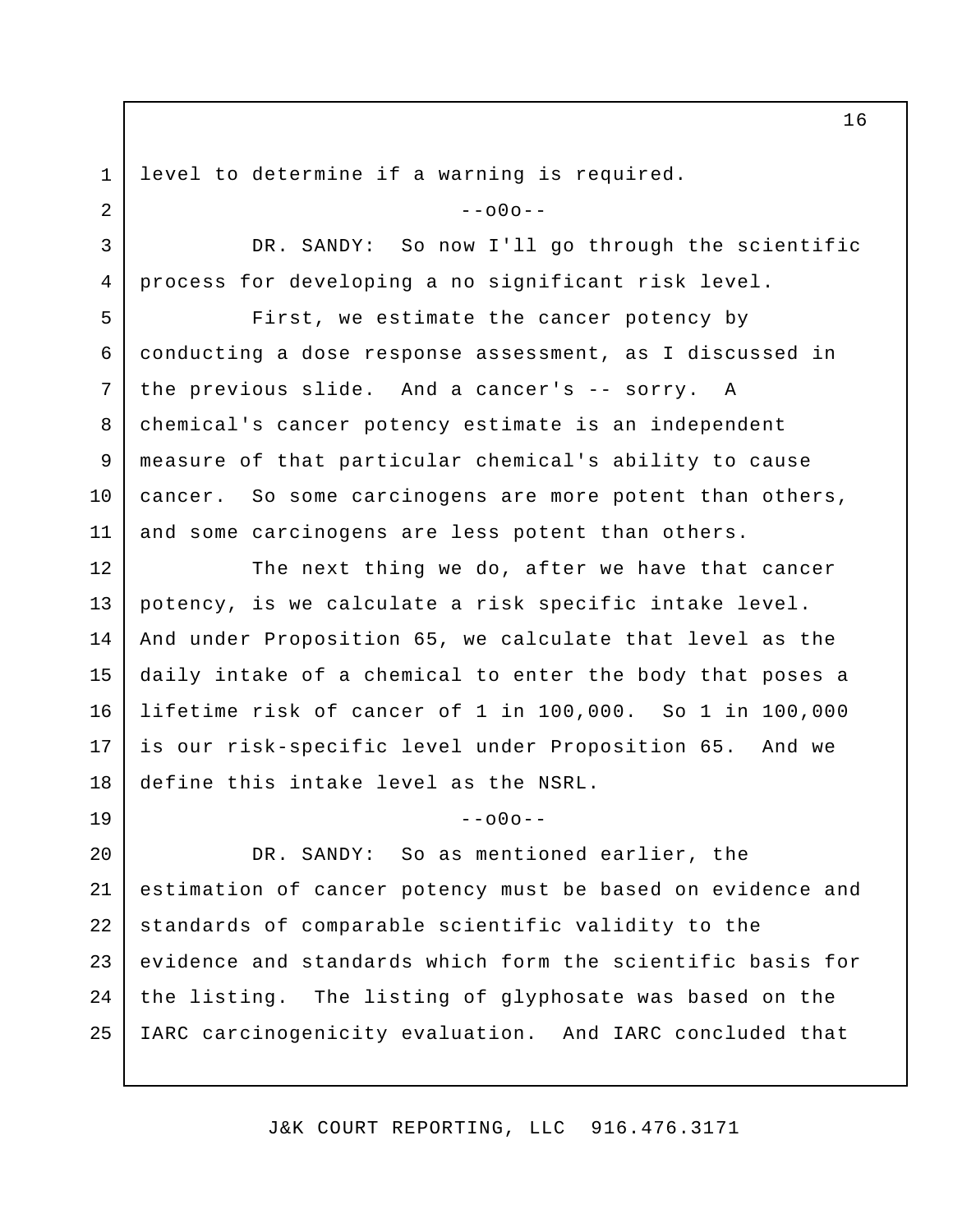there was limited evidence of carcinogenicity from studies in humans; that there was sufficient evidence from studies in experimental animals; and that there was strong evidence that glyphosate has two key characteristics of known human carcinogens: Genotoxicity and Oxidative 3 4 5 stress.

1

2

6

13

 And as shown on the slide, genotoxicity is the ability to cause mutations and other DNA damage that can lead to cancer. Oxidative stress is an imbalance in cellular oxidation status that can result in oxidative damage to DNA, and genomic instability, and that can also lead to cancer. 7 8 9 10 11 12

 $--000--$ 

 DR. SANDY: So for glyphosate, IARC found the evidence of carcinogenicity from studies in humans to be limited, and the evidence in animals to be sufficient. 14 15 16

 OEHHA, in selecting studies for cancer potency estimation, reviewed the animal studies that are discussed by IARC in the monograph published in 2015, and identified the most sensitive study of sufficient quality for a dose response assessment. And that was a two-year diet study conducted in male CD-1 mice. 17 18 19 20 21 22

 This study was performed by Inveresk Research International. And the study design and findings were summarized by IARC in 2015, and by the joint FAO/WHO 23 24 25

J&K COURT REPORTING, LLC 916.476.3171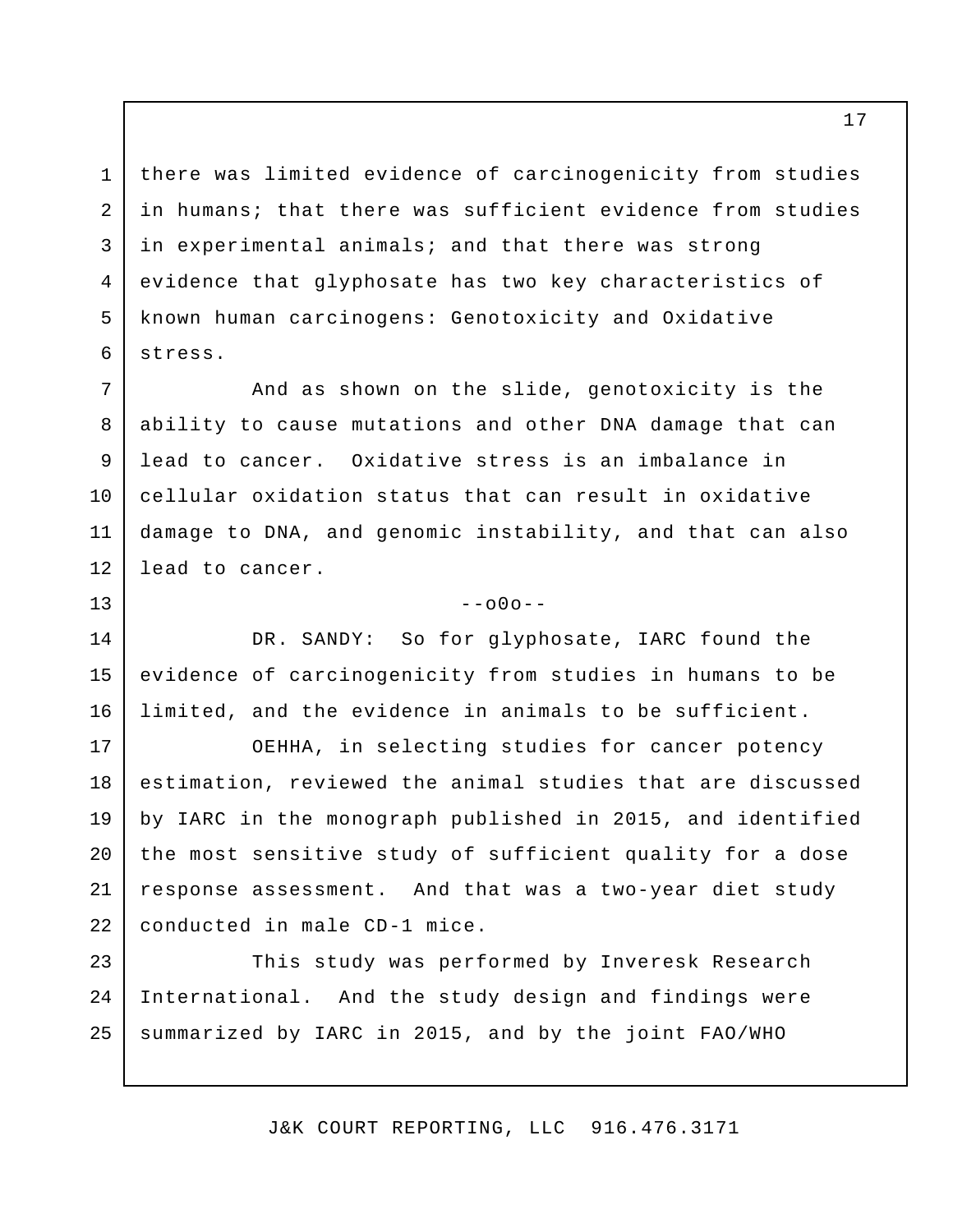meeting on pesticide residues in 2006. Those FAO and WHO are entities of the United Nations. The Food and Agricultural Organization and the World Health 1 2 3 4 Organization.

 So the tumor incidence data used in our dose response analysis are presented in the table on this slide. was hemangiosarcoma. Those are malignant tumors of blood vessels. And you see that there were -- there was a control group that received zero dose of glyphosate. There's three other groups of animals that received either 100, 300, or 1000 milligrams per kilogram per day of 5 6 7 11 12 13 You can see that the tumor type that was observed glyphosate.

8

9

10

22

 And you can see that the response rate of tumors, animals with tumors is in that row in the table. And we did a trend test, so did IARC. And the exact trend test indicates that this is a -- that you can see the P value is very low. This indicates that the tumors that were observed were very likely related to the glyphosate exposure, and not due to some other random factor. So these are the data that we modeled. 14 15 16 17 18 19 20 21

 $--000--$ 

 DR. SANDY: Now, in selecting the model approach, we noted that IARC in its conclusion noted that overall the mechanistic data provides strong evidence for 23 24 25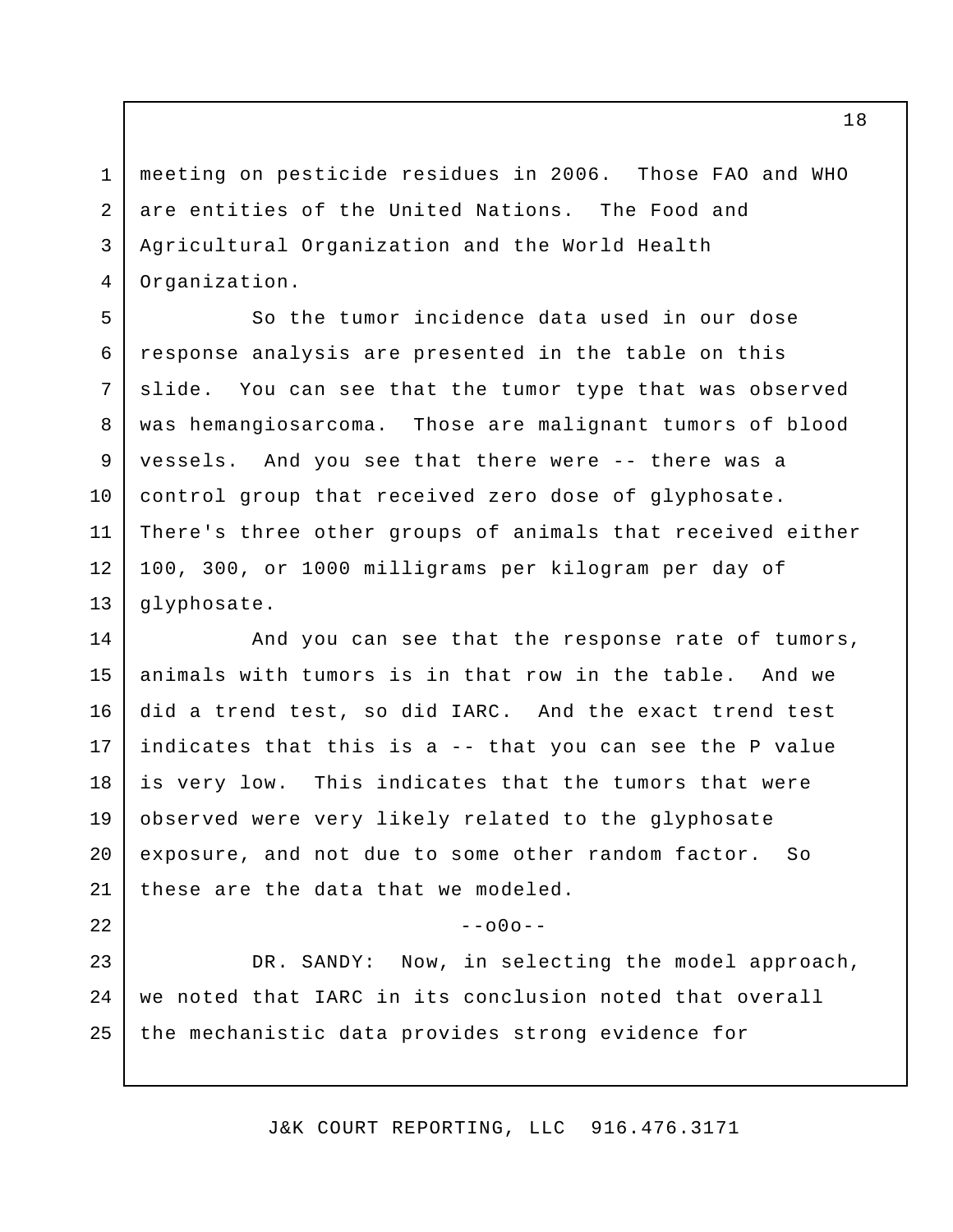genotoxicity and oxidative stress. There is evidence that these effects can operate in humans. 1 2

3

5

6

7

8

9

18

 So OEHHA used the multi-stage polynomial model for cancer, which is in the U.S. EPA's Benchmark Dose Software. We applied this model to the data that I showed you in the previous slide, and we derived a cancer potency estimate. slide as the animal cancer potency. That's the middle column there. 4 And this estimate is shown in the table on this

 And then we have to take into -- so that's the animal cancer potency. We did an interspecies scaling approach to take into account differences in body size between humans and experimental animals to derive the human cancer potency. And that is shown in the last column there. It's very small. It's 0.00062 per milligram per kilogram per day. So that's the human cancer potency estimate. 10 11 12 13 14 15 16 17

#### $--000--$

 DR. SANDY: And then once we have the potency estimate, we can calculate our risk-specific intake level for glyphosate. And this slide shows how we do it. We have the formula. The NSRL is equal to 1 times 10 to the  $5th.$  100,000 cases of cancer. And we multiply by the assumed body weight of a human, 70 kilograms, and then we divide 19 20 21 22 23 24 25 That is our risk-specific level. That's 1 in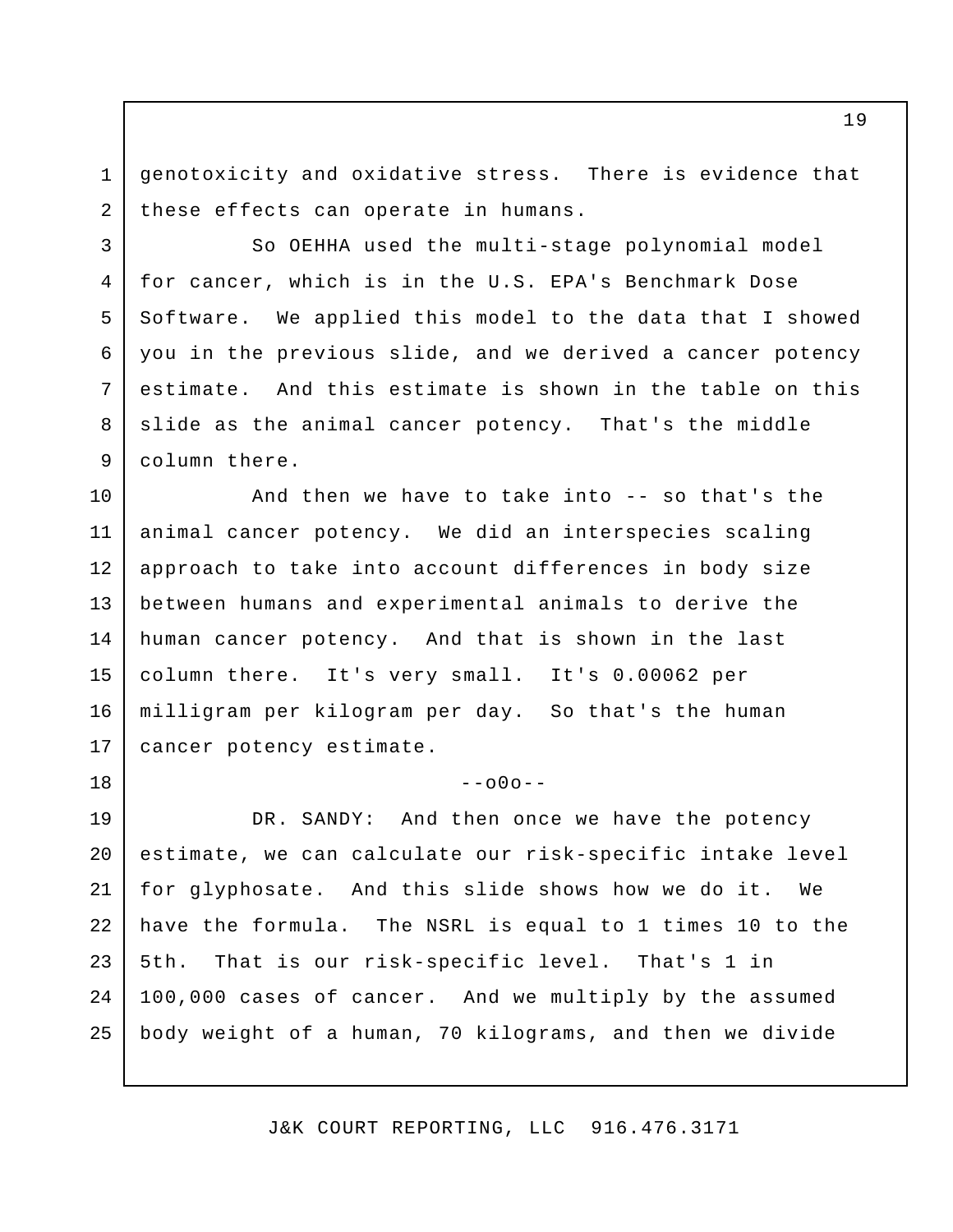by the cancer potency that I had showed you, and which is listed here on the slide right below. And then to convert the units to get micrograms per day, we have to multiply by that factor of 1000 micrograms per milligram. 4

 And in doing -- plugging the number in to this formula for cancer potency, we get the NSRL as 100 micrograms -- sorry 1100 micrograms per day. So that's the NSRL we've proposed. And this is the number that can be compared to estimated estimates of exposure to determine if warnings are required.

Thank you.

1

2

3

5

6

7

8

9

10

11

23

24

25

 CHIEF DEPUTY DIRECTOR HIRSCH: Okay. Well, thank you very much. You know, I had said earlier that we would take a break at this point, but it's 2:00 o'clock - actually after 2:00, and I've been looking through the blue cards, and there's only just a very, very small number, apparent from the blue cards, of multiple people from the same group. So I think we're in a good position to just go on with the public comments, and -- okay. I'm getting some nodding yes. So that's good. 12 13 14 15 16 17 18 19 20

 So we're going to start with Laura Hayes and then to be followed by Joshua Coleman and Heather Kovac. 21 22

So if -- okay.

MR. HAYES: Is it on?

Yep. Okay.

J&K COURT REPORTING, LLC 916.476.3171

 $2.0$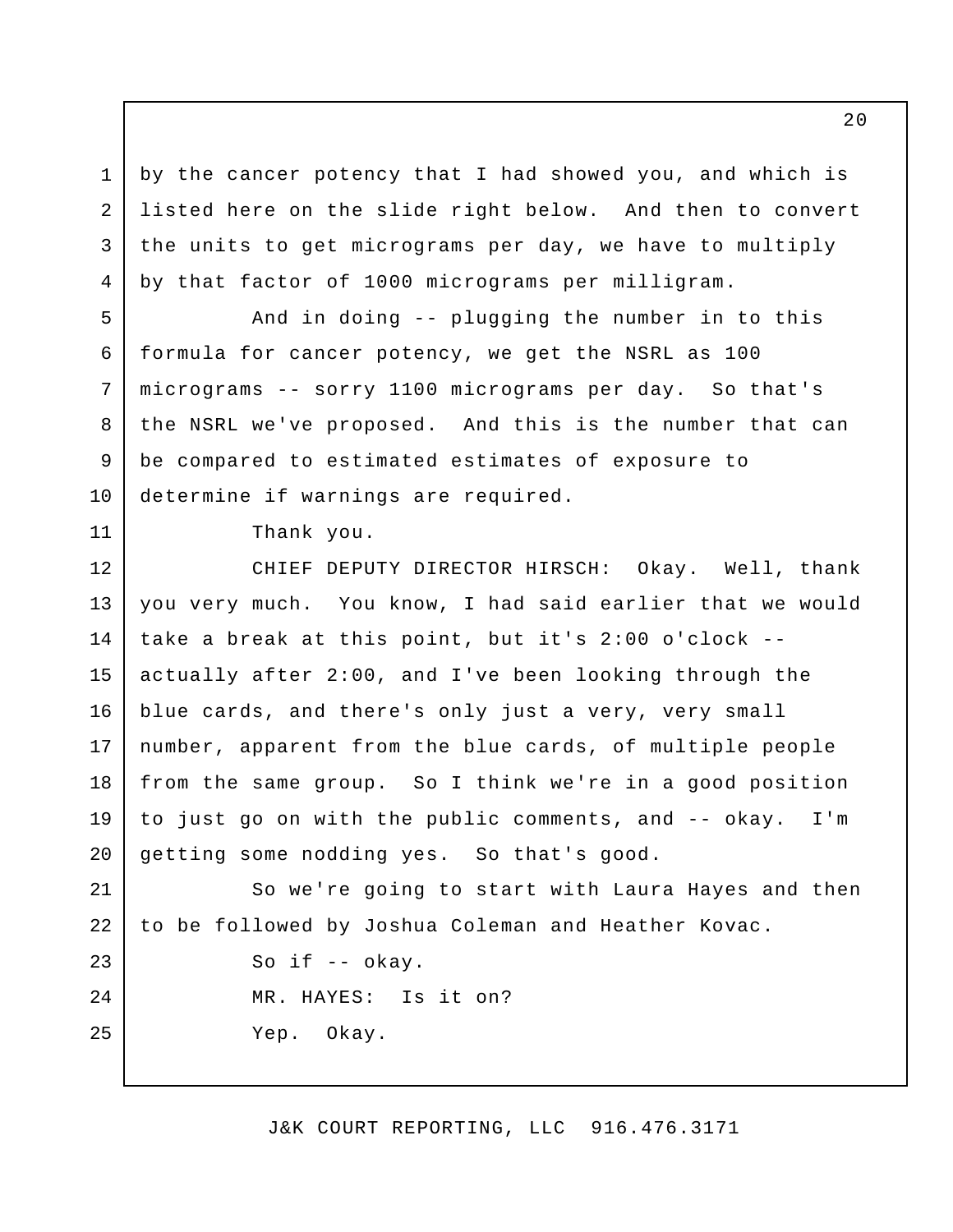My name is I'm Laura Hayes. I'm from Granite Bay, and I'm a parent of three now adult children, and looking forward to being a grandparent one day. And I'd like to be a grandparent of healthy children.

1

2

3

4

5

6

7

8

9

10

 Members of OEHHA, you have before you a critically important decision to make. Do you permit the use of glyphosate, which is now pervasive in the soil in which our food is grown, the water which we drink, the meats and foods which we consume, and the air that we breathe?

 Do you permit this toxic chemical's use at the random rate of 1100 micrograms per day per person with no accurate way to monitor or enforce such a rate, and with no accounting for a person's age, weight, health status, types of exposures, or present load of toxins, or do you permit the use of glyphosate at a lower, but still random rate, which also cannot be accurately monitored or enforced, and again without personal factors taken into account, or do you act on the growing body of evidence that shows that there is no safe level of glyphosate and declare that its use will no longer be permitted in the State of California? 11 12 13 14 15 16 17 18 19 20 21 22

 At this point in time, and we'll hear from some of our esteemed scientists today, we know that glyphosate is both tumorigenic and carcinogenic, meaning that it 23 24 25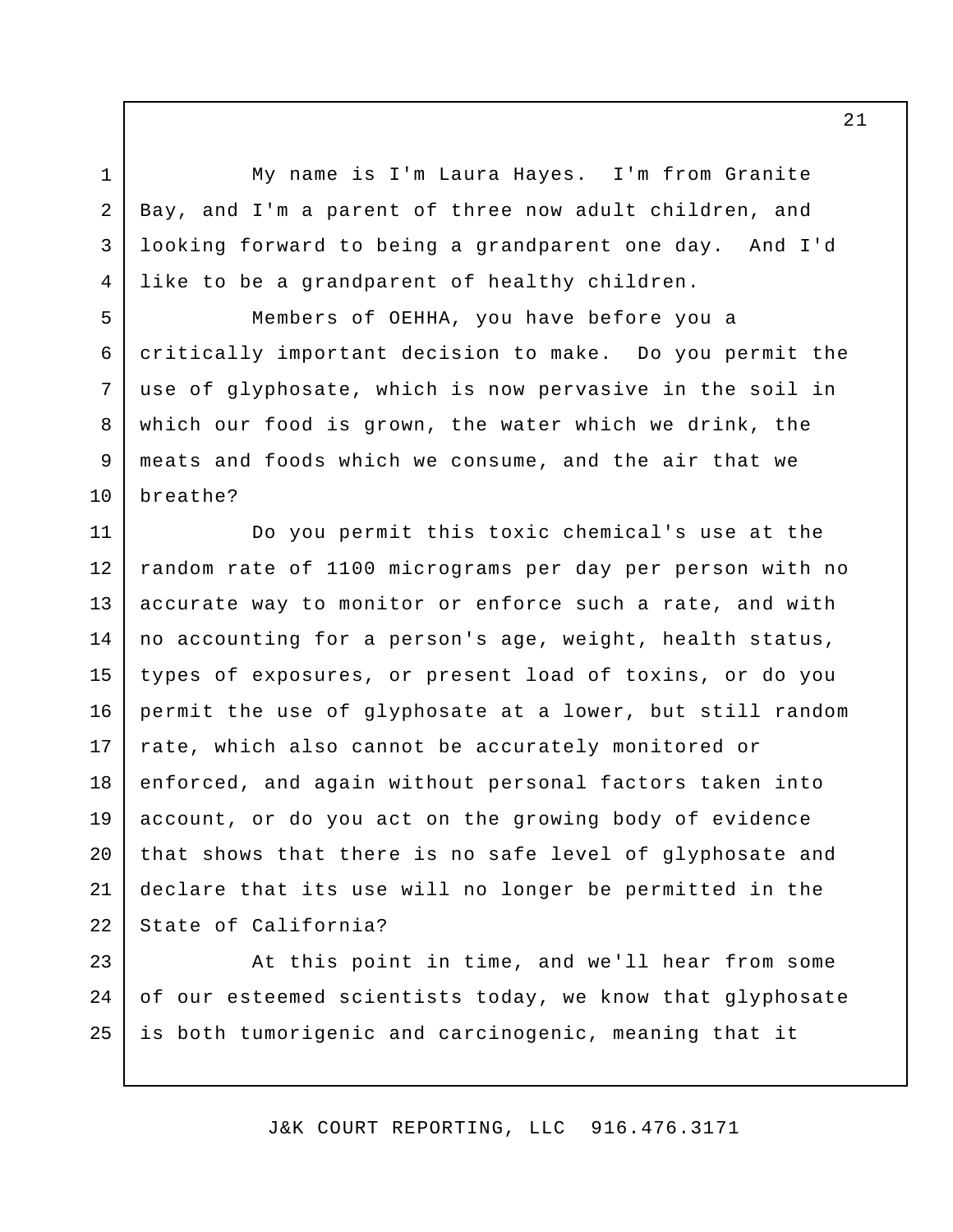causes both tumors and cancer. We know that it causes cancer cells to proliferate, whether it was the original cause of those cells or not. We know that glyphosate is a neurotoxin, meaning that it damages the brain. We know that it is an endocrine system disruptor, meaning that it adversely affects hormones causing developmental, reproductive, neurological, and immunological problems. 3 4 5 6

1

2

7

 We know that glyphosate can substitute for glycine during protein synthesis. I have attached a list from Dr. Stephanie Seneff of MIT, which explains the many negative health consequences that result when glyphosate substitutes for glycine during protein synthesis. She considers one of the most serious consequences to be the disruption of the digestive enzymes which can result in 8 9 10 11 12 13 14 15 autoimmune disease.

 To break things down to a very practical level, here are a few questions to consider: 16 17

 Number one, if I asked you which apple you wanted to eat, or feed to your child, or grandchild, would you choose the one sprayed with poison, i.e. with glyphosate, or the one not sprayed with poison, the clean and untainted one? 18 19 20 21 22

 Question 2, if I asked you which glass of water you wanted to drink, or give to your child, or grandchild, would you choose the one in which glyphosate runoff was 23 24 25

J&K COURT REPORTING, LLC 916.476.3171

 $2.2$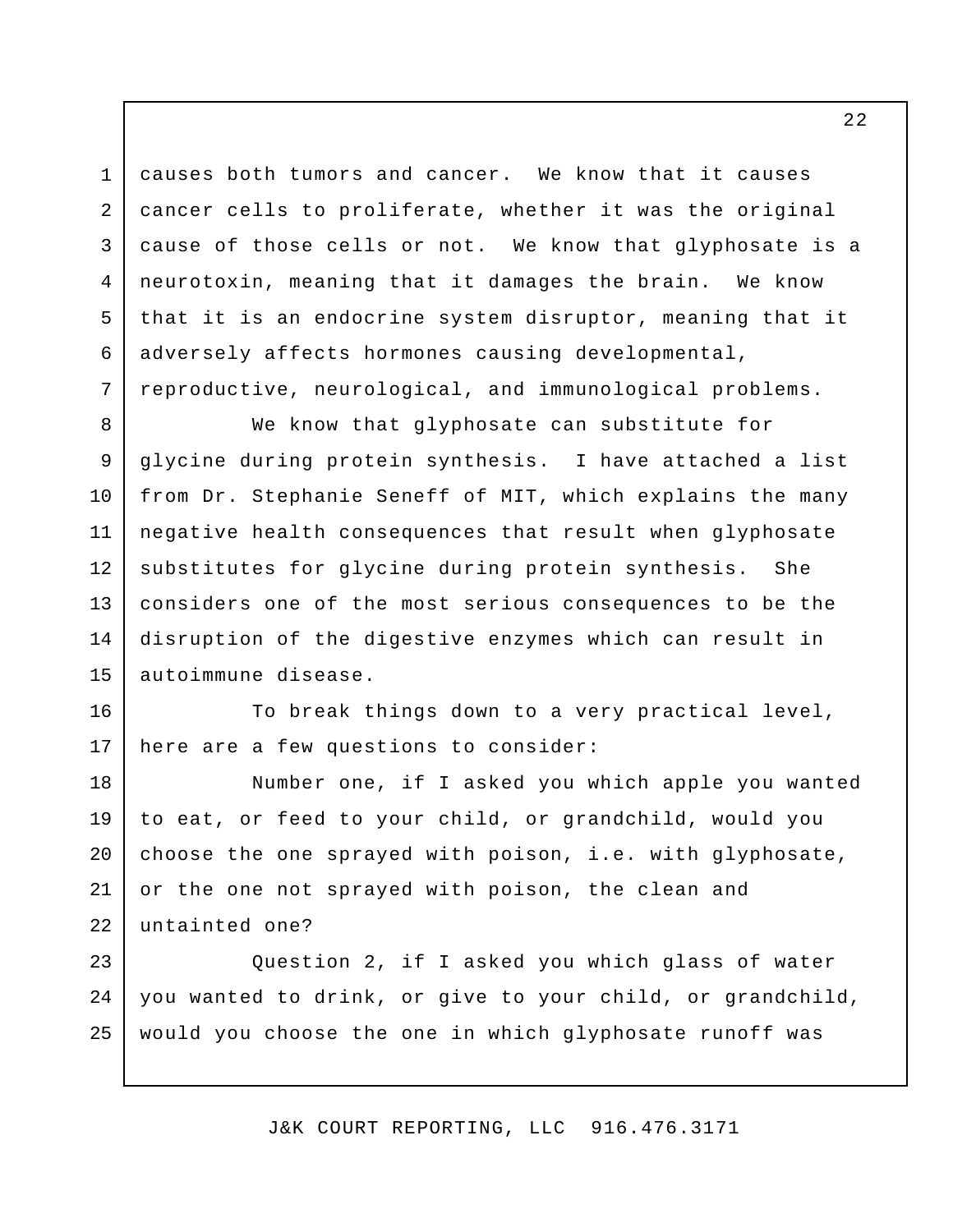present, or the one without a known carcinogen and no 1 2 neurotoxin included?

 Question 3, if I asked you which plate of food you wanted to eat, or give to your daughter, or granddaughter, who was breast feeding her newborn, would you choose the plate of food on which the meat, potatoes, vegetables, and roll were all heavily laced with the skull and cross bones labeled glyphosate whose Monsanto testers wear Hazmat suits when field testing it, or would you choose the plate of food cleanly raised and which was grown with no known health hazards? 3 4 5 6 7 8 9 10 11

 Final question. How will you answer your spouse, children, and grandchildren who receive a cancer diagnosis, who struggle with infertility, who suffer from thyroid problems, who are brain damaged in some way, or who succumb to any of the myriad health and development issues now plaguing our population in never seen before numbers, when they ask you if you personally ever permitted anything known to be carcinogenic, neurotoxic, or hormone and endocrine disrupting, during your tenure at OEHHA? Each of you knows what the right thing to do is. The question is, will you choose to do it? 12 13 14 15 16 17 18 19 20 21 22 23

Thank you.

 $2.4$ 

25

CHIEF DEPUTY DIRECTOR HIRSCH: Thank you.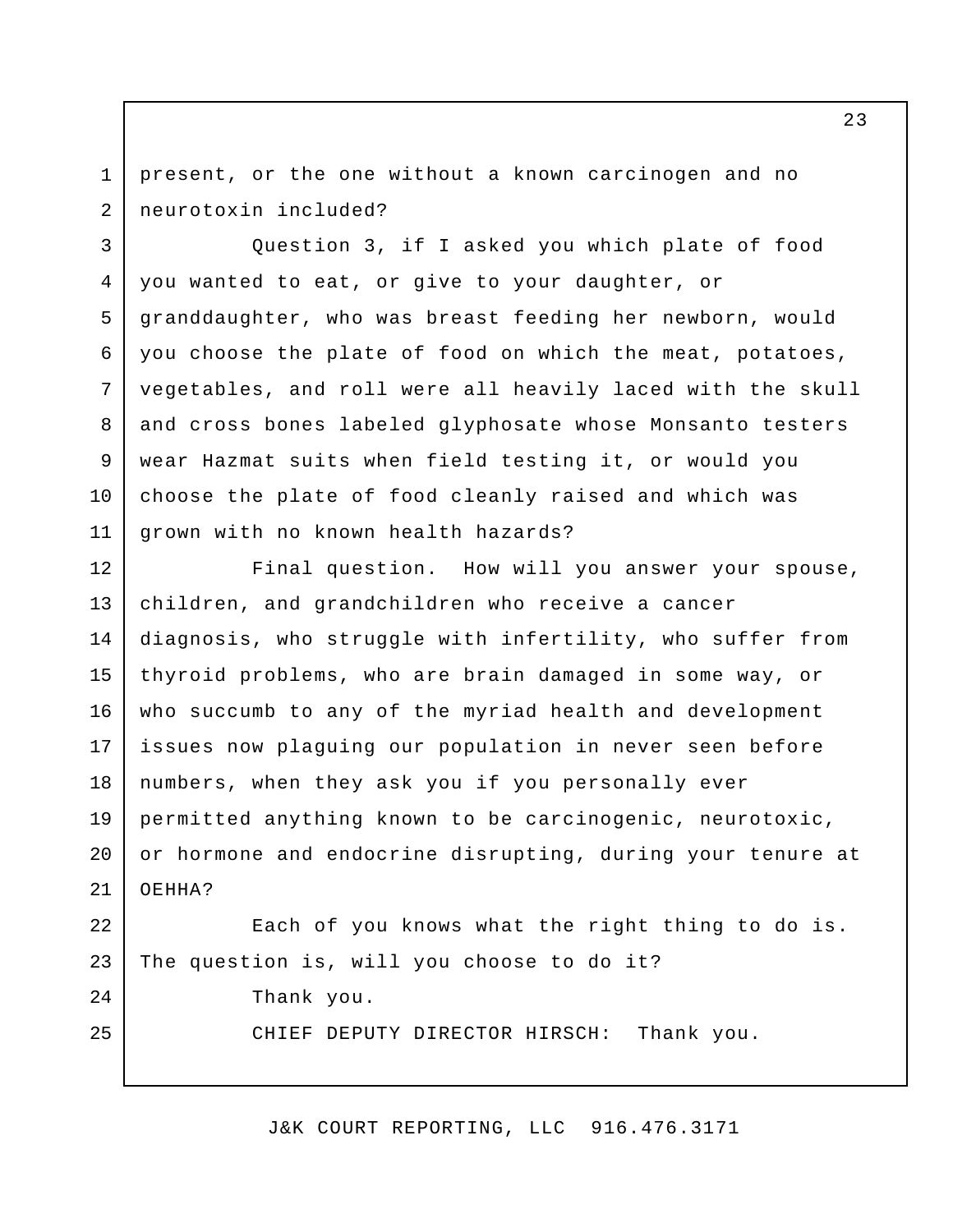Okay. Next speaker Joshua Coleman from Autism File Magazine, followed by Heather Kovac and then Janelle MR. COLEMAN: Hi. And I'm a California resident. I was born and raised here. I'm just going to keep this short and sweet. I'm not comfortable with any level of poisons, glyphosate, in California. And I'm hoping that we will completely limit it to nothing. Thank you. CHIEF DEPUTY DIRECTOR HIRSCH: Thank you. Heather Kovac followed by Janelle Lewis and then MS. KOVAC: Good afternoon. Thank you for having this hearing. I'm Heather Kovac from South Lake Tahoe. I would like to say I agree entirely with Laura Hayes and also Josh. I think it's alarming how we're finding glyphosate in just about everything we eat and drink and that it's even supposed to be organic. And as a mother of two boys, I hope that you could come to no safe level for this chemical. Thank you. CHIEF DEPUTY DIRECTOR HIRSCH: Thank you. The next speaker Janelle Lewis, followed by Anthony Samsel and Olivia Kannier. 1 2 3 4 5 6 7 8 9 10 11 12 13 14 15 16 17 18 19 20 21 22 23 24 25 Lewis. My name is Joshua Coleman. Anthony Samsel.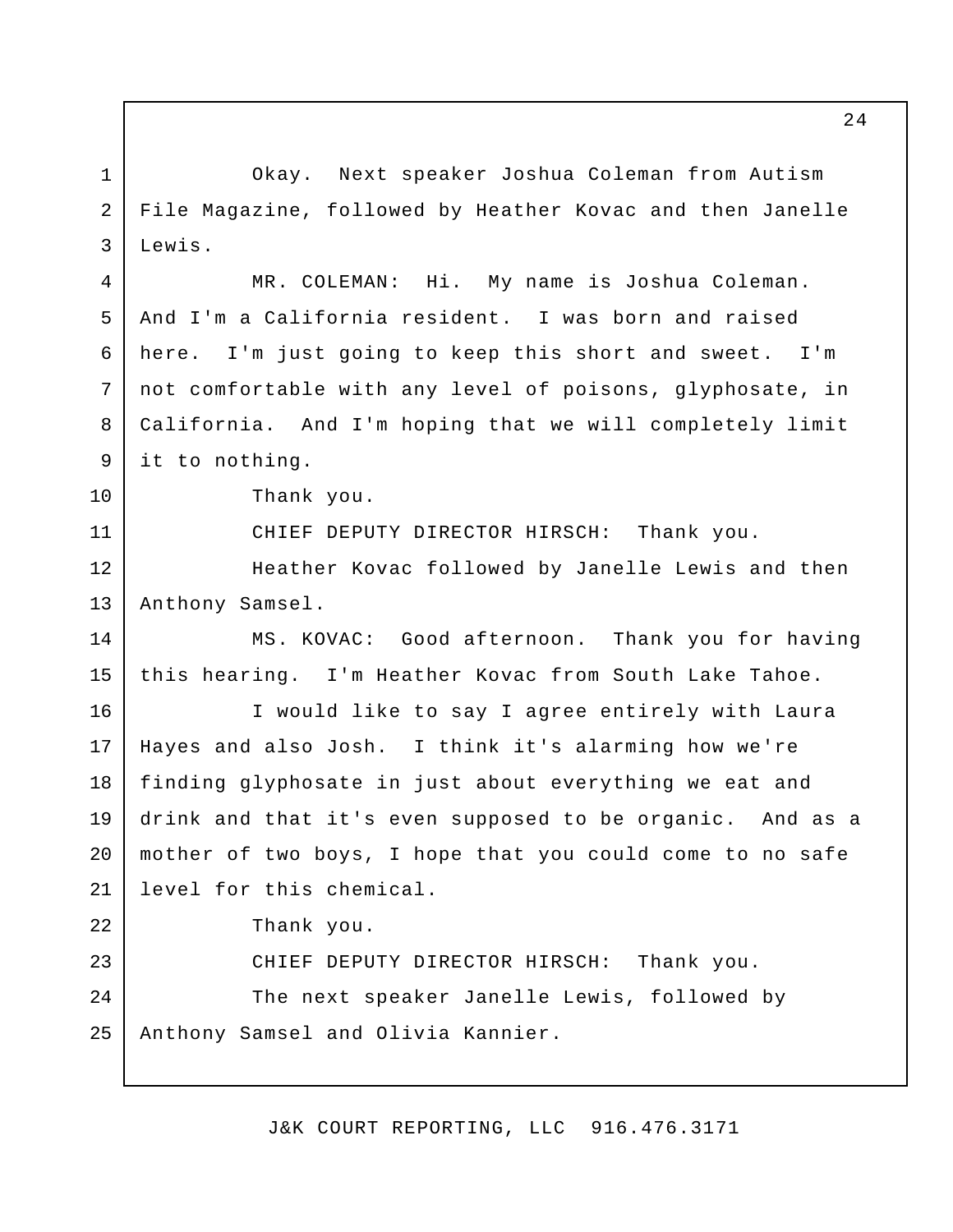MS. LEWIS: Good afternoon. My name is Janelle Lewis. credentialed teacher, and an advocate, an activist for people with developmental disabilities, many of whom have been tragically impacted by environmental toxins, 1 2 3 4 5 6  $I'm$  a mother, a grandmother, a long-time including pesticides.

 I'm passionate about researching and understanding the impact that environmental toxins are having on the health and well-being of our children.

7

8

9

10

 Many thanks to all who have been involved with adding glyphosate to the California State Proposition 65 toxics list. When an NSRL, no significant risk level, for glyphosate is established, that level must be 0. 11 12 13

 Exposure to glyphosate is not in isolation. It acts synergistically and cumulatively affecting different individuals very differently, and unpredictably based on age, weight, genetic pre-disposition, previous toxic exposures, existing health conditions, many, many factors. 14 15 16 17 18

 It is preposterous to say that there is any level of glyphosate exposure without significant risk for a new born baby, for example. What is the risk level for someone who already suffers from myriad health problems from severe toxic exposures. We do not know the risk levels for any one person at any given time in their lives. I hope this is taken into consideration when 19 20 21 22 23 24 25

J&K COURT REPORTING, LLC 916.476.3171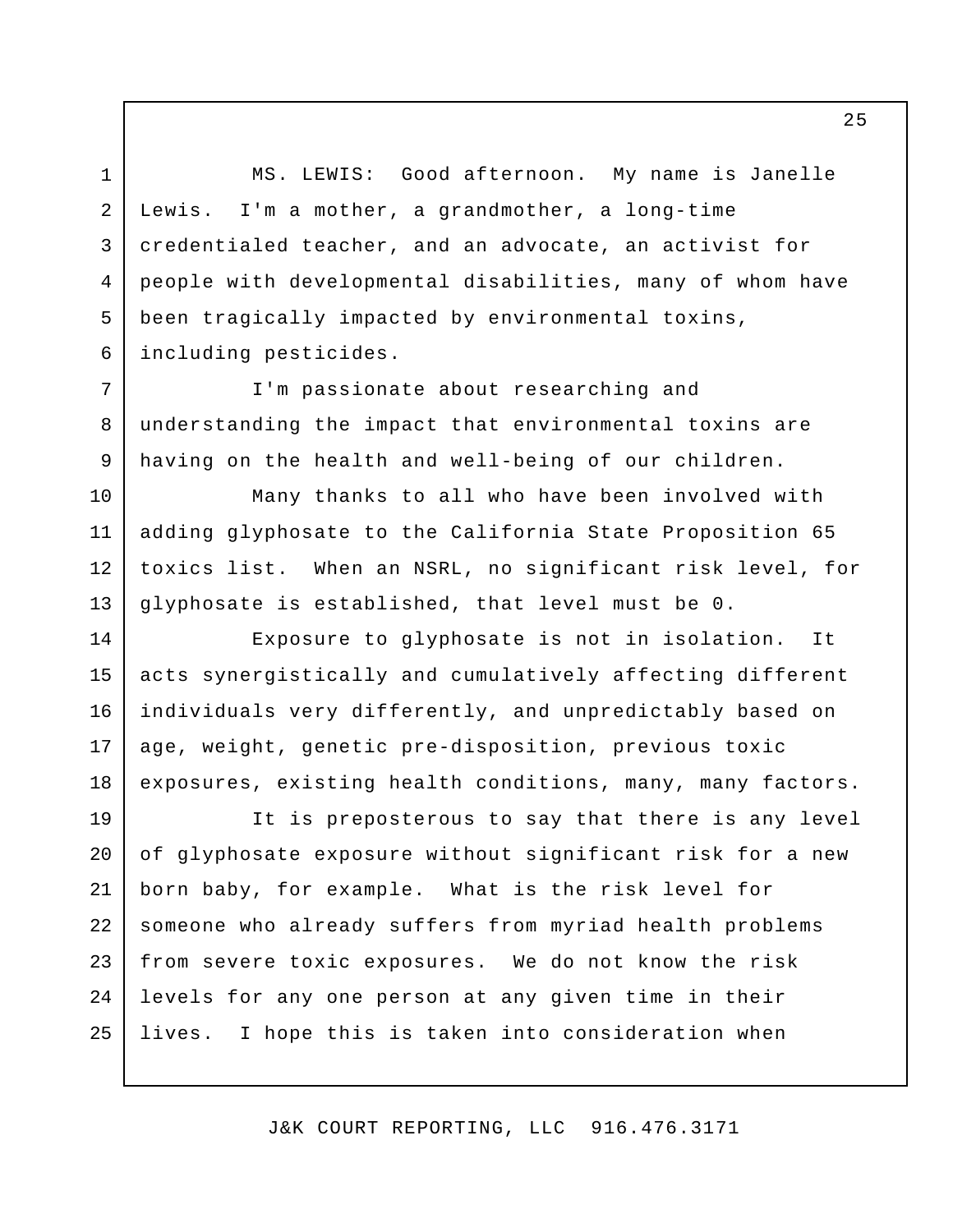1 2

3

4

5

6

science is evaluated.

 For many years, I was a classroom teacher for children of migrant farm workers in Central California. Those children, and their families, intimately knew about the risks of glyphosate exposure, even though they were told that their exposure to glyphosate was perfectly safe.

 They knew enough not to eat, nor to let me eat, the crops that came from the fields in which they worked, fields that were heavily sprayed with Roundup. The parents told me stories about frequent miscarriages, about skin and eye lesions, about respiratory problems, and vomiting, and about cancers that resulted from working in the fields. They knew first-hand the cause of their health problems. They did not need a scientist to tell 7 8 9 10 11 12 13 14 15 them.

 A recent UCLA study, which I've attached in my - to my statement, found that the advanced thyroid cancer rate in some California counties is well above the national average. The research suggested that there was an environmental component in explaining why the incidence of advanced stage thyroid cancer is much higher in California than the national average. 16 17 18 19 20 21 22

 Dr. Avital Harari, a member of the UCLA Jonsson Comprehensive Cancer Center, said, "California has the largest amount of farmland in the country, so this type of 23 24 25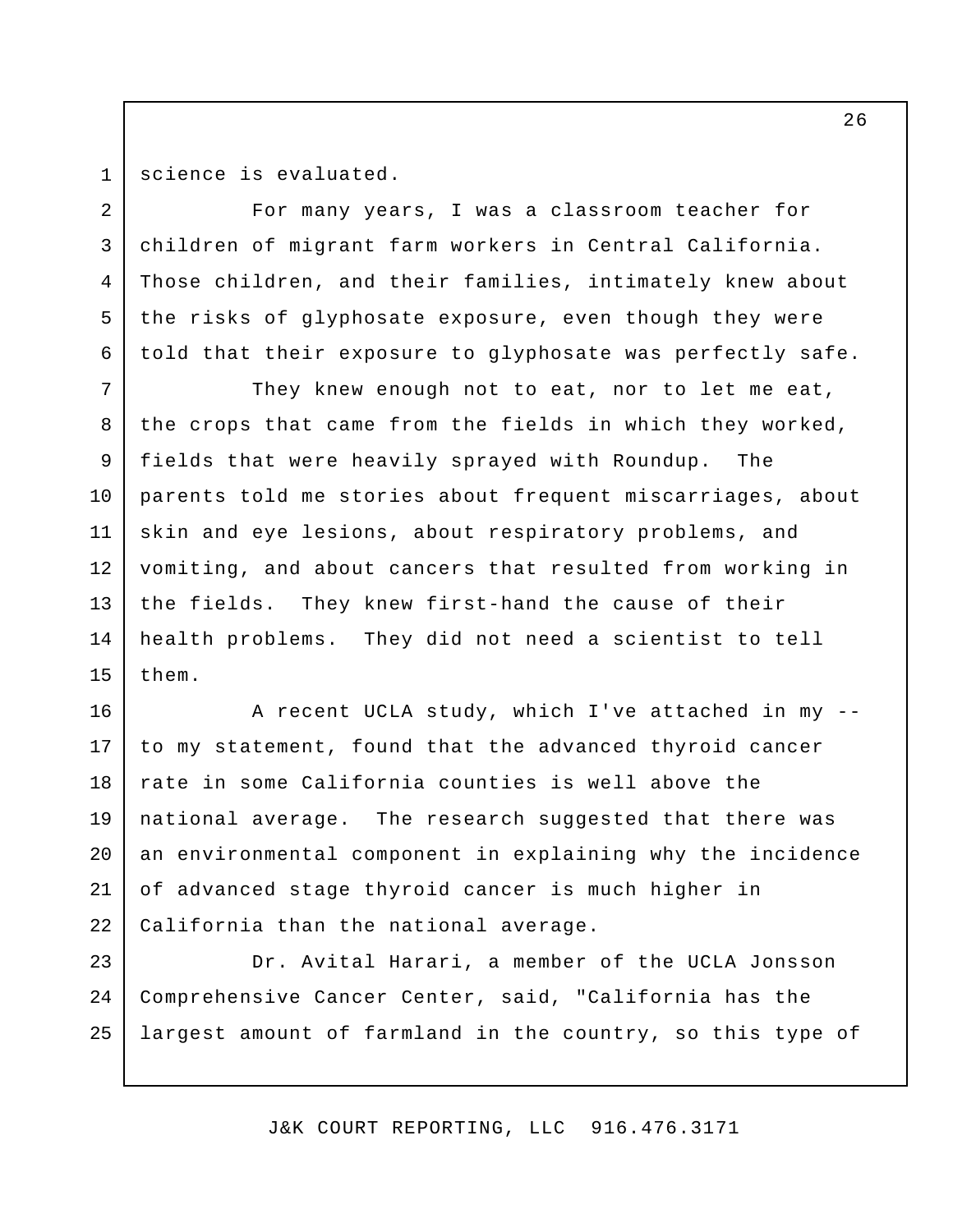exposure could very well contribute to our cancer rates". The research continues in investigating the links between thyroid cancer and exposure to pesticides. People deserve to know the risks associated with glyphosate exposure, whether they are working in agriculture, shopping at the grocery store, feeding a pet, or playing on a sports field, they deserve to know that there is no guaranteed safe amount of exposure. We all come with different accumulated toxic loads with differing synergies, with different health profiles, different genetic makeups, different ages. There is no safe allowable daily exposure to glyphosate for any of us. Thank you. CHIEF DEPUTY DIRECTOR HIRSCH: Thank you. Next speaker Anthony Samsel, Samsel - representing Samsel Environmental and Public Health Services, followed by Olivia Kannier, and then Zen DR. SAMSEL: First, I'd like to thank the panel for this opportunity to speak, and address this issue on the proposed no significant risk level for the chemical glyphosate to be adopted into regulation in Title 27. I'd first say that there are no save levels of qlyphosate. 1 2 3 4 5 6 7 8 9 10 11 12 13 14 15 16 17 18 19 20 21 22 23 24 25 Honeycutt. That statement originated with me in my

J&K COURT REPORTING, LLC 916.476.3171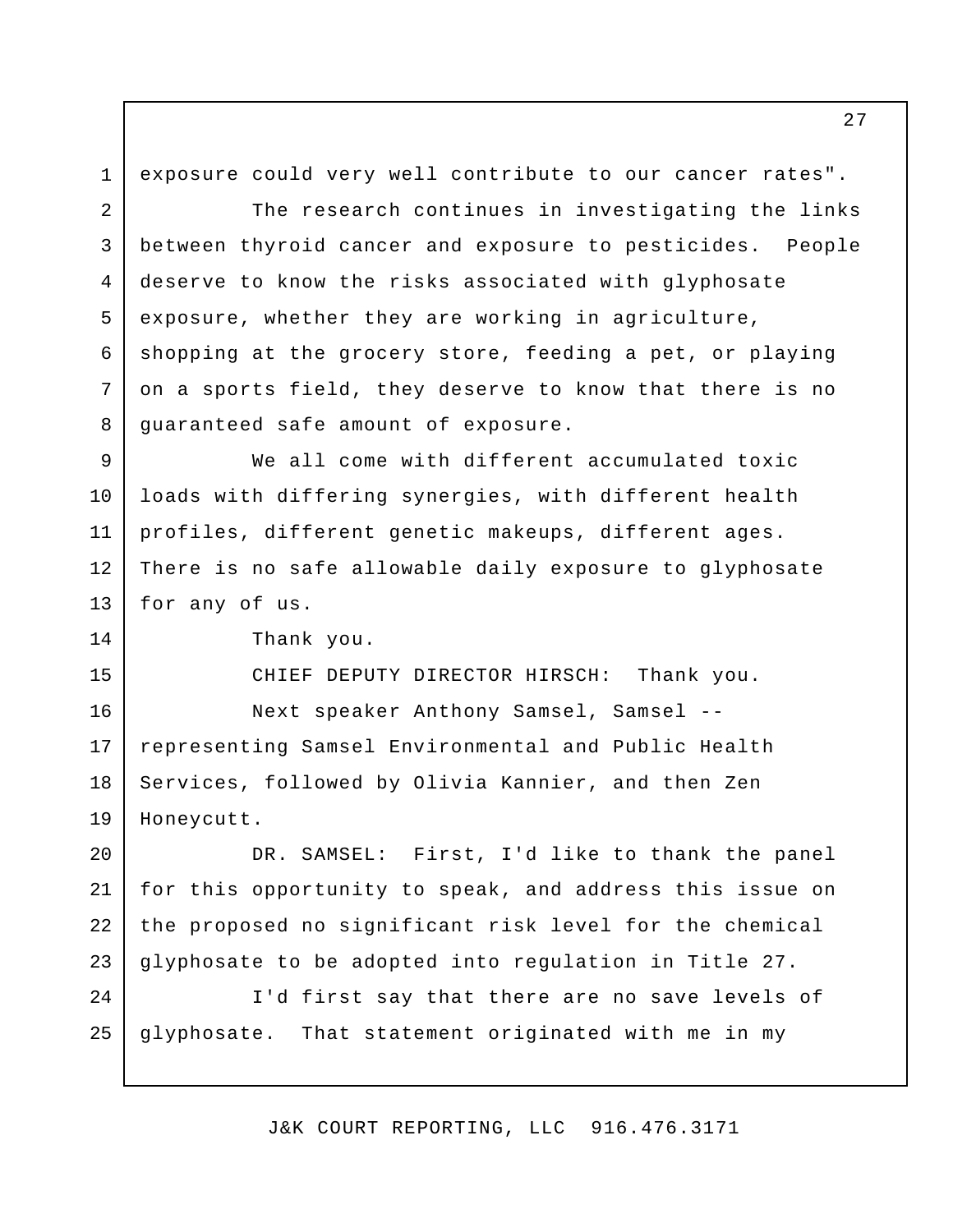studies over the past several years. I've written six papers on the subject, and I have two more in process. I'm continuing the research on glyphosate.

1

2

3

4

5

6

7

8

25

 Glyphosate is a synthetic amino acid and analog of our canonical amino acid glycine. It participates in both plant and animal biology. Contrary to what was originally thought by Monsanto that it only affected plants, archaea, and bacteria.

 One microgram of glyphosate technical acid, phosphonyl -- n-phosphonylmethyl glycine contains 3.561 trillion molecules. Each of those molecules are capable of integrating with protein altering shape, folding, and 9 10 11 12 13 function.

 I am a U.S. scientist and hazardous chemical material consultant, an expert on the subject of glyphosate. of Monsanto's trade secret studies of glyphosate from the U.S. EPA, the federal agency supplied me these documents, in excess of 100,000 pages. 14 15 16 17 18 19 I'm one of the few people that received all

 I now have six peer-reviewed papers. I call on the California Environmental Protection Agency to immediately ban this chemical and not to set a limit of 1100 parts per billion for this chemical. There should be zero tolerance for this chemical, and I'll explain. 20 21 22 23 24

Monsanto claims glyphosate to be safe to animals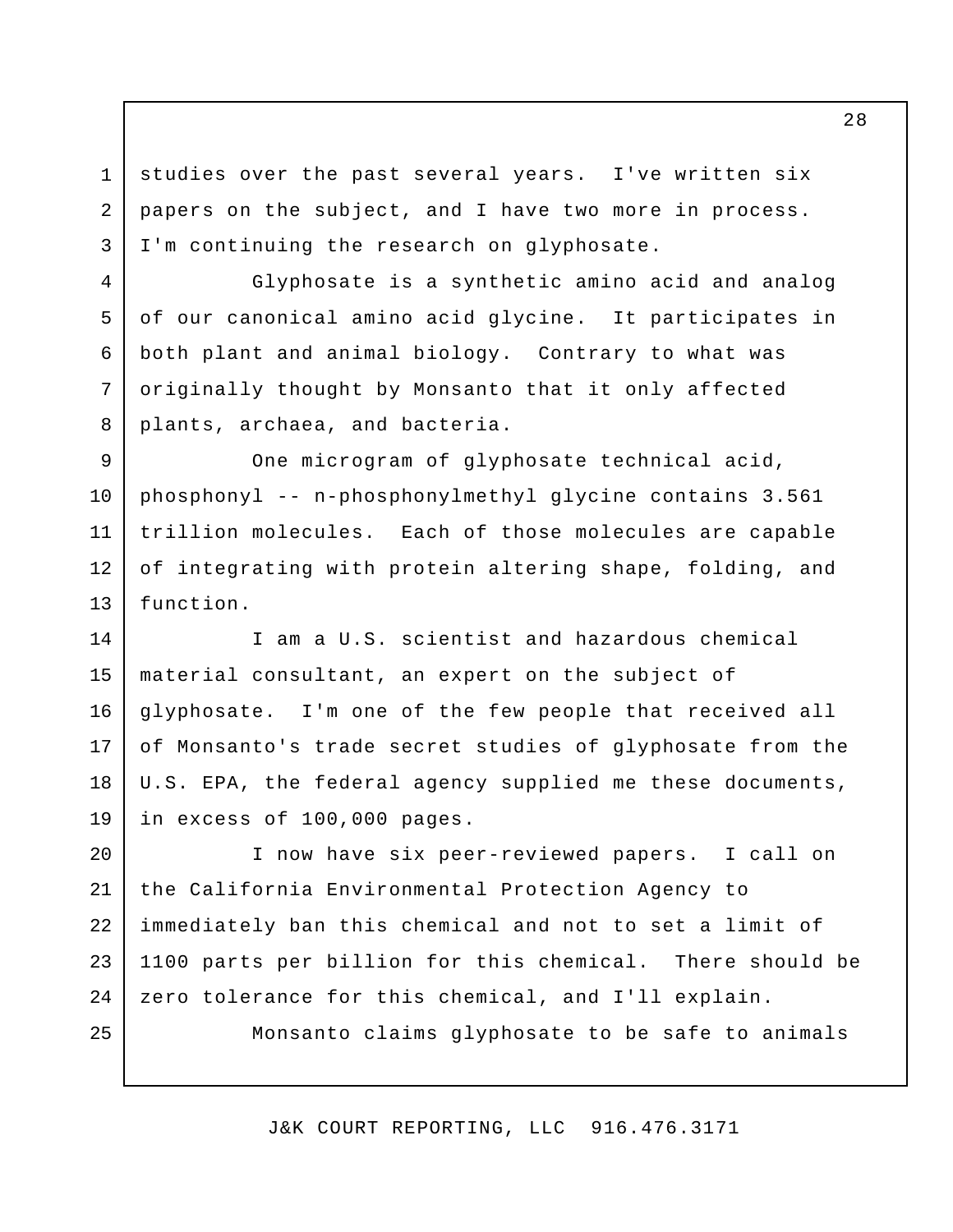and humans, because they do not possess the Shikimate pathway, a pathway which is disrupted by glyphosate in plants, archaea, and bacteria. Glyphosate is known to disrupt the enzyme EPSP synthase

5-enolpyruvylshikimate-3-phosphate synthase.

1

2

3

4

5

6

7

8

9

10

11

 However, this statement is now inherently false. As glyphosate was found by Samsel in 2016 to inhibit digestive enzymes, and others found in animals and humans, glyphosate is a protease inhibitor, including digestive enzymes. Such disruption of human enzymes is well known to lead to a host of modern diseases including cancer.

 Again, lysozyme is an antibacterial enzyme that is an integral part of the innate immune system of humans and other animals. Monsanto found significant tissue damage to all glands and organs in their two-year long-term studies of glyphosate in mice and rats. Tissue damage stimulates the production of fibrocytes. 12 13 14 15 16 17

 Glyphosate reaches the end of the line in the capillaries in the extra cellular matrix, where it is escorted one molecule at a time into the cell where it participates in protein synthesis and is excreted by the cell. This I noted in my past two papers, Glyphosate 5 and 6. 18 19 20 21 22 23

 Fibroblasts also produce the structural proteins, which include the 27 stypes of collagen, elastin 24 25

J&K COURT REPORTING, LLC 916.476.3171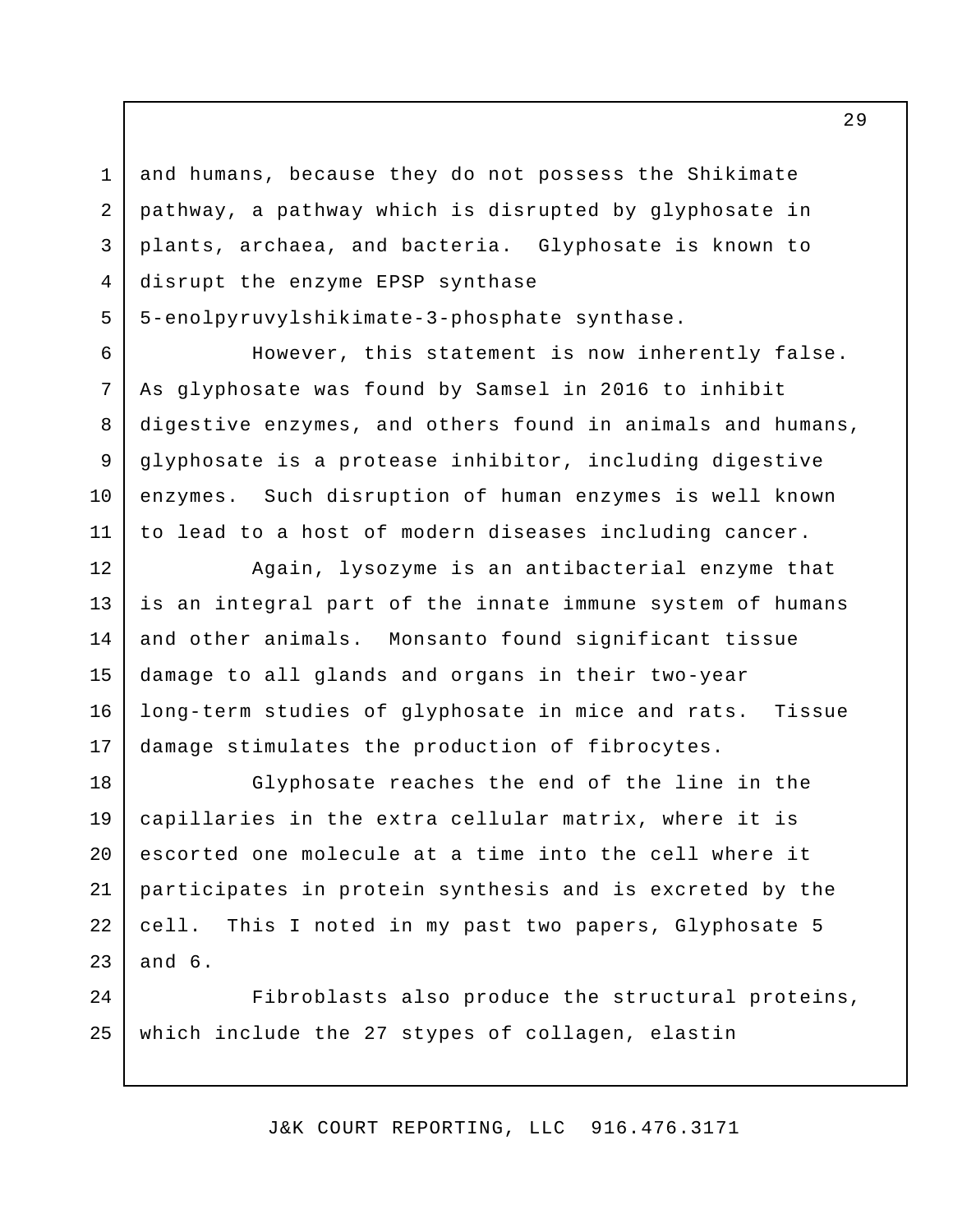glycosaminoglycans and the glycoproteins of the extra cellular matrix. So glyphosate is along for the ride, even bridging assembling strands of proteins affecting shape, folding, and function. Glyphosate should not be part of any biology.

1

2

3

4

5

 Also, fibrocytes and fibroblasts are differing states of the same cell the fibroblasts of which are involved in immune regulation via TAF-derived elements of the ECM and modulators. These ECM components, like TSP-1 are associated with sites of chronic inflammation and carcinomas. This is where glyphosate causes many funky cancers, as its association with fibroblasts. 6 7 8 9 10 11 12

 I've published results of lab analysis and experiments of glyphosate integration with structural proteins. You'll note that Stephanie Seneff, my colleague, is also coauthor on all of these papers with me. ongoing work. And I'd be happy to supply any additional information to you folks. 13 14 15 16 17 18 19 The laboratory work and the enzyme research is my

 Protein function involves ligation of ions in both small and large molecules through random collisions. Oops, sorry. Could I take one minute? CHIEF DEPUTY DIRECTOR HIRSCH: If you could DR. SAMSEL: Okay. Protein function involves 20 21 22 23 24 25 wrap-up, yeah.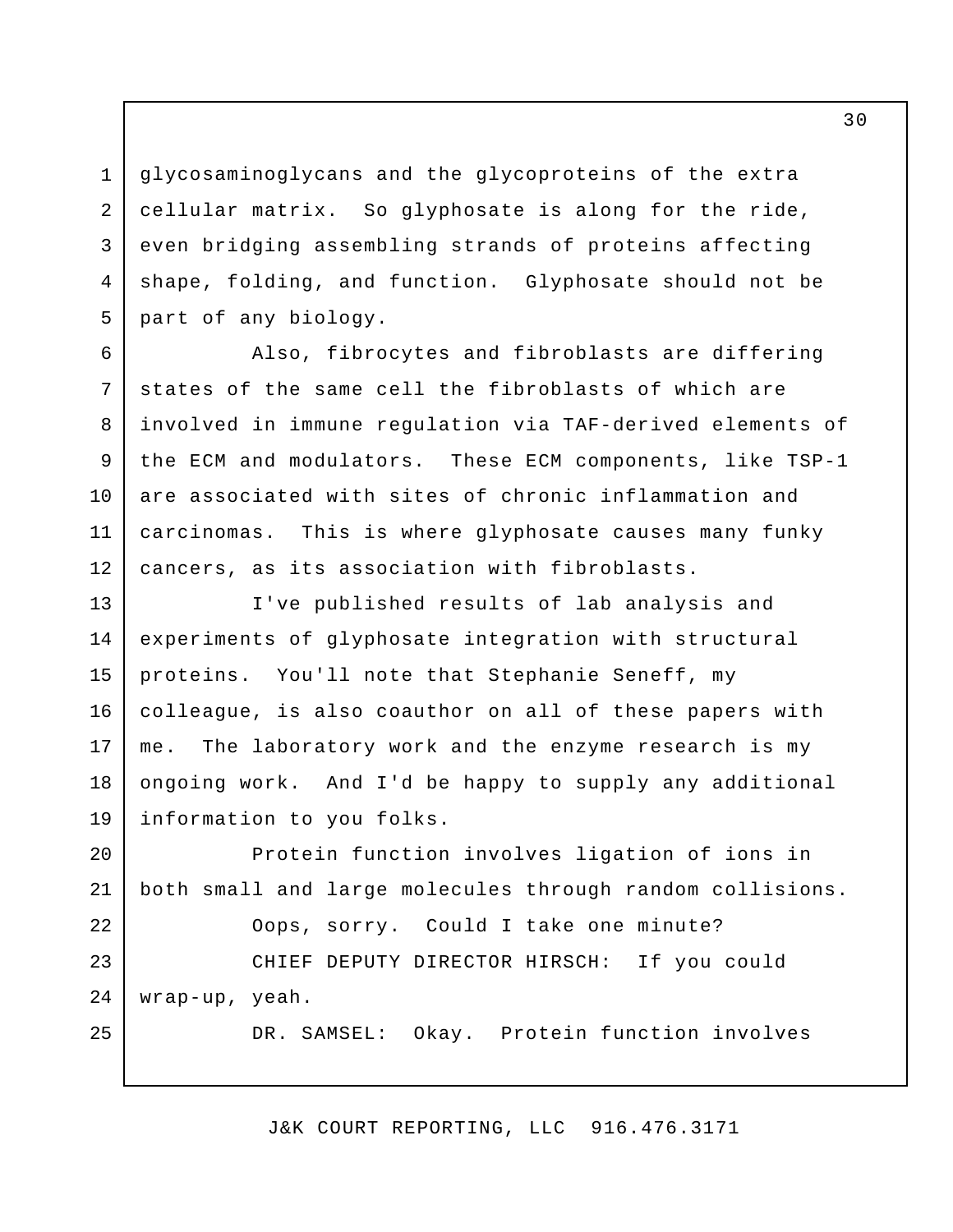ligation of ions of both small, large molecules through random collisions. The ligation involves the wrapping of the substrate around protein, which changes its shape, blocks its ability to function. 1 2 3 4

 In conclusion, glyphosate -- excuse me. In conclusion, the fact that glyphosate integrates with human enzymes, as published in our last paper, should be enough reason to ban the chemical completely and also to prevent any level of glyphosate being allowed into the food 5 6 7 8 supply.

 There should be no glyphosate in the food supply nor in drinking water, air, or soil. Glyphosate is a synthetic amino acid that should have no place in biology. 11 12 13

 We are but one biosphere. What affects one, affects all. 14 15

9

10

23

 CHIEF DEPUTY DIRECTOR HIRSCH: All right. Thank 16 17 you.

 Next speaker, Olivia Kannier followed by Zen Honeycutt and Nicholas Chavez. 18 19

MS. KANNIER: mother. 20 21 22 I'm Olivia Kannier, a concerned And I'm in agreement with the commentary of all the previous speakers.

CHIEF DEPUTY DIRECTOR HIRSCH: Thank you.

 So then the next speaker Zen Honeycutt from Moms Across America, and then followed by Nicholas Chavez and 24 25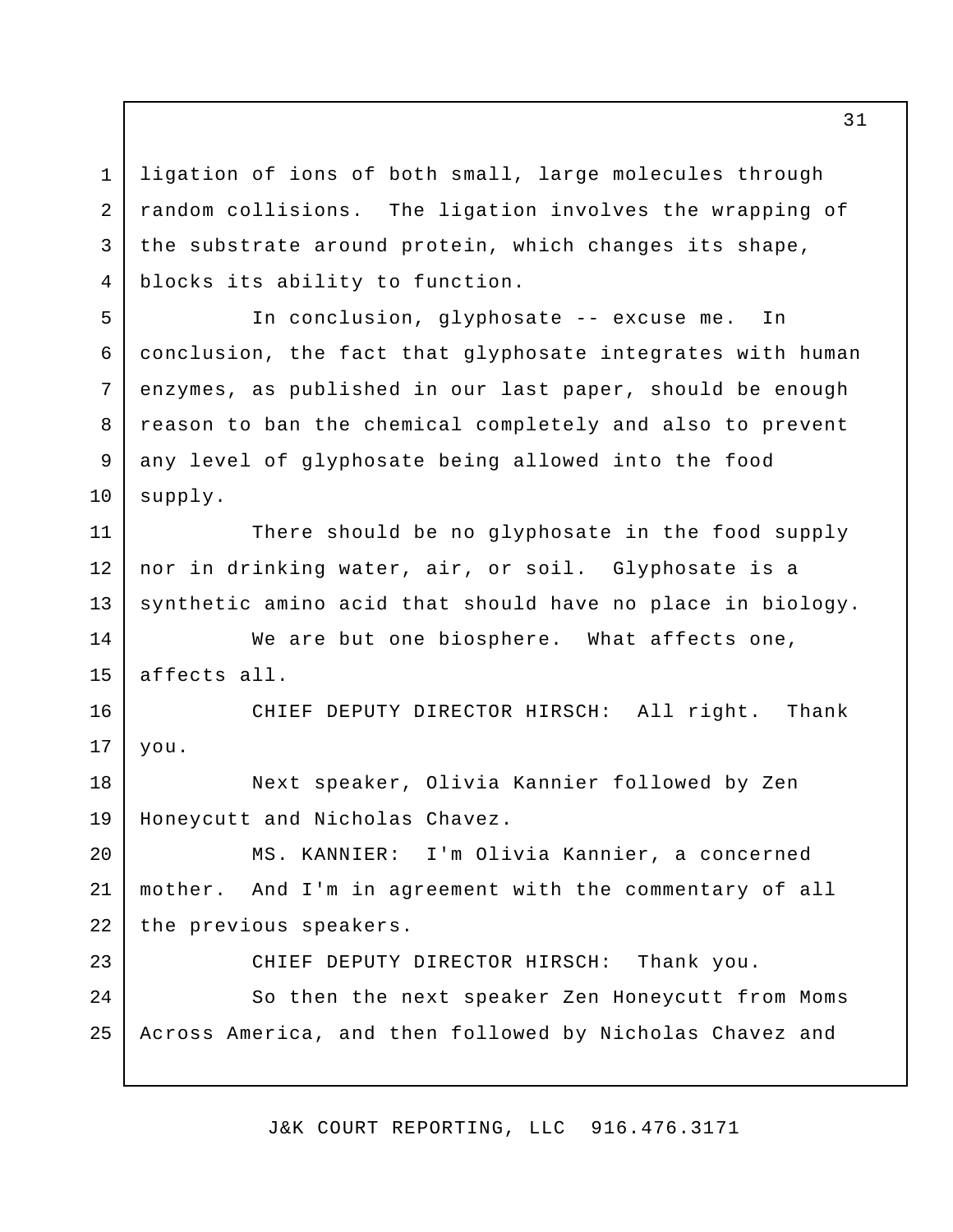3

4

5

6

7

8

9

25

Stephen C. Frantz.

 (Thereupon an overhead presentation was Presented as follows.)

 MS. HONEYCUTT: My name is Zen Honeycutt, and I'm a mom of three boys who had severe health issues before we began avoiding glyphosate in our diet. I'm also the founder and director of Moms Across America. And I speak on behalf of thousands of mothers and families who are struggling with health issues in California.

 We do not want any glyphosate exposure to our children through food, water, the environment, or any products. We want the current products, which do contain glyphosate, to be immediately labeled. The current scientific data and skyrocketing numbers of our children and family members with chronic illness and cancer show us that the only ethical action for the California EPA to - is to declare a no safe level of glyphosate, zero. 10 11 12 13 14 15 16 17

 Before you dismiss this request as unreasonable, consider that the amount of glyphosate in our food and the OEHHA current proposal is actually what is unreasonable. 18 19 20

 The levels of glyphosate in our food currently, and the risk we face due to the allowable levels of glyphosate residues are -- as set by the EPA are as 21 22 23  $2.4$ follows:

This is for a 22 pound child throughout the day.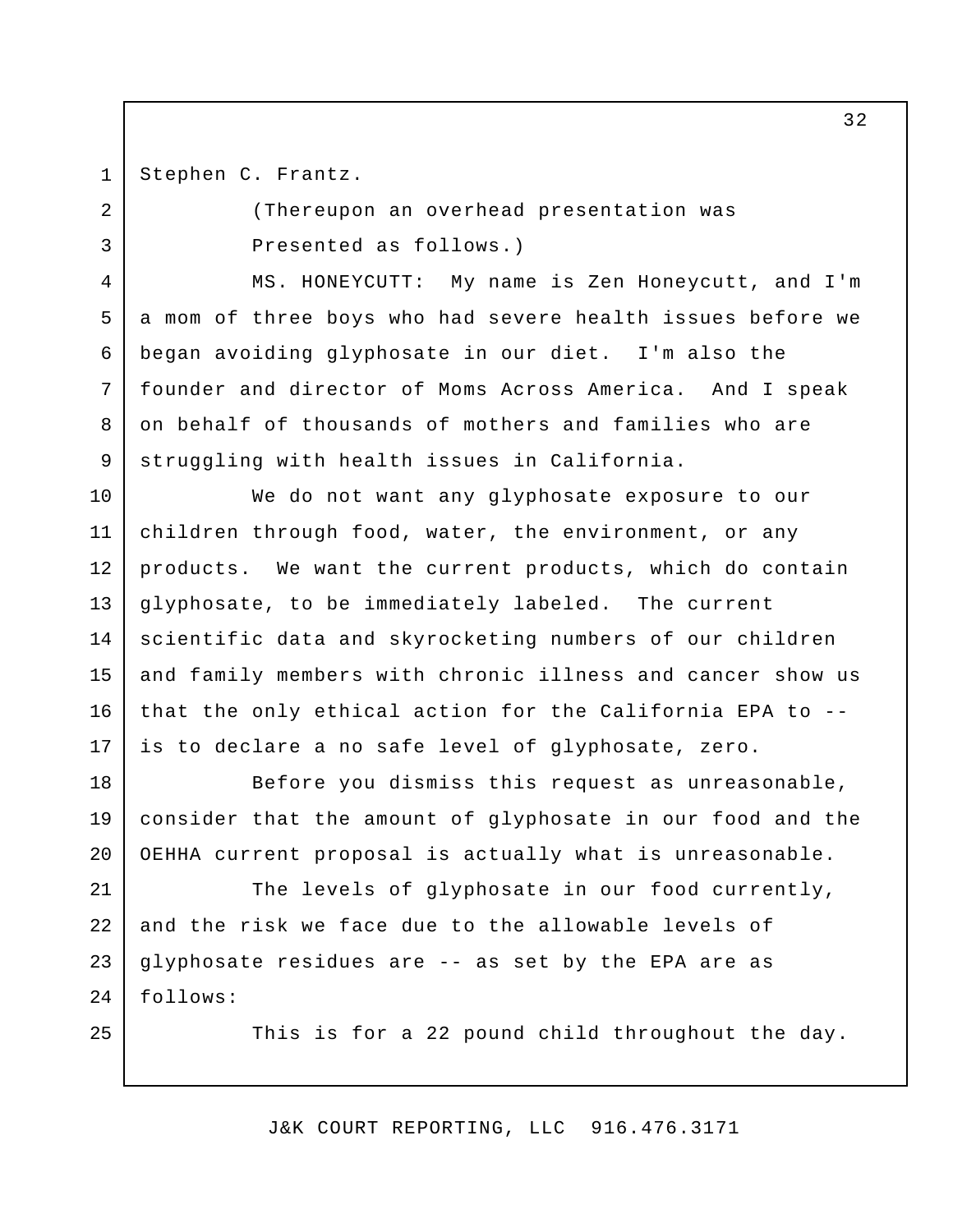MS. HONEYCUTT: On the left side, you can see - go ahead. On the left side, you can see the amount that has been detected by the FDA. On the right side, you can see the amount that is allowed by the EPA. MS. HONEYCUTT: Again, on the left side, 1640 detected, for hummus and pita, on the right side allowed, 5100. This is micrograms per kilograms. This math is all checked over by a scientist. MS. HONEYCUTT: Ug's detected for -- milk. There is no detected -- there is no allowable level by the EPA in milk. MS. HONEYCUTT: Corn chips up to 2547. Are you Okay. Thank you. MS. HONEYCUTT: And then berries allowed 22 MS. HONEYCUTT: Pasta, 560. MS. HONEYCUTT: I'm sorry, this one shouldn't be 1 2 3 4 5 6 7 8 9 10 11 12 13 14 15 16 17 18 19 20 21 22 23 24 25  $--000- --000- --000- --000-$ showing -- they can see?  $--000-$ milligram per kilogram.  $--000- --000--$ 

J&K COURT REPORTING, LLC 916.476.3171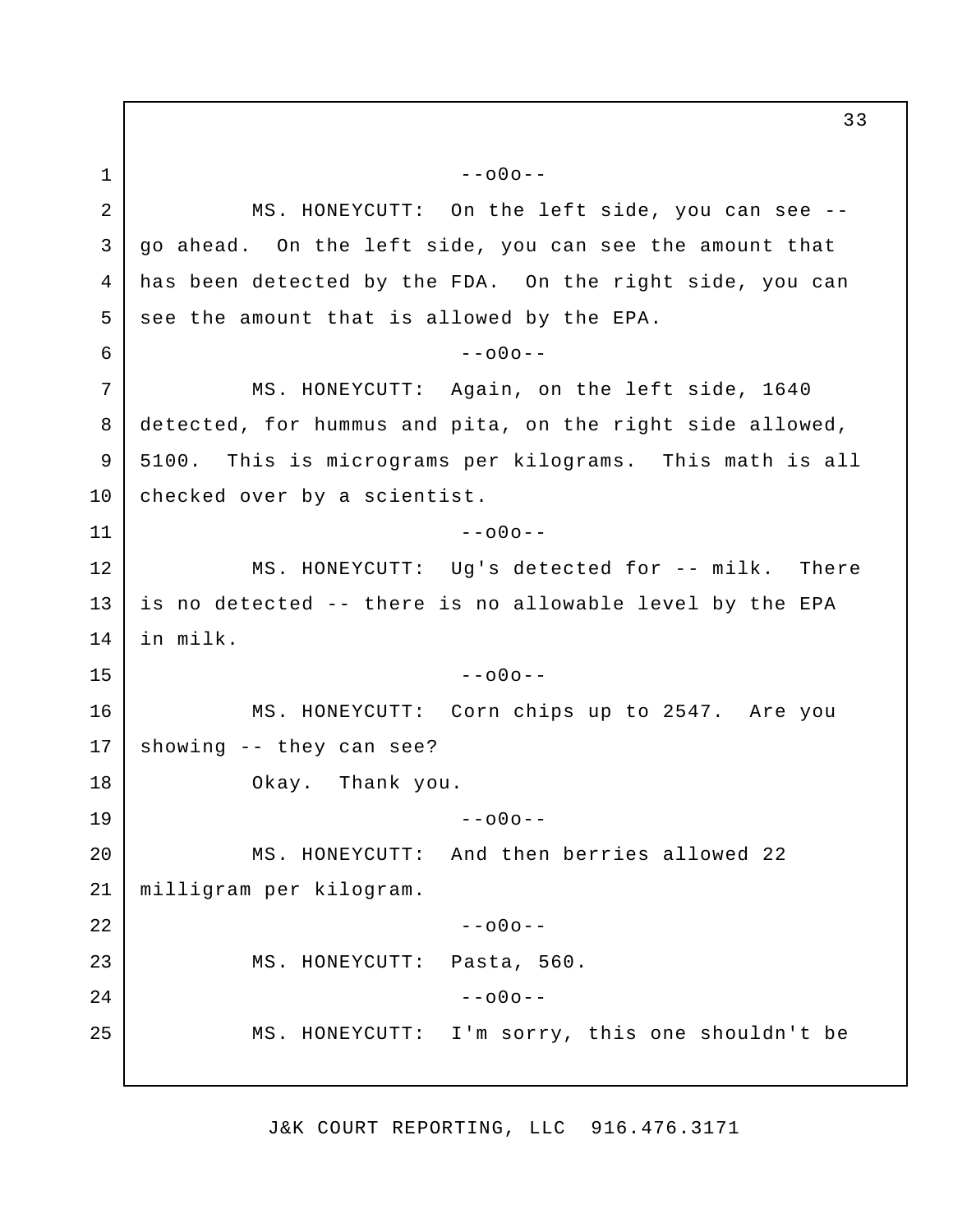in here, because we couldn't determine eggs and all that. MS. HONEYCUTT: MS. HONEYCUTT: MS. HONEYCUTT: will -- a child is currently right now exceeding the level -- the proposed NSRL. MS. HONEYCUTT: So the total intake of a child in America today is currently 2 -- at least 2.2 times higher than the proposed NSRL. And the allowed -- the risk that they are - you have to consider the risk of the EPA is 5.6 times higher. So it's clear that the amount of glyphosate in our children are and could be exposed to, according to the EPA, is millions of times higher than has been shown to cause liver disease, destroy the gut bacteria or cause According to the law, which is 25703, California Code of Regulations, this was not followed. The OEHHA is 1 2 3 4 5 6 7 8 9 10 11 12 13 14 15 16 17 18 19 20 21 22 23  $2.4$ 25 Orange juice.<br>--00o--Water, this is per day.  $-000-$ Eggs. This actually exceeds the amount that has been detected -- exceeds what the EPA allows.  $--000--$ In one piece of toast and jam, we  $-000$ cancer.

J&K COURT REPORTING, LLC 916.476.3171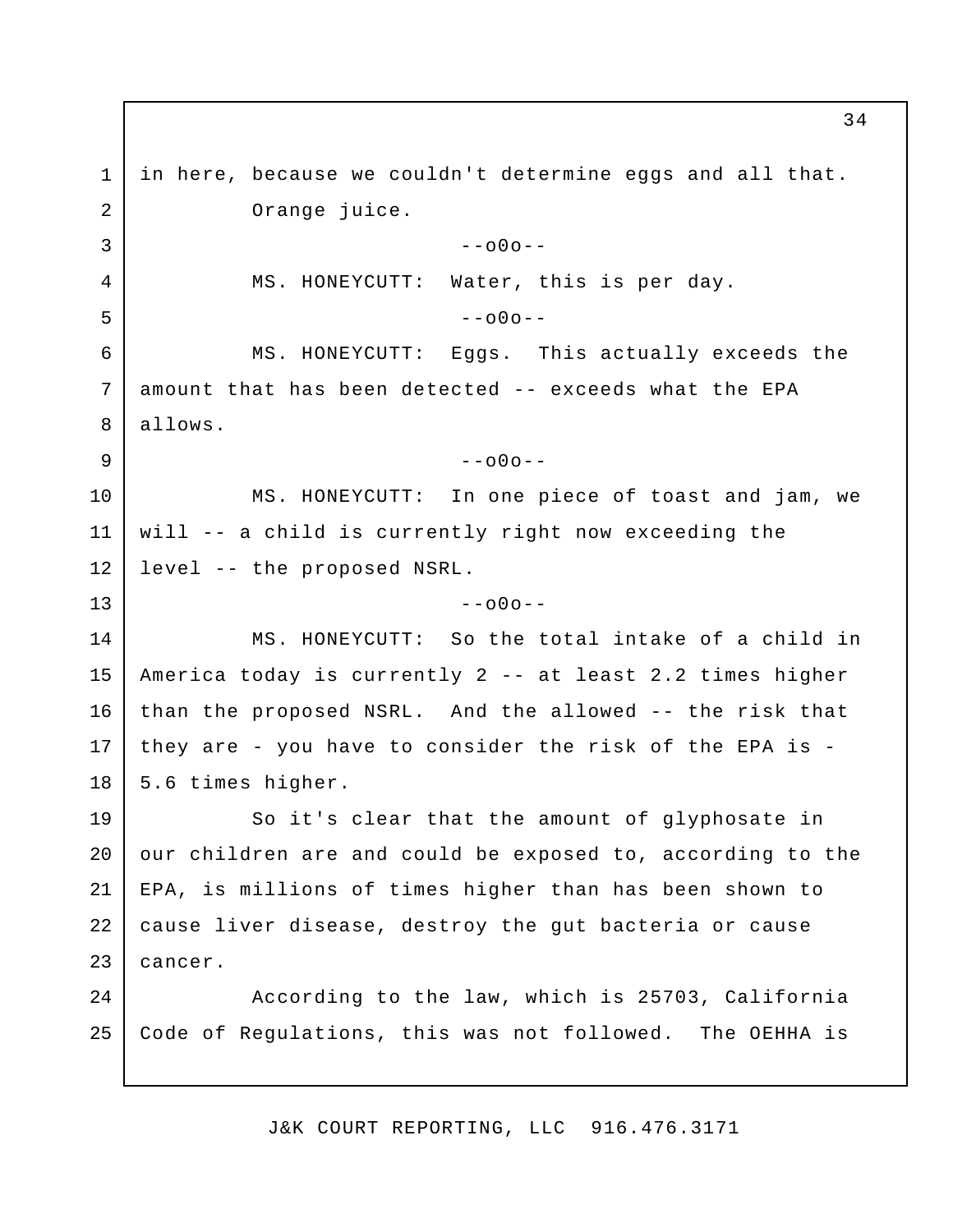supposed to consider all available studies showing harm, including epidemiological studies, for exposure, for example, in Mesnage and Michael Antoniou's study of four nanograms per kilogram caused liver disease, which predisposes cancer. This study is 4 -- this level is 4000 times lower than the proposed NSRL. 3 4 5 6

 Carrusco and Monika Kruger's study, glyphosate has shown to destroy beneficial gut bacteria at 0.1 parts per billion, which is in micrograms, and promote the proliferation of pathogenic gut bacteria. 7 8

 The gut bacteria is where 70 percent of the immune system lies, making a child much more likely to get cancer. And cancer is now the number one or two killer of children in America today. 11 12 13 14

 High levels of daily glyphosate exposure can create an environment for the gut for Candida and fungus, which cause inflammation and can contribute to autoimmune disease and cancer. Destroyed gut bacteria cannot expel heavy metals properly. The toxins build up in the liver and the body, which can lead to cancer. 15 16 17 18 19 20

 When glyphosate destroys the gut bacteria, the gut biome can no longer make essential hormones, which can lead to multiple forms of cancers such as thyroid, non-Hodgkin's lymphoma, breast and reproductive cancers. 21 22 23 24

25

1

2

9

10

One out of two males and one out of three females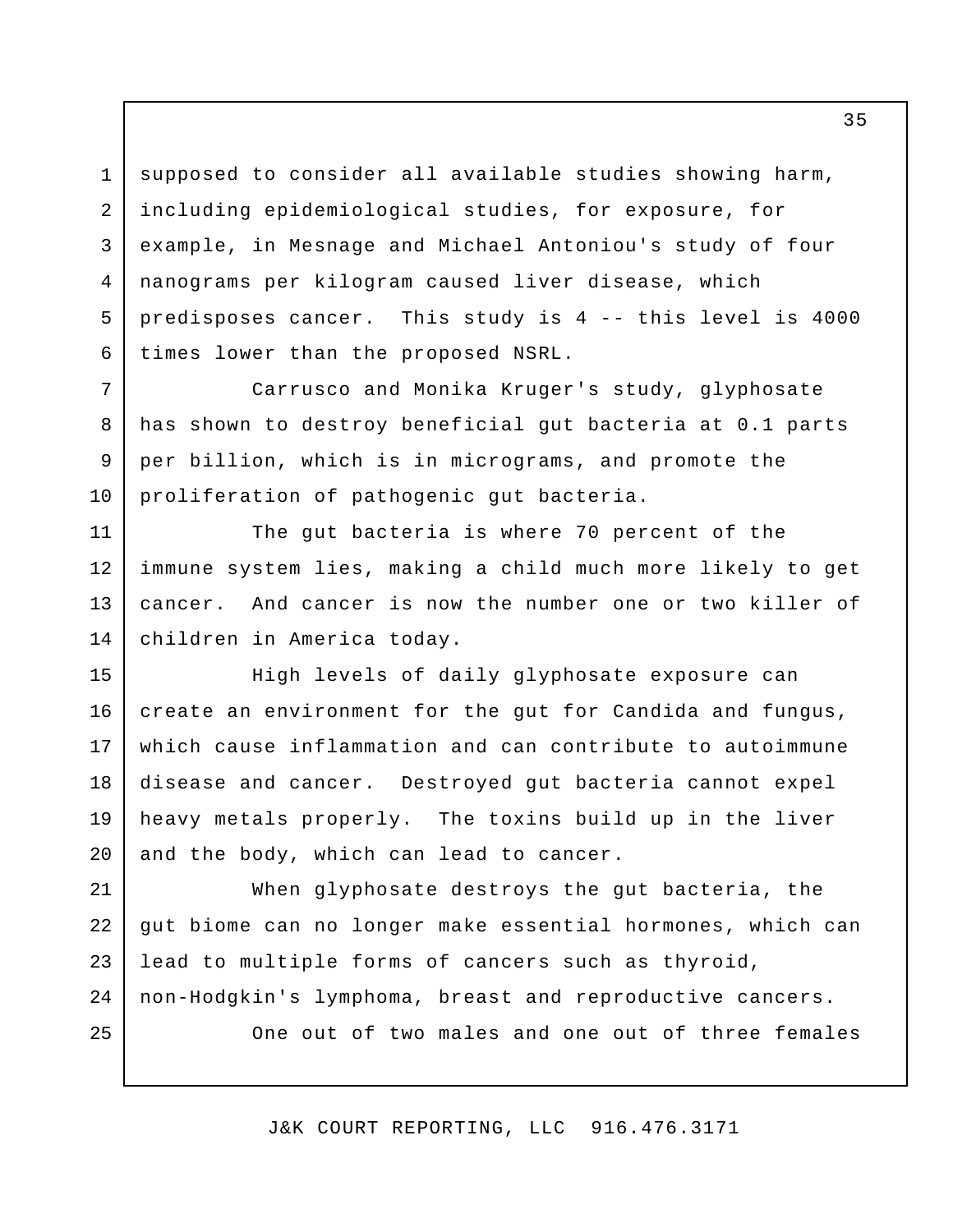in America are expected to get cancer today. The lowest level of glyphosate showing harm is Thongprangisang's study of one part per trillion showing glyphosate stimulating the growth of breast cancer in vitro. This means, according to the EPA, that the lowest level should be 100-fold less -- the NSRL should be 100-fold less than this, which is actually ten parts per quadrillion, which 1 2 3 4 5 6 7 8 is picograms.

 This is millions of times lower than the proposed NSRL. However, because of Ridly and Mirely's and Monika Krueger's study showing that glyphosate bioaccumulates in the bone marrow, that ten parts per quadrillion should be a one-time lifetime exposure, not daily. Bioaccumulation is why there is no safe level of glyphosate. 9 10 11 12 13 14

 I want you to know, I know I just have seconds left, I get contacted by moms every day that they have chronic illness or cancer. I am a avoid -- my son is avoiding cancer by avoiding glyphosate. He had gut inflammation. But we can afford organic. What about the families that cannot afford organic. You have an opportunity for all of Californians to help the people who cannot afford organic to reduce their exposure of glyphosate because we know that when they -- we have a no safe level of glyphosate, food companies will have to label their food. And instead of labeling their food, 15 16 17 18 19 20 21 22 23 24 25

J&K COURT REPORTING, LLC 916.476.3171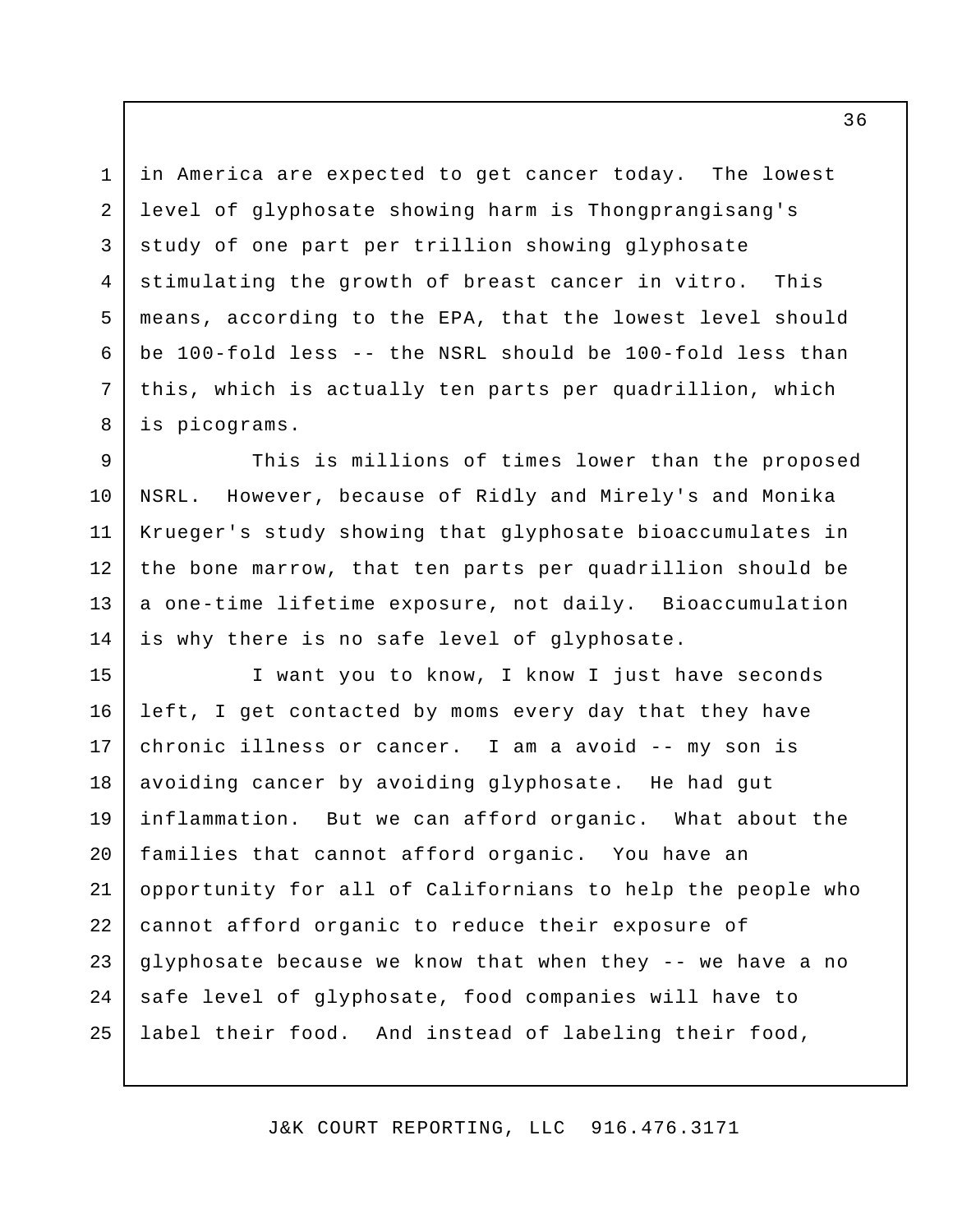they will take ingredients out that contain glyphosate. We can shift the health of the entire State and country by you setting a no safe level of glyphosate. Thank you so much. CHIEF DEPUTY DIRECTOR HIRSCH: Thank you. And if there are other presentations, just so you know, the three of us up here have screens. So if we're not turning around and looking at it, it doesn't mean that we're not interested. We're following it on our screens here. Okay. Nicholas Chavez United Farm Workers, followed by -- and I'm sorry. I'm not getting the name right -- Stephen C. Frantz, and Michelle Perro. MR. CHAVEZ: Good afternoon. My name is Nicholas Chavez and I'm here on behalf of Arturo Rodriguez, President of United Form Workers, who has asked me to make a statement on behalf of the United Farm Workers. Thank you for the opportunity to address the Office of Environmental Health Hazard Assessment regarding the proposed no significant risk level of Roundup. For over 50 years the United Farm Workers has worked against farm worker exposure to harmful cancer-causing pesticides. And has worked to protect farm workers and consumers from systematic poisoning through the reckless use of agricultural toxins and chemicals. 1 2 3 4 5 6 7 8 9 10 11 12 13 14 15 16 17 18 19 20 21 22 23 24 25 (Applause.)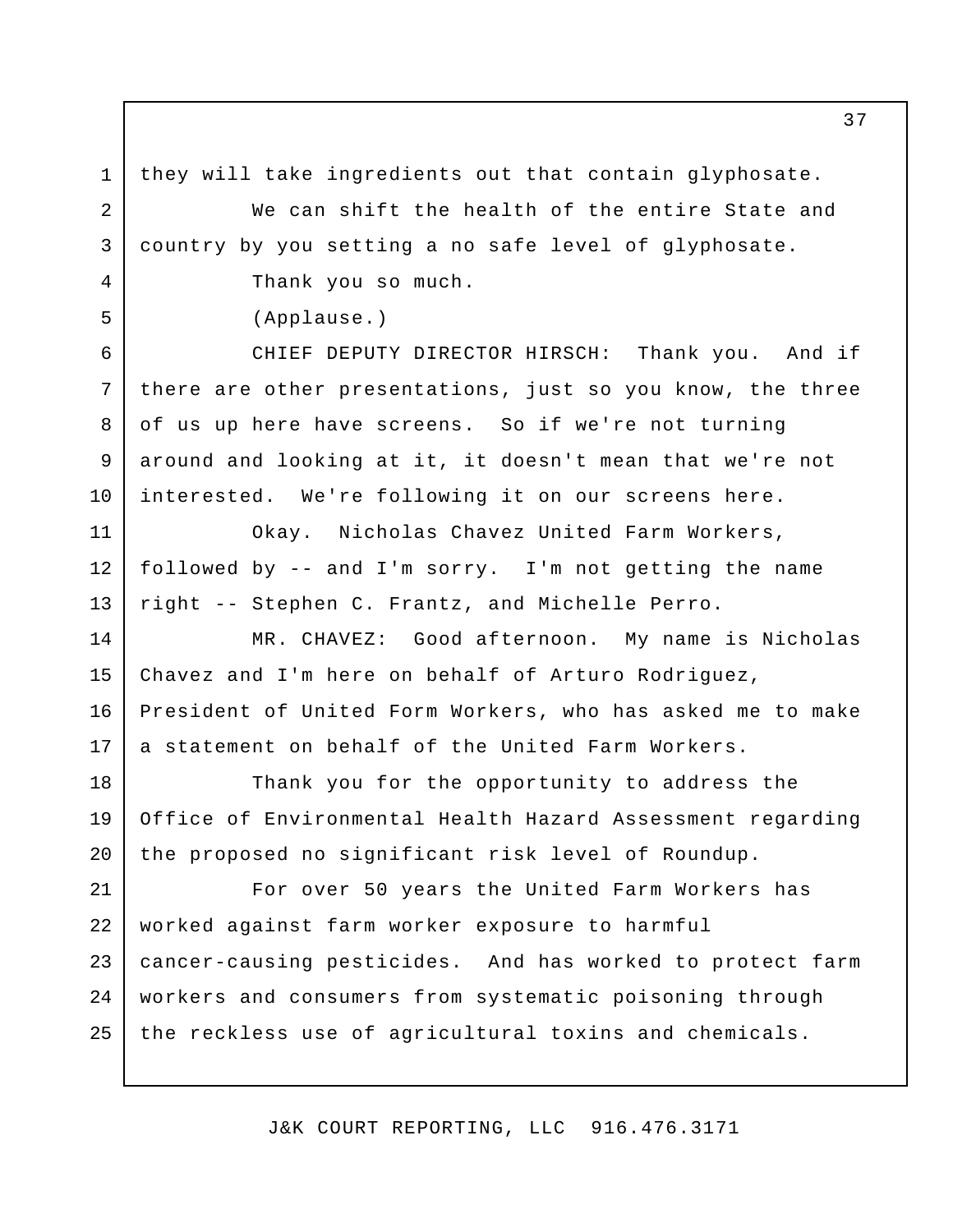There is nothing the UFW cares more about than the lives and safety of our farm worker families. There's nothing we share more deeply in common with the consumer of our food than the safety of all food of us -- the food that we are relying upon.

1

2

3

4

5

6

7

8

9

10

 What good does it do to achieve economic progress for people when their health is destroyed in the process. What good does it do to buy California when the food we are buying is not safe?

 Just last month, the pesticide spraying stopped farm workers from harvesting in Bakersfield. The workers were in the process of harvesting cabbage when they began to get sick. About 12 reported symptoms from vomiting, nausea, and one person fainted. 11 12 13 14

 In the end, more than 50 farm workers were likely exposed to the chemical ingredients that damage parts of the brain that controlled language, memory, behavior, and emotion. Farm worker poisoning and illegal use of pesticides is commonplace in our State. 15 16 17 18 19

 And because our people are so poor, because the color of our skin is dark, because we often don't speak the language, because we are not documented, because we face renewed threats of deportation, because farm workers are less likely to report these poisonings to local and State officials, the UFW must stand up today against the 20 21 22 23 24 25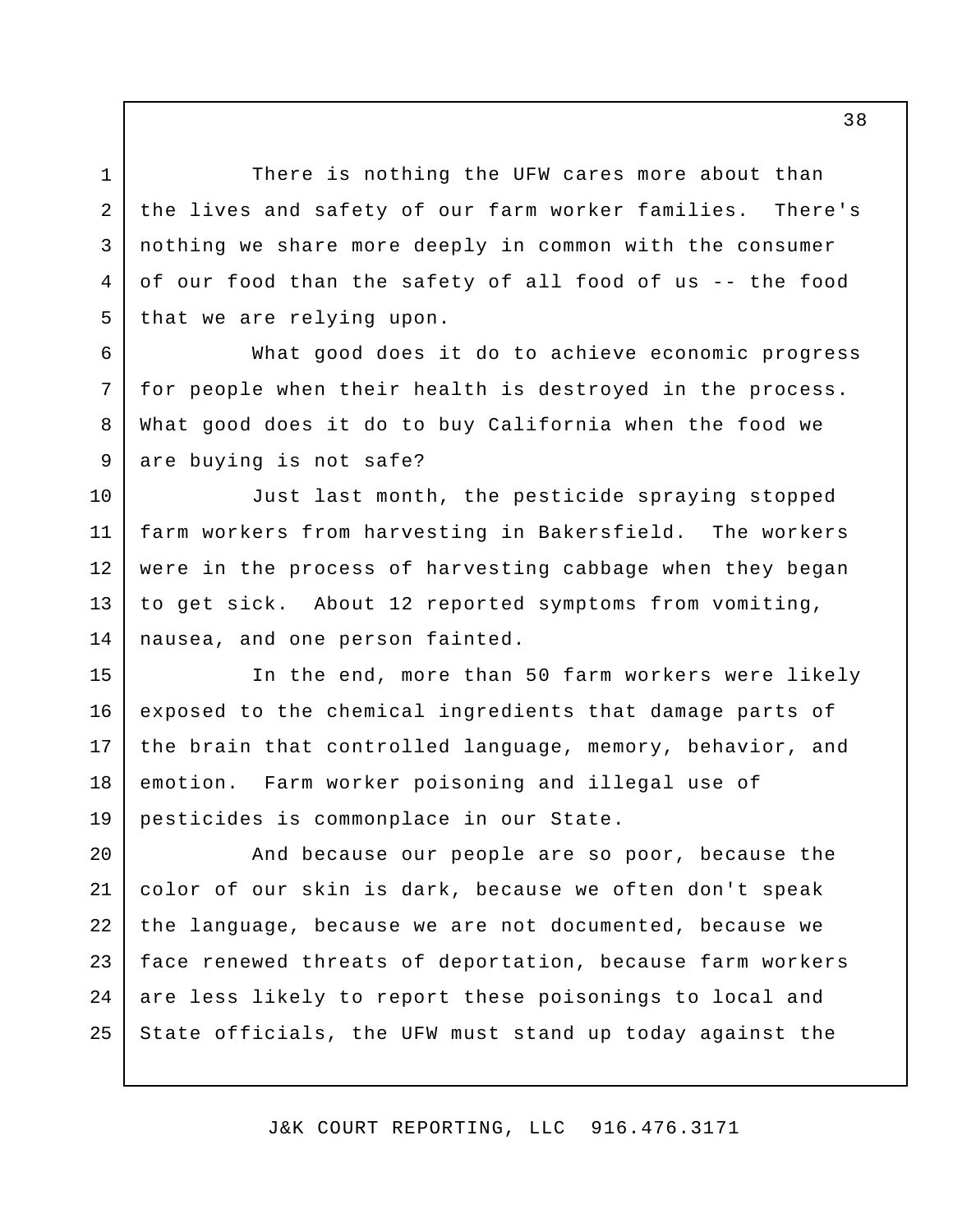5

9

10

further threats to health, safety, and lives.

 Roundup has recently gained attention over the last several years for the increased association of the product and its ingredients known to cause cancer by the 3 4 State.

 Today, we are discussing labeling the same product as safe based on the level of just one of its ingredients. However, the report and studies done did not factor in our study the other ingredients in Roundup's recipe, which are known to the State to cause cancer. 6 7 8

 Users spray Roundup. They don't just spray one ingredient of Roundup. Labeling a product as safe, when it is not known -- when it has not been properly studied will continue to expose Californians and farm workers to dangerous chemicals known, and possibly unknown to the State, to cause cancer. 11 12 13 14 15 16

 This is reckless. The UFW requests you to use science responsibly by testing the product used by millions before determining what level of cancer-causing chemicals is safe. The UFW requests you don't turn a blind eye to the other ingredients. Recommending a label that is safe, when so much information about Roundup remains unknown, puts a significant risk to farm workers, who harvest our food, and to our communities and the families who use the product at home. 17 18 19 20 21 22 23 24 25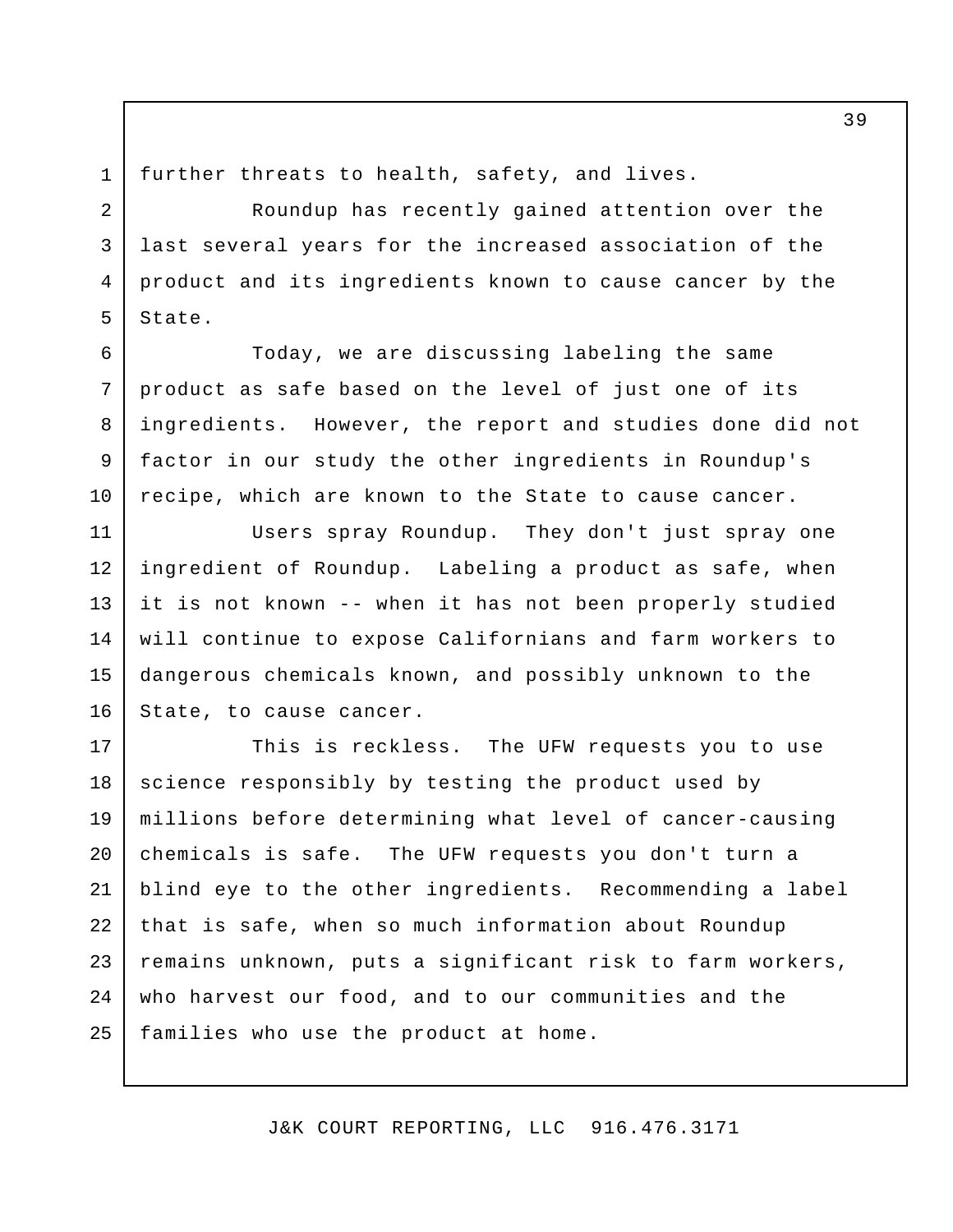Thank you.

1

2

3

4

5

6

(Applause.)

CHIEF DEPUTY DIRECTOR HIRSCH: Thank you.

Okay. time I'm not getting this name right, Stephen C. Frantz? DR. FRANTZ: Frantz. The next speaker, and probably the third

 CHIEF DEPUTY DIRECTOR HIRSCH: Frantz. Okay. My apologies. And followed by Michelle -- Dr. Michelle Perro, and then after that Pedram Esfandiary. 7 8 9

 DR. FRANTZ: Hi. I want to thank the California EPA for this opportunity to provide information and/or a new perspective regarding the recently proposed NSR - NSLR[sic]. Unfortunately, coming this late, a lot of my stuff has already been said, so I'm going to have to edit as I go along. 10 11 12 13 14 15

 But a concern I've had over the years is that as industrial agricultural applications of glyphosate has expanded, so has the contamination of food and water increased. And in response, the U.S. authorities have periodic -- periodically elevated the maximum allowable "safe" - put that in quotes - amount of glyphosate residue in what we eat and drink. In essence, these are pragmatic decisions to accommodate existing real-world residue levels of existing agricultural practices. This is not reliable science. It does not follow the precautionary 16 17 18 19 20 21 22 23 24 25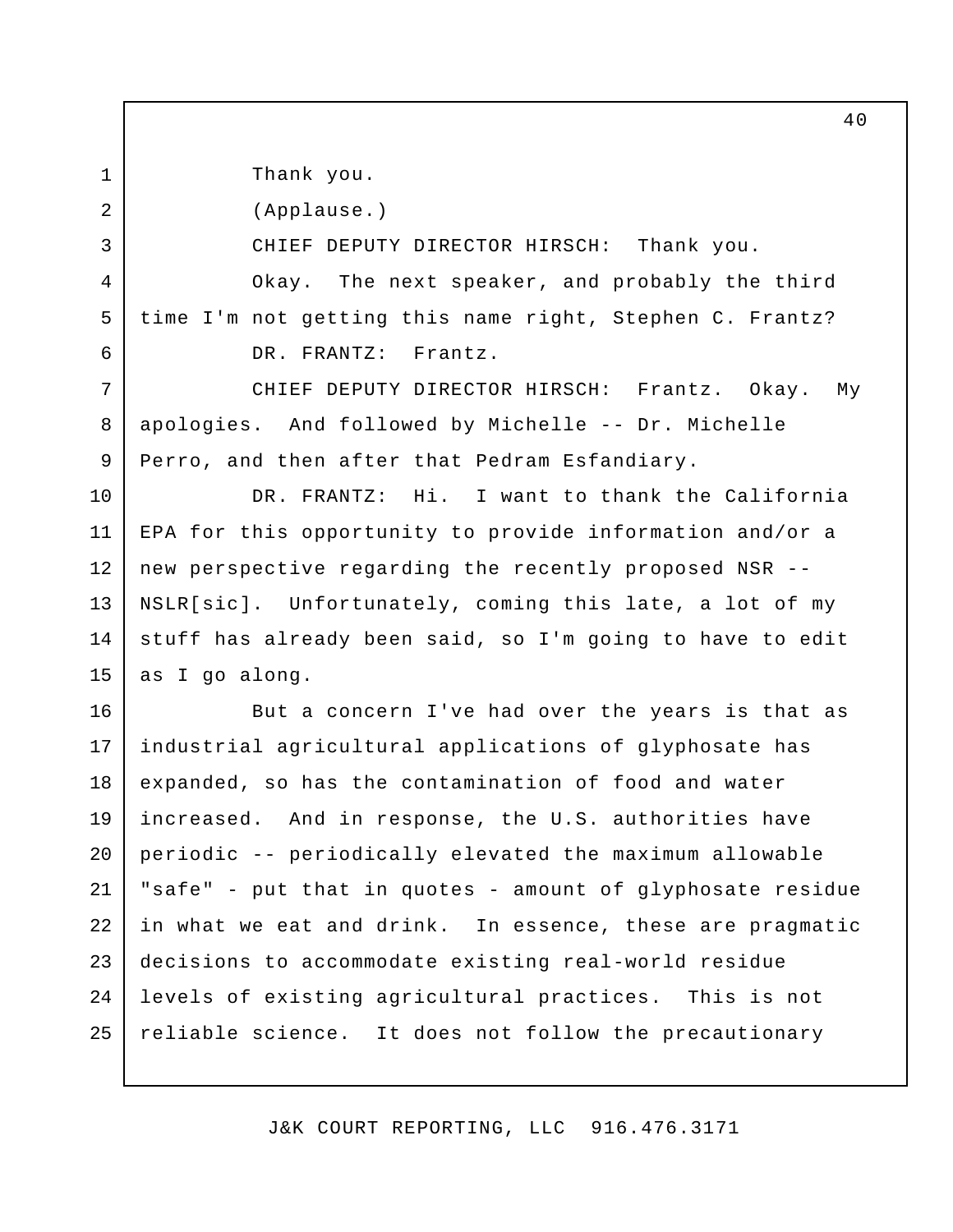3

4

5

principle, and I just want to make sure that's observed.

 Let's see, toxicity was one of my issues. Glyphosate doesn't follow the typical dose-response curve. It's not linear -- it's non-linear as are, you know, recognized for many endocrine disruptors.

 And I think this was mentioned already, but Monsanto's own data they showed that about 30 percent of ingested glyphosate is retained in animals. The rest is excreted, but about one percent of it is retained. And I think Anthony mentioned this as it crosses the cell barrier and so on, that gets into our biology, which is a really tragic issue. 6 7 8 9 10 11 12

 I mean, we're dealing with glycine. Glycine is very critical to our survival, and we don't mess with glycine. We just don't do that. 13 14 15

 Let's see, I won't go through the -- how the toxicity occurs. Although, I should mention, to reemphasize this, that glyphosate does constantly circulate in the bloodstream. It's also in the lymphatic system, and the cerebral spinal fluid. And it circulates for about two weeks. I mean, it's a long time. 16 17 18 19 20 21

 And so while you're -- while that's circulating, you're also gaining more doses as you eat more -- ingest more -- whether it's ingesting, drinking, inhaling, or vaccines. Vaccines have glyphosate too. 22 23 24 25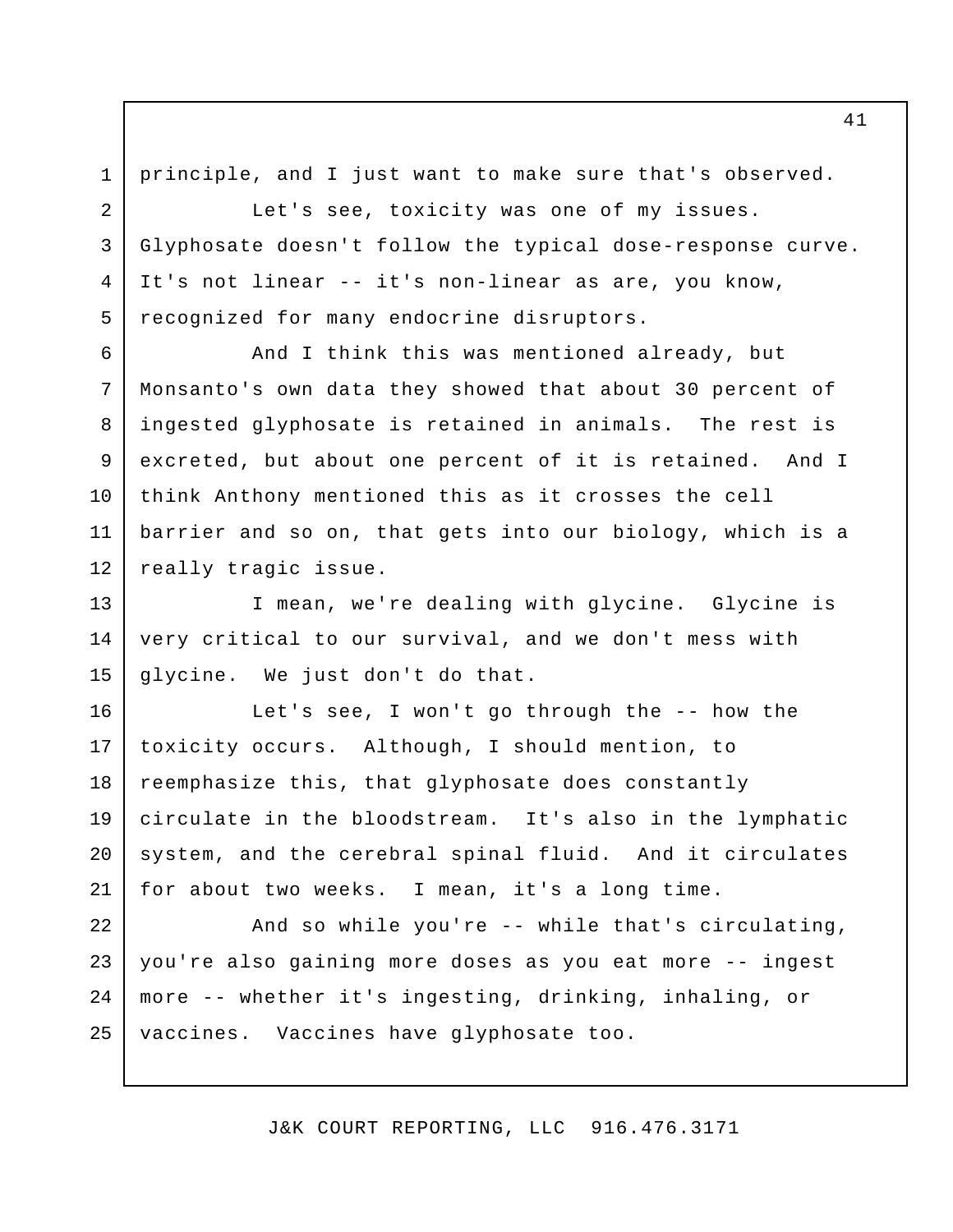And I think it's really important again to under -- to emphasize that those malformed proteins that Anthony talked about, you know, that are excreted back out into the exocellular matrix, and -- but then they're participating in cell management communication, and in tissue structure.

1

2

3

4

5

6

 This is crazy. I mean, this is -- I mean, for example, collagen will be utilized -- that collagen that comes out will be utilized in bone, skin, muscle, tendons, cartilage, teeth, whatever. But the integrity and functionality of it is now defective. And as Anthony mentioned also, I mean -- or consider other proteins that are coming out, such as digestive enzymes that can no longer function in breaking down food into nutrients that can be absorbed by our bodies. This negatively affects our biology at very funda -- at a very fundamental level. 7 8 9 10 11 12 13 14 15 16

 Let's see. Well, this kind -- it just kind of reiterates what so many other people said. I mentioned about circulating for up to two weeks. And it's everywhere in our body, all tissues, organs, and bodily fluids. And how many different exposures are likely to occur in a day, a week, or a month? How large is this exposure? What is the frequency of such exposures? And how could one possibly regulate with any degree of accuracy their intake? It's virtually impossible to 17 18 19 20 21 22 23 24 25

J&K COURT REPORTING, LLC 916.476.3171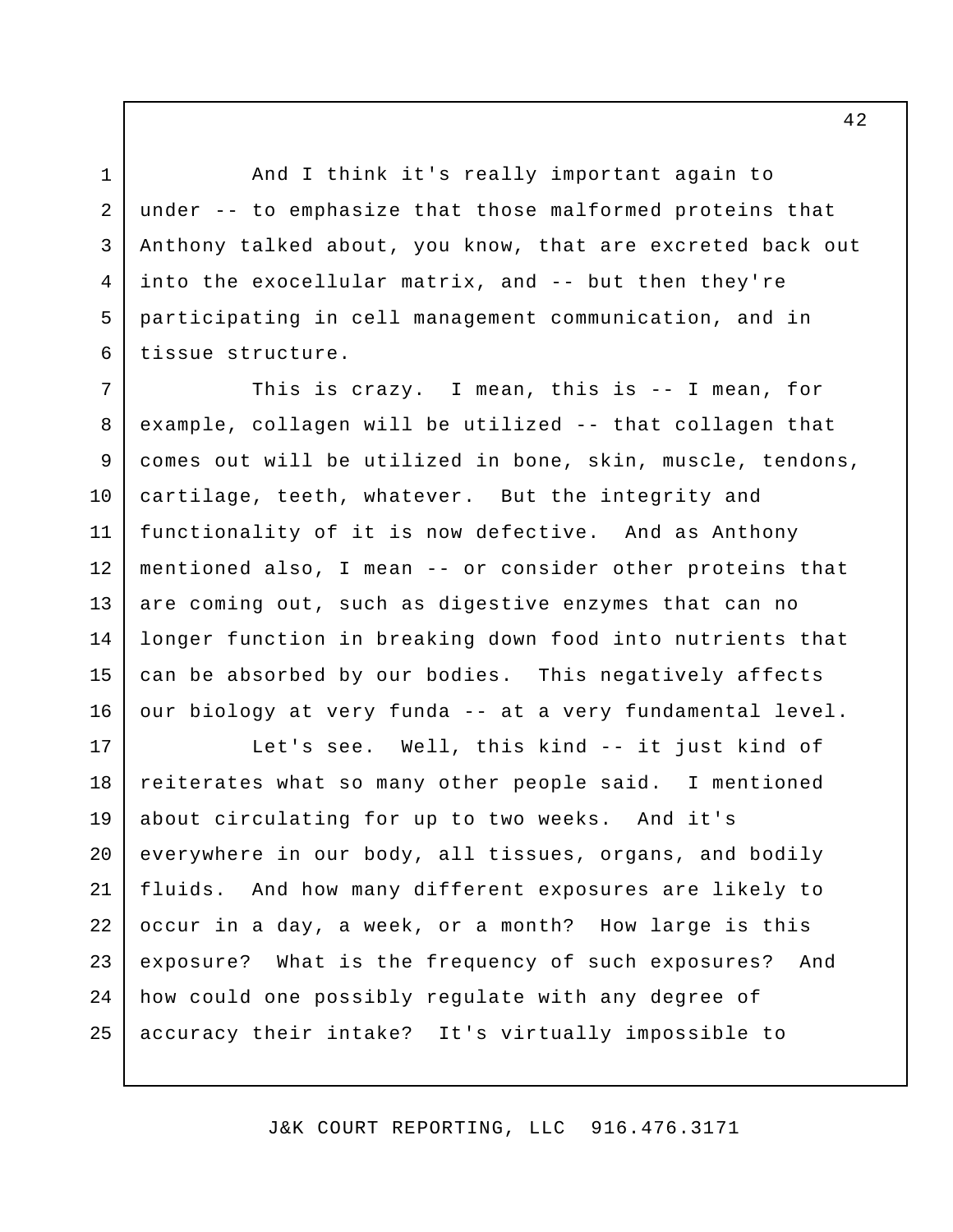protect oneself from this all-pervasive chemical.

 I want to go to another issues, because it's kind of basic in how we review this. It's administrative and related to scientific problems. The cancer-related data that has been provided over the years by the EPA has recently been brought into question, because of parent collusion between Monsanto and certain individuals at the EPA all for the benefit of Monsanto. 3 4 5 6 7 8

 Because of this apparent collusion, U.S. Congressman Ted Lieu recently issue a press release stating that consumers should -- quote, "Consumers should immediately stop using Roundup because the non-Hodgkin's lymphoma risk as determined by IARC". 9 10 11 12 13

 And then his release also suggested that the Department of Justice investigation is warranted to look at any potential misconduct by employees at the EPA. A week ago, the EPA's Inspector General, part of the DOJ, requested the EPA OIG, Office of Investigations, quote, "Conduct an inquiry into several agency glyphosate review related matters". It's a big deal. 14 15 16 17 18 19 20

 The entire relationship between Monsanto and the EPA appears to have been corrupt for many years. Therefore, the glyphosate regulatory decisions of the EPA over those years are certainly questionable, including the original registration of glyphosate and the ongoing 21 22 23 24 25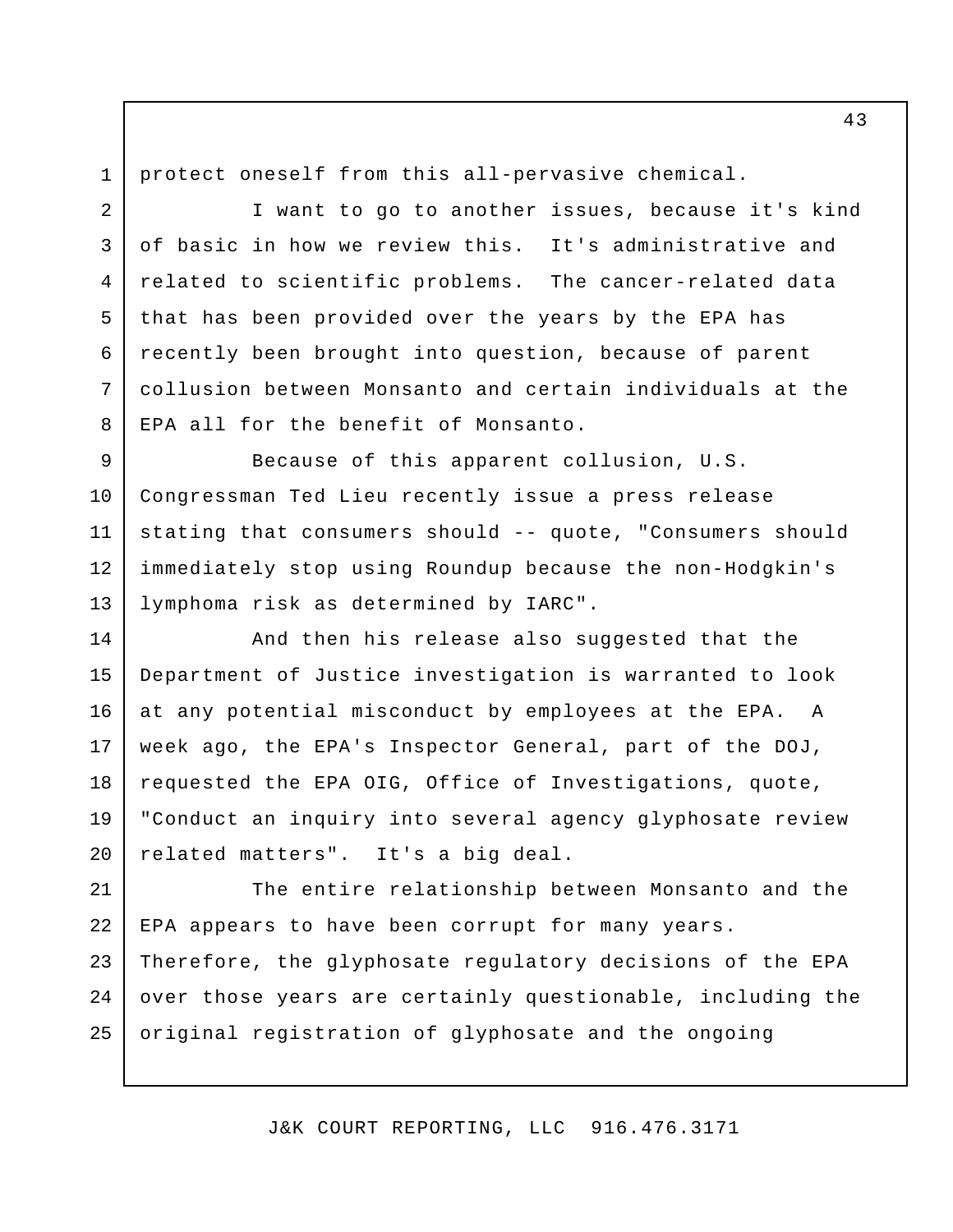re-registration process.

 Until the tainted administrative and scientific issues are properly sorted out, glyphosate should not be allowed on the market at any concentration, because the potential risks are and have been far too great. 2 3 4 5

 Overall, glyphosate poses an unreasonable risk of adverse effects to humans, animals, and the environment. There is no quote, "safe level", end quote for glyphosate, and it should not be in our food supply, water, air, soil, or vaccines. It causes damage wherever it goes. 6 7 8 9 10

(Applause.)

DR. FRANTZ: Thank you.

CHIEF DEPUTY DIRECTOR HIRSCH: Thank you.

 Okay. Next speaker, I think, it's Michelle 14 15 Perro?

16

11

12

13

DR. PERRO: Correct.

 CHIEF DEPUTY DIRECTOR HIRSCH: Okay. Followed by -- and another name I'm probably not getting right -- Pedram Esfandiary, and followed by Bob McFarland. 17 18 19

 DR. PERRO: Hi. Good afternoon. Thank you for having me. And I'm hoping I'm going to be able to pose some more concerns that I have than questions. 20 21 22

 I'm an integrative pediatrician. I've been doing pediatrics for the past 36 years. I'm old and I'm actually a little tired. The reason why I'm tired is 23 24 25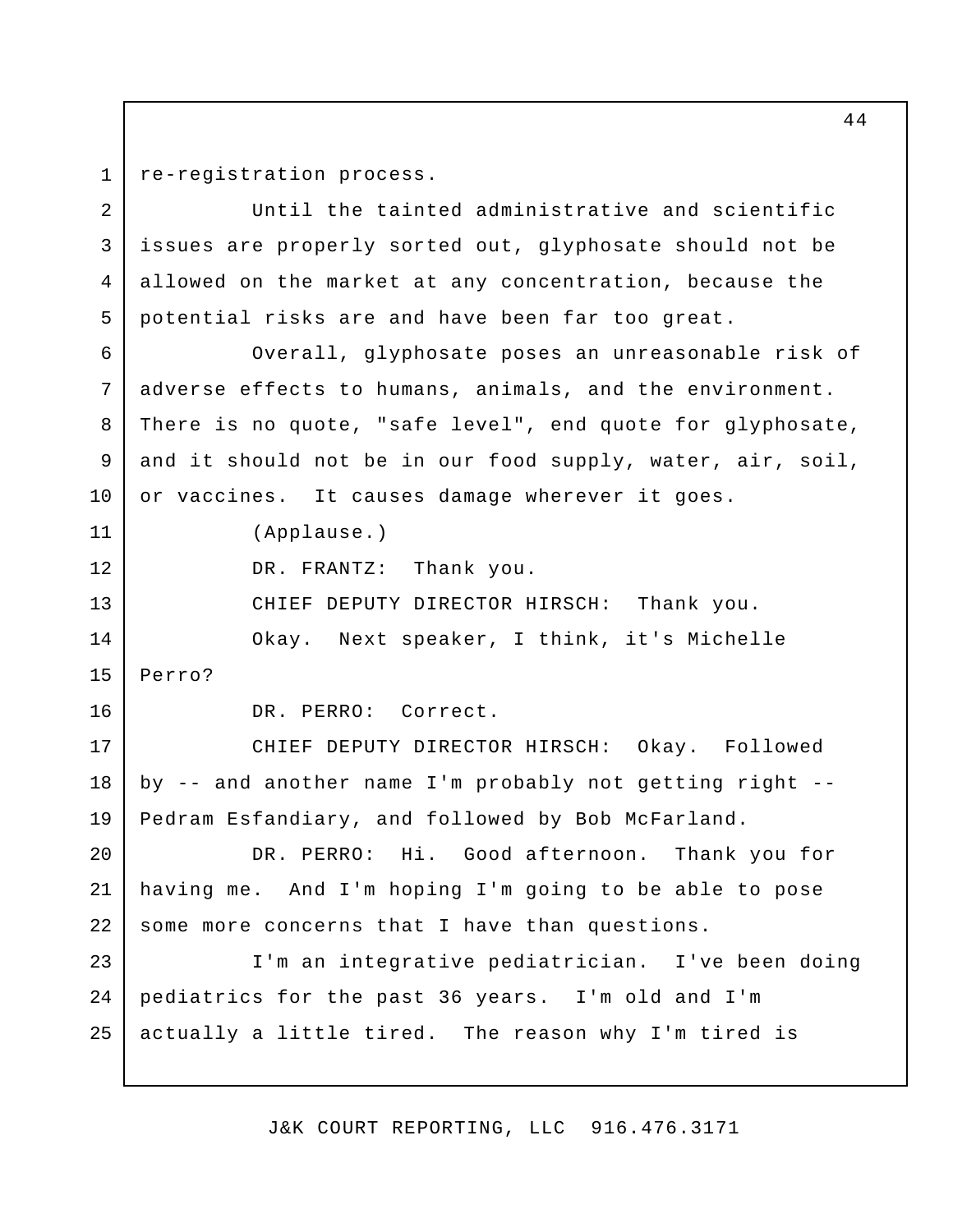because I take care of chronically ill kids. Kids are 1 2 tough.

3

4

5

6

7

8

9

 What I'm seeing now are sicker kids. One in two children have a chronic disease. The way -- the place where these diseases lurk are in immune dysfunction. Now, I know we're here to talk about carcinogenic aspects and the NSRL, but in children that's really hard to study, because cancer takes a long time to develop. You're not going to see any kids.

 As a matter of fact, the rate of cancer in children has only slowly grown to -- and yes, it's the second leading cause of death. It's increased 50 percent in the past 40 years, but it's not very high right now. 10 11 12 13

 But what is high are autoimmune diseases. And that is probably within the second -- within the 10 top leading cause of death in female children. 14 15 16

 So what we're seeing now is Immune dysfunction in children based on gut dysfunction, which then leads to autoimmune disease, which is on the rise and I can give you those stats, which is the precursor to cancer. So to talk about cancer specifically is problematic for children. So that's my first point. 17 18 19 20 21 22

 The reason -- the other problem is that glyphosate is -- it's a toxic substance. Some children will be able to clear it. Some can't. There are two 23 24 25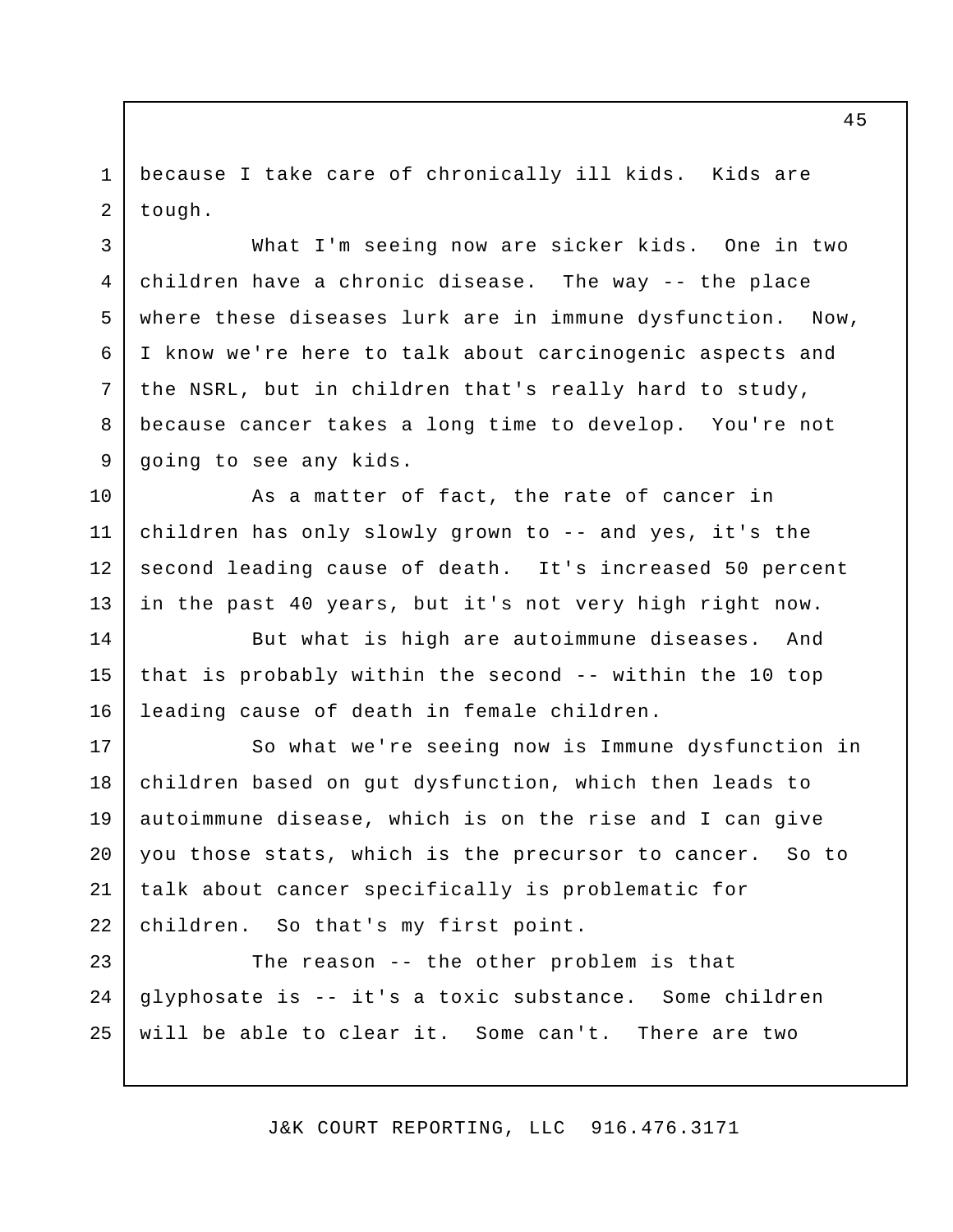mechanisms for detoxification. One is your gut microbiome, and the second is your liver. 1 2

3

4

5

6

7

 Now, we have two problems there. The gut microbiome is affected by glyphosate, because it's a mild antibiotic. We all know that Monsanto patented that in about 2002 as an antibiotic. We know that. That's basic knowledge.

 And so what's problematic with the liver is that your liver is your second line of defense for detoxification. What Michael Antoniou and his group out of Kings College so eloquently showed, and you heard this study already mentioned, is that glyphosate in levels and he used Roundup specifically - in levels of 0.1 parts per billion caused -- it wasn't correlated, it caused liver damage leading to nonalcoholic fatty liver disease, precursor to NASH non-alcoholic steatohepatitis, precursor 8 9 10 11 12 13 14 15 16 17 to cirrhosis.

 We know that in obese children, which affects right now 20 percent of American children, that group 30 percent now have non-alcoholic fatty liver disease. So we now have kids who have an impaired gut function called dysbiosis. We have children of secondary liver toxicity, secondary to glyphosate and whatever other chemical soup they're being exposed to, because we don't actually look at it. Some can handle the toxins and toxicants, some 18 19 20 21 22 23 24 25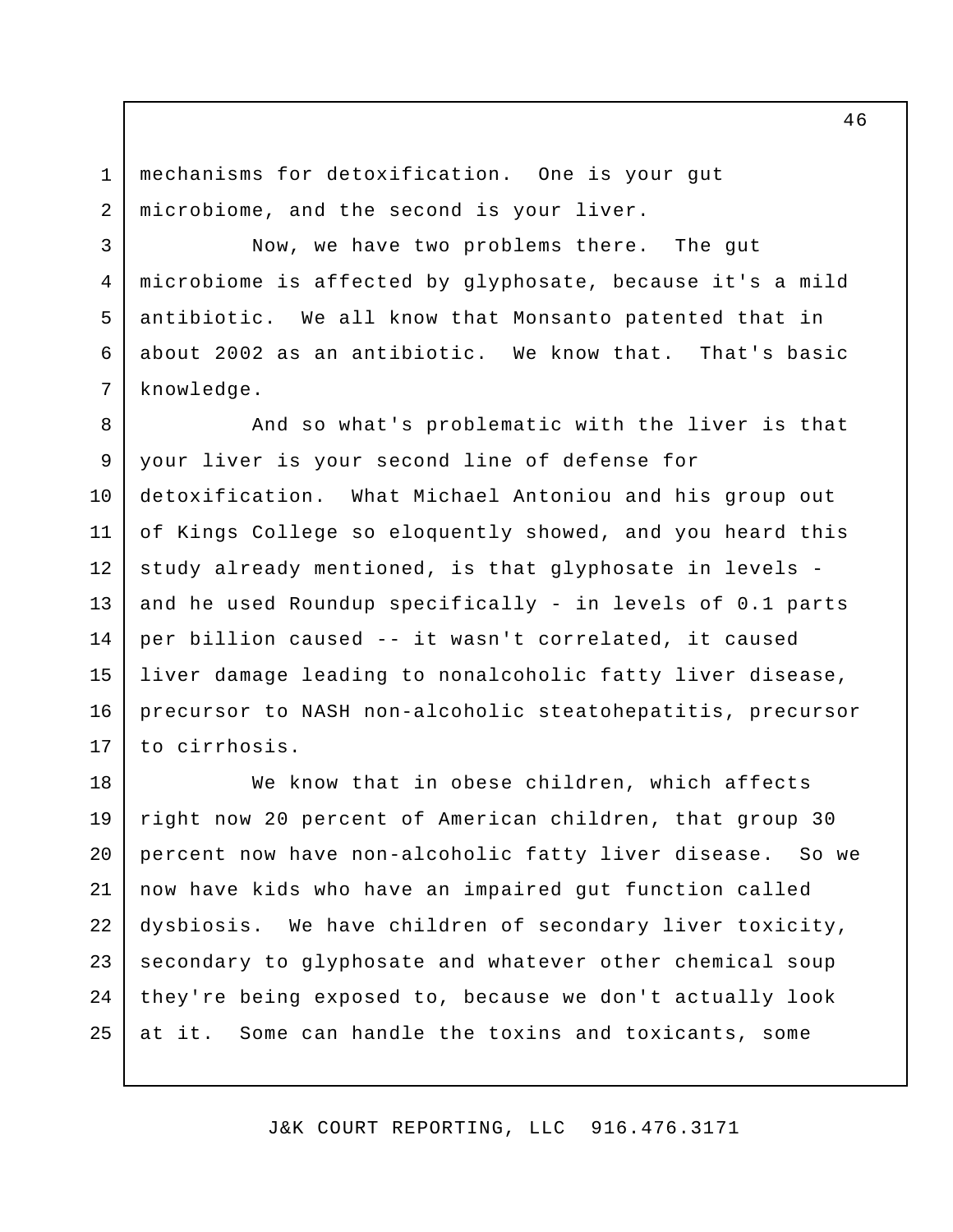cannot.

1

2

6

7

8

9

10

11

23

 Who can and who cannot? It's unknown. It's not been studied. What the gut microbiome looks like in children not been studied. The effect of pesticides on this not been studied. We know that pesticides are now looking at antibiotics as pesticides. That's where it's 3 4 5 going.

 So how to determine what a safe level is is nearly impossible, because we don't know. And because we're all individual, it will not affect all children equally.

 This formula that you placed, thank you so much, the NSRL formula ten to the fifth times 70 kilos, well that's for a 70 kilo adult male or female, and not a three kilo baby. So the formula doesn't pertain to children. So we have all sorts of problems with these formulations and the pediatric population. 12 13 14 15 16 17

 So because I'm hoping you can help me with my clinical practice, you're invited to come with me to my office any day and see what I deal with. I see what you deal with here. This is -- you can keep this. I'll keep my clinic. 18 19 20 21 22

(Laughter.)

 DR. PERRO: I need some help, because I have found that there's no safe level of glyphosate. You 24 25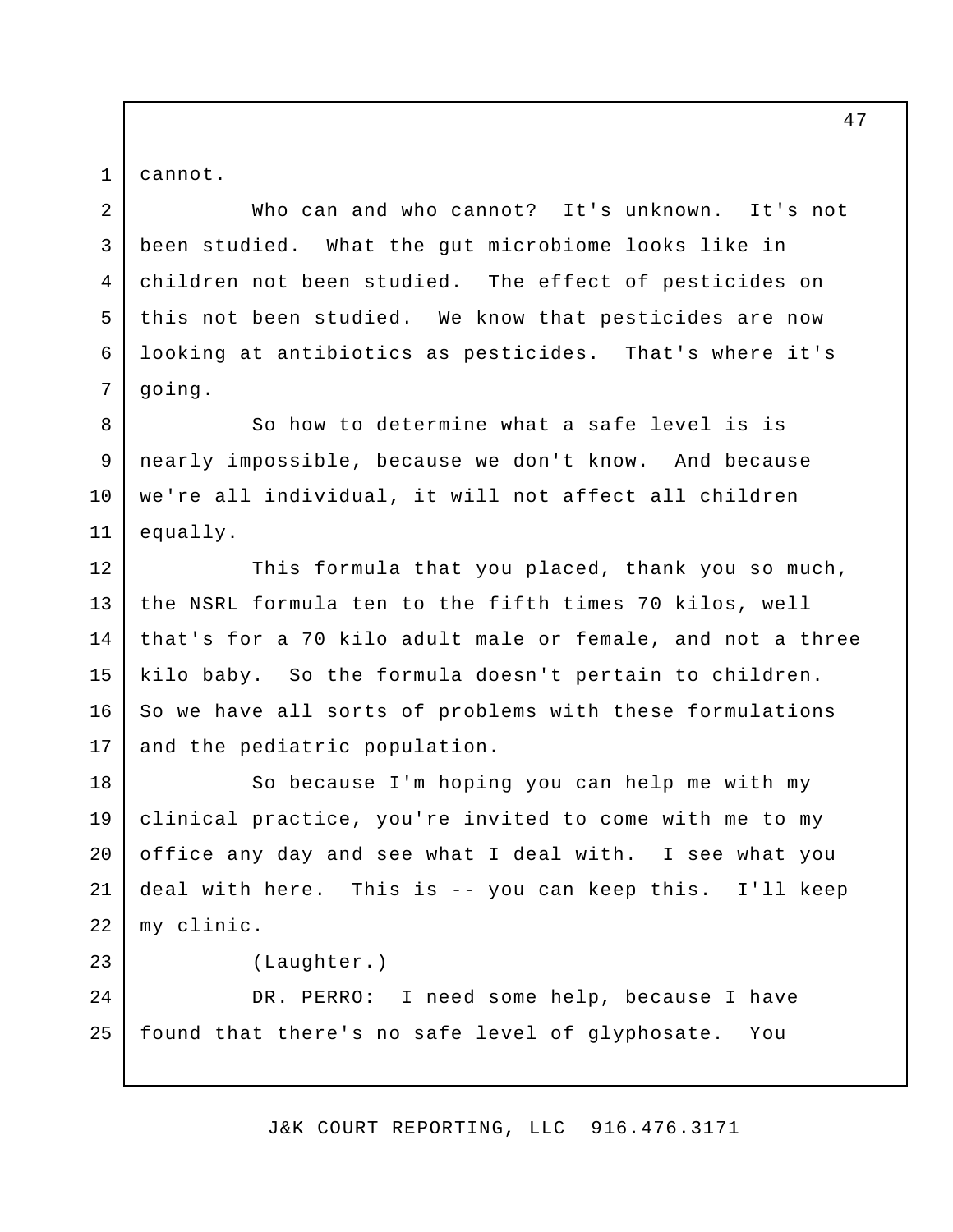should also know that I have learned to treat glyphosate poisoning. And I've been successfully abled it -- to clear it from children. And I actually do glyphosate testing using a lab. So I can test for it, I can treat it, I can clear it, and kids get better. 1 2 3 4 5

 What's problematic is that this is not general knowledge. it. have a book coming out about it in November, where I wrote about it, because I'm so concerned about the state of our children's health. 6 7 8 9 10 11 Most pediatricians don't do this or know about I've been doing this about -- for about decade, and I

12

13

Thank you.

(Applause.)

 CHIEF DEPUTY DIRECTOR HIRSCH: Thank you very 14 15 much.

 Okay. Next speaker, and feel free to correct my pronunciation here, Pedram Esfandiary from Baum, Hedlund, and -- sorry. Baum, Hedland Associates, followed by Bob McFarland and then Donna Farmer. 16 17 18 19

 MR. ESFANDIARY: Thank you, Mr. Hirsch. You pronounced my name beautifully by the way. And I'm from an associate attorney at Baum, Hedlund, Aristei & Goldman. It's a Los Angeles based law firm. Thank you for the opportunity to make a statement regarding the issues for the proposed NSRL. 20 21 22 23 24 25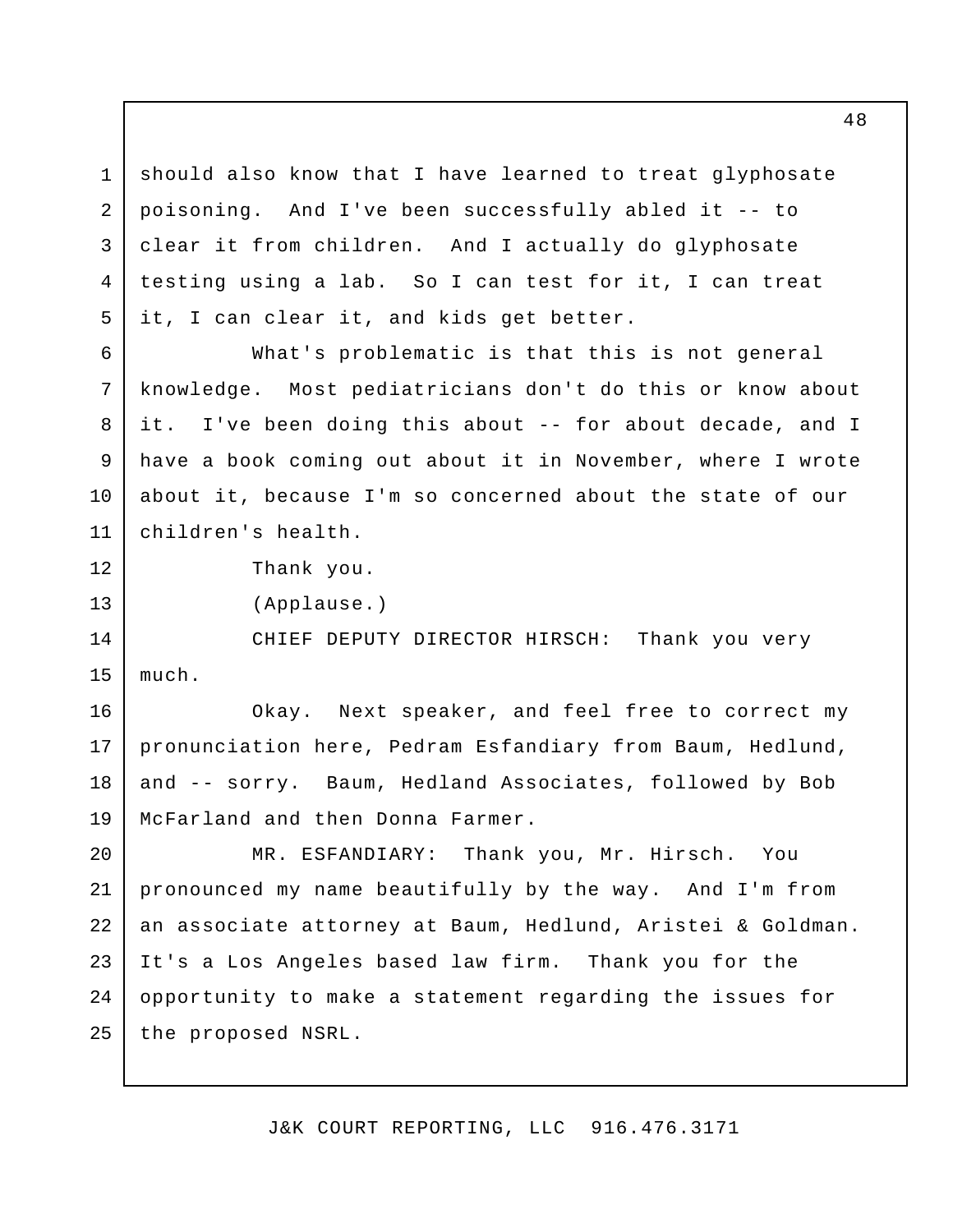Firstly, the California Code of Regulations section 25703, which the Initial Statement of Reasons purports to follow, specifically requires appraisal of epidemiologic data in a quantitative assessment for a no significant risk level.

1

2

3

4

5

6

7

8

9

10

 Although OEHHA relies upon a single animal bioassay as required by the statute, it fails to consider any epidemiological studies. This falls short of the statute's requirement that equality and suitability of available epidemiologic data be appraised.

 Epidemiologic analysis would provide robust and comprehensive evaluation of a chemical which most users absorb via cutaneous and respirational contact. Because OEHHA has not accounted for an epidemiologic data, the proposed safe harbor does not conform to the requirements of the Code of Regulations for quantitative risk assessment and should be reconsidered accordingly. 11 12 13 14 15 16 17

 Furthermore, it is questionable whether the proposed safe harbor has considered a sufficient number of animal bioassays. OEHHA reviewed a two-year rodent carcinogenicity study where 50 male CD-1 mice were fed a diet containing glyphosate at concentrations intended to achieve dose rates of 100 -- sorry 0, 100, 300, and 1000 milligrams of glyphosate per kilogram of body weight per 18 19 20 21 22 23 24 25 day.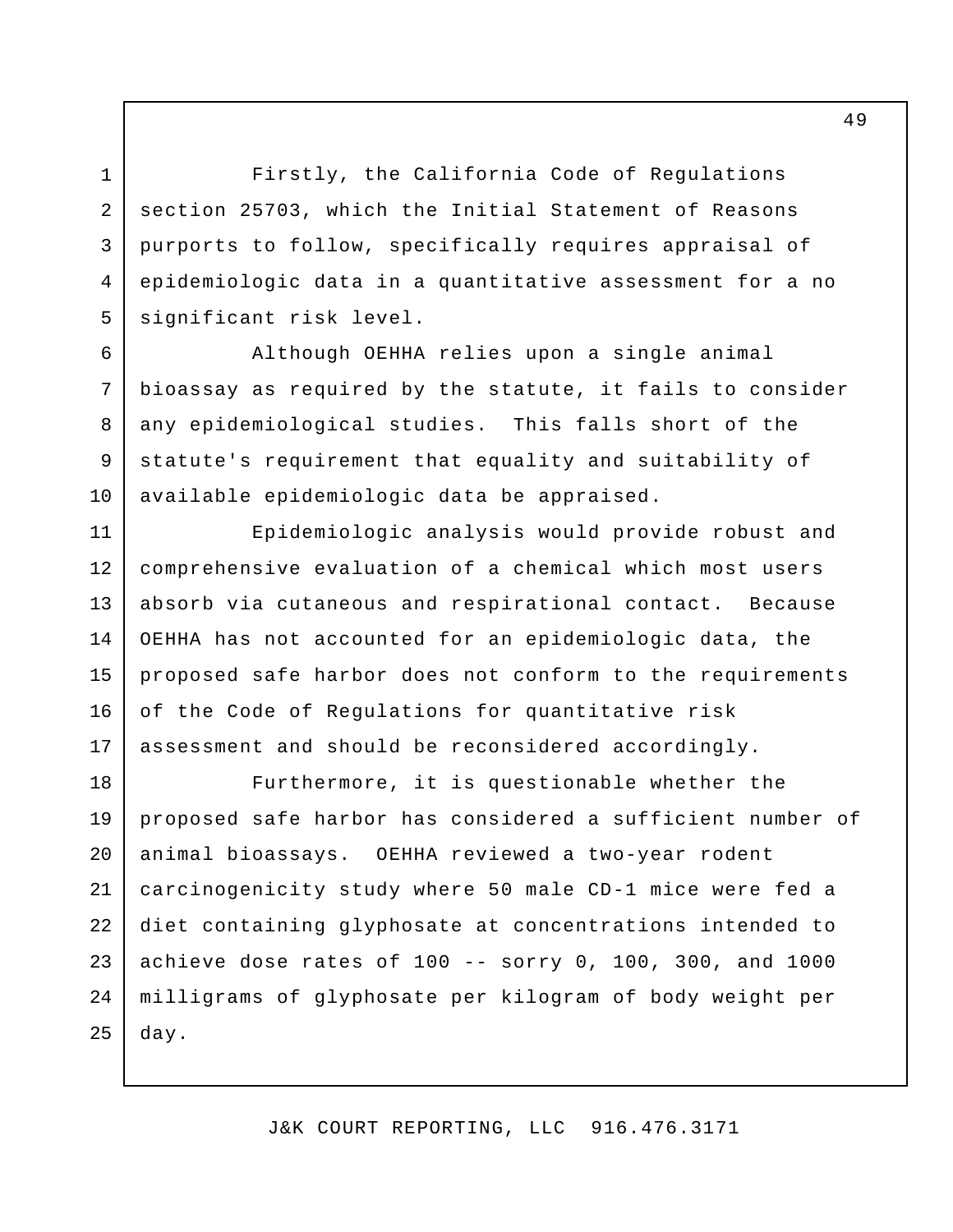Tumor incidence was observed in the 1000 milligrams per day dose group. However, other studies have found the development of tumors at significantly lower doses, including Lankas in a 1981 study, where lymphocytic hyperplasia was observed at 11 milligrams per kilograms per day in Sprague-Dawley rats.

1

2

3

4

5

6

 Wood et al. found lymphoid hyperplasia at low- and mid-doses in males at 71.4 and 234.2 milligrams per body weight per day, in a study where malignant lymphomas were also observed significantly induced at 110 milligrams per kilograms per day. 7 8 9 10 11

 And Lankas again observed testicular interstitial tumors in male Sprague-Dawley rats, which demonstrated a significant trend and a significant pairwise comparison between control and the high dose of 31.49 mg per kilograms per day. 12 13 14 15 16

 And Stout and Ruecker noted pancreatic islet cell adenoma in male Sprague-Dawley rats demonstrating a significant pairwise comparison relative to controls at the low dose 89 mg per kg per day in 1990. 17 18 19 20

 Indeed, all of these studies were considered by the EPA's Scientific Advisory Panel, the SAP, charged with evaluating the 2016 EPA glyphosate issue paper. 21 22 23

 Specifically, the 2009 study of Wood et al. were malignant lymphomas were observed in male rats using 810 24 25

J&K COURT REPORTING, LLC 916.476.3171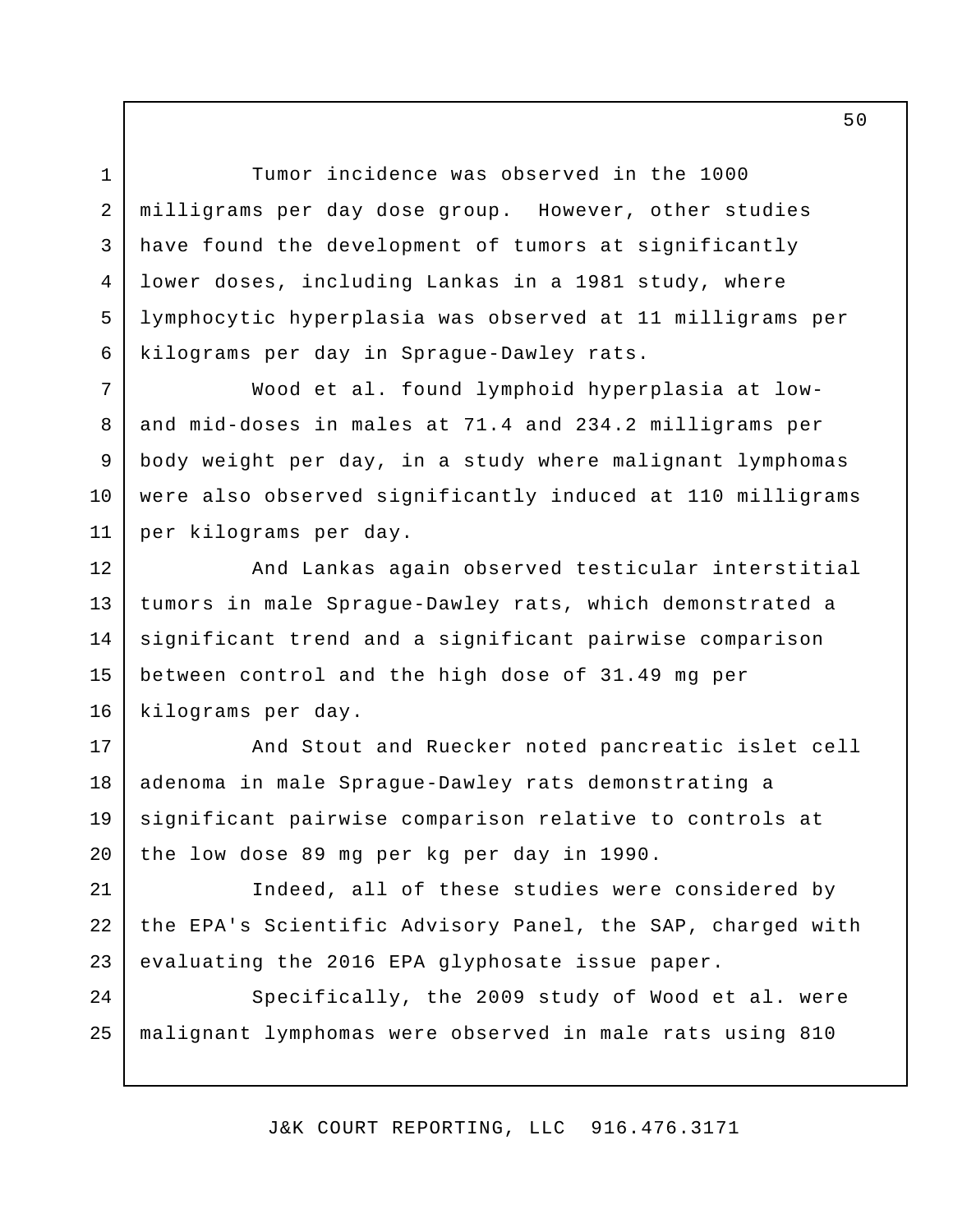milligrams per kilograms per day dose rate, achieved a clear dose response and was supported by findings in an additional 18-month study.

1

2

3

4

5

6

7

 A significantly lower NSRL would thus be reached using the data from such studies, which found carcinogenesis and lymphogenesis at lower doses than the study considered by OEHHA in determining the safe harbor.

 Moreover, the Initial Statement of Reasons does not propose how exemption from the Prop 65 requirement, based on the NSRL, would function in practice. Glyphosate is -- or Roundup rather, is used in a variety of different industries, by different applicators with varying exposure 8 9 10 11 12 13 levels.

 For example, it is not clear whether a particular user falls within the safe harbor if throughout the course of a week, they're exposed to varying levels, including 1100 micrograms, 2200 micrograms, and 3500 micrograms. It is not clear how such a high NSRL, which has been calculated absent consideration of any epidemiologic human adverse data, or a sufficient number of animal bioassays is reconcilable with a known fact that glyphosate is a human carcinogen as response by the IARC and known to the State of California. 14 15 16 17 18 19 20 21 22 23

 The public would not be exposed to high levels of a cancerous chemical without more extensive investigation 24 25

J&K COURT REPORTING, LLC 916.476.3171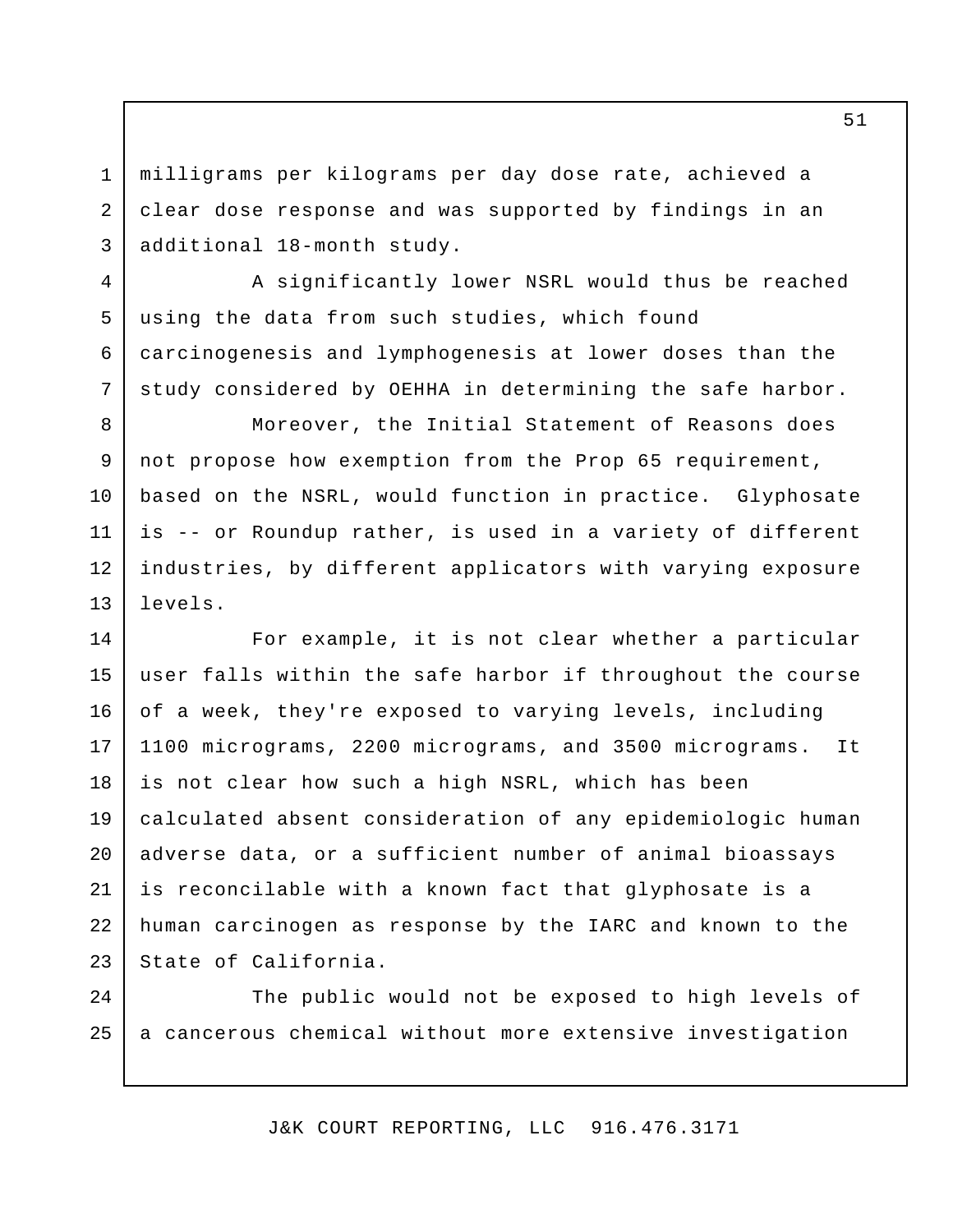and analysis by OEHHA of the available data in an effort to follow the requirements of the Code of Regulations. Thank you for your time. CHIEF DEPUTY EXECUTIVE OFFICER HIRSCH: Okay. Thank you. Next speaker Bob McFarland followed by Donna Farmer and James Bus. MR. McFARLAND: Good afternoon. And thank you for this opportunity. I understand that OEHHA is one of the most progressive and concerned regulatory agencies in the country, and we thank you for that. I was very moved by listening to -- by the way, my name is Bob McFarland. I'm the president of the California Guild. oldest agricultural organizations in the country. We incorporated in 1946, and we have over 5,000 members serving 80 communities across California. I was very moved by the gentleman from the UFW who spoke about the workers out there in the fields, and their exposure to glyphosate. And I just have this terrible scene of them out there harvesting the food we eat while the owner is off in corporations sit in their living rooms watching the Giants/Dodgers game. 1 2 3 4 5 6 7 8 9 10 11 12 13 14 15 16 17 18 19 20 21 22 23 24 25 (Applause.) The California Guild is one of the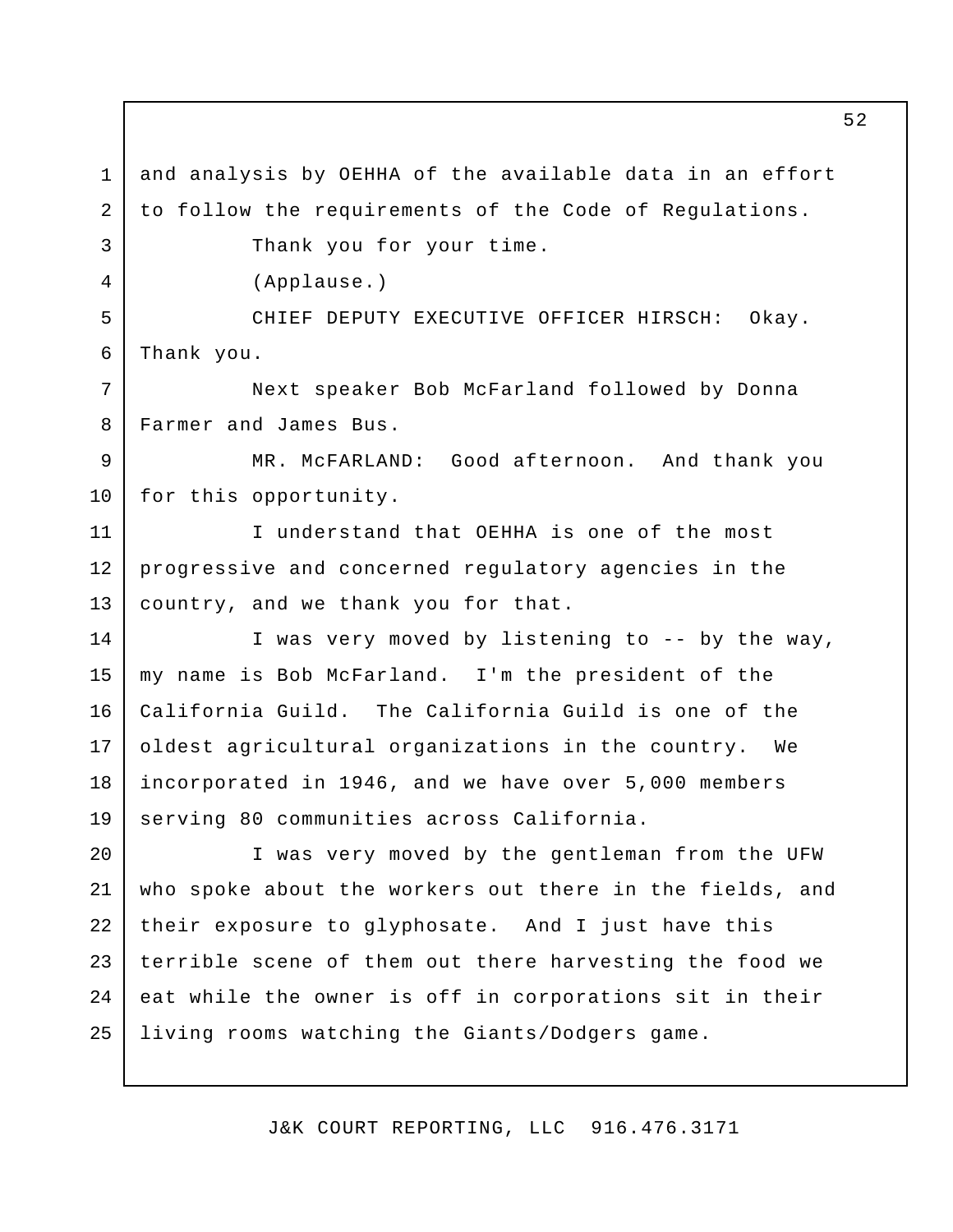So I think we -- it's really -- we need to be very much aware of the people that come into physical contact with this herbicide.

 I'd like to introduce today that there's more concerns than just health concerns regarding glyphosate. There's a movement across the globe to ban glyphosate from countries like the Netherlands, and Sri Lanka, and Colombia, Bermuda, Malta, Argentina, El Salvador, Germany, and France. And this will continue, because the studies that are being done and the evidence that is coming out about this harmful chemical is going to cause more countries to ban this. 4 5 6 7 8 9 10 11 12

 That's going to affect the economic health of farmers in California, because they cannot export their crops. 13 14 15 So that's an important concern.

 You heard the doctor talk about liver disease. Well, I just happened to be a victim of nonalcoholic liver disease. And I have never been a drinker. My doctors asks me this -- my doctors ask me that. I've been through two or three years of batteries of tests to try to determine the cause of my liver disease. I've never had hepatitis, and they are baffled as to the cause of this disease, but I've recently been told by a doctor that it's more than likely glyphosate. 16 17 18 19 20 21 22 23 24

25

1

2

3

And thank goodness if it can be determined to be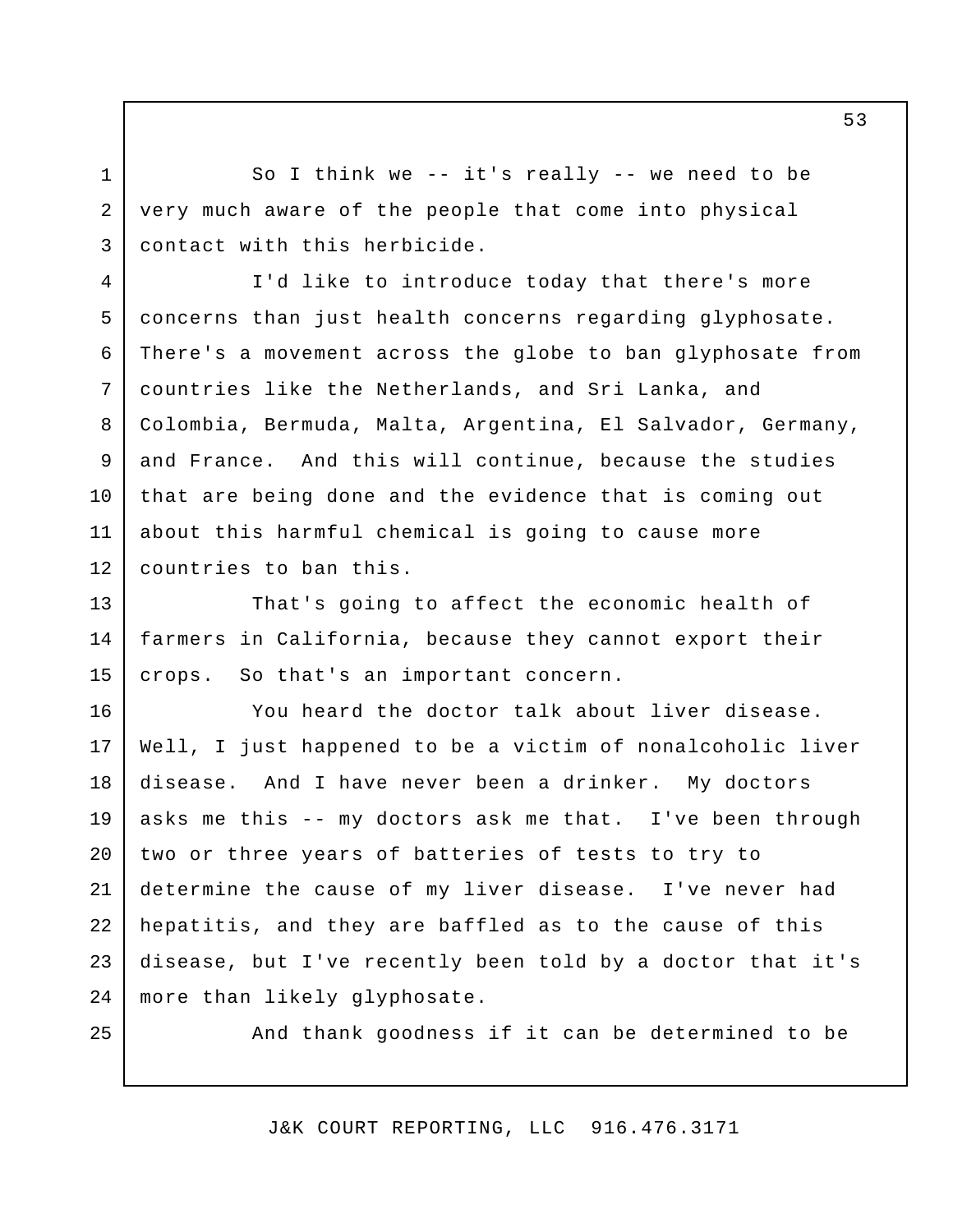glyphosate, there is treatment. So we have a responsibility to the public and people that have this terrible disease to educate them, that their livers may be being destroyed by glyphosates. 1 2 3 4

 It's funny that we've reached a point where our species has -- supposedly the most advanced species has come to a point where we accept certain capacities of poisons in our food and in our water.

 I don't know if we're the most highly evolved species. You know, there's studies that show that animals can tell foods that are contaminated by glyphosates and other contaminants, and foods that are fresh and uncontaminated, and they eat the uncontaminated stuff. So you tell me, are we the most highly evolved species? I don't know. 9 10 11 12 13 14 15 I've got a question about that.

 So, you know, you have an impossible task, an impossible task to determine what amount of poison will be allowed in our water and our food supply. And I have great sympathy for you, because I've got to believe that if you're -- if you're mothers and fathers, if you're citizens, if you care about our children, if you care about future generations, the only real answer is no level of glyphosate in our food and water. 16 17 18 19 20 21 22 23

Thank you.

25

24

5

6

7

8

(Applause.)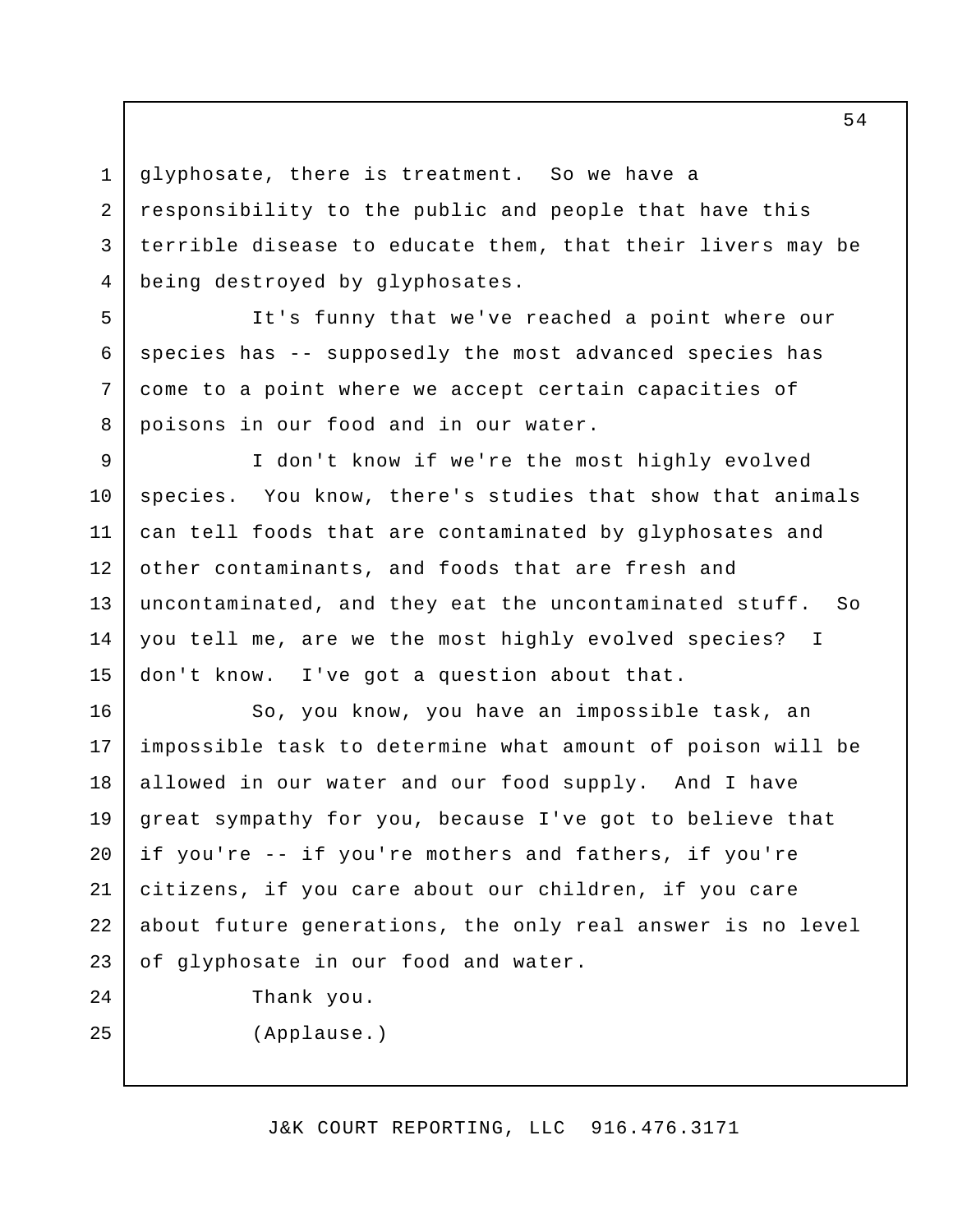1

3

4

5

6

7

8

9

CHIEF DEPUTY DIRECTOR HIRSCH: Thank you.

 Next speaker is Donna Farmer, Monsanto, followed by James Bus and Trenton Norris.

 DR. FARMER: Good afternoon. My name is Donna Farmer, and I'm a senior toxicologist at Monsanto's Regulatory Product Safety Center. I've spent 25 years looking at the safety of herbicides, specifically glyphosate for 20 years. And I'm fully confident in the safety of glyphosate.

 Glyphosate and glyphosate-based herbicides have a history of more than 40 years of safe use around the world, and are supported by one of the most extensive worldwide human health and environmental effects databases ever compiled for a pesticide product, including seven complete regulatory data packages representing hundreds of 10 11 12 13 14 15 16 studies.

 These regulatory required data packages have been developed by different registrants, in different testing facilities, from different regions around the world over 17 18 19 20 decades.

 whose job it is to approve and regulate pesticides have reviewed and re-reviewed over those past 40 years the rat and mouse carcinogenicity studies and have consistently concluded, based on a weight-of-evidence analysis, of all 21 22 23 24 25 Regarding carcinogenicity, regulatory agencies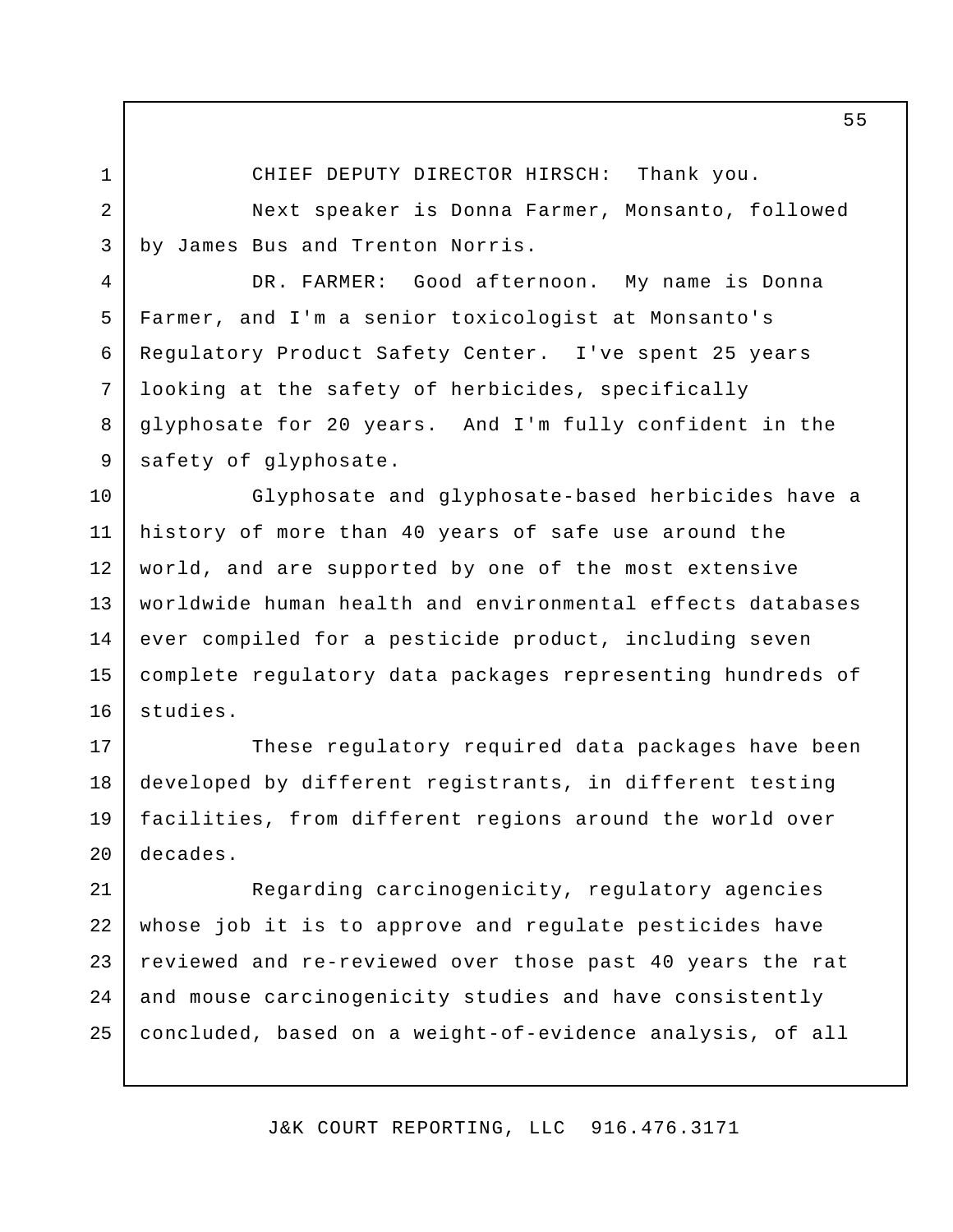the data published and unpublished, including epidemiology, and genotoxicity, and rodent carcinogenicity studies that glyphosate does not pose a carcinogenic hazard to humans.

1

2

3

4

 The outlier on this issue is IARC, a working group of which concluded glyphosate is a probable human carcinogen. proposed a ministerial listing of glyphosate under Proposition 65. The IARC working group did not make its conclusion based on sufficient evidence in human studies. Instead, it based its conclusion of sufficient evidence on four animal studies in rodents which OEHHA found to meet the criteria of the regulations. 5 6 7 8 9 10 11 12 13 Solely based on this determination, OEHHA

 To be clear, no regular agency in the world considers glyphosate to be a human carcinogen. Nearly two dozen regulatory and scientific bodies, which various reviewed the same four animal studies that the IARC working group reviewed, reached the opposite conclusion, that the tumors were not related to treatment, and glyphosate is not shown to be carcinogenic. 14 15 16 17 18 19 20

 These include OEHHA in its own independent review of the data in 2007, as well as the U.S. Environmental Protection Agency in September of 2016. 21 22 23

 Finding none of the tumors in 15 different animal studies are related to the administration of glyphosate 24 25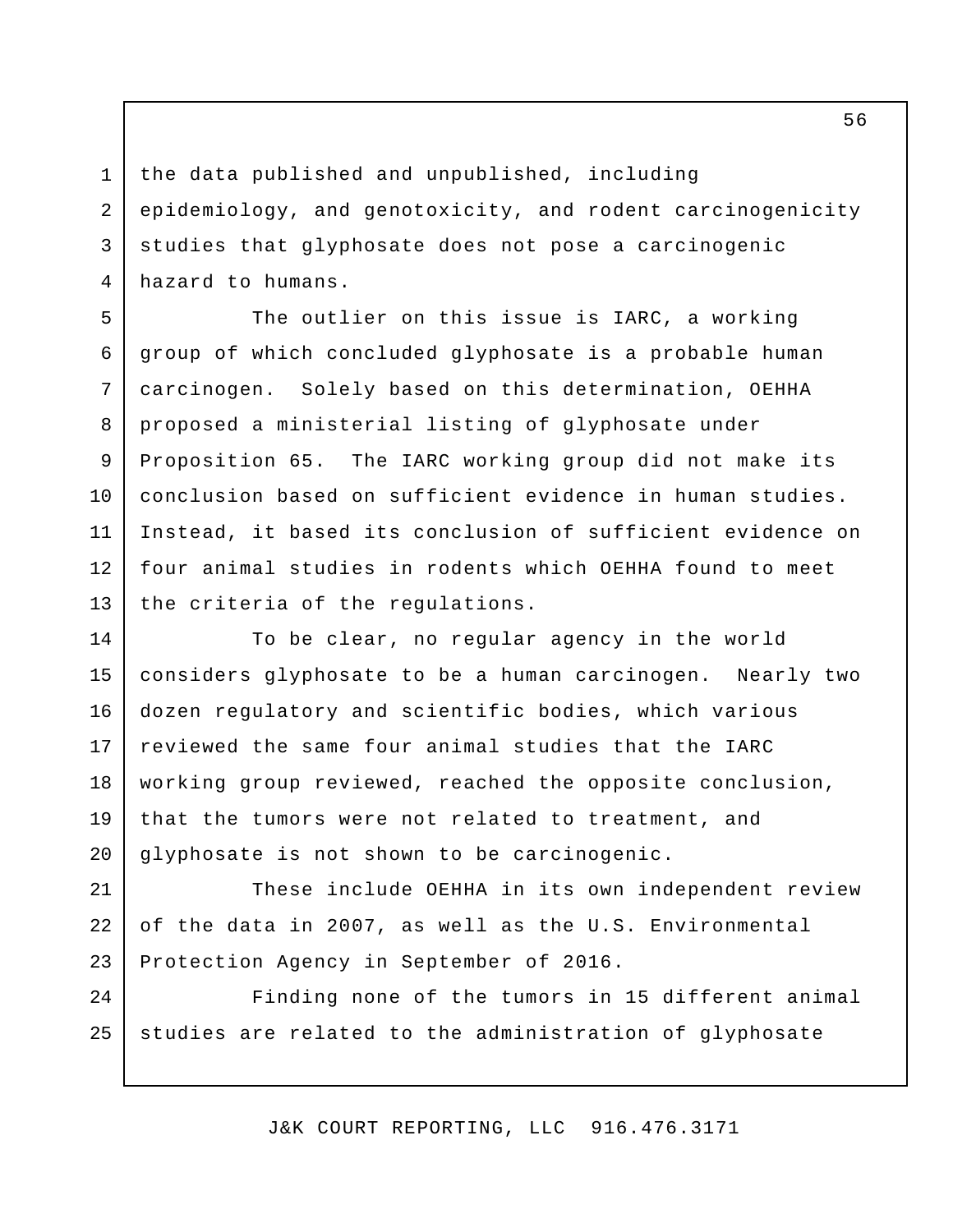and concluding that glyphosate should be classified as not likely to be carcinogenic to humans. 1 2

 Similarly, no less than nine additional regulatory agencies across the globe have conducted assessments after the IARC determination and included the IARC monograph in their reviews. These post-IARC reviews are from Australia, Canada, three from the European Union, Korea, the WHO, JMPR, New Zealand, and Japan. 4

 The conclusions of these agencies' reviews are consistent with those recent and previous conclusions by the U.S. EPA, as well as those of regulator -- of regulatory authorities and international bodies around the world over the 40-year history of glyphosate. 9 10 11 12 13

 Now, glyphosate is not genotoxic, does not produce tumors in animals, or any cancer including non-Hodgkin's lymphoma in humans. 14 15 16

 Therefore, OEHHA's reliance on male mouse hemangiosarcomas, as identified by IARC, is not justified for derivation of a NSRL regulatory value. 17 18 19

 And Dr. James Bus will discuss this further. And Mr. Trent Norris will provide reasons why OEHHA has the authority to establish an infinite NSRL. 20 21 22

Thank you.

3

5

6

7

8

23

24

25

CHIEF DEPUTY DIRECTOR HIRSCH: Thank you.

The next speaker James Bus from Exponent followed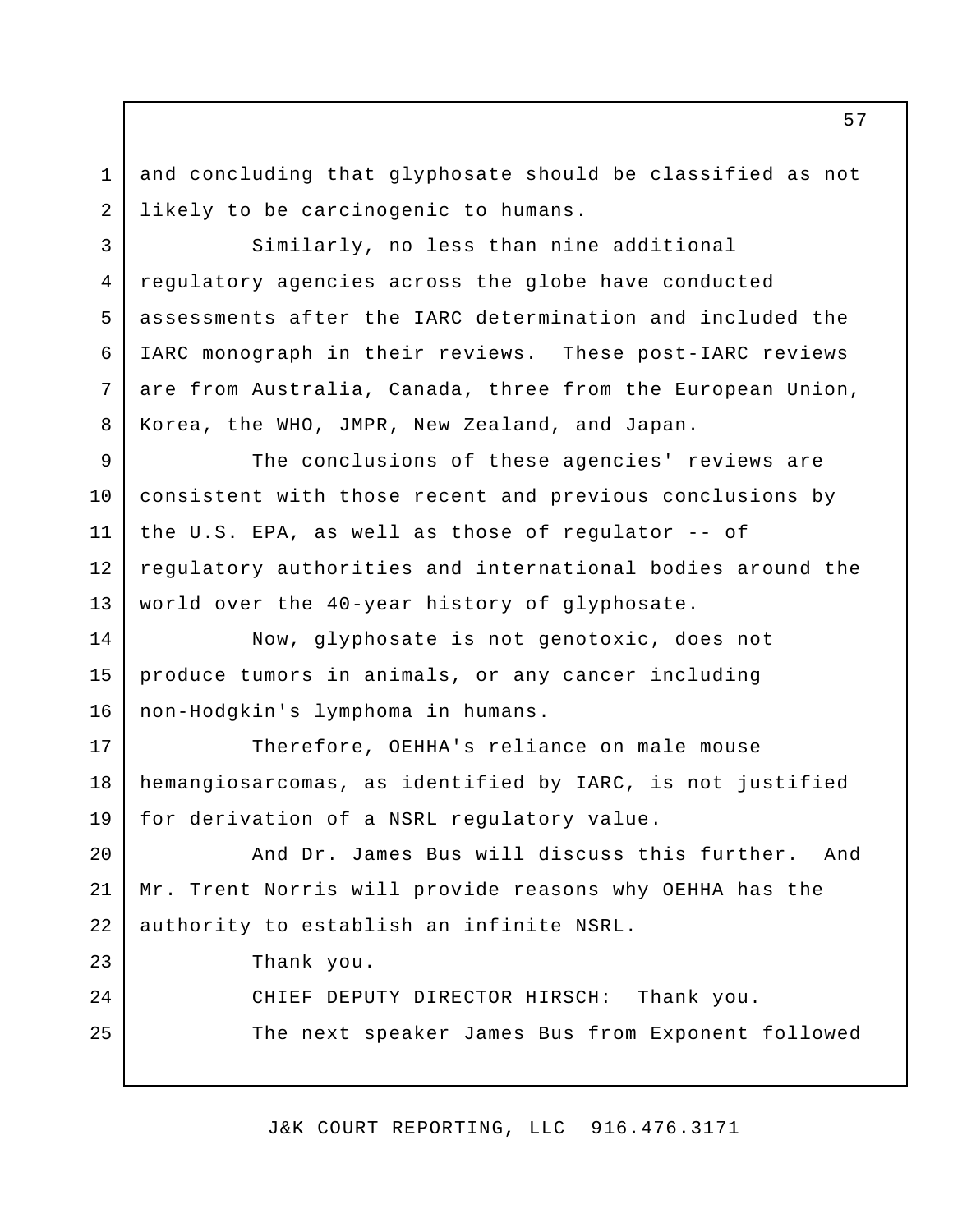by Trenton Norris, and Deborah Whitman. 1

 DR. BUS: Good afternoon. My name is James Bus, and I am a Board Certified toxicologist with the consulting firm Exponent. I'm here today representing the Monsanto Company, and am commenting that OEHHA's reliance on male mouse hemangiosarcomas, as identified by IARC, is not justified for the derivation of an NSRL for the 2 3 4 5 6 7 8 following reasons:

 First, a JMPR review concluded that hemangiosarcomas were not statistically significant by pairwise comparison, and the tumor response was well within the historical control incidence. 9 10 11 12

 Second, although an IARC-conducted trend analysis identified hemangiosarcomas as statistically significant, Dr. Joseph Haseman in public comment to a December 2016 EPA Science Advisory Panel noted that only 11 positive tumor trends, including mouse hemangiosarcomas were observed across the nine rat and six mouse cancer studies evaluated by EPA, while approximately 29 positive trends were predicted by chance alone. 13 14 15 16 17 18 19 20

 Third, in published analysis Dr. Robert Tarone has observed that IARC importantly failed to note that hemangiosarcomas were not replicated in the other mouse study IARC considered, which was further confirmed by EPA in its recent draft analysis of six mouse and eight rat 21 22 23 24 25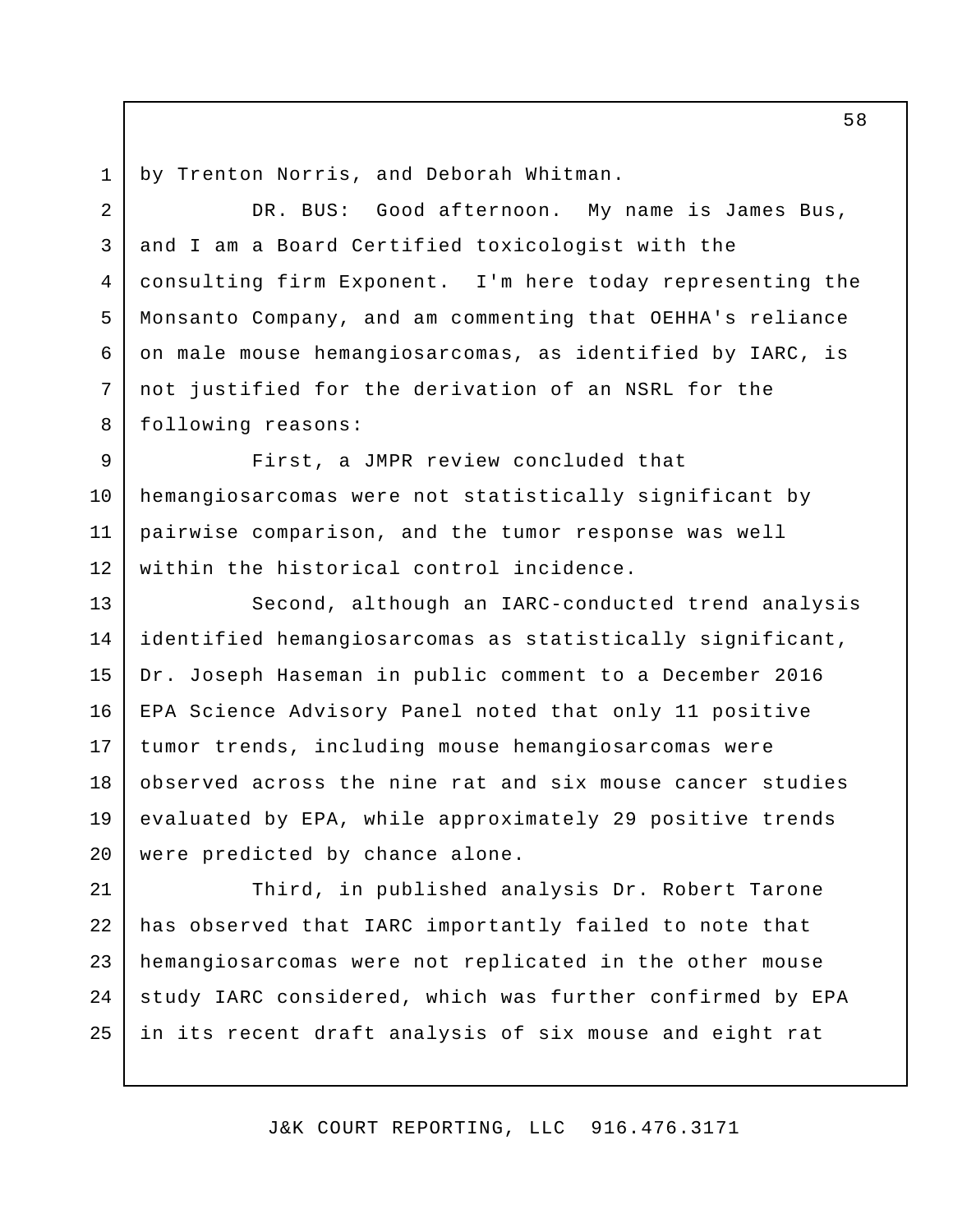cancer bioassays.

 Fourth, linear low dose response modeling for the NSRL derivation is, in part, based on IARC's conclusion of strong evidence of genotoxicity and oxidative stress. However, IARC did not consider extensive high-quality genotoxicity data that led multiple regulatory agencies, including OEHHA, to conclude that glyphosate is not genotoxic. did not follow its own working group recommendations in assess -- in its assessment of oxidative stress, and that the studies cited by IARC do not plausibly support increased oxidative stress potential in humans. 2 3 4 5 6 7 8 9 10 11 12 I have published the conclusion that IARC also

 Finally, other cancer endpoints identified by IARC cannot be used for an NSRL derivation, and that those endpoints, like hemangiosarcomas, were not replicated across multiple rat and mouse bioassays, and thus are inconsistent with glyphosate-induced animal 13 14 15 16 17 18 carcinogenicity.

 In conclusion, an NSRL based on male mouse hemangiosarcomas is not justified. As stated by Dr. Tarone, the IARC analysis represents a quote, "Flawed and incomplete summary of the experimental evidence", closed 19 20 21 22 23 quote.

24

25

Thank you.

CHIEF DEPUTY DIRECTOR HIRSCH: Okay. Thank you.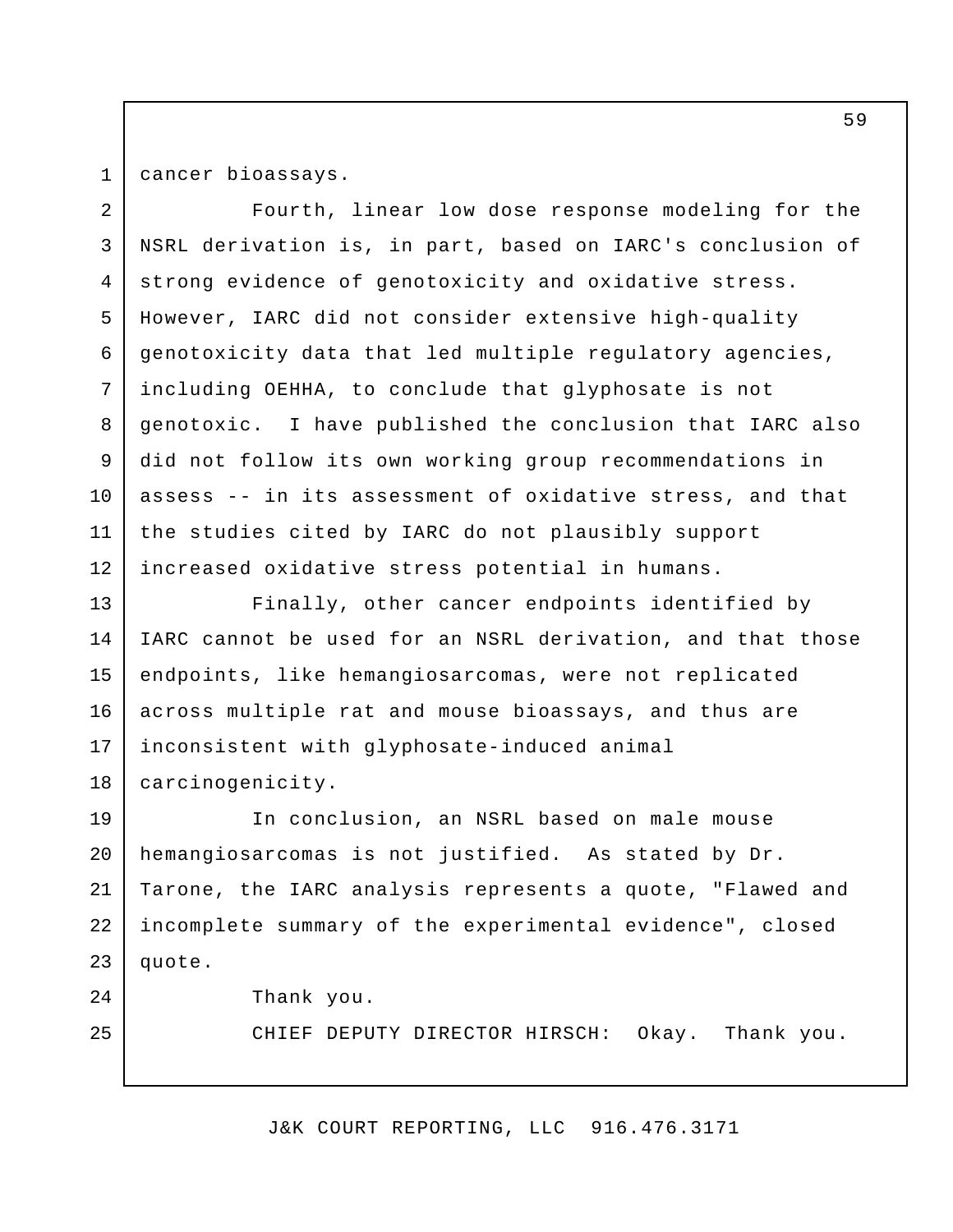Trenton Norris, Arnold & Porter Kaye Scholer, LLP for Monsanto, next -- and followed by Deborah Whitman and Harvey Makishima.

1

2

3

4

5

6

MR. NORRIS: partner at Arnold & Porter Kaye Scholer an outside counsel to Monsanto Company on Prop 65 matters. Thank you. I'm Trent Norris a

 As you've heard from two of Monsanto's scientists, this scientific evidence demonstrates that glyphosate does not cause cancer either in humans or in animals. level poses quote, "No significant risk", closed quote, of cancer to humans. 7 8 9 10 11 12 This means that exposure to glyphosate at any

 In other words, the NSRL should be infinite. OEHHA has the authority to establish an infinite NSRL. Indeed, that's the appropriate approach where a chemical technically meets the requirements for listing, but the scientific evidence does not support a finding that the chemical actually causes cancer in humans. 13 14 15 16 17 18

 Monsanto, of course, does not agree that glyphosate is subject to listing under Proposition 65, and is challenging OEHHA's proposed listing in court on 19 20 21 22 numerous Constitutional grounds.

 But to the extent that OEHHA does decide to proceed to list glyphosate, the NSRL should be infinite, because the scientific evidence shows that glyphosate does 23 24 25

J&K COURT REPORTING, LLC 916.476.3171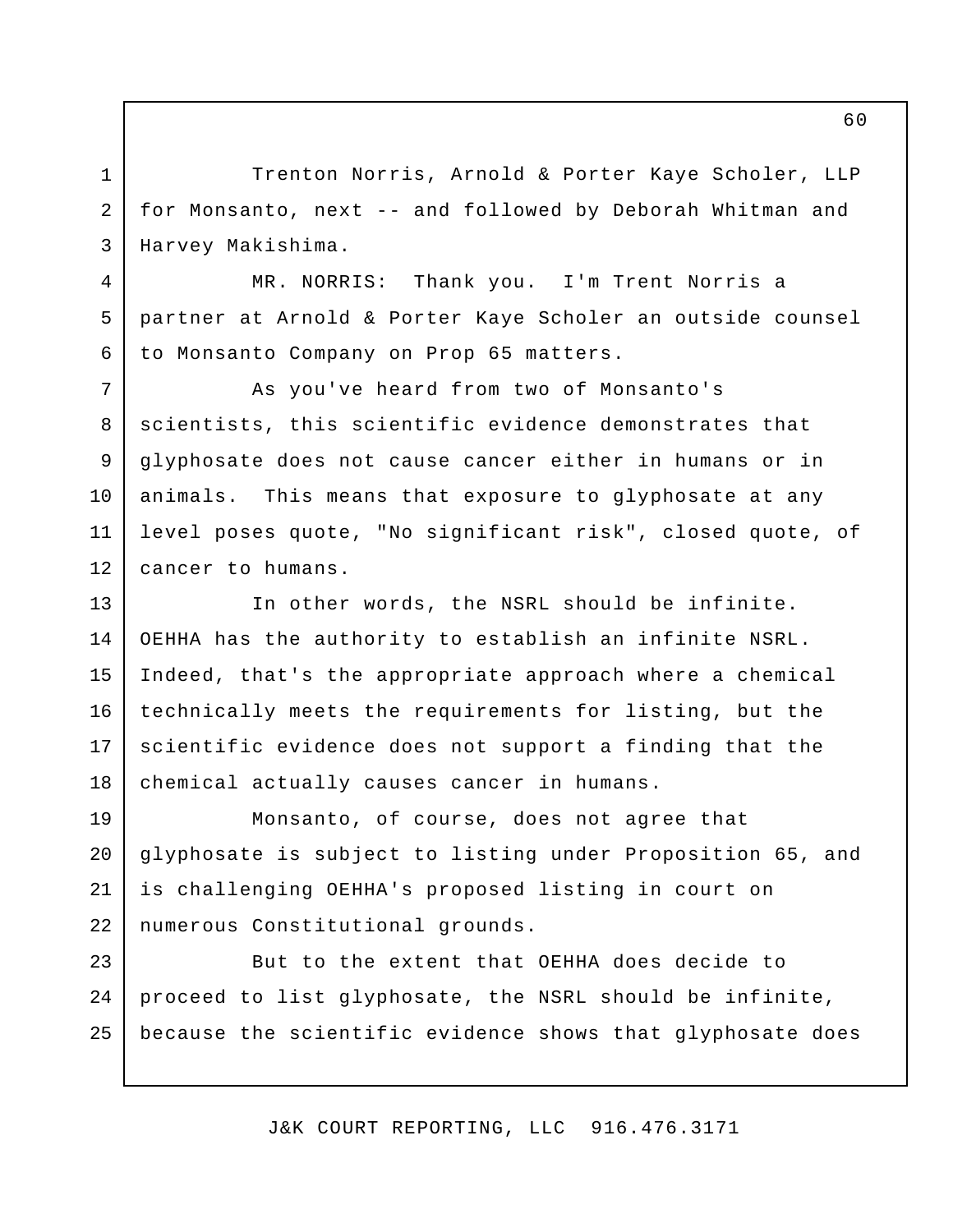5

6

7

8

9

10

11

25

not causes cancer in humans at any level.

 The case that compels this result is Baxter Healthcare Corporation versus Denton, which was decided by the Third District Court of Appeal here in Sacramento in 3 4 2004.

 In that case, a medical device manufacturer sued OEHHA for a declaratory judgment that there is no significant risk of cancer to humans from DEHP, a chemical used in plastic products. Unlike with glyphosate, in that case, it was undisputed that DEHP does cause cancer in rats and mice.

 Baxter argued, however, that DEHP could not cause cancer in humans. The trial court and the court of appeal agreed with Baxter. The courts explained that even though DEHP was properly listed under Proposition 65, based on sufficient evidence of carcinogenicity in experimental animals, the weight of the scientific evidence supported Baxter's argument that DEHP could not cause cancer in 12 13 14 15 16 17 18 19 humans.

 In reaching that conclusion, the courts emphasized that evidence presented by OEHHA that DEHP may cause cancer in humans was not sufficient to set a numerical non-infinite NSRL where the weight of the 20 21 22 23 24 scientific evidence suggested otherwise.

The courts thus concluded that DEHP, at any

J&K COURT REPORTING, LLC 916.476.3171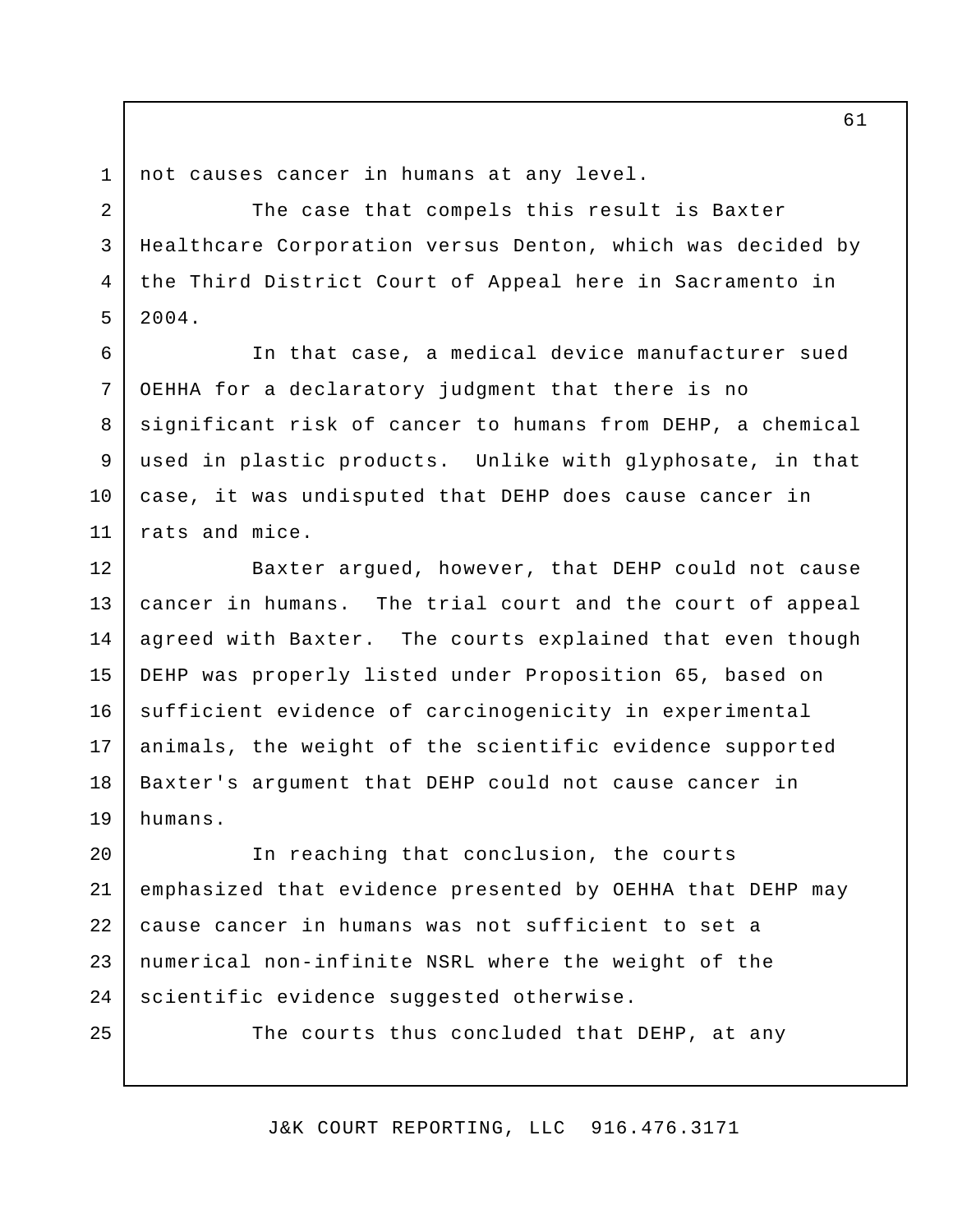level, poses no significant risk of cancer to humans and thus that the NSRL for DEHP should be infinite.

 The case for an infinite NSRL for glyphosate is even stronger than it was in the Baxter case for DEHP. The weight of the scientific evidence demonstrates that glyphosate does not cause cancer in humans or in animals.

 Furthermore, OEHHA itself has concluded that glyphosate is unlikely to pose a cancer hazard to humans, and OEHHA reached this conclusion based on the very same studies that the IARC reviewed. In these circumstances, the only appropriate action by OEHHA is to determine that the NSRL for glyphosate is infinite. 7 8 9 10 11 12

 Under the Baxter precedent, OEHHA clearly has the authority to do this, if glyphosate is ultimately listed under Proposition 65. 13 14 15

Thank you.

1

2

3

4

5

6

16

17

20

21

25

CHIEF DEPUTY DIRECTOR HIRSCH: Thanks.

 Before we go on, I just want to check with our court reporter who's nodding he's okay. 18 19

All right. That's good.

(Laughter.)

 CHIEF DEPUTY DIRECTOR HIRSCH: Yeah. Deborah Whitman, Environmental Voices followed by Harvey Makishima and William Brooks. 22 23 24

MS. WHITMAN: Hello. My name is Deborah Whitman.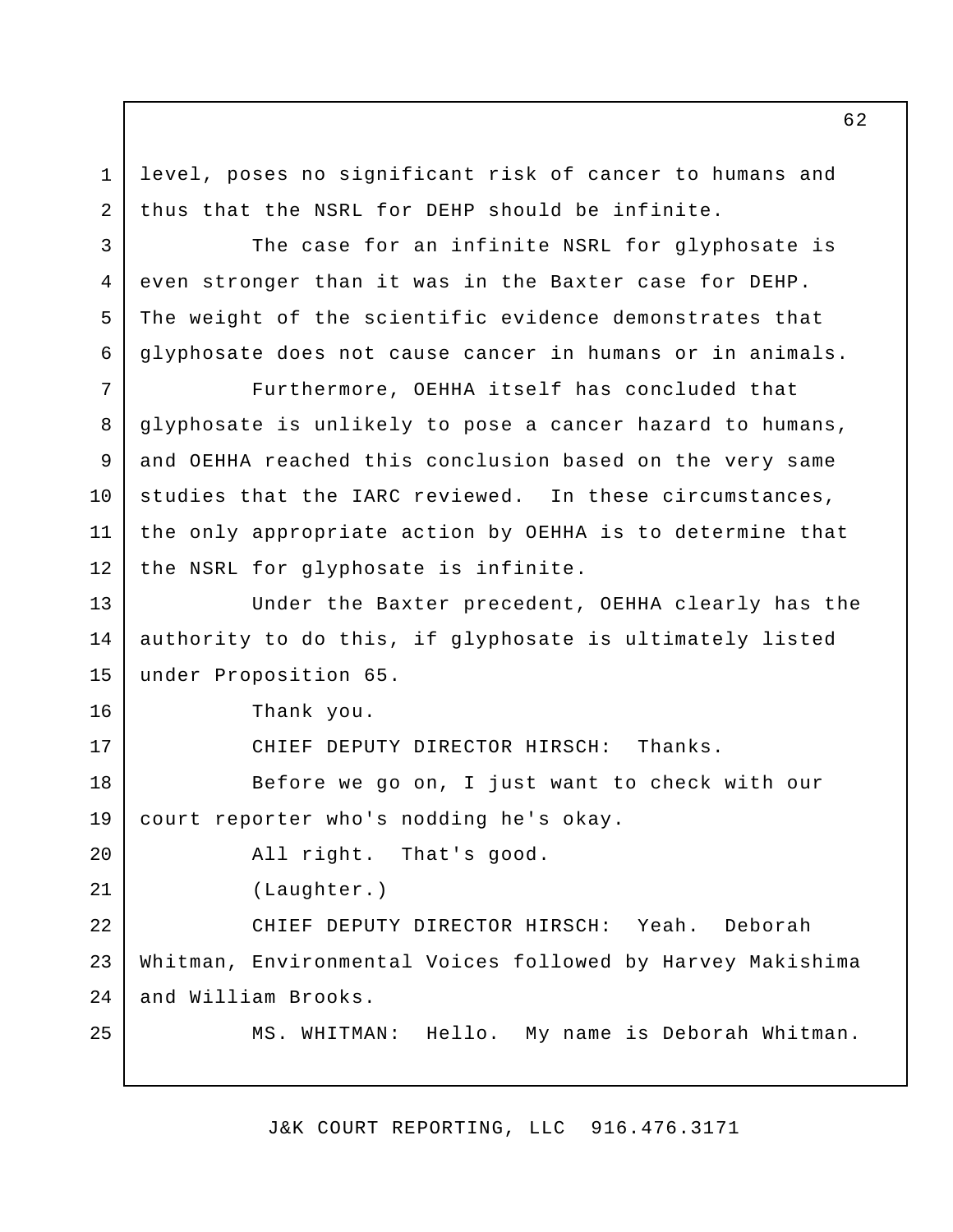And I'm the founder and president of a non-profit called Environmental Voices. And we educate people about toxic chemicals and how they affect our health and the 1 2 3 4 environment.

5

6

7

8

9

 We believe that glyphosate should be given a zero, no safe range, and should be banned in the State of California because it accumulates in the body, it's known to cause cancer, and there is no way to monitor the exposures in our food, our water, and the air.

 Like millions of people, I suffer from severe multiple chemical sensitivities. I've been hospitalized twice in emergency by collecting samples of herbicides that were sprayed by the State of California at the Yolo Bypass levees. 10 11 12 13 14

 So my question is what about the dogs that are running when they go down on that levee, how can you determine how those people have been exposed to those toxic chemicals? warn the public that it was dangerous there after a rain, and there was yellow foam all over that area. And so what about the birds that we're trying to protect in that Yolo Wildlife Refuge? 15 16 17 18 19 20 21 22 I was trying to get a sign put up to

 Also, I experienced my granddaughter's kindergarten class. they were spraying Roundup on the grounds behind her 23 24 25 I went there late and noticed that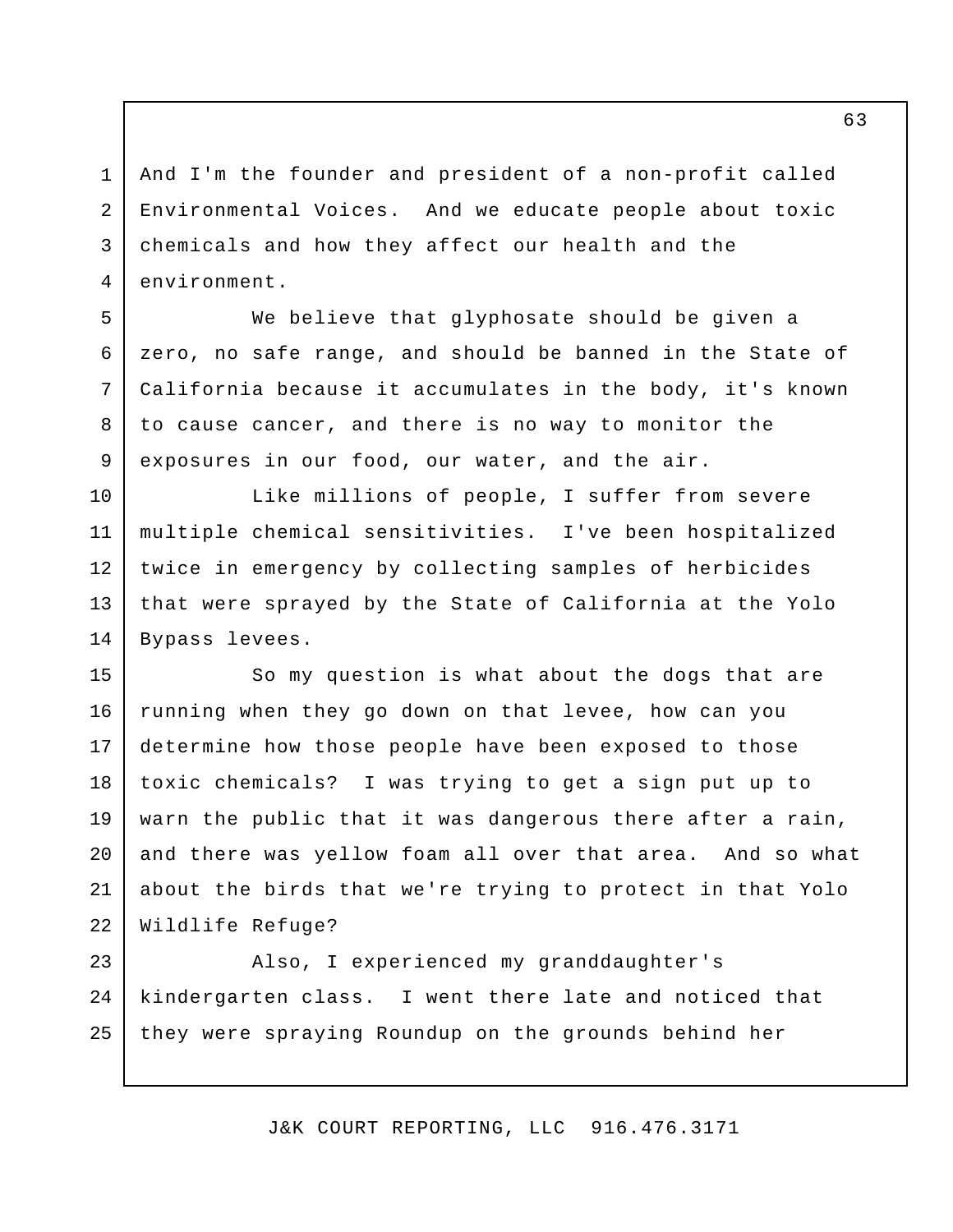class. The person I spoke to that said he was spraying Roundup had been there for several days. Not only that, but the schools regularly spray Roundup and other herbicides routinely in the schools in the districts around Sacramento. And I don't know where else, but I know in Sacramento area. 1 2 3 4 5 6

 So how can we determine the exposure that those children are getting when they're out playing on the grasses and in the garden area. So another thing that I experienced, because I get very sick. Even if neighbors spray Roundup, I get headaches, I -- the back of my neck hurts. I get sick to my stomach that's how sensitive I am to those chemicals. 7 8 9 10 11 12 13

 So when you go into Home Depot and these other stores, like Lowe's, where do you find Roundup and these other herbicides? Right at the registers. How can you determine the exposure that these people that are working there eight hours a day and exposed to that? 14 15 16 17 18

 I can't stand in line for more than a couple of minutes to pay for items without getting sick. 19 20

 So anyway, those are just some of the examples of the things that I experienced and why I started my non-profit. So we urge you to stand up against the chemical manufacturers and suppliers of glyphosate products and protect the people who reside in or visit the 21 22 23 24 25

J&K COURT REPORTING, LLC 916.476.3171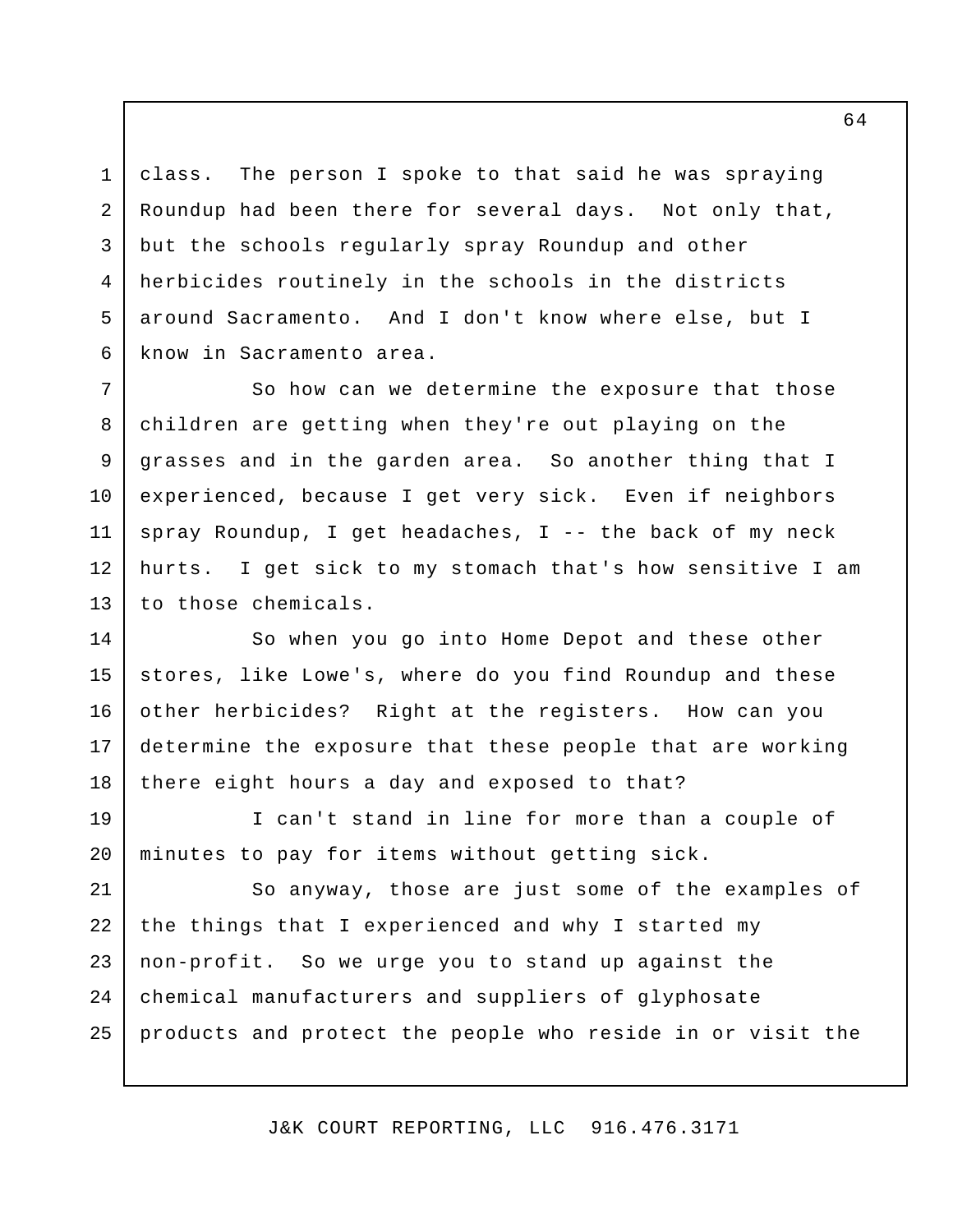State of California. 1

2

3

14

17

18

Thank you very much.

(Applause.)

 CHIEF DEPUTY DIRECTOR HIRSCH: Thank you. Next speaker Harvey Makishima representing, I think, several different groups. So the Guild and MAA. You can clarify that for us. And then followed by William Brooks and 4 5 6 7 8 Kathleen Furey.

 MR. MAKISHIMA: Hello. My name is Harvey Makishima, CEO of PAPHC, which stands for Public Awareness and Preventive Health Care. And also a member of the Guild and -- the Sacramento chapter, and I'm a mom, Moms 9 10 11 12 13 Across America.

(Laughter.)

 MR. MAKISHIMA: Anyways. My vision isn't really good, but on the first -- on our first - 15 16

> (Thereupon an overhead presentation was presented as follows.)

 MR. MAKISHIMA: -- chart, I wanted to just start with this one, because when OEHHA does get glyphosate on Prop 65's listing of carcinogens, I wanted to show how pervasive it is, not just in California, even though it's probably one of the worst, but also throughout the nation. Notice the dark area of the United States. All of these dark areas have the most amount of glyphosate applied. 19 20 21 22 23 24 25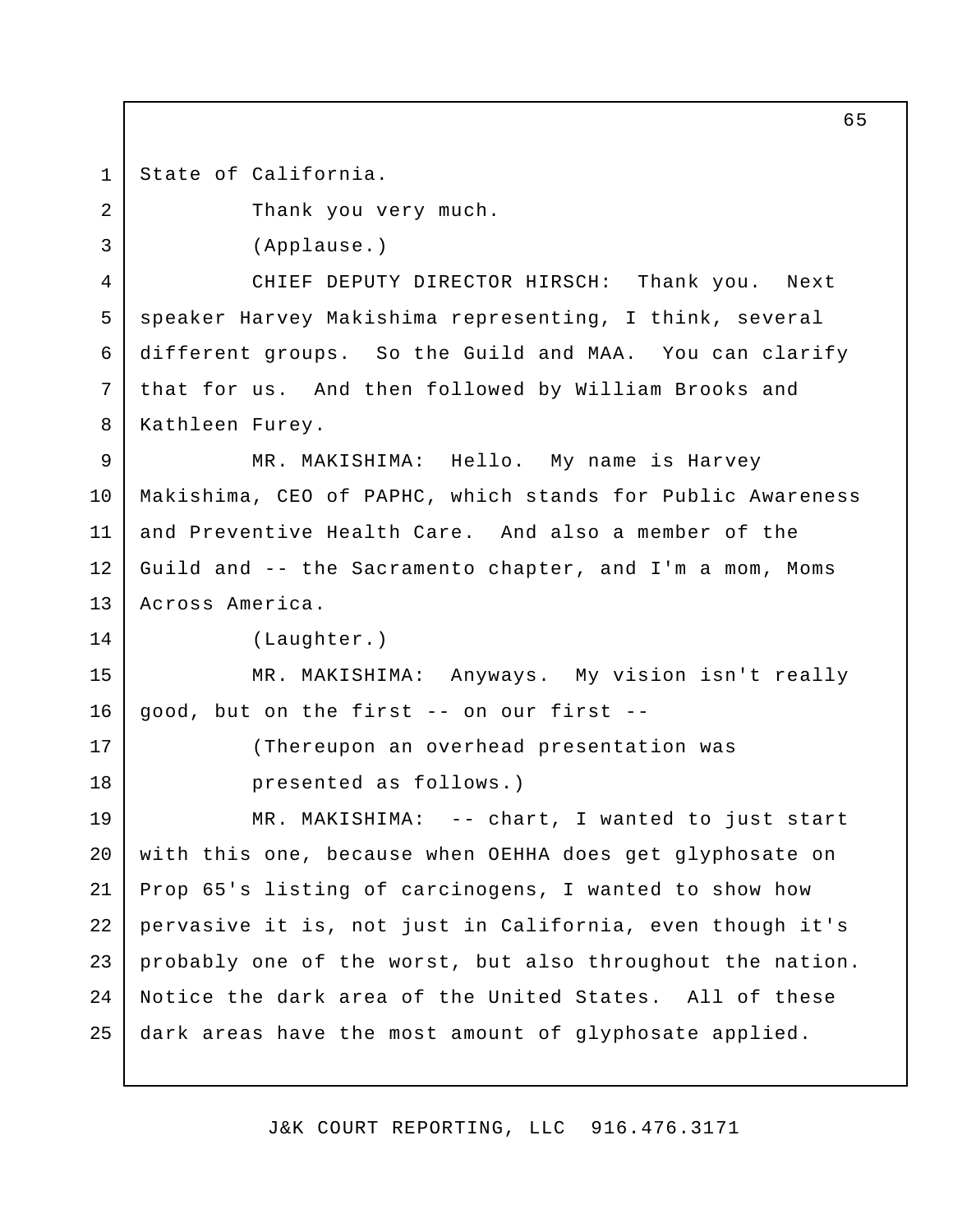And then notice in California, to the far left, how dark that area is in the Central Valley of California. This is -- this means to me that we're trapped. I mean, we've got this material, glyphosate, anywhere we turn. It's in the waters. And let's go to number two. MR. MAKISHIMA: This is an interesting agricultural -- well, it's almonds, and I love almonds, but they have -- it's a graphic showing a map of California where the almond industry uses the most GBH, or glyphosate-based herbicides in California, as of 2014. During that year, 300 million pounds of GBH were sprayed in the U.S.A. California gets about 13 percent of that total, which is seven times more than others states Let's go to number three. MR. MAKISHIMA: This table is from DPR, Department of Pesticide Regulation, and it's a Pesticide Use Report. And it goes from 2008 to 2013. Let's take a look at just one of those. And my vision isn't so good that it can see it, but there's one at a million three hundred -- a million -- 1.5 million. Is it higher up? Okay. And a lot of these counties are spraying 1 2 3 4 5 6 7 8 9 10 11 12 13 14 15 16 17 18 19 20 21 22 23 24 25  $--000-$ on average.  $--000--$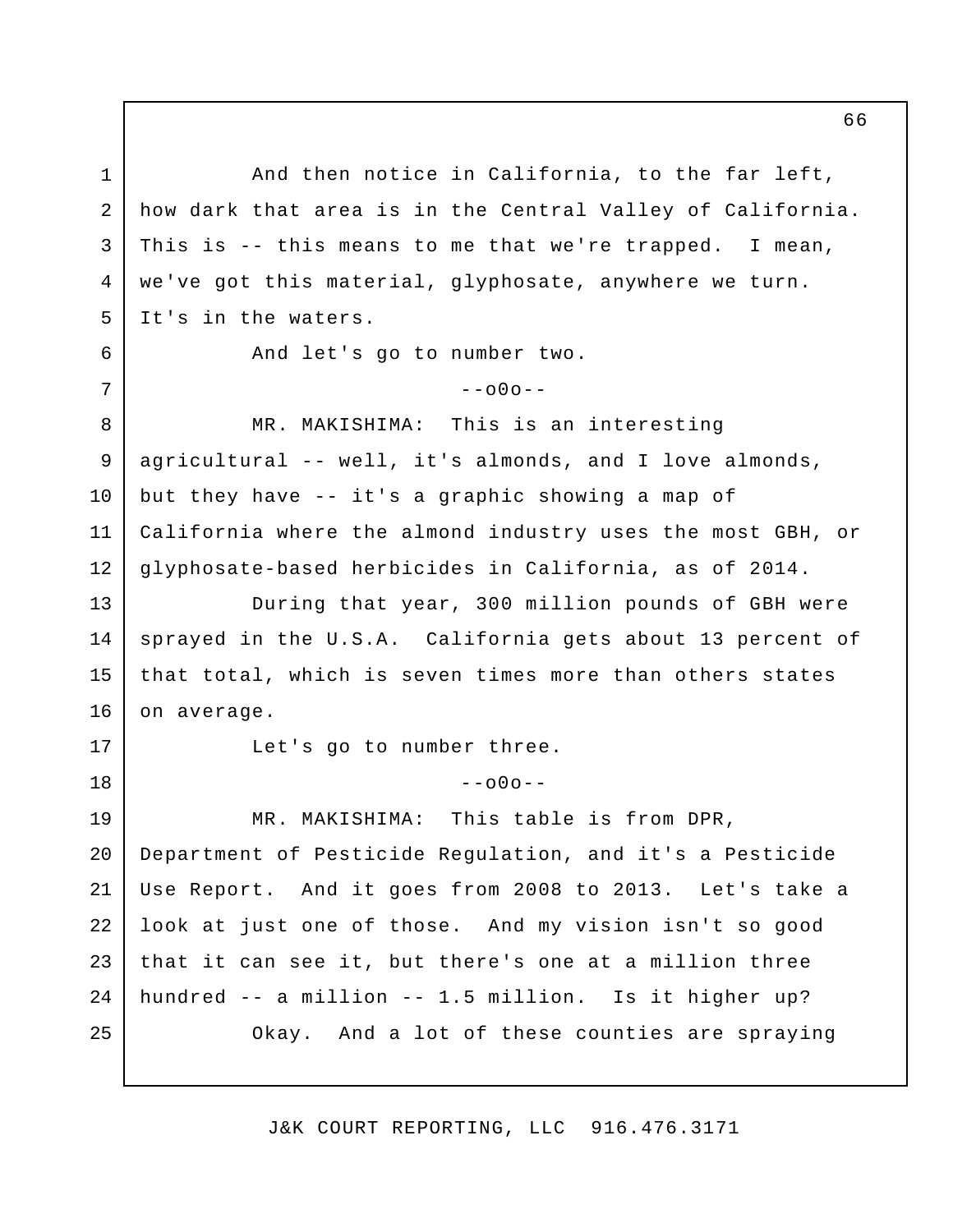and applying glyphosate just everywhere essentially. mean, the parks, the sidewalks, you name it, it's being used unfortunately way too much for the children that are playing in these areas. 1 2 3 4 I

5

6

22

## $--000--$

Let's go to number 4.

MR. MAKISHIMA: the study of the USGS, United States Geological Survey, where there -- new research indicates that while the presence of some chemicals in streams has decreased over the last decade due to new regulatory restrictions, newly developed pesticides, such as geo -- neonicotinoids and glyphosate are now the biggest polluters of water. 7 8 9 10 11 12 13 The next item is an article about

 Their findings indicate that about 90 percent of urban streams contain pesticide concentrations exceeding allowable levels for aquatic life compared to only 50 percent in the previous decade. So the extensive use of it has increased, and we're having to live with it 14 15 16 17 18 19 unfortunately.

 Let's move to number five before my time runs 20 21 out.

 $--000--$ 

MR. MAKISHIMA: survey in California. And as you can scroll down slowly, you can see that the numbers of areas and the counties 23 24 25 This is a sample of the USGS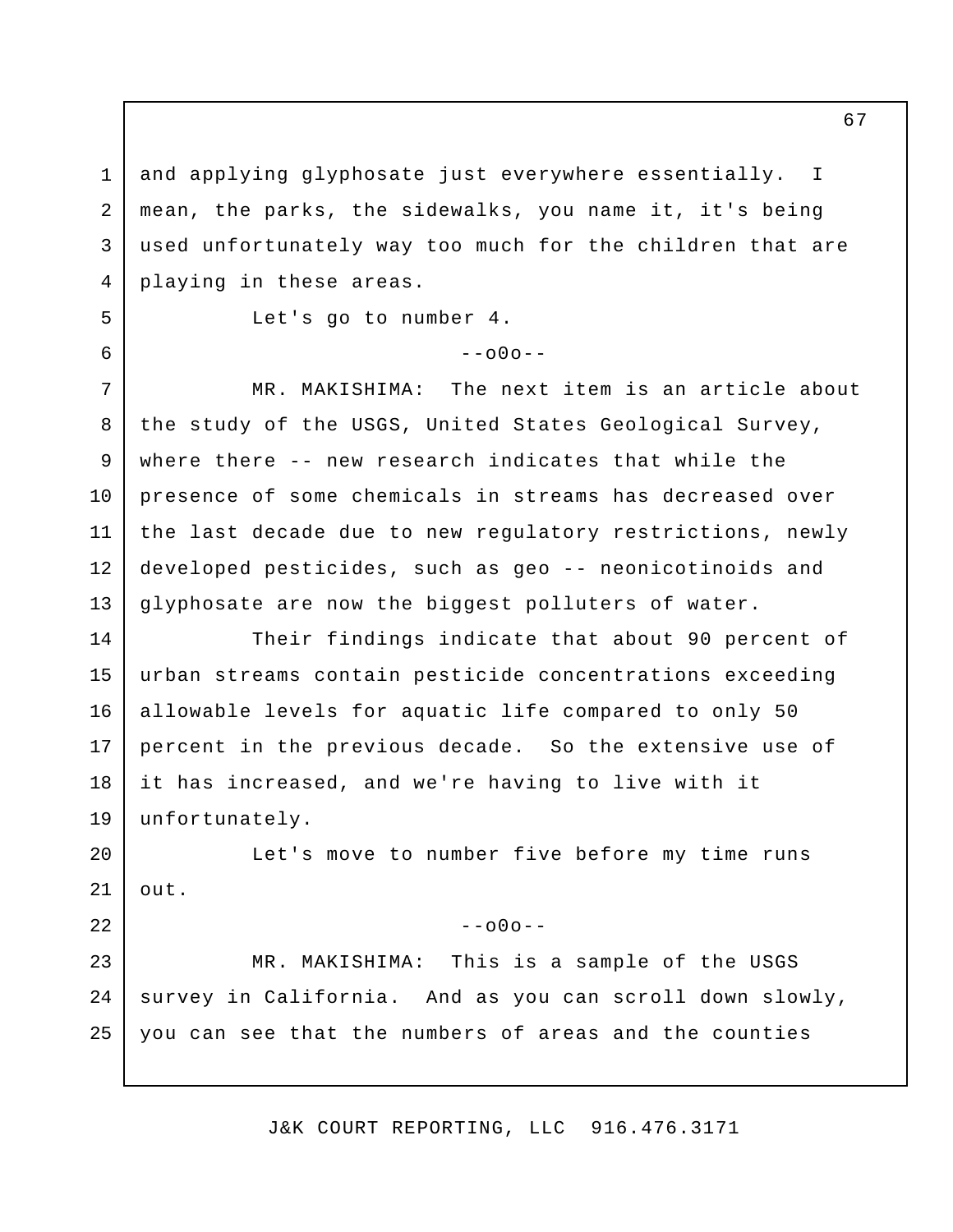that have these levels of glyphosate is just about everywhere, I mean, extensively throughout California. These are in our surface waters, which I understand, of course, is going to be our source of drinking water. 1 2 3 4

 Now, as a California citizen, I'd have to object to any level. I'd have to go with zero, because I don't want to drink that -- that type of water. 5 6 7

And I thank you very much.

(Applause.)

8

9

10

11

12

 CHIEF DEPUTY DIRECTOR HIRSCH: Thank you. Next speaker, William Brooks with the Guild followed by Kathleen Furey and Leo Younger.

 MR. BROOKS: Hello. My name is William Brooks. I'm with the Guild. having this. the environment, so I want to carry on with the water and the environment. And I want to say that glyphosate herbicide formulations with their additives and associated metabolites contaminate and harm all facets of our ecosystem including the water non-target plants, aquatic organisms, amphibians, fish, reptiles invertebrates, other animals, and soil biology. 13 14 15 16 17 18 19 20 21 22 I'm an engineer. Thank you OEHHA for Your group is tasked with the protection of

 In my handout, I have peer-reviewed independent studies showing such things as fish reproductive problems, early stage embryo mortalities, and premature hatching, 23 24 25

J&K COURT REPORTING, LLC 916.476.3171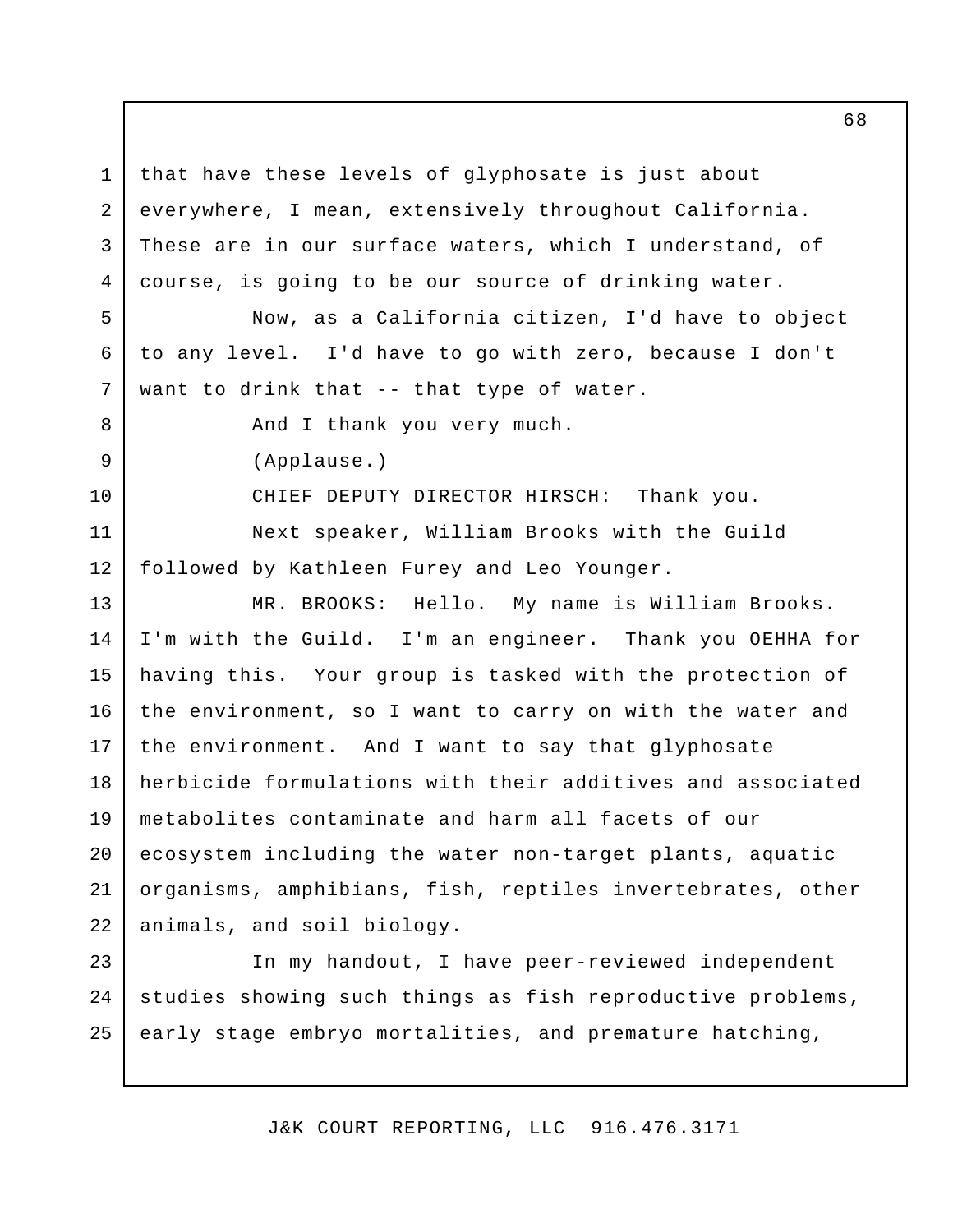death rates of up to 86 percent in juvenile amphibians, major loss of species, even in cases less than 1000 micrograms per liter. 1 2 3

4

5

6

7

8

9

 In fact, two species of tadpoles were totally eliminated with the implied increase in mosquitoes and West Nile Virus. Other papers showed an application-proportional increase in lyme disease due to tick increase from lizard eradication plus impaired honey bee colony performance and decline in monarch butterflies.

 Harvey covered the USGS report that shows it's now prevalent in all our soil, surface, and groundwaters. And a number of studies have shown that these toxic chemicals persist in the environment for 60 days in pond water, and more than a year in pond sediment with half-lifes of up to 22 years in soils. 10 11 12 13 14 15

 It contaminates our drinking water via surface runoff, leaching into groundwater, thereby adding drinking water, bathing, and washing water as possible routine exposure pathways. Monsanto have been aware of the carcinogenic nature of their product for 35 years. I have papers from the IPA that actually -- from them that show 16 17 18 19 20 21 22 this.

 In 2015, Monsanto failed to reveal eight papers with statistically significant tumor increases to the EU scientists determining legal levels in drinking water. 23 24 25

J&K COURT REPORTING, LLC 916.476.3171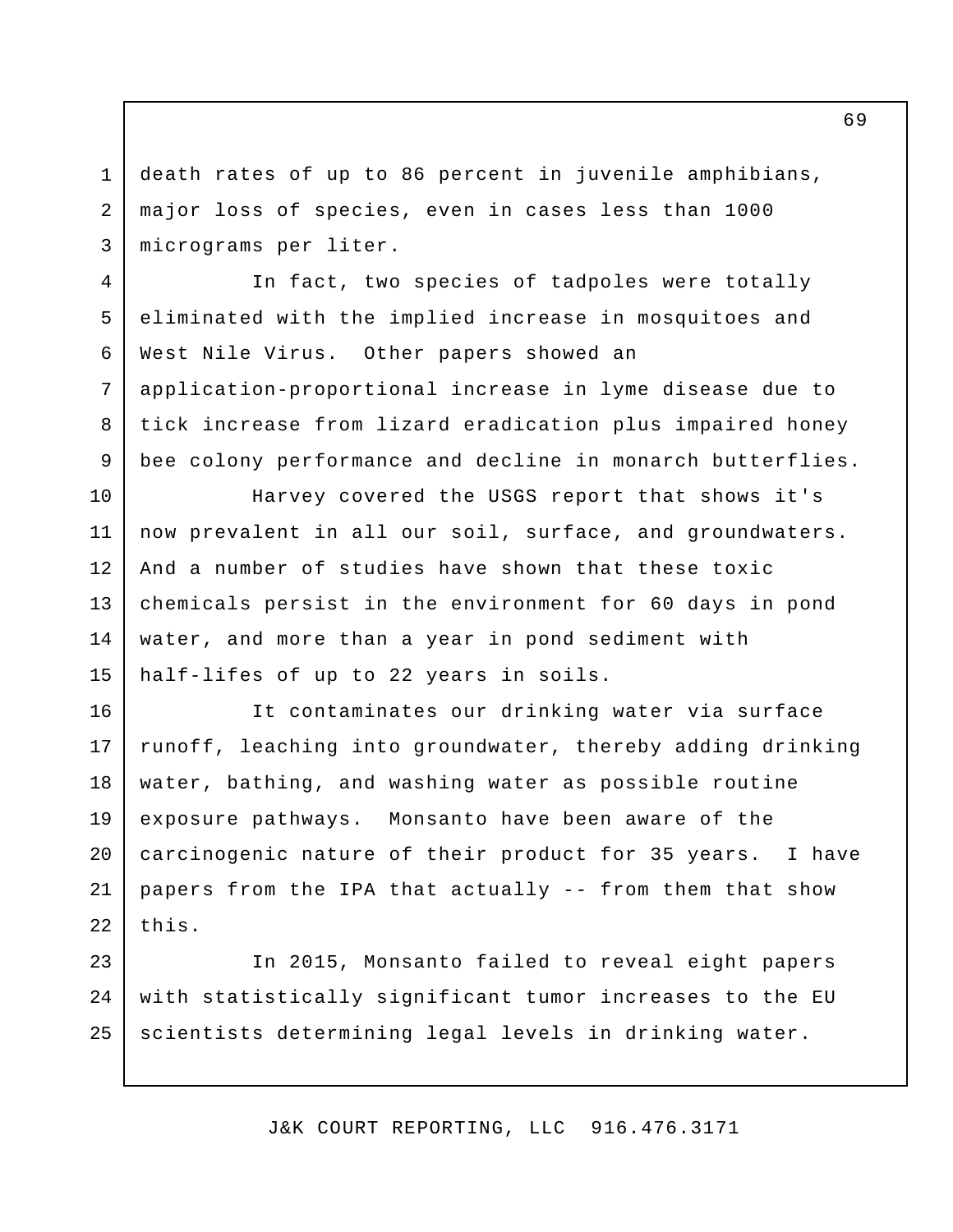Based on limited information, the EU still set an EU level of 0.05 micrograms, while the U.S. allows a staggering 700 micrograms.

1

2

3

4

5

6

7

8

9

10

11

12

 Before my summary, I just have two points of relevance. A federal judge in the Prop 65 case unsealed court documents indicating Monsanto had lobbied officials at the FDA to kill any inquiries into safety. Court papers also revealed that in 2015 Monsanto executive William Heydens emailed his staff to go throw out safety reports. And he would quote just get them to -- pay them to sign their names. Other court released emails confirmed this collusion with certain universities.

 In light of the fact, I would like to know more about the research on how the proposed NSRL level was determined, with only one other chemical on the long CA list with a higher level than proposed. It does not look like the quantitative risk assessment has been followed correctly. Plus, there's nothing to account for long-term endocrine disruption and bioaccumulation. It looks like a 13 14 15 16 17 18 19 20 flawed assessment.

 When is somebody going to ignore the Monsanto lobbyists and the Monsanto manufactured safety reports and introduce precautionary safety levels to protect the environment and the people -- and the health of the people 21 22 23 24 25 of California.

J&K COURT REPORTING, LLC 916.476.3171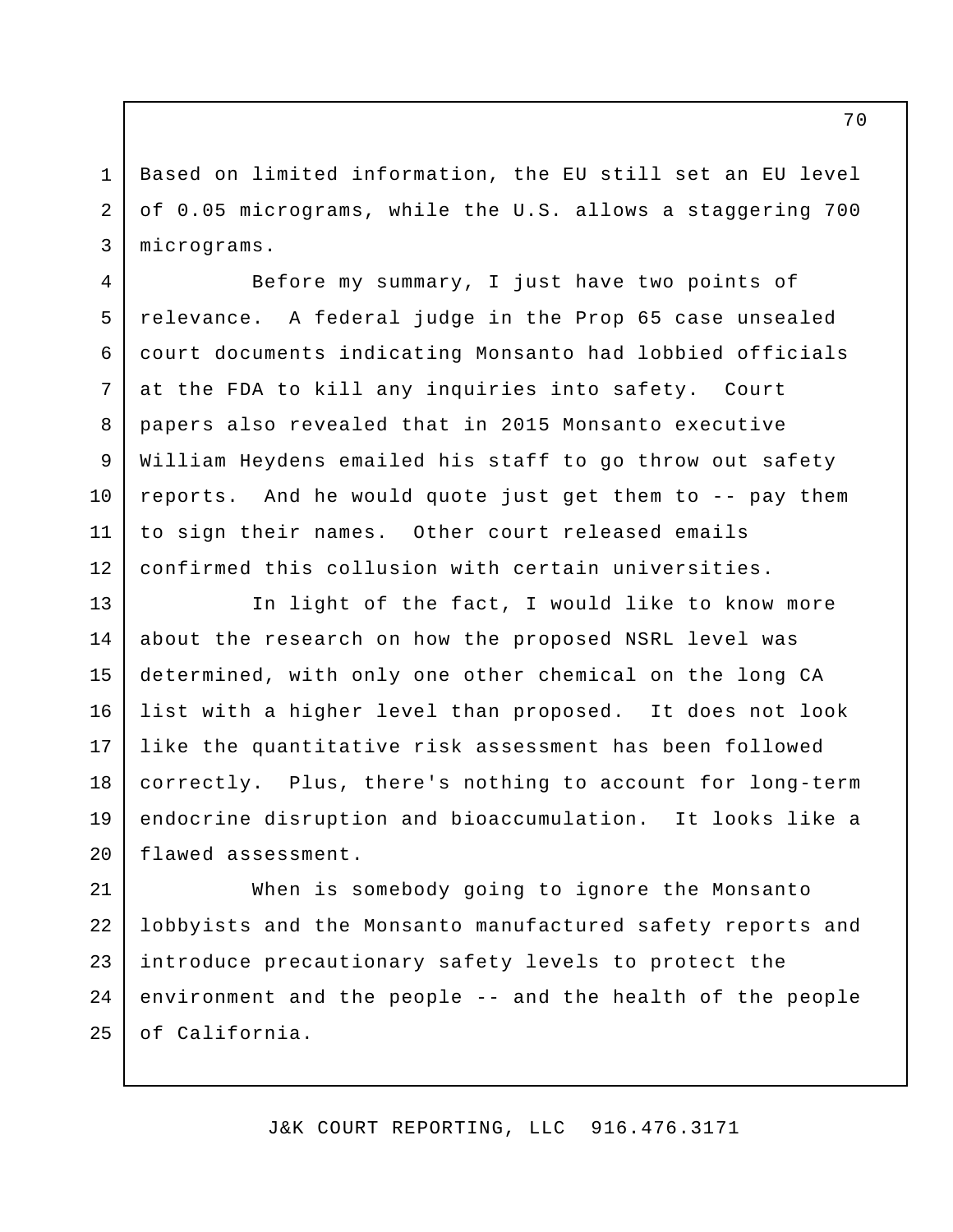Thank you. CHIEF DEPUTY DIRECTOR HIRSCH: Thank you. Next speaker Kathleen Furey. MS. FUREY: Furey. CHIEF DEPUTY DIRECTOR HIRSCH: Furey. Okay. though it was one of the two -- followed by Leo Younger, and Jessica Denning. (Thereupon an overhead presentation was presented as follows.) MS. FUREY: Yes, please. Thank you very, very much for having this hearing. And thank you all for being here today to witness a very important thing for our species to be able to deal with this very difficult chemical. I did not know how to wrap my head around what one part per trillion is. Can you? Raise your hand if you can wrap your head around Thank you. All right. So I'm going to help you here. One drop of ink into 20 -- one part per trillion. One drop of ink into 20 Olympic-sized swimming pools is the concentration which is the level that's stimulated the proliferation of breast cancer cells in vitro. 1 2 3 4 5 6 7 8 9 10 11 12 13 14 15 16 17 18 19  $20^{\circ}$ 21 22 23 24 25 (Applause.) it? I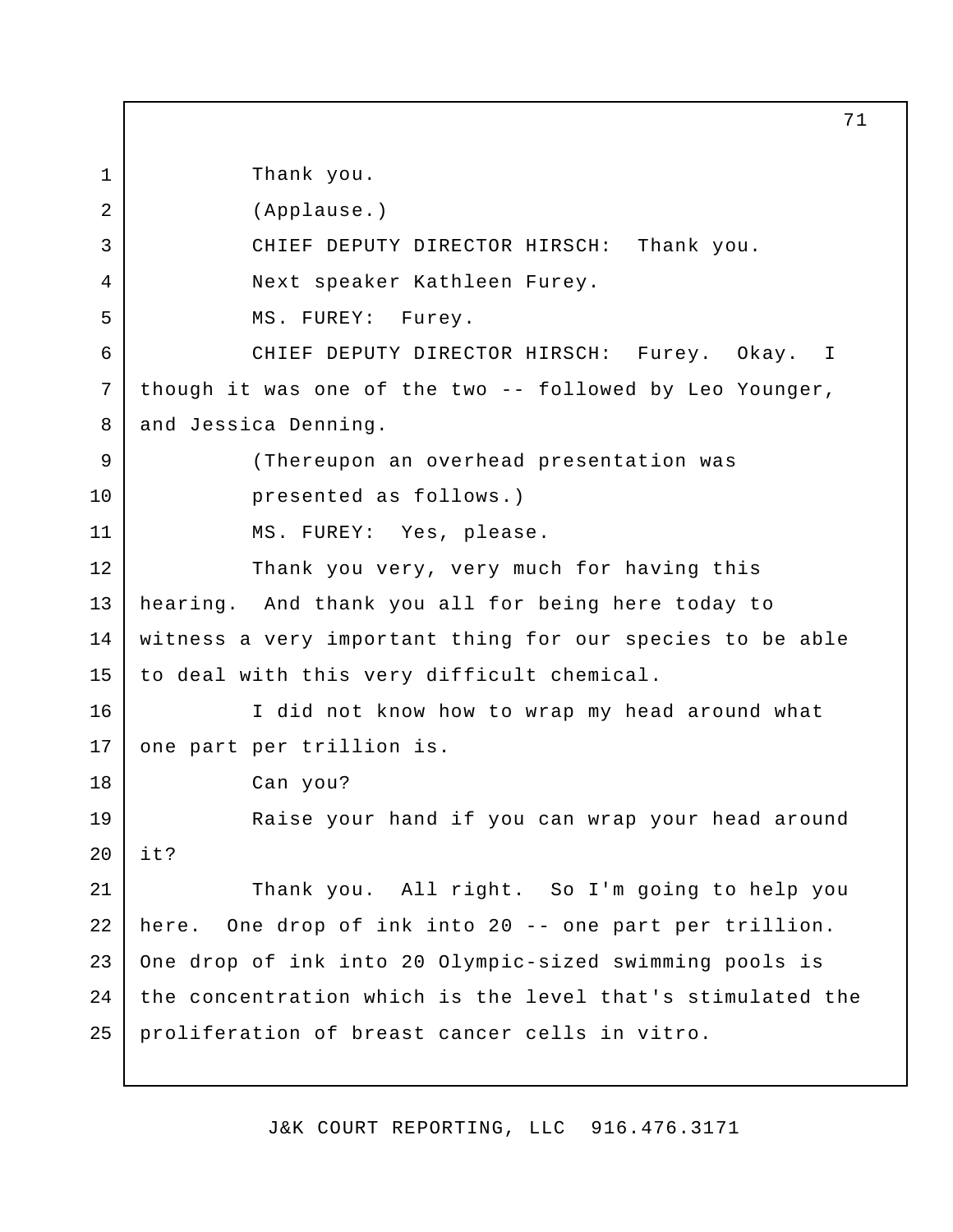Thongprangisang, et al. 2013, that I can't pronounce it. This is astounding. And it's very shocking. It is so low. Our body is the size of 20 Olympic-sized swimming pools. So that is minuscule beyond minuscule.

1

2

3

4

5

6

9

10

 And I would just like to -- I'm from the California Guild, and I would just like to read a statement from Stephanie Seneff. Dr. Stephanie Seneff has authorized the California Guild to share, for the purposes of the June 7th hearing today, the powerful information provided to her from Dr. Anthony Samsel who spoke already today confirming Monsanto's withholding of critical scientific evidence of glyphosate's toxicity to animals and humans. 7 8 11 12 13 14

 Anthony Samsel, through the Freedom of Information Act obtained tens of thousands of pages of secret Monsanto documents supposedly proving glyphosate is nontoxic to humans, mostly done before the 1970s when glyphosate got approved. He was forced to sign an agreement stating that he would not show these documents to anyone else. 15 16 17 18 19 20 21

 Its's daunting. It's a daunting task. Looking through these unsearchable documents, but Anthony has found some that clearly show toxicity, but were buried and labeled quote, "secret", end quote. 22 23 24 25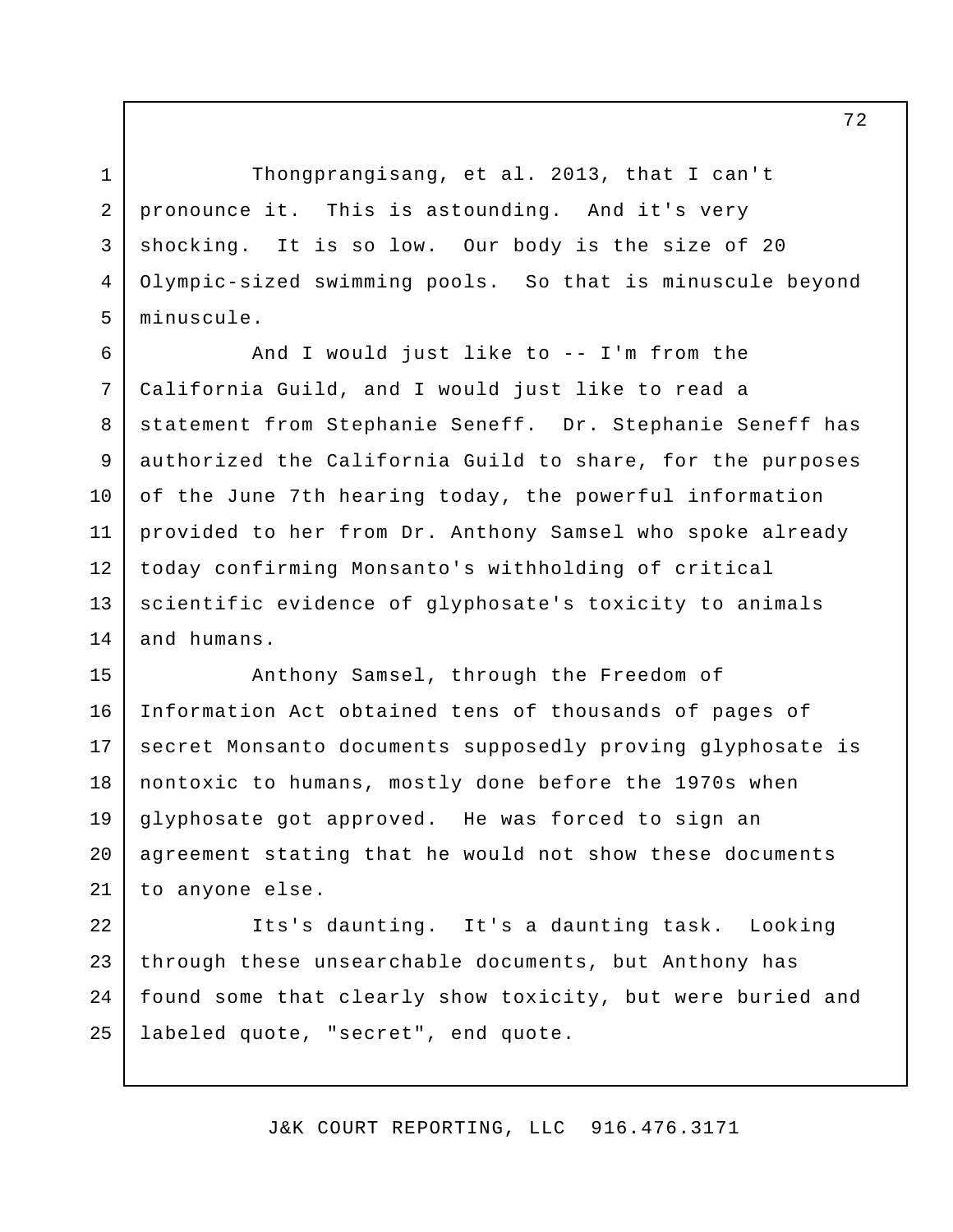He has published some of this information in our papers. A key trick is to swap in historical controls to drum up more instances of cancer in the control group. These controls date back from the time when DDT was widespread, and probably got more cancer because of or -- because of that, or some other toxic chemicals that have since been banned like PCBs. 3 4 5 6

 Monsanto also did a study where they radiolabeled glyphosate and then traced the radiolabel in various tissues. They found the highest levels in the bone marrow. I think it preferentially accumulates in cells that proliferate, because it's taken up actively along amino acid transporters, and glyphosate is an amino acid, and it has been demonstrated in re -- in a recent study that this happens. Proliferating cells have a high demand for amino acids. 8 9 10 11 12 13 14 15 16

 To conclude, they found significant levels of radiolabel in the muscle tissues which did not show up as glyphosate in the standard glyphosate test. They hypothesized that it was bound to the protein, and therefore remained hidden and undetected. I suspect it was actually embedded within the proteins, because it substitutes for glycine during protein synthesis. I think this is its main mechanism of toxicity. 17 18 19 20 21 22 23 24 They

25

1

2

7

Although, carrying around toxic metals and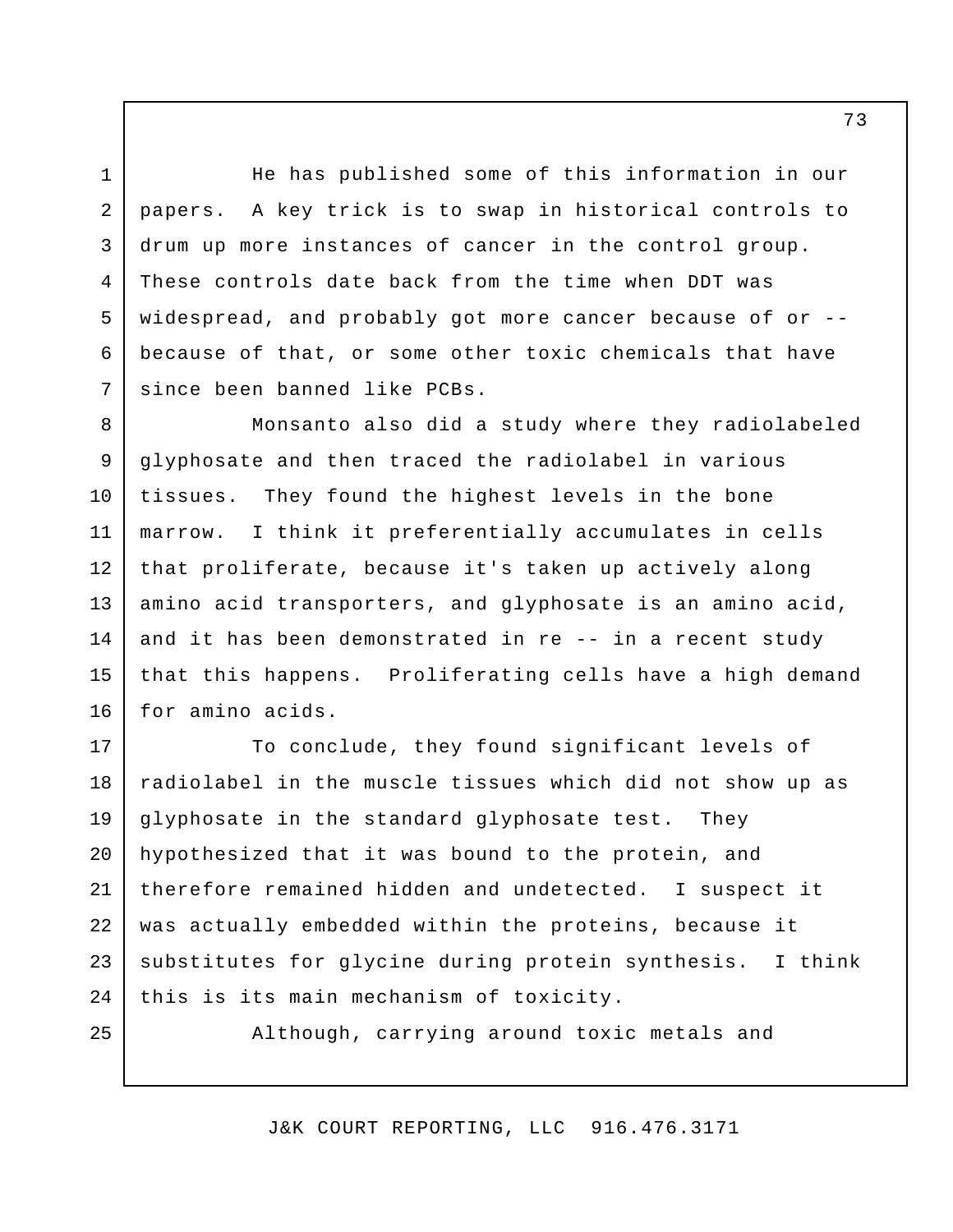dropping them off in acidic environments is also a nasty thing that it does. This is signed by Stephanie Seneff, Senior Research Scientist, MIT Computer Science and 1 2 3 4 Artificial Intelligence Laboratory.

 And thank you. Thank you so much for the 5 6 hearing.

(Applause.).

 CHIEF DEPUTY DIRECTOR HIRSCH: Thank you very 8 9 much.

 Next speaker Leo Younger with the California Guild, followed by Jessica Denning and Jessica Elkow.

 MR. YOUNGER: Okay. Well, I'm a telecom tech, and I'm not a scientist. My interest in this is just as an organic consumer, so I defer my time to those who agree with me that zero is the appropriate amount for glyphosate 12 13 14 15 16 in California.

7

10

11

17

18

(Applause.)

CHIEF DEPUTY DIRECTOR HIRSCH: Thank you.

 So next speaker Jessica Denning from the California Guild and followed by Jessica Elkow and John, I'm going to say, Diaz. 19 20 21

 MS. DENNING: So I am a science teacher retired of middle school kids and a momma grandma and grandma, and we have an organic farm. I have a love a food and of healthy families and family stories. 22 23 24 25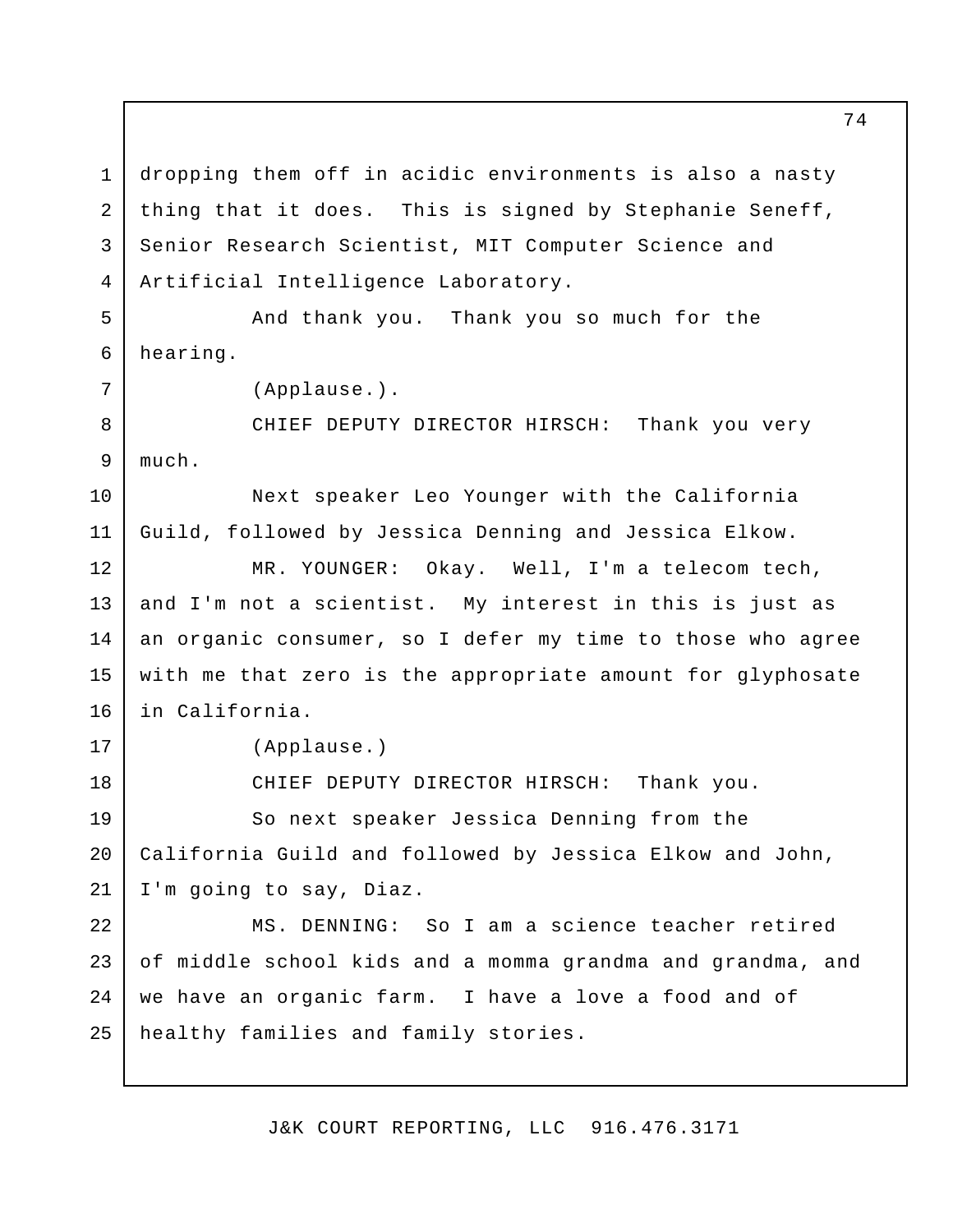Now, now in my great -- in my grandparent's day one in 20 people got cancer, one in 20. Now, look to either side of you to find two men, one of those two - one out of two men is going to get -- one -- children, one out of two. It may be more by the time they grow up.

 And look to either side of you at the women in here. children will probably be more. One out of three women get cancer, and of our

 So this glyphosate has this glycine which is a building block of an amino acid, and it substitutes in and it changes the action of our enzymes that digest. They give commands to our body. And how do you find the causes of cancer? Well, there's so many ways. One way is to look at the -- you did the pictures. 9 10 11 12 13 14

15

1

2

3

4

5

6

7

8

The pictures. The pictures.

 Where in California the farming is that spring and the almond orchards and down below that in the cotton fields. And then look at, say for instance, thyroid cancer, think of the farm workers that go in there to work -- because we're now burning down our crops with glyphosate four days before harvest. We spray our food - spray our food with weed killer. It's called the death harvest, and it's real nice and dry, and easy for farmers, and then we eat it. And the farmers go in and harvest. Well, in Central America, in Guatemala, one out 16 17 18 19 20 21 22 23 24 25

J&K COURT REPORTING, LLC 916.476.3171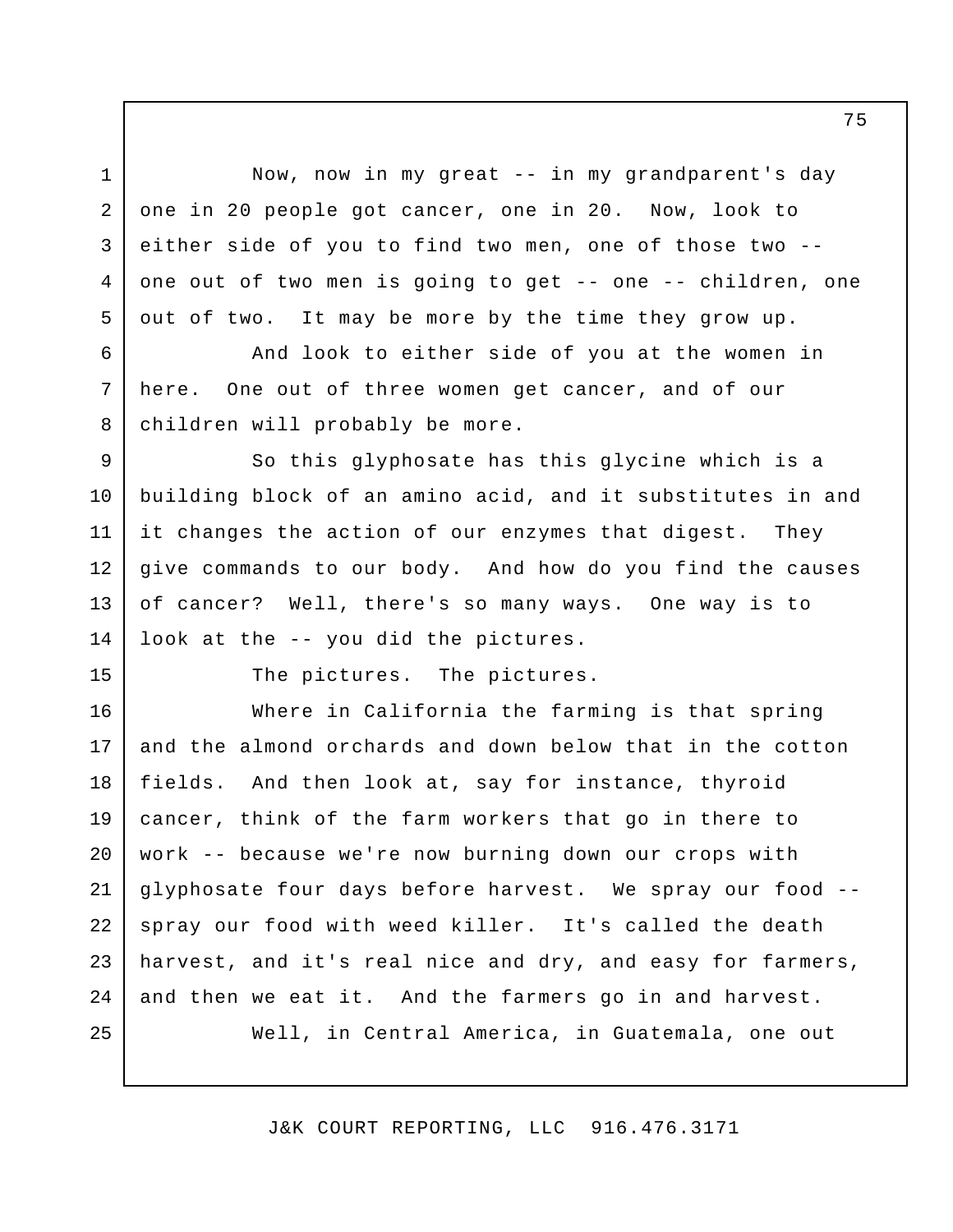of four of the farm workers is dying of kidney failure. And in El Salvador and Sri Lanka have 20,000 people that died from kidney failure and 400,000 that have it. And they banned it. Monsanto sued them that they couldn't ban it. They couldn't prove it causes kidney failure.

1

2

3

4

5

 So anyway, when we see all of the farm workers coming in on the southern border, I don't say build a fence. and orphans going to do when their husbands and their fathers are dead? 6 7 8 9 10 I say ban glyphosate, because what are the widows

 So, listen I'm 73, and I love family stories, but I am also historian for my high school class 700 members. And I'm surrounded by guys that went to Vietnam and women and even the children and grandchildren of veterans who have cancers from Agent Orange, which Monsanto told us was 11 12 13 14 15 16 safe.

 I look at Anniston, Alabama where for decades Monsanto claimed PCBs were safe, and they dumped them in the river. And all those people that -- they spent millions of dollars. It's pollute into lawsuit. So do we want to keep polluting or we just want to get rid of this 17 18 19 20 21 22 chemical?

 Now, we have a choice here. We can label it. We're only asking to have a label. So when you have an apple, you know if it's got that much glyphosate in it. 23 24 25

J&K COURT REPORTING, LLC 916.476.3171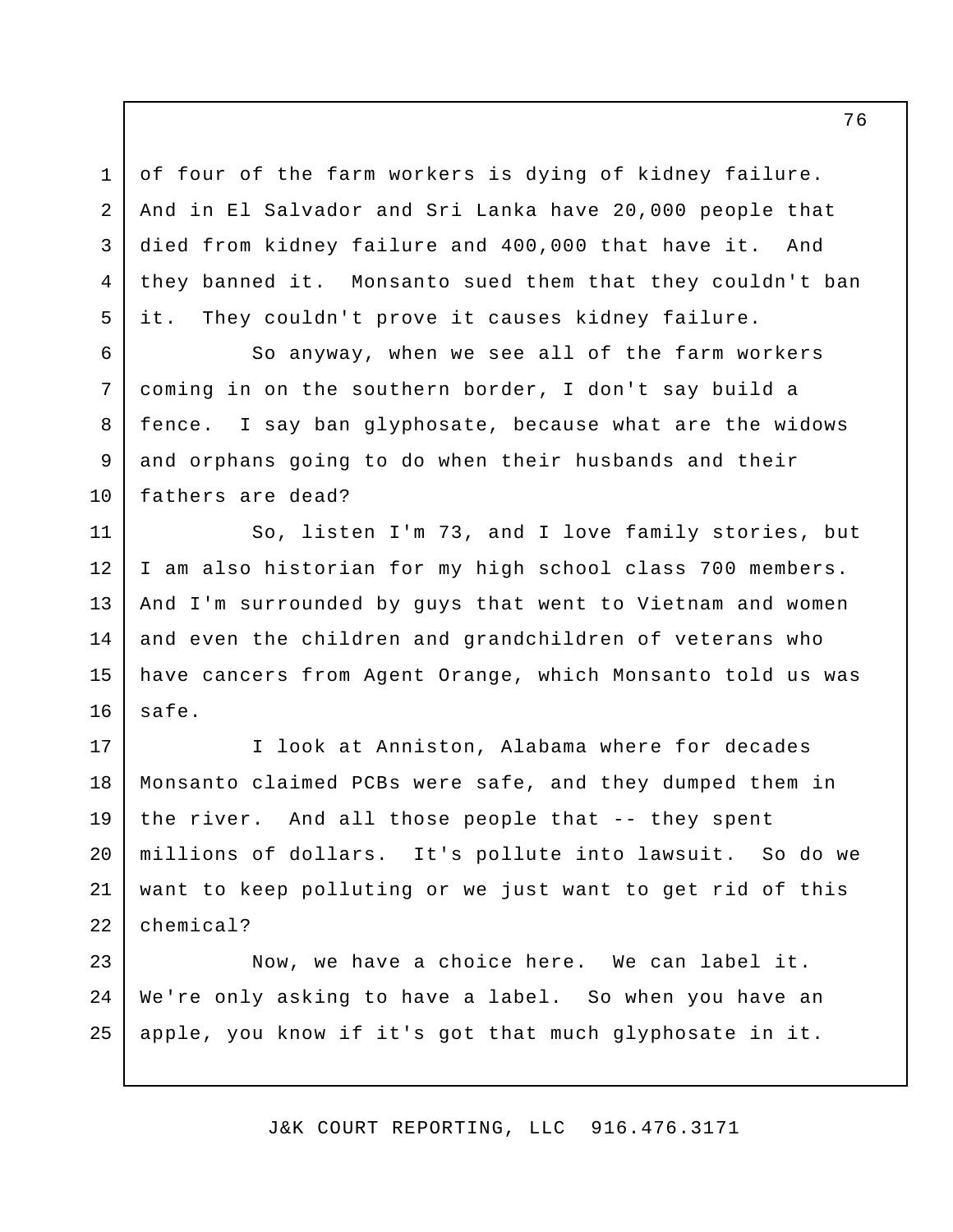If a person can't afford anything, it' better than starving, eat something with Roundup. But if you have a choice, and you can afford to buy food for your family without weed killer, then it's labeled. And we just ask for an honest label.

1

2

3

4

5

 And I say ten parts per quadrillion, because at a part per trillion, you've got breast cell proliferation, and then you have to consider that it's multiplied by risk factors. Dr. Perro talked about the children, and the fact that we have no testing for the mixture. And the mixture is a thousand times more toxic than the individual chemical, because the adjuvants, the detergents that go in to get that Roundup to soak in, also soak into the experimental animals, and the people, and the plants. 6 7 8 9 10 11 12 13 14

 You cannot kill a plant with Roundup in sterile soil. patent number on it. And it preferentially kills the good germs, and it leaves salmonella, staph, C. difficile, and fungi. sickly plants, you're eating sickly food. 15 16 17 18 19 20 Roundup was patented as an antibiotic. We have a Those overtake the plant and kill it. So you have

 And the second way Roundup was patented was to get the chemical scale out of -- the mineral scale out of pipes. So it chelates, it grabs the manganese, the magnesium, the copper, the zinc, things are vital for the growing children's bodies, vital for the soil, vital for 21 22 23 24 25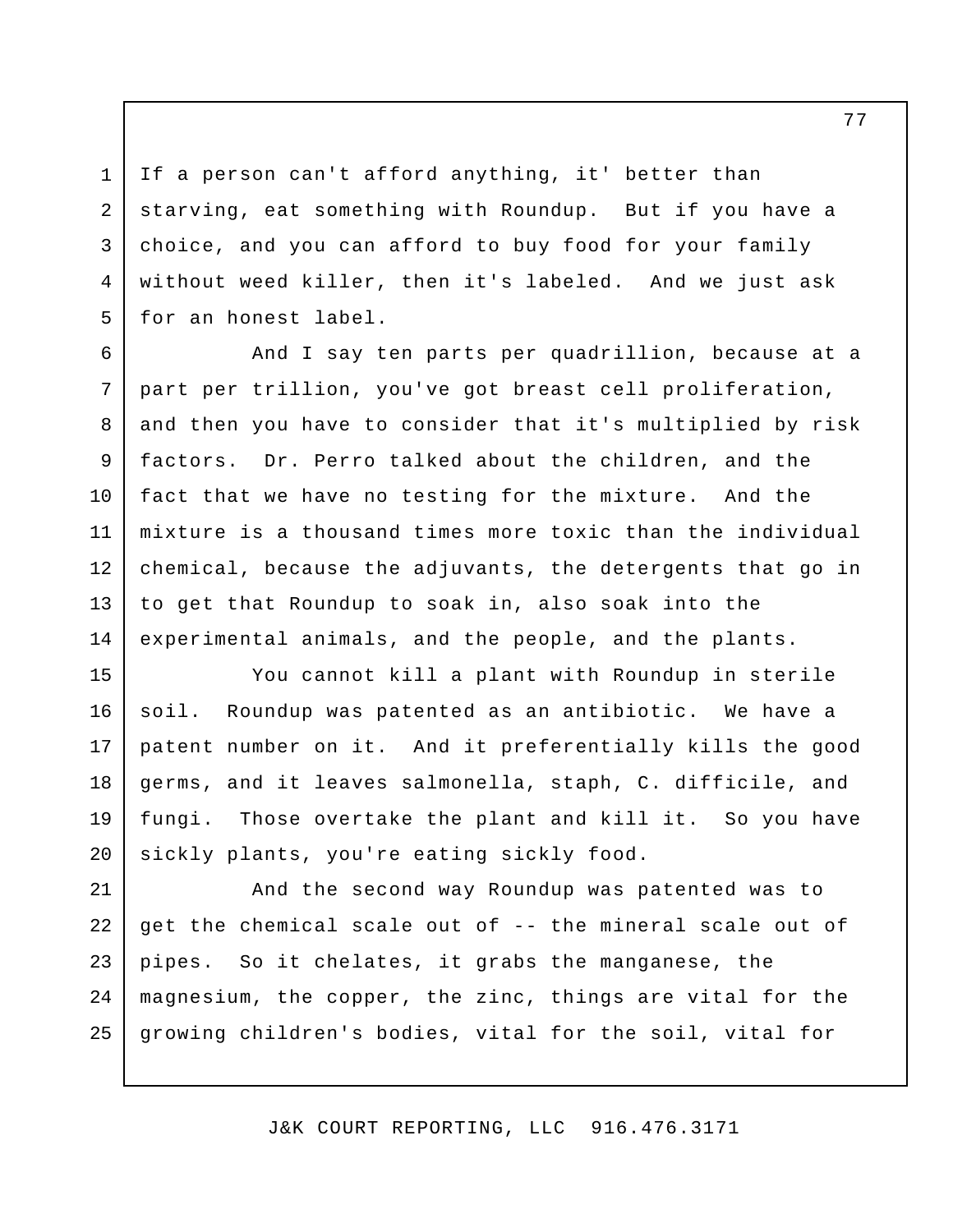the plants. It makes them unavailable. If it doesn't have minerals, because it's had too much Roundup, it just sits there and it doesn't degrade. That's why we have Roundup sitting around. 1 2 3 4

5 6  My time is up. Okay. That's it. (Applause.)

 CHIEF DEPUTY EXECUTIVE OFFICER HIRSCH: Thank 7 8 you.

 Next speaker, Jessica Elkow, and then followed by John Diaz and Joan Blaxter. 9 10

 MS. ELKOW: Good afternoon. My name is Jessica Elkow. And I'm here as a mother and as an educator. I'm passionate about raising healthy children and building healthy communities, and I'm excited to see so many of you here today also share that passion. 11 12 13 14 15

 I came today to voice my concern for any levels of glyphosate above zero. There's an obvious growing base of scientific evidence showing dangers, including some of the studies already shared here today, such as the one mentioned demonstrating causation between glyphosate and liver disease. And in that study, the exposure to glyphosate was at far lower levels than the proposed 1100 16 17 18 19 20 21 22 23 micrograms.

 I also wanted to share one other piece of evidence of a lake here in California called Lake Mathews.  $2.4$ 25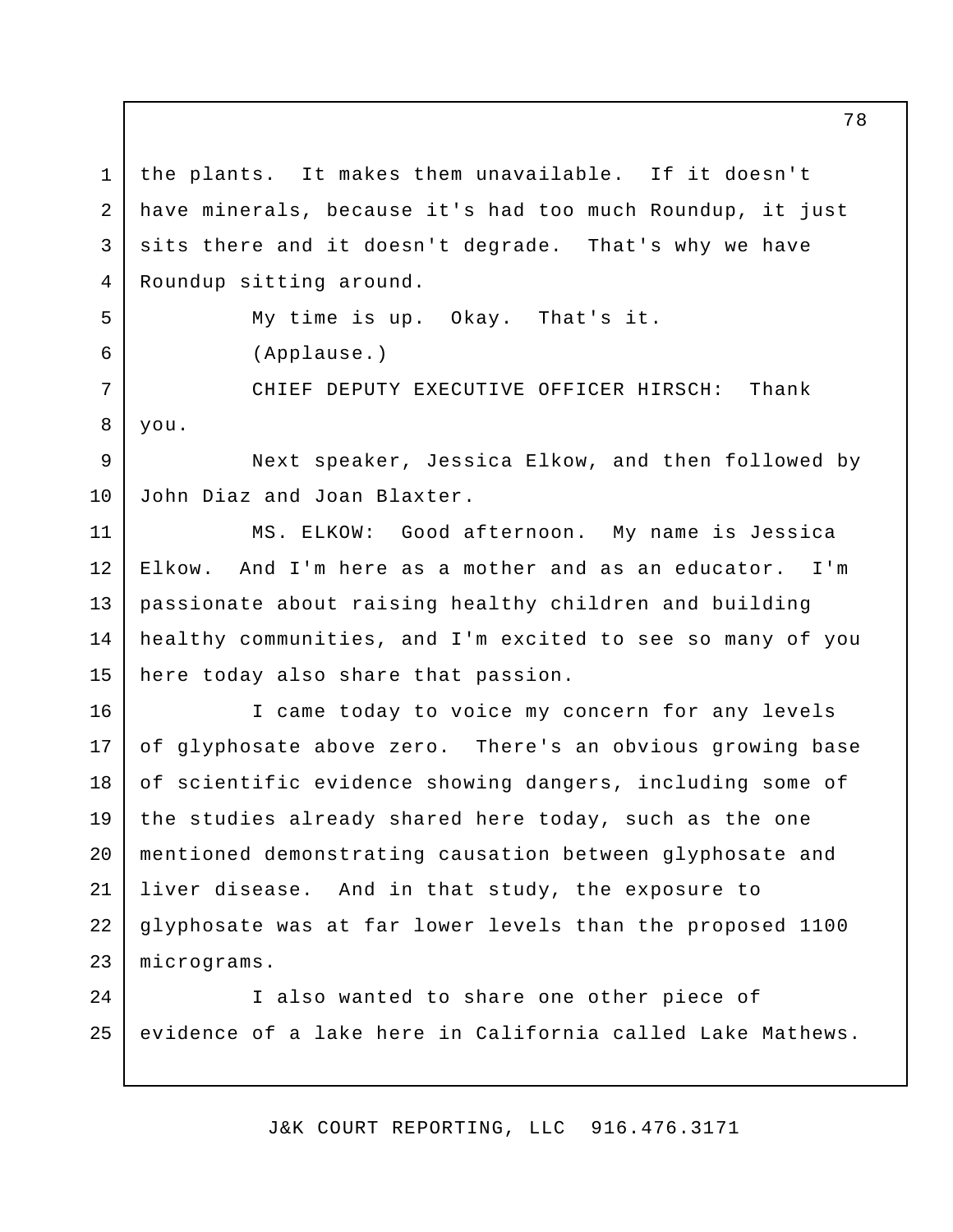This picture shows where glyphosate was applied, and I have evidence here of the dates of application and the amounts of application. 1 2 3

 Not long after that application, there was a huge problem with toxic algae. And in response to that, there was then a large application of copper sulfate to treat the toxic algae. And I just wanted to present this as an example of how there can be secondary problems related to glyphosate's use. For example, copper sulfate can cause problems in our own bodies and in those of other animals, because the copper's presence can inhibit the absorption of other important elements like zinc, which could be one of the reasons why we are seeing fertility problems, because it can inhibit male sperm. 4 5 6 7 8 9 10 11 12 13 14

 I thank you for considering the science here today, and I implore you to use your position to protect the health of Californians and of our children. 15 16 17

Thank you.

18

19

23

(Applause.)

 CHIEF DEPUTY DIRECTOR HIRSCH: Thank you. Next speaker -- and this is more of a handwriting issue. I'm not quite -- I think it's John Diaz, but - 20 21 22

> MR DIAZ: That is correct.

 CHIEF DEPUTY DIRECTOR HIRSCH: It is. Okay. Great.  $2.4$ 25 John Diaz, and then followed by Joan Blaxter and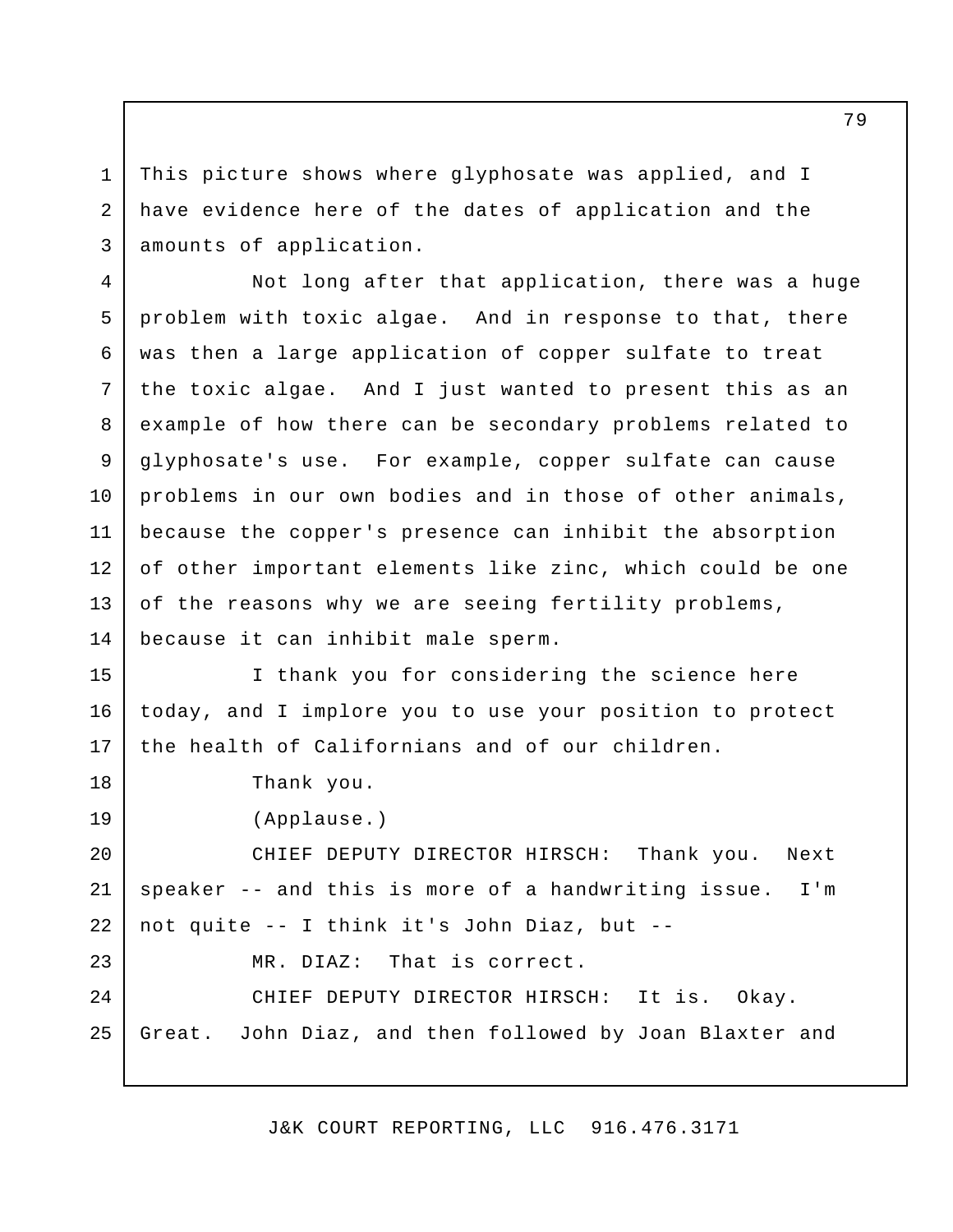1

Timothy Litzenburg.

 MR. DIAZ: Hi. My name is John Diaz. I've been an advocate for [labelgmos.org](http:labelgmos.org). Dam, this is a highly political issue. the review of ethics in addition to the science. The practice of burn down on grains, and fruits, and vegetables adds to an impossible toxic burden. 2 3 4 5 6 7 political issue. I want to urge you to have strength from

 In parts per billions, two parts per billions I've read, I've seen studies to where damage is shown, DNA damage. So I would like you to have a -- to think about this practice of burn down, where we're using glyphosate to dry crops in the field just so they can add a few more poundage to their yield. 8 9 10 11 12 13

 Okay. Now, I think you can lead by example, and I urge you to have strength, and I pray for you to have strength in this issue. It's a highly political issue. could go on and on. My colleagues have spoke. But this this -- if we lead by example, because they're spraying glyphosate where in parts per billions it could have a problem on -- it can affect our DNA. Our fruits, vegetables, it goes in the air. It's going into the 14 15 16 17 18 19 20 21 22 water. I

 How -- this practice needs -- we cannot stop this practice. This Prop 65 isn't to stop burn down, but through your ruling, we could limit the amount by taking 23 24 25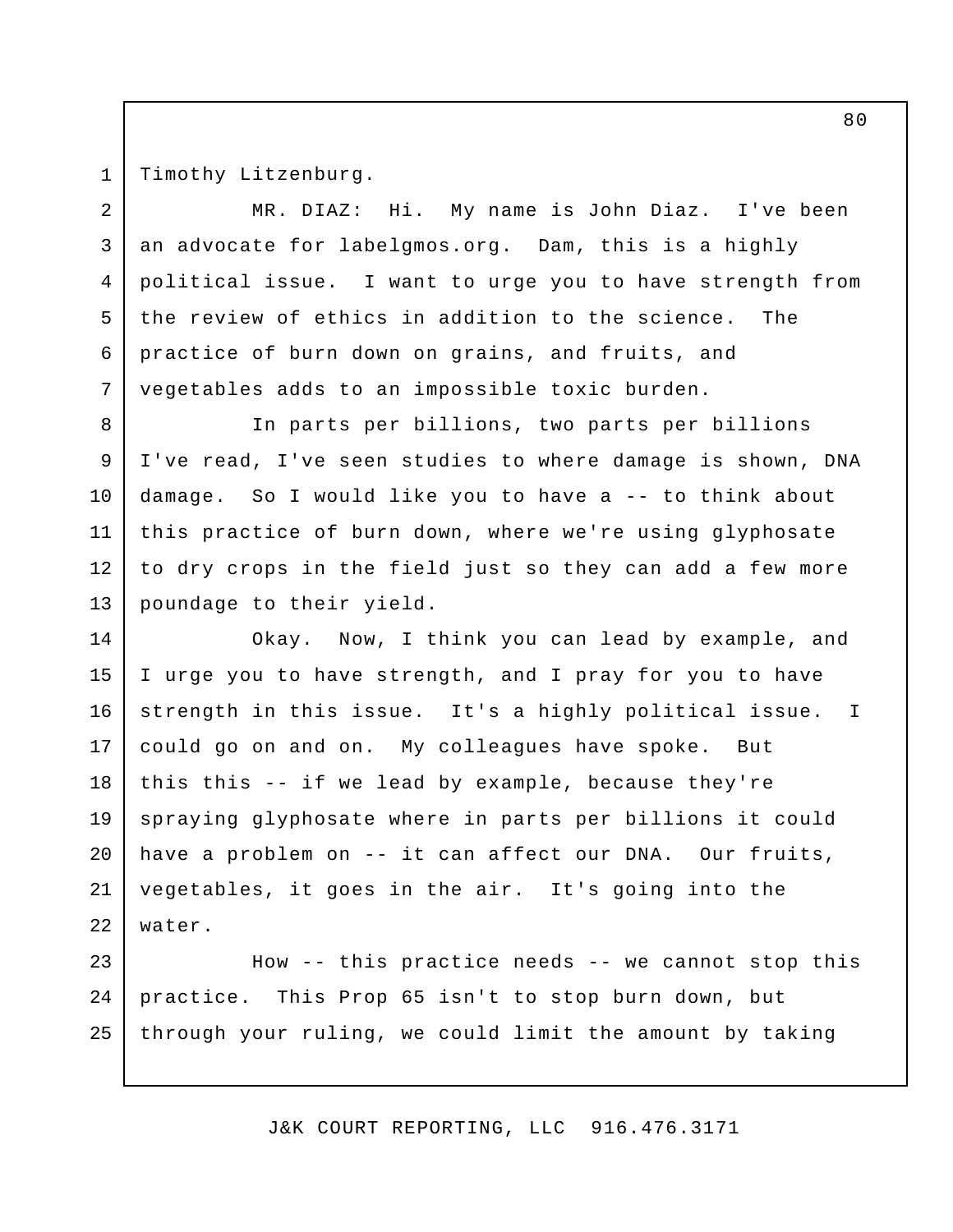the food producers that have chosen not to lead, but we need to step up. I've been an advocate, and we have gone to the public and shown -- we brought out the facts, okay? And we need government to step up and get out of this - this -- this Presidential Panel on Cancer. They told us it was a billion dollar study, and they told us about the flaws with the studies. And they told us 85 percent of cancers -- cancer is avoidable if we just choose to -- to -- what we put into our bodies, but how can you choose when you're using this practice as burn down on everything that we eat? 1 2 3 4 5 6 7 8 9 10 11

 Okay. This was supposed to be used on genetically engineered products. And now they're used on everything. If you look at the pharmaceutical companies, okay -- this is short -- when they use one medication for something that it wasn't used, and this is another instance, okay? 12 13 14 15 16 17

 So I want to tell you just a fast little story. We've been out in the public. And we talk to women through Moms Across America, labelGMOs, get the message out about endocrine disruptors. And we have been out there, and when we talk to this issue about premature aging of our children through glyphosate, that -- their eyes get big as silver dollars, because they start pointing to their daughters and saying, like -- like, they 18 19 20 21 22 23 24 25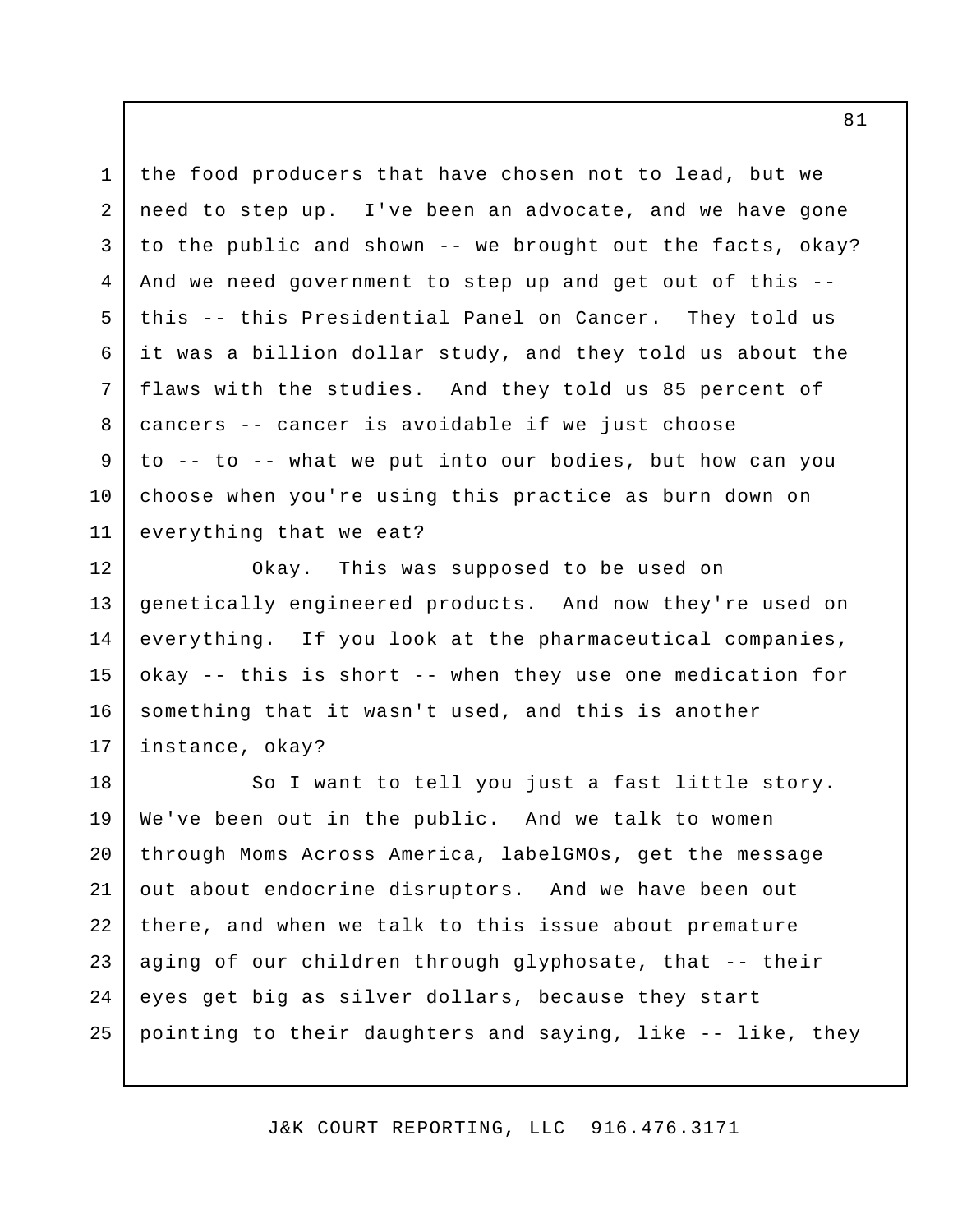just can't believe what we're saying that their daughters -- because the kids, the children now can have sex. nine and ten years old. And the mothers are blowing out. And we have seen this. So I urge you to have strength. Thank you. CHIEF DEPUTY DIRECTOR HIRSCH: Okay. Doing a quick check-in with the court reporter. You're okay. So next speaker, yes, Joan Blaxter from Weston Price FD, followed by Timothy Litzenburg and Michelle MS. BLAXTER: Good afternoon. Joanie Blaxter. And I am the Ventura, California chapter leader for the Weston Price Foundation. The Weston Price Foundation is a national -- international actually nutrition education 501(c)(3) foundation. And similar to Zen Honeycutt who is here from Moms Across America, I speak daily with people who contact me for help around dietary choices, sources of clean food. And I can tell you that almost across the Board what I hear very consistently, especially from moms with sick kids is issues with the microbiome in the human 1 2 3 4 5 6 7 8 9 10 11 12 13 14 15 16 17 18 19 20 21 22 23 24 25 They're fully developed at like nine years old --(Applause.) Okay. Ford.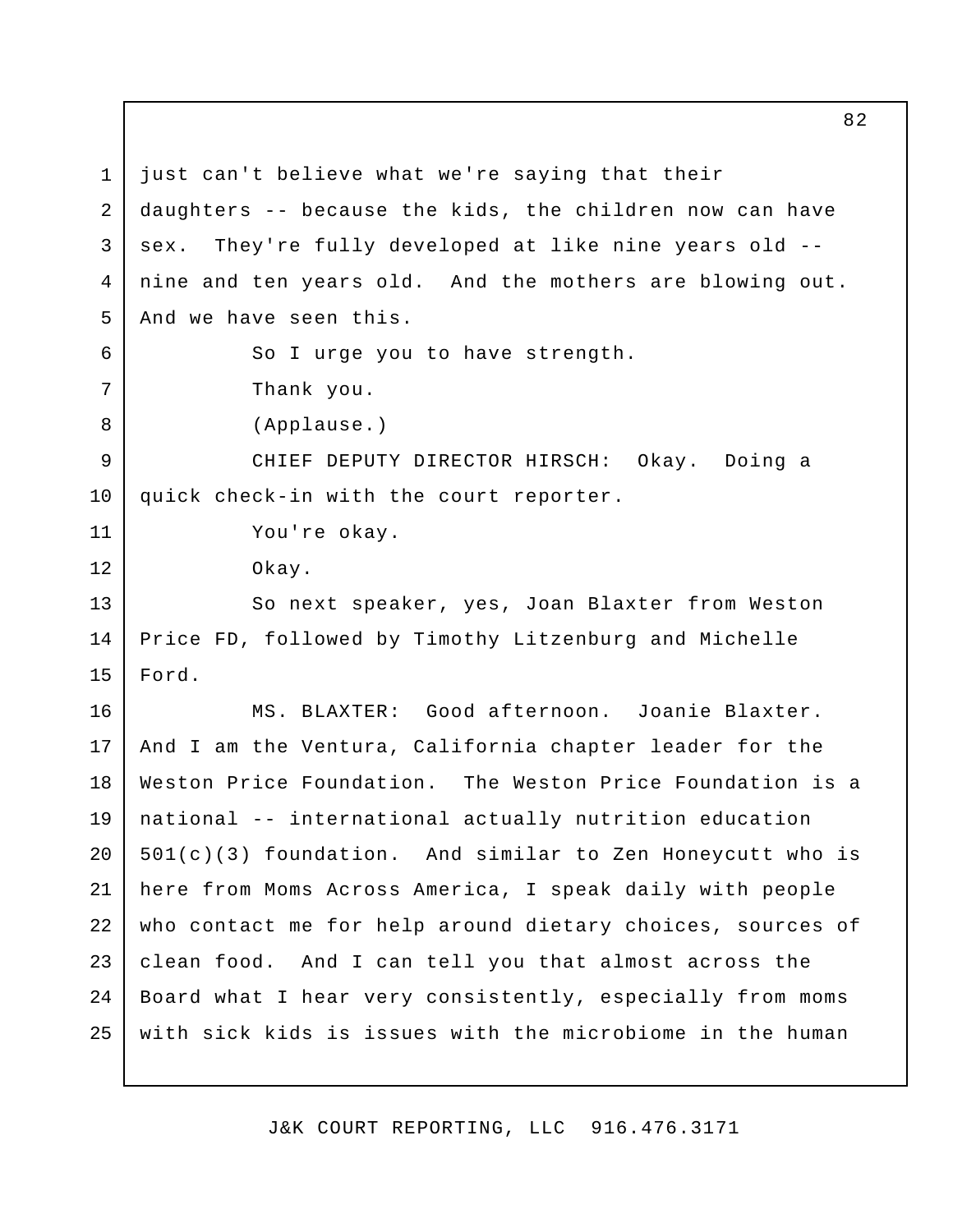1 gut.

25

 To me, this is so important, because we know that approximately 70 to 80 percent of our immune system receptor sites are located in the intestinal lining of our gut, and therefore the correct functioning of that immune system - and in parenthesis I have cancer - is directly dependent upon having the proper -- a healthy microbiome, that is to say the microbial community in the gut must be healthy for our immune system to be functioning 2 3 4 5 6 7 8 9 10 appropriately.

 This is the first time I've ever come to a public hearing. And as a person who directly not only writes and -- but speaks to people about the presence of neurotoxins in our environment, I have to say with all - well, first of all, I want to thank the doctor first for the very clear presentation about how the determinants were made. Very, very helpful. As a member of the public, I want to appreciate you for that. 11 12 13 14 15 16 17 18

 But I also have to say that I was a little shocked that the recommendations that are being made for an area as large as the State of California was a little surprising to me that basically there -- as far as I understand, it's based on one single study of a two-year study on mice. 19 20 21 22 23 24

To me, that is absolutely not enough. We are --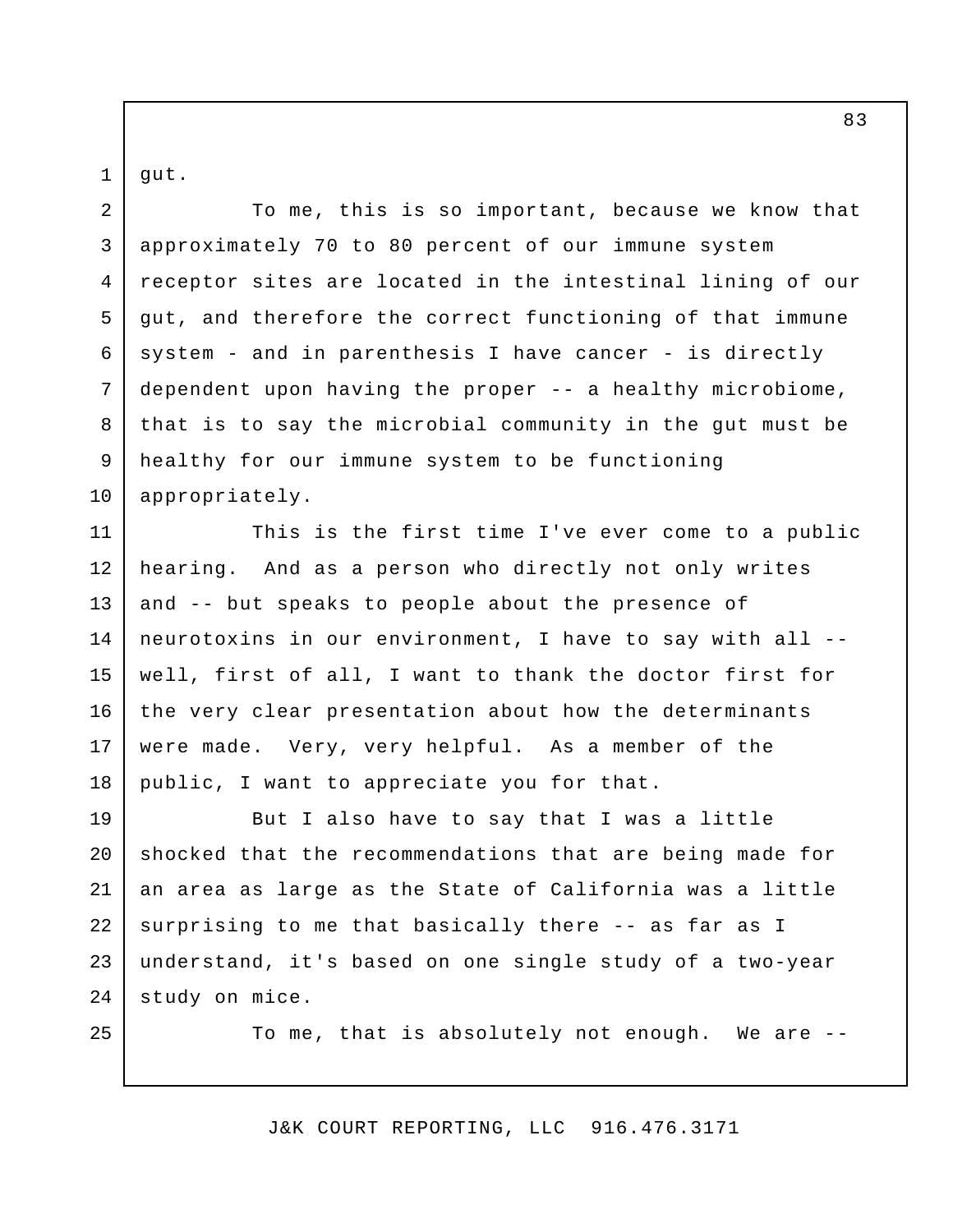the reality is, is that there is no safe level of glyphosate exposure to humans, particularly babies. And the reason for that is simply because it bioaccumulates. We know that now.

 We also know, and it's been referenced several times, that glyphosate increases the growth of breast cancer cells in parts per trillion. This chemical has been shown to be a neurotoxin, an endocrine disruptor, a mineral chelator, an antibiotic, and a carcinogen, which causes liver disease. 5 6 7 8 9 10

 It's been found in our tap water, our children's urine, mother's breast milk, so in breast milk that is going to babies that are trying to build their bodies and brains, and also childhood vaccines. So once again, I just want to emphasize that no comprehensive independent study has ever been done that shows real life exposure. 11 12 13 14 15 16

 I also want to say that it's interesting to me as a member of the public, and granted I'm -- I will hold up my hand here if I'm ignorant, but to notice that tumors are -- tumors and genetic disease are the two primary aspects upon which a determination of cancer is made. And we're not hearing anything about measuring levels of gut enteropathy. Gut enteropathy is highly, highly associated with the presence of cancer. 17 18 19 20 21 22 23 24

25

1

2

3

4

Gut enteropathy, for those who don't know, is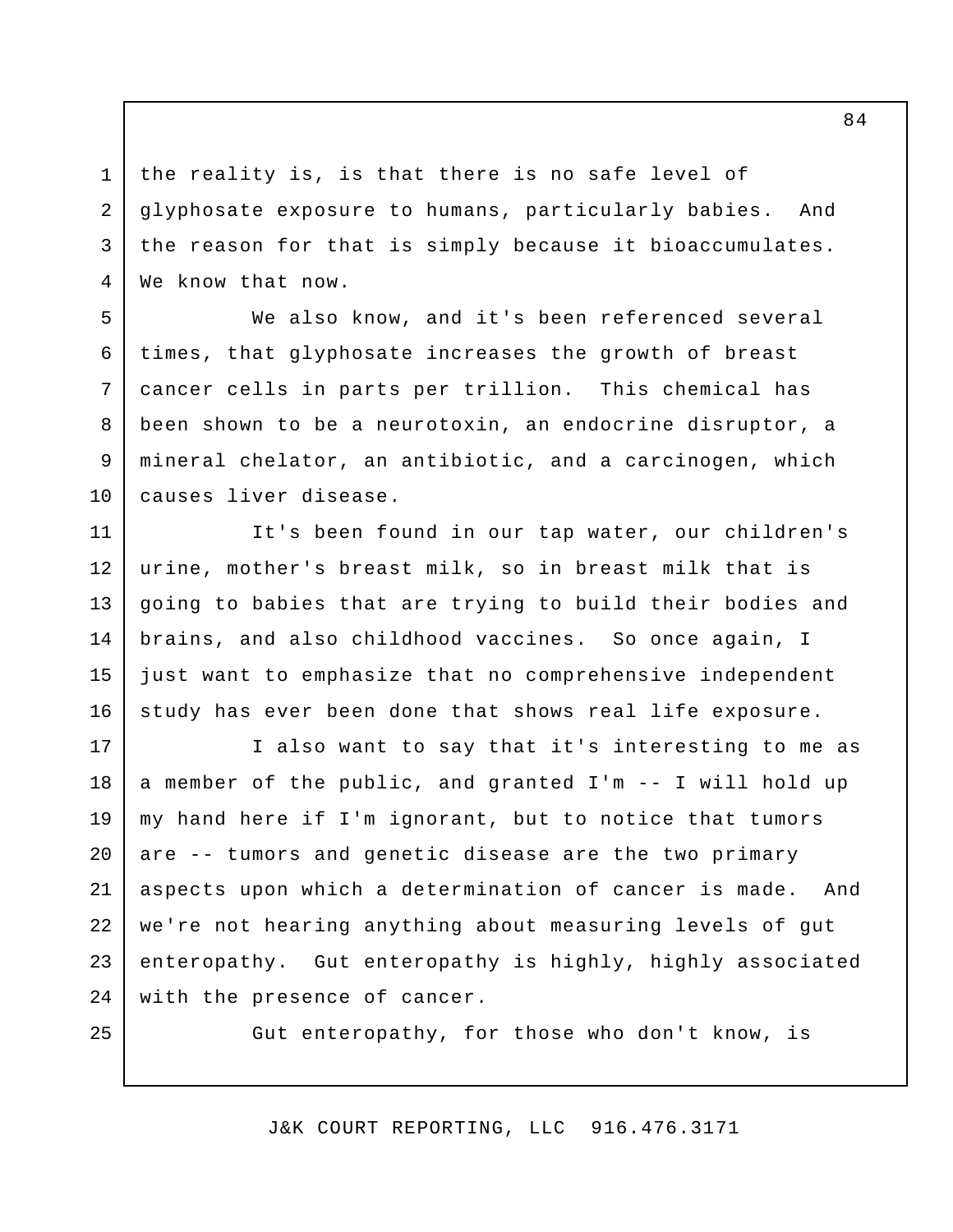just simply the degeneration of the intestinal lining. And the reason this is so important is because that's where our immune system receptor sites are, as well as the microvilli, which are what we absorb our nutrients through. So when gut enteropathy is present, you basically die from malnutrition. 1 2 3 4 5 6

 So just -- I also want to reference Stephanie Seneff again. As a senior researcher at MIT, she has shown an extremely significant Pearson Correlation Coefficient rate of 0.99 between the rise of autism in this country and the sales of autism. 7 8 9 10 11

Roundup, sorry.

 And a coalition -- a coefficient rate like that happens virtually never in real-life situations. That is 13 14 15 extremely significant.

 As a patented antibiotic glyphosate has been shown to contribute to the creation of antibiotic-resistant super drugs -- excuse me, super bugs. And it also kills health-promoting bacteria in the human gut without which that immune system -- will -- cannot So thank you so much for doing this public 16 17 18 19 20 21 22 function.

 hearing and being willing to hear us. 23

Thank you.

12

 $2.4$ 

25

(Applause.)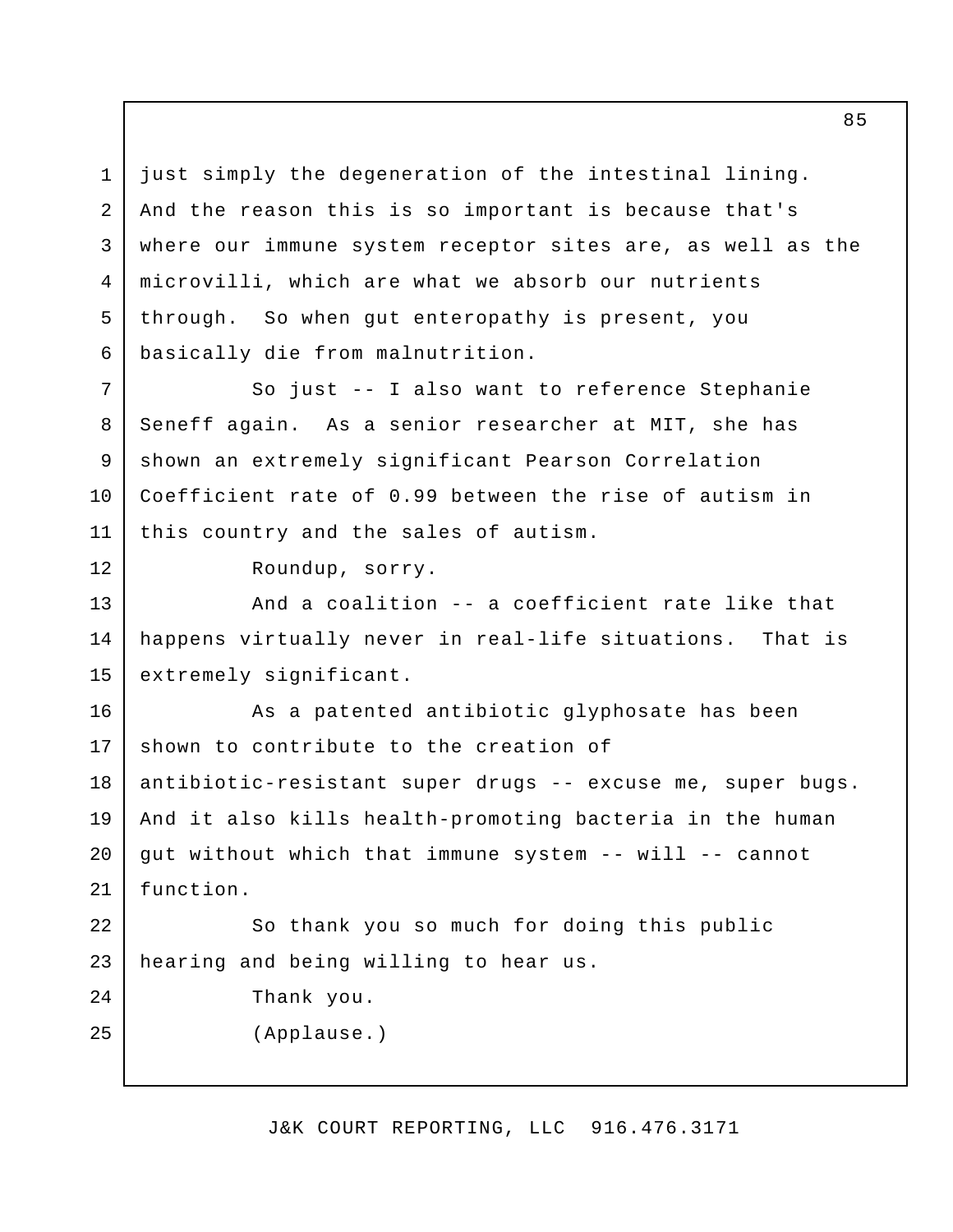CHIEF DEPUTY DIRECTOR HIRSCH: Thank you very 1 2 much.

Okay. Littenburg[sic] or Litlenburg[sic] from the Miller firm. Next speaker is Timothy - it's either

 MR. LITZENBURG: Litzenburg. That's probably a product of my handwriting. 5 6

Thank you.

3

4

7

 CHIEF DEPUTY DIRECTOR HIRSCH: Just to be followed by Michelle Ford and Bob Saunders. 8 9

 MR. LITZENBURG: Thanks for the opportunity. I'm here today on behalf of more than 1500 people with non-Hodgkin's lymphoma after extensive use of Roundup. Over 100 of them are Californians, some of them are 10 11 12 13 14 children.

 I'm also here on behalf of, and in favor of, transparency and the ability to effectively regulate and I support you on that obviously. 15 16 17

 I think it's important to note that while Monsanto executives have been heard today, and their attorneys, this is not the first time they've been heard by OEHHA on this issue. They've had closed door meetings in the past, so that they could speak to this agency about the safe harbor level. 18 19 20 21 22 23

 And I would ask that that sort of meeting when it goes on, if you find it to be appropriate, that you make a  $2.4$ 25

J&K COURT REPORTING, LLC 916.476.3171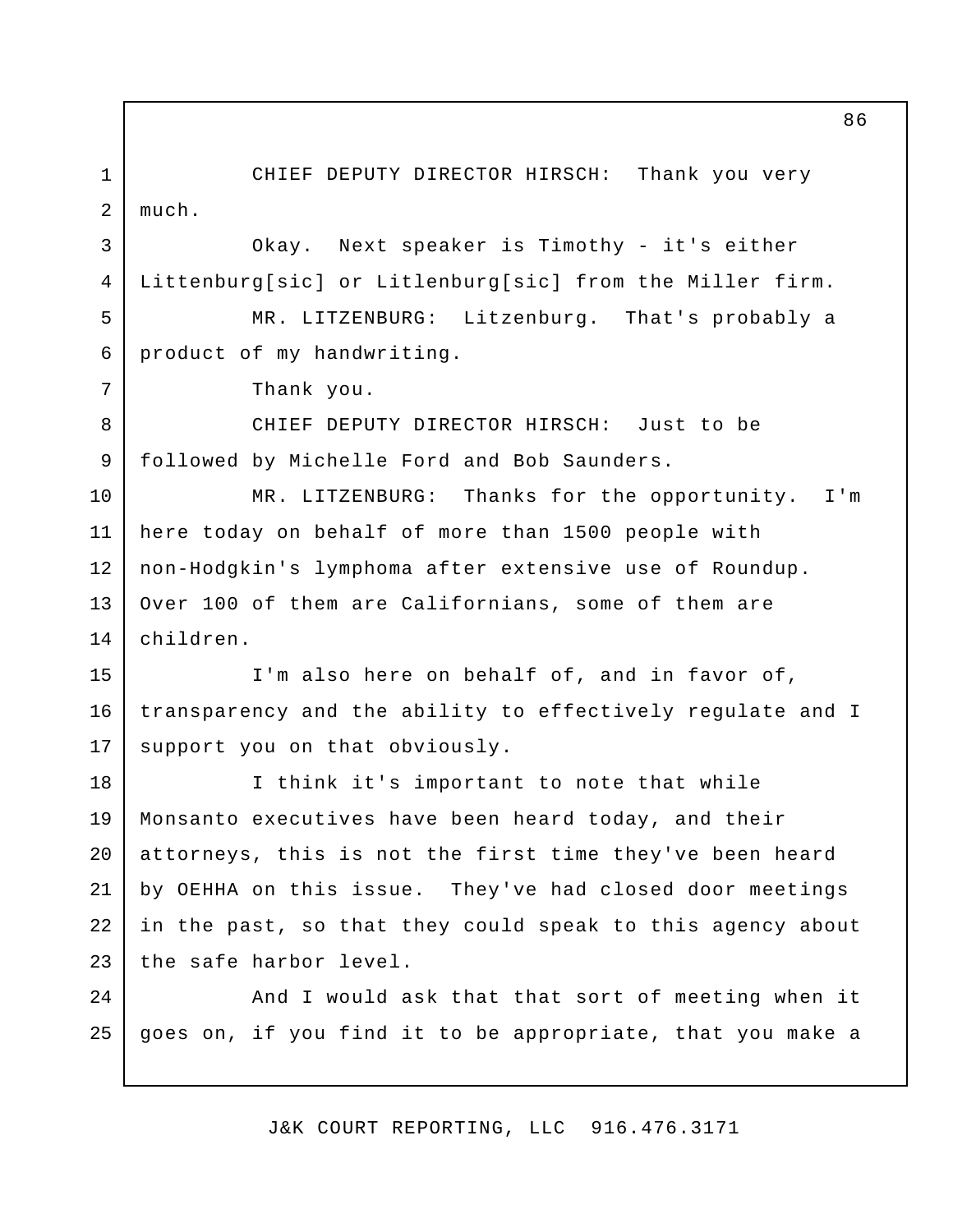public notice of that sort of goings on as well, and that you give due chance to the other side. Maybe you could have a closed door meeting with oncologists or cancer patients on the subject. 1 2 3 4

(Applause.)

 MR. LITZENBURG: The latter group, not having a \$15 billion a year business understandably, doesn't have as much of a voice, but it's the government that can give them one.

 I want to note also that the single-mouse study, the CD-1 study, that's being relied upon was done by a glyphosate producer, by a member of the Joint Glyphosate Task Force. And again, with many other people, the agency has yet to consider in this safe harbor calculation any formulated product studies. And as you've heard again and again, the degree of carcinogenicity is perceived to be vastly different with the formulated product. 10 11 12 13 14 15 16 17

 I'll say again and reiterate what other people have said that I think from a public health standpoint at least, that it would be more appropriate to take a conservative approach and look at lower dose rodent studies. And they exist. The Lankas rat study has been mentioned. If it's public health, that's the endpoint 18 19 20 21 22 23  $2.4$ here.

25

5

6

7

8

9

And then again, reiterating what many people have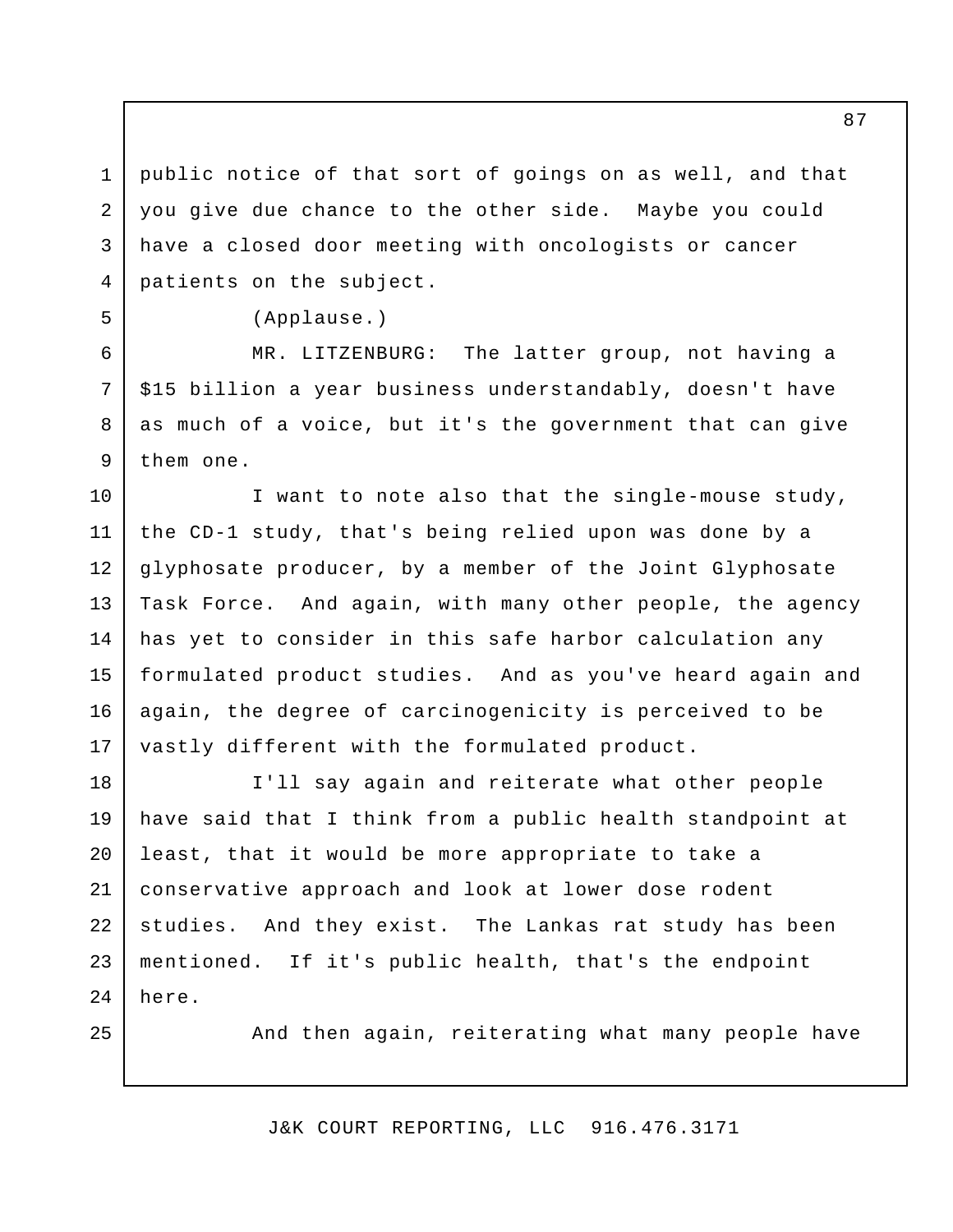said today, I don't understand why the agency is not considering epidemiology. I'm not terribly bright, that's why I went to law school, but - 1 2 3

(Laughter.)

4

5

6

7

8

9

20

21

 MR. LITZENBURG: -- I know that epidemiology is what we use for causality in humans, and what we use for both hazard and risk assessment in humans. When we know something causes cancer, we don't -- it's unethical to do a clinical trial with humans.

 There exists epidemiological studies. There's a meta-analysis which shows that overall the epidemiological studies are statistically significant. And they're also measuring real-world human exposure levels, which the mouse study is not. 10 11 12 13 14

 Just close by saying California is not known for lagging behind history, and being on the wrong side of history. And I'd urge you to not do so here, and I would ask that the agency consider the source of the data, and the conclusions that are presented to it. 15 16 17 18 19

Thank you.

(Applause.)

 CHIEF DEPUTY DIRECTOR HIRSCH: Okay. Thank you. I've been advised that we should take about a 10-minute break, just to -- because it's standard protocol when meetings are being transcribed. 22 23 24 25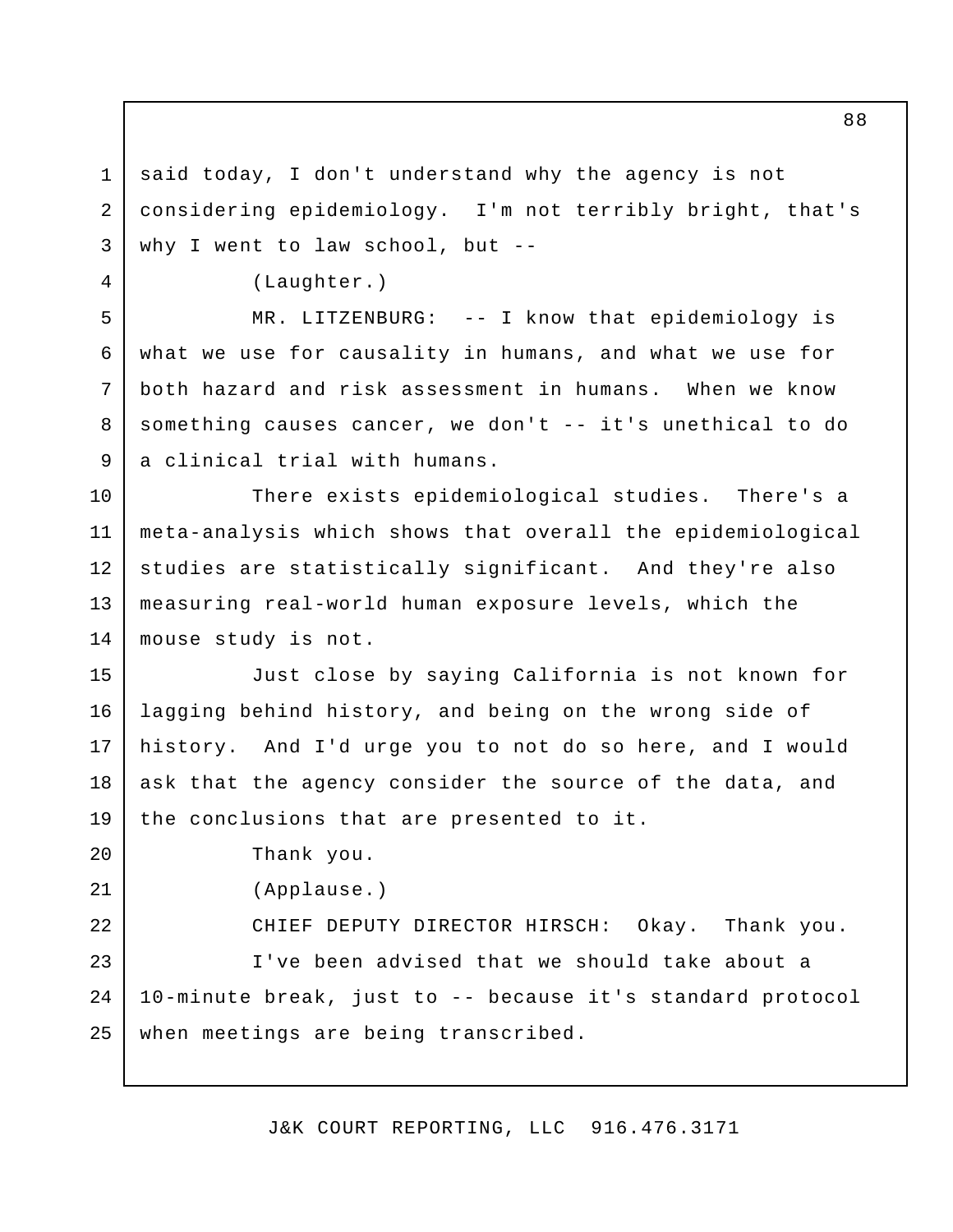So we will start exactly at 3:45. (Off record: 3:37 p.m.) (Thereupon a recess was taken.) (On record: 3:46 p.m.)

1

2

3

4

5

6

7

8

 CHIEF DEPUTY DIRECTOR HIRSCH: Okay. If you could take your seats, we're going to continue now starting with Michelle Ford, and then followed by Bob Saunders, and Emily Rooney.

 MS. FORD: Hi there. My name is Michelle Ford. And I'm not a scientist, I'm not a doctor, I'm just a mom. And I have comments, but so many people have already touched on the comments that I have written up, that I'll just go ahead an email these comments along with the 9 10 11 12 13 14 scientific resources.

 But here's the thing, I woke up this morning - I'm just going to speak from my heart. I woke up this morning to a picture of my friend Tiana, who now is dealing with cancer. Now, do we know whether or not it was glyphosate that caused her cancer? Of course, we don't know, because really we don't know what the safe levels of glyphosate are. 15 16 17 18 19 20 21

 When I first started thinking about glyphosate, and our daily exposure to it, one of the first things I did is I went to my loaf of bread to see was glyphosate listed as an ingredient, and it's not. 22 23 24 25

J&K COURT REPORTING, LLC 916.476.3171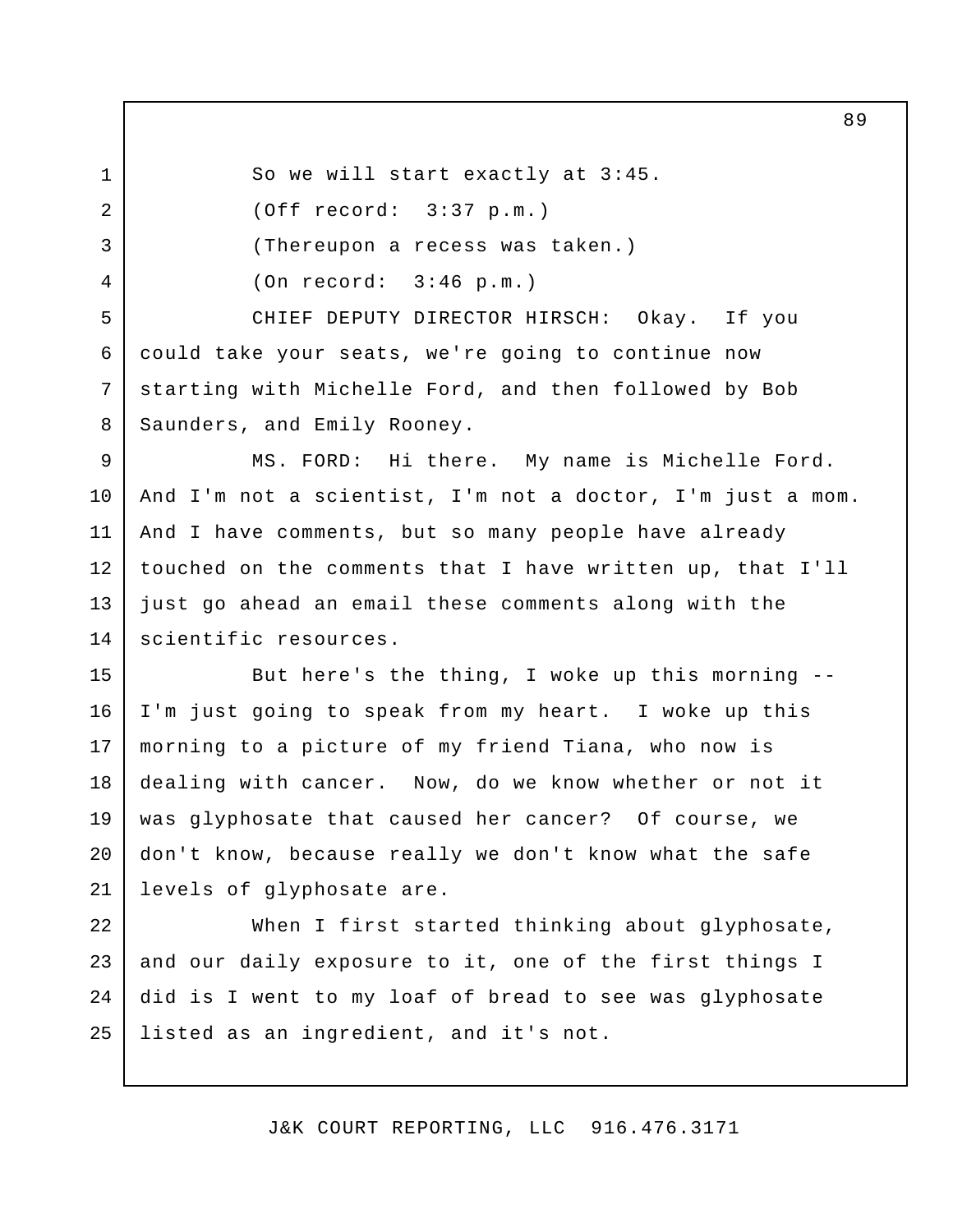I went to my eggs, is there glyphosate on my eggs? It's not listed.

1

2

3

4

5

6

 I looked at the pasta. I looked at the sandwich meat, I looked at the fruits and the vegetables, there's no label that says whether or not I'm exposing myself and my family to glyphosate.

 So, I honor you, I appreciate you, and I know that you've got a really tough job. But one of the wonderful things about having an agency and a body like yours is that you get to take a look at the health of our people, and you get to discern your observation, the observations of parents in the room that you're hearing from today, the observations of testimonies that you're going to get by email, and by fax, and you're going to get to realize that not all observations happen in a 7 8 9 10 11 12 13 14 15 16 laboratory.

 Many observations happen way after the fact. And to do your due diligence, I think it's important to really look at the facts. The facts are that we're sick. It shouldn't be acceptable that one in every two men is going to experience cancer. It shouldn't be acceptable that one out of every three women is going to experience cancer, and God only knows how many children. 17 18 19 20 21 22 23

 It shouldn't be acceptable that we're living in a toxic environment where children are having to deal with  $2.4$ 25

J&K COURT REPORTING, LLC 916.476.3171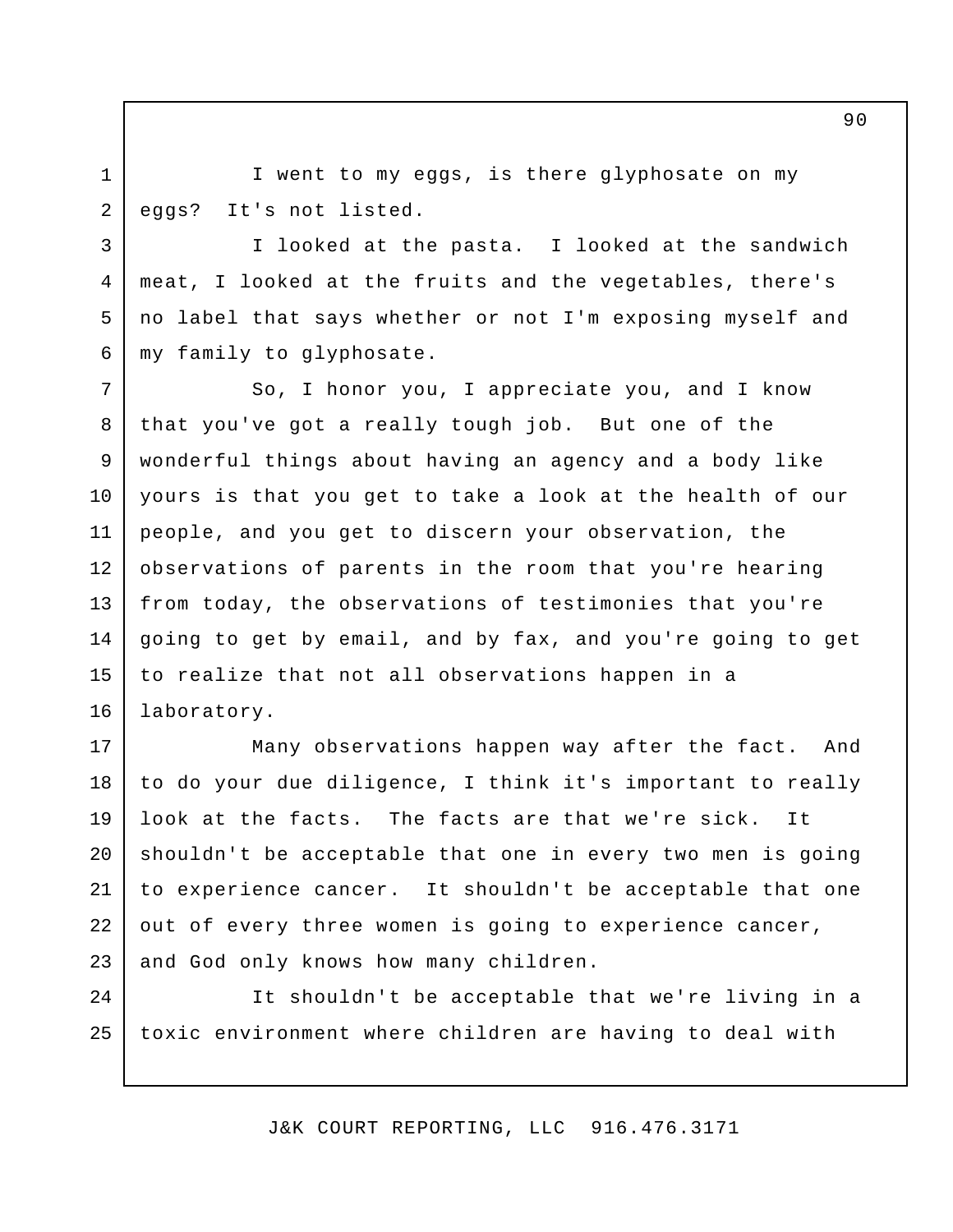autoimmune issues. That's why you're here. You're here to protect the environment from chemicals. You're here to protect human beings, animals, water sources, and our air from toxic chemicals. That's your job. 1 2 3 4

 And I know that you know that. And that's why I love you, because you're the last defense. You're the body of people that gets to determine our future in this regard.

5

6

7

8

 And I'm all for business. I really am. I'm a small business owner. I'm here on my own dime, because I believe in this, but I believe in responsible business. And I don't think that we should look at, well, how much of a toxic chemical should be allowed? I think we should look at that we have the right to know what's toxic at 9 10 11 12 13 14 15 all.

 So, in my opinion, there is no toxic -- there is no level of toxic exposure that should be considered safe. So at the very -- at the very least, please rule -- I'm not sure what the language is, but please determine that there is no safe level of glyphosate for human beings. 16 17 18 19 20

 And on behalf of my children and I, and on behalf of my friend Tiana, who doesn't even know that I'm mentioning her name here today, thank you for doing what you do. I know that it's a really hard job, but I'm counting on you to protect us the way that your job gives 21 22 23 24 25

J&K COURT REPORTING, LLC 916.476.3171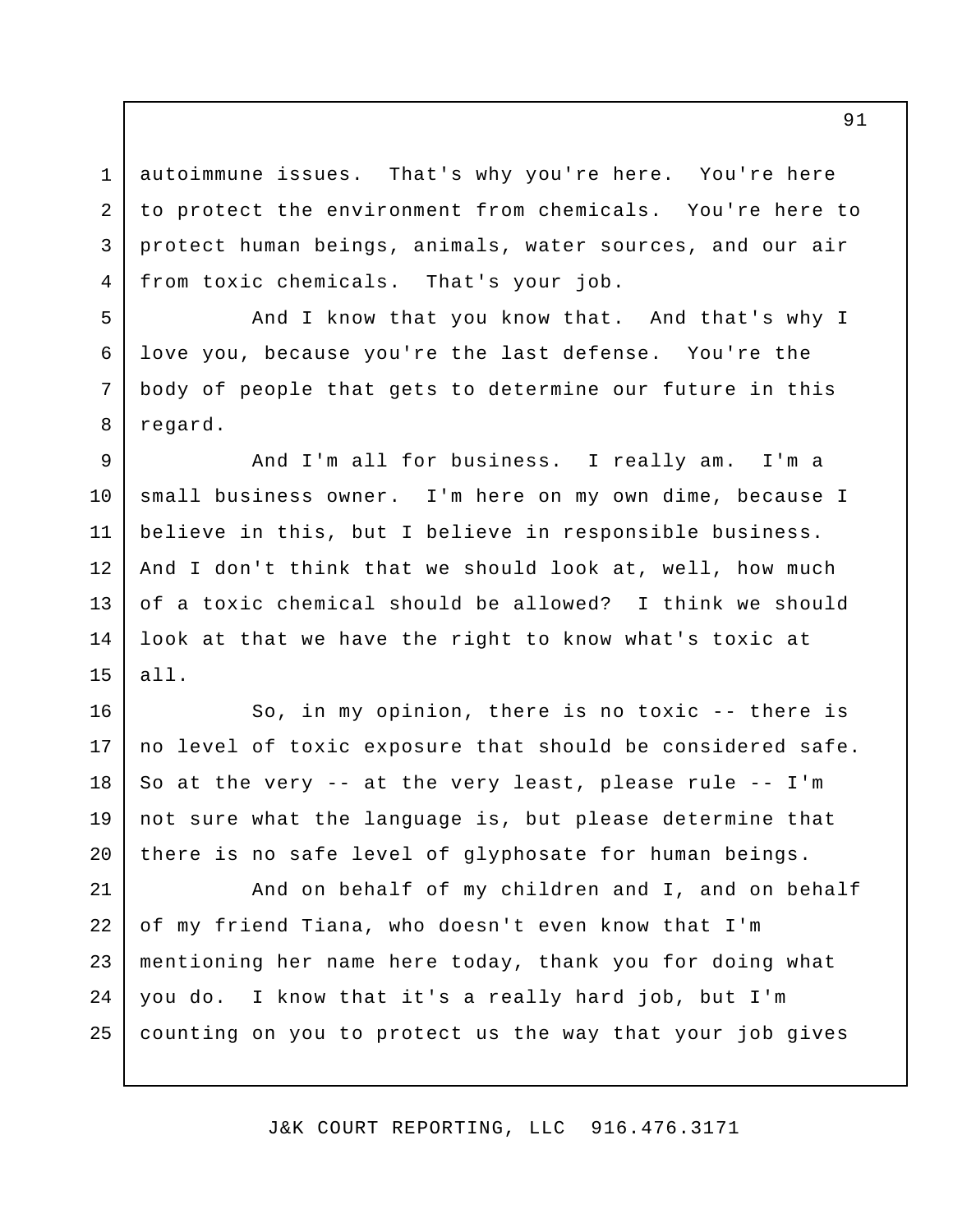you the authority to do. 1

2

3

4

5

Thank you so much.

(Applause.)

 CHIEF DEPUTY DIRECTOR HIRSCH: Thank you very much.

 Okay. Bob Saunders followed by Emily Rooney and 6 7 Bill Allayaud.

 MR. SAUNDERS: Good afternoon. Thank you for 8 9 this opportunity.

 Instead of NSRLs, no significant risk level, we should be discussing glyphosate as NSFHC, not safe for human consumption. Fifty-five years ago, Rachel Carson sat before a congressional hearing in Washington D.C. and testified about the significant risks and dangers of heavily used pesticides, especially DDT. 10 11 12 13 14 15

 As a result of her testimony, not only was DDT eventually banned, several other outcomes arose, including the eventual creation of the EPA. And here we are so many years later discussing an herbicide far more dangerous, more widely use -- and destructively used than the pesticide DDT. And we're scratching our heads in an attempt to determine the level of safety for something that so many valid tests have determined to be unsafe for 16 17 18 19 20 21 22 23 24 human consumption.

25

Now, we know that the Monsanto doctrine, Monsanto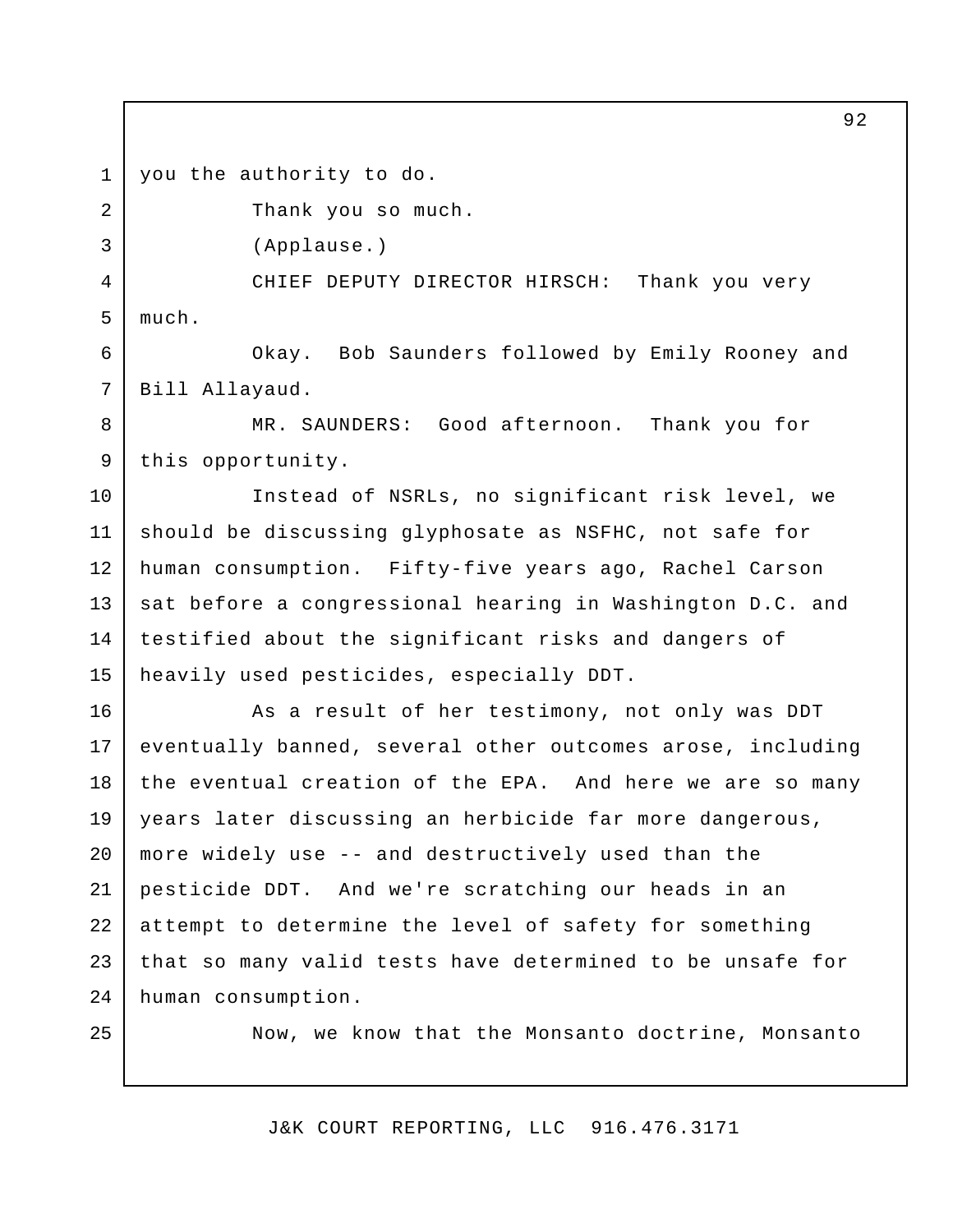scientists, and others of their ilk have produced inside industry corporate science supporting the notion of the safety of glyphosate, often refuting the proven independent science of bioaccumulation, and sufficient facts and evidence of proof.

1

2

3

4

5

6

7

8

9

10

11

12

 But then again, we must remember that Monsanto and their cronies are motivated by profit and greed not by solid science, honest facts and evidence, truth, or caring about the safety and health of our children and families. We citizens calling for a safe and sane environment are motivated only by caring and responsibility for the health and safety of our families and future generations.

 I and many groups I work with call for an immediate ban of the use of glyphosate around schools, public parks, waterways, and more. Ten mile safety zones need to be created in order to protect our children and families. They eat and they play in those areas, and they're surrounded by this herbicide toxic soup. 13 14 15 16 17 18

 Let us also protect our farm workers from glyphosate, for without them our tables would be empty. They risk far too much to feed us all. 19 20 21

 However, rather than create extra paperwork, numerous meetings, years of wrangling over this or that level, and fighting the corporate behemoths like Monsanto, if we could just take the wise and great leap forward and 22 23 24 25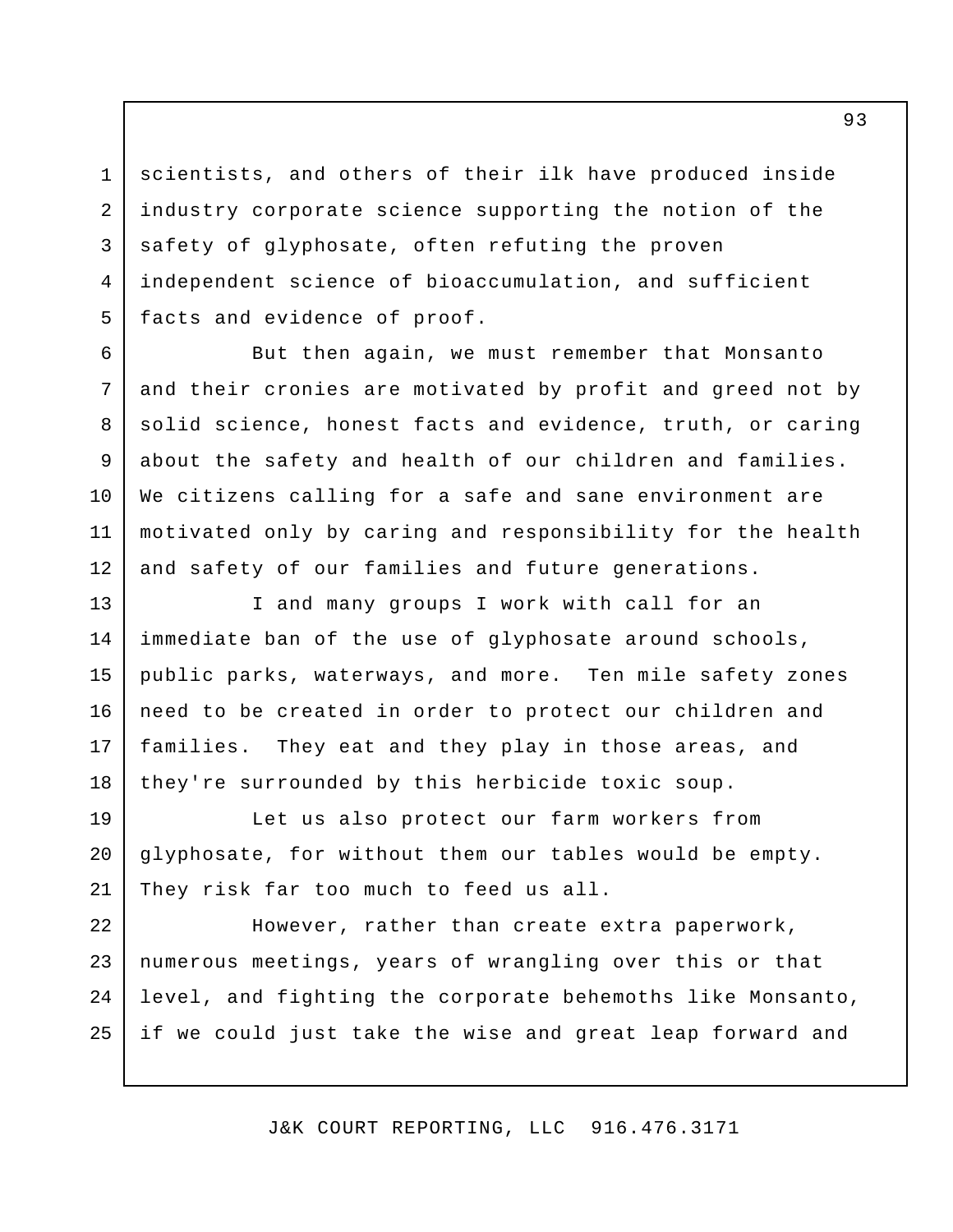ban glyphosate entirely and soon, and join some of our foreign allies in their wise decision to do so for the health and safety of their citizens. 1 2 3

 In the California, U.S.A. we should do no less. Our present and future generations will thank us. Physicians have take the Hippocratic Oath to first do no harm. repair -- excuse me, to repair or heal the world. I and many other people invite you to join us. Our world, our environment is crying out for us to do so now. 4 5 6 7 8 9 10 I am guided by the spiritual code of tikkun olam to

 Glyphosate is unsafe for human consumption. Zero tolerance is the only safe level. Let's get that done. 11 12 13 Thank you.

(Applause.)

14

15

CHIEF DEPUTY DIRECTOR HIRSCH: Thank you.

 Next speaker Emily Rooney from the Ag Council of California, followed by Bill Allayaud and Joe Robichaud. 16 17

 MS. ROONEY: Thank you for you time today. My name is Emily Rooney. Council of California. representing approximately 15,000 farmers ranging from small farmer-owned businesses to some of the world's best known brands. 18 19 20 21 22 23 I'm president of Agricultural Ag Council is a  $-$  an association

 We will be submitting formal comments -- formal written comments after today's hearing, but I wanted to 24 25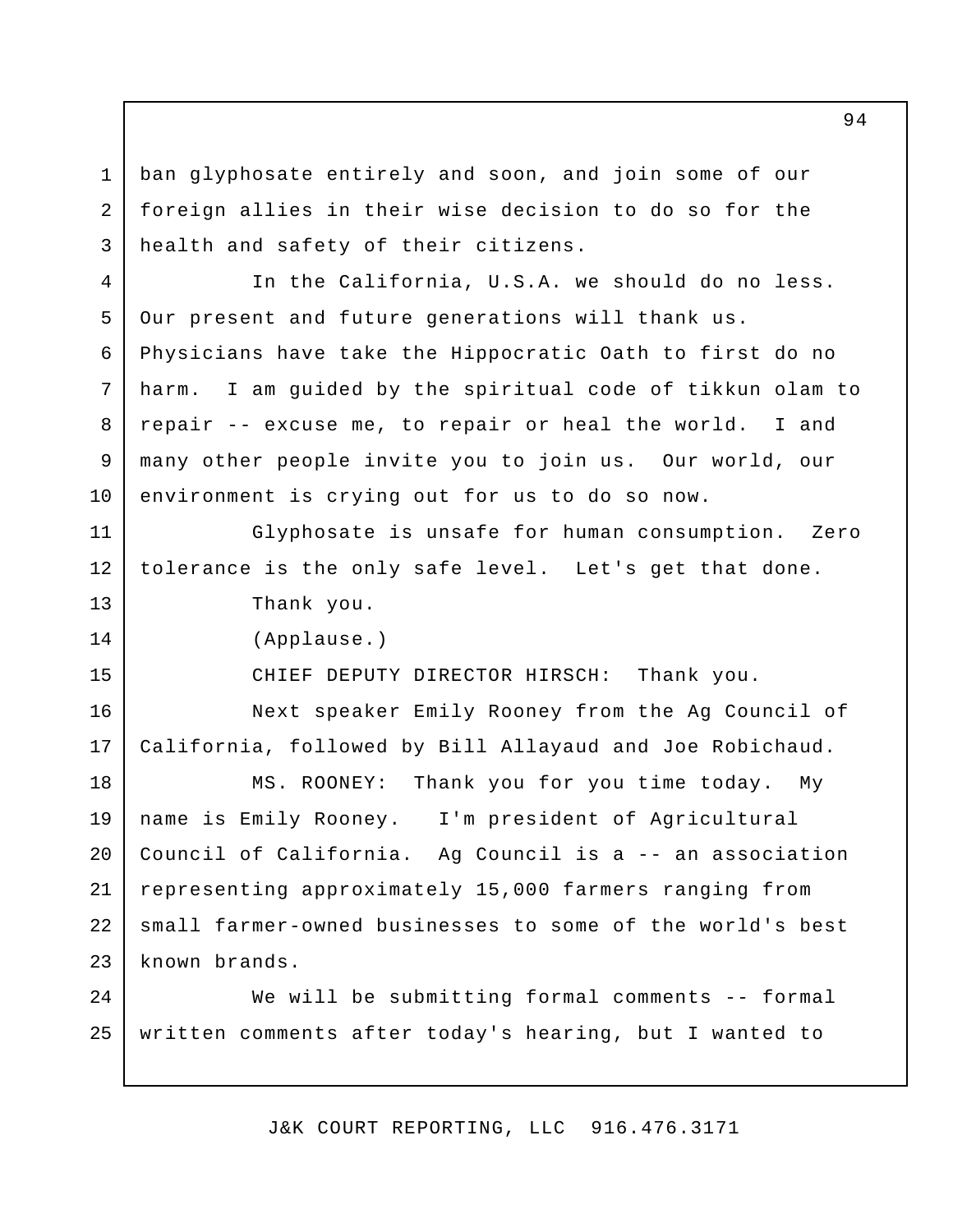offer some comments. I'm going to go in a little different direction than I normally do when I come to testify before this body. I'm going to talk a little bit about my personal background and my experience with California farmers, just to tell a little bit of the story of some of our practices.

1

2

3

4

5

6

 My family has been in California agriculture for four generations. We have a family farm on my mom's side and a ranch on my father's side. That's been passed - three of those four generations on my dad's ranch side have actually been passed through women. We take farming and ranching very seriously in our family. 7 8 9 10 11 12

 I'm also a mother of a three-year old very healthy and active son Jake. And we go out to the ranch every weekend. that we take in our land, and in our animals, and in our crops to make sure we do things very safely, because my family lives out there. And if it's not safe for us, we know it's not safe for everybody else, but we feel very blessed to be able to live in this lifestyle, and we take good care of our environment, and our workers, and our families -- or our animals as well. 13 14 15 16 17 18 19 20 21 22 And so I've witnessed first-hand the care

 I've worked in State and federal policy for about 15 to 20 years. farmers lead the world in environmentally sound farming 23 24 25 And I can also attest that California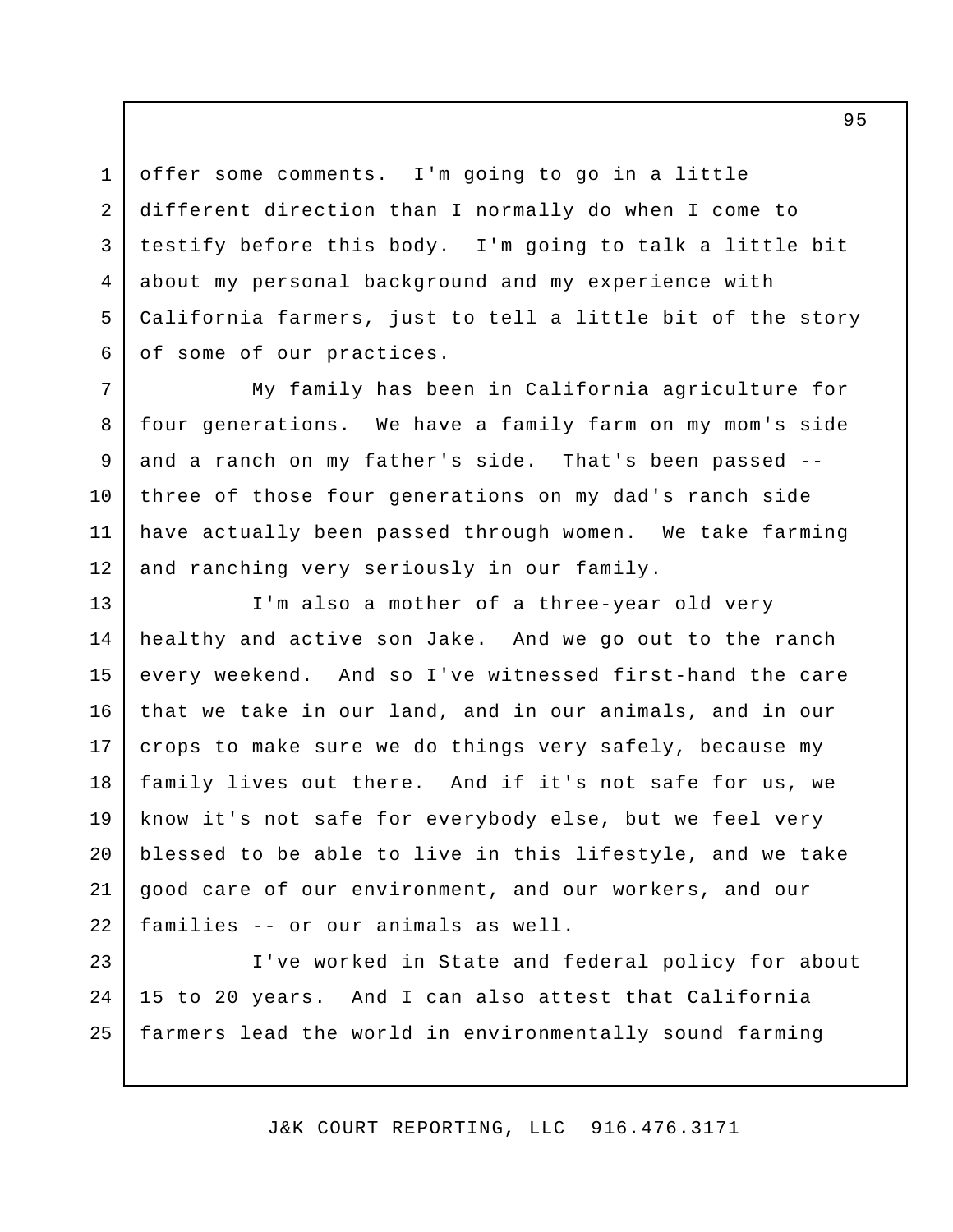practices, and we follow some of the strictest labor standards across the world. 1 2

3

4

5

6

7

8

14

 And glyphosate is a very vital tool in those sustainable farming practices. Through the use of glyphosate, we've been able to reduce passes in the field with the tractors, and been a -- and therefore reduce emissions, and we've also been able to reduce soil erosion.

 Glyphosate can and is being used safely. We are opposed to this listing. But if OEHHA is inclined to list, we support the proposed NSRL at 1100 micrograms. And like I said, we will be submitting more formal comments, but thank you for your time today. 9 10 11 12 13

CHIEF DEPUTY DIRECTOR HIRSCH: Okay. Thank you.

 Next speaker, Bill Allayaud Environmental Working Group followed by Joe Robichaud and Mary Fraser. 15 16

 MR. ALLAYAUD: I'm Bill Allayaud with the Environmental Working Group here in Sacramento. Thank you for the opportunity to speak. 17 18 19

 First, I'd like to thank OEHHA for listing glyphosate under Prop 65. I think we're losing sight of that, that it -- I wouldn't say it takes courage to do it. You did the right thing, and Monsanto is suing because they don't like it. Understandable. It's their business model to sell as much as possible, and to reduce what they 20 21 22 23 24 25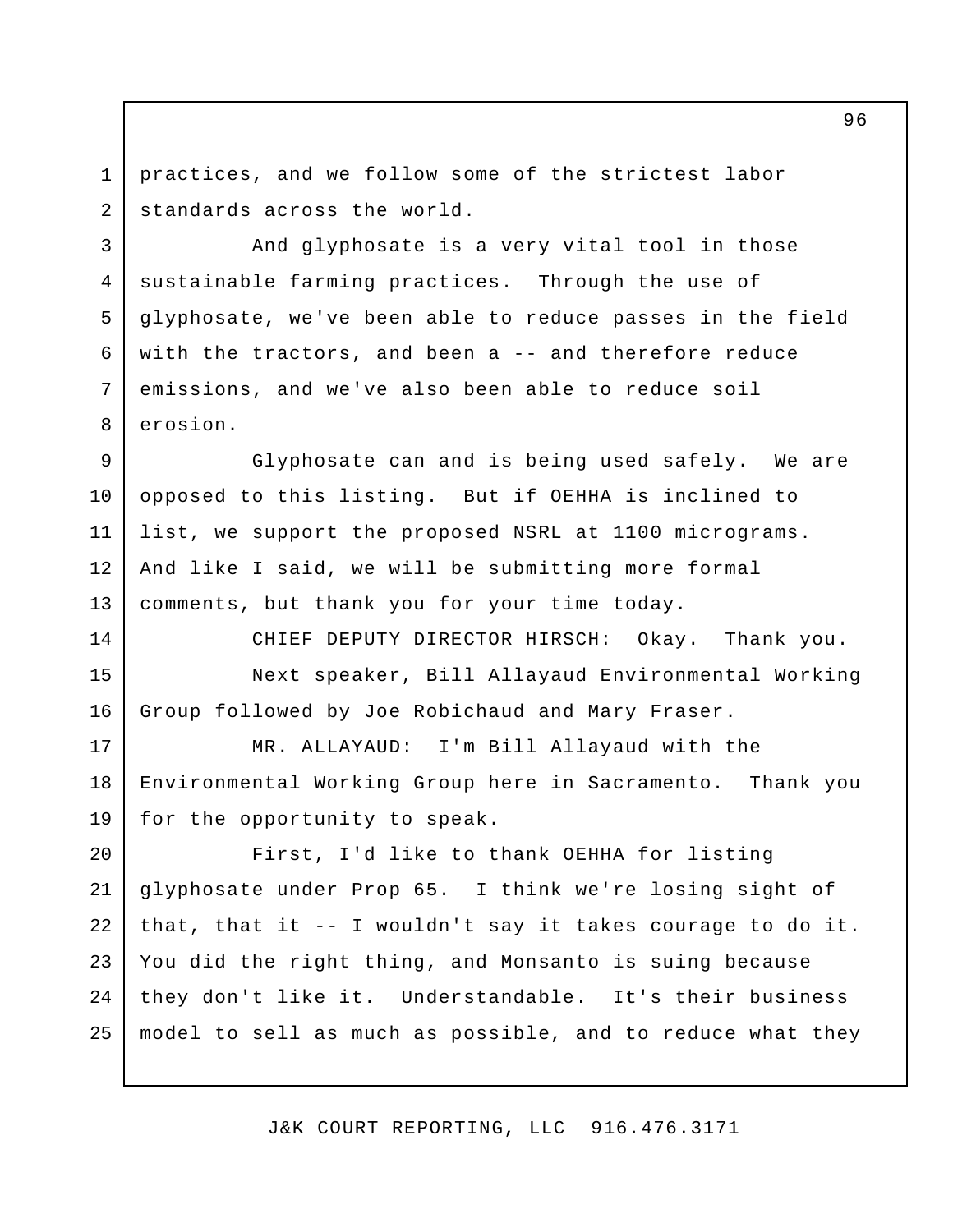see as regulatory burdens, while we think science should be used to protect consumers, the public, and the environment to the greatest extent feasible.

1

2

3

The levels set by E -- U.S. EPA, we think, are extremely high as acceptable. And they acknowledge that Americans are eating a huge amount of glysophate - glyphosate in their diets. Their last assessment in 2012 estimated that American adults could be ingesting over five milligrams of glyphosate every day, five times more than what the State of California has defined as having no significant risk, and 50 times higher than the estimated one in a million risk of cancer. 4 5 6 7 8 9 10 11 12

 Personally, I'd rather deal with one in a million, than 1 in 100,000, since so many people I know are getting cancer. It's kind of scary. When I was lobbying on the issue of BPA, which your DART Committee finally listed, I told people in the Capitol, we don't know what causes cancer exactly. It's rare that you say your exposure to asbestos or something like that. 13 14 15 16 17 18 19

 But if you're lying in bed dying of prostate cancer or breast cancer and you're 50 or 60 years old, it might pass through your mind, like, what caused this? And you probably won't know. 20 21 22 23

 So it's your job to help us defend us against all the chemicals that have been introduced into this society, 24 25

J&K COURT REPORTING, LLC 916.476.3171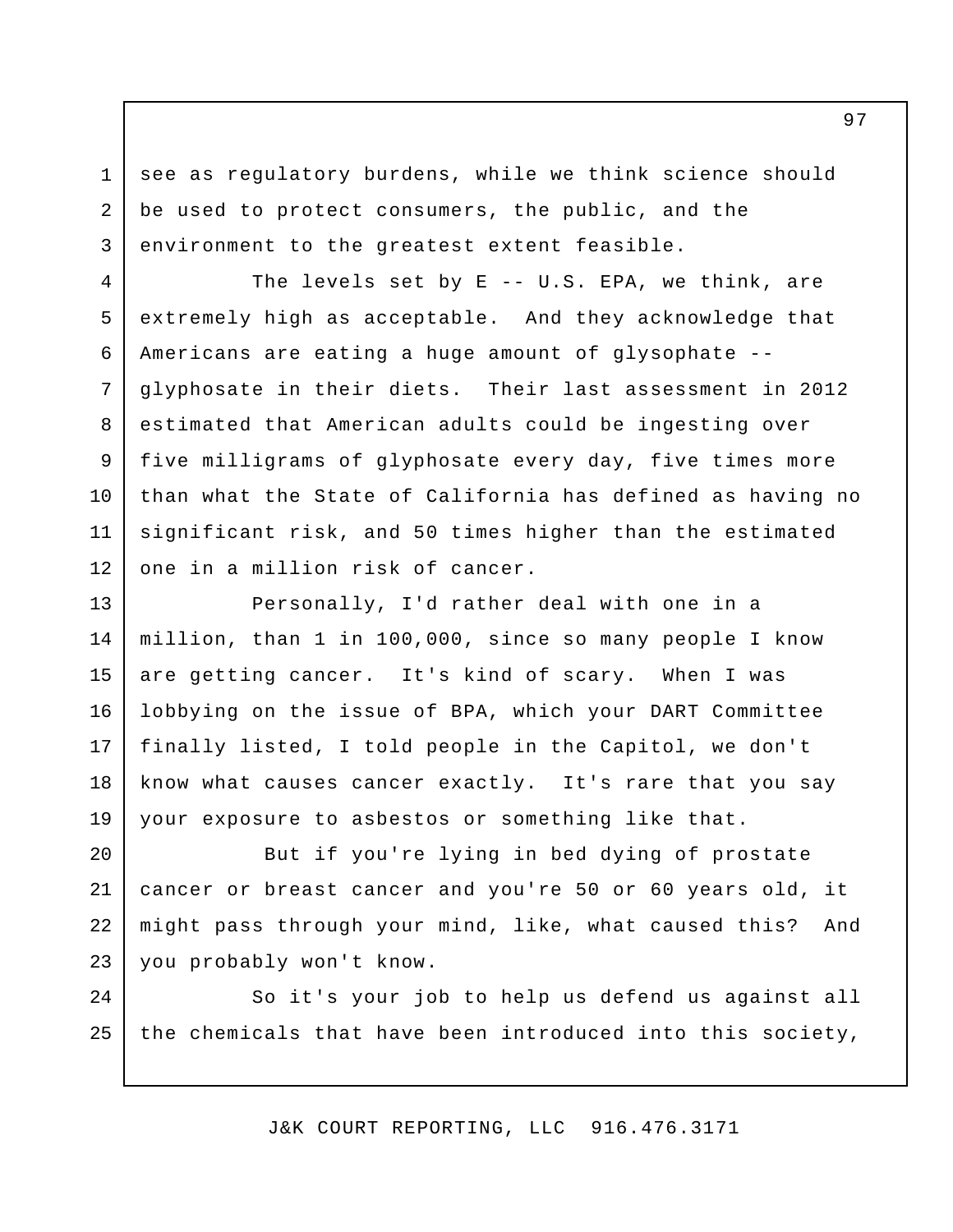and that we are ingesting, breathing, drinking. We are submitting written comments before the deadline. We're going to suggest a lower level than what you are, but we appreciate your work. Thank you very much. CHIEF DEPUTY DIRECTOR HIRSCH: Thank you. Next speaker Joe Robichaud. If I didn't quite get that right, let me know. MR. ROBICHAUD: Robichaud. CHIEF DEPUTY DIRECTOR HIRSCH: Okay. And followed by Mary Fraser and Caroline Cox. MR. ROBICHAUD: I'm here today -- my name is Joe Robichaud. I've been a resident of Sacramento for about the last 40 years. I'm here just to give my personal testimony. In the late seventies, probably through the eighties, I was an avid user of Roundup. I had a rental and my home. I used it all the time. And I always took the Roundup precautions that they said if it was to come in contact with your skin wash it off right away and all that, and I followed that. Later on, I found out from a medical source that regardless whether you wash it off, it would permeate your body, and you would find the effects. Back then, I know several times I developed nausea. And I think on the 1 2 3 4 5 6 7 8 9 10 11 12 13 14 15 16 17 18 19 20 21 22 23 24 25 (Applause.)

J&K COURT REPORTING, LLC 916.476.3171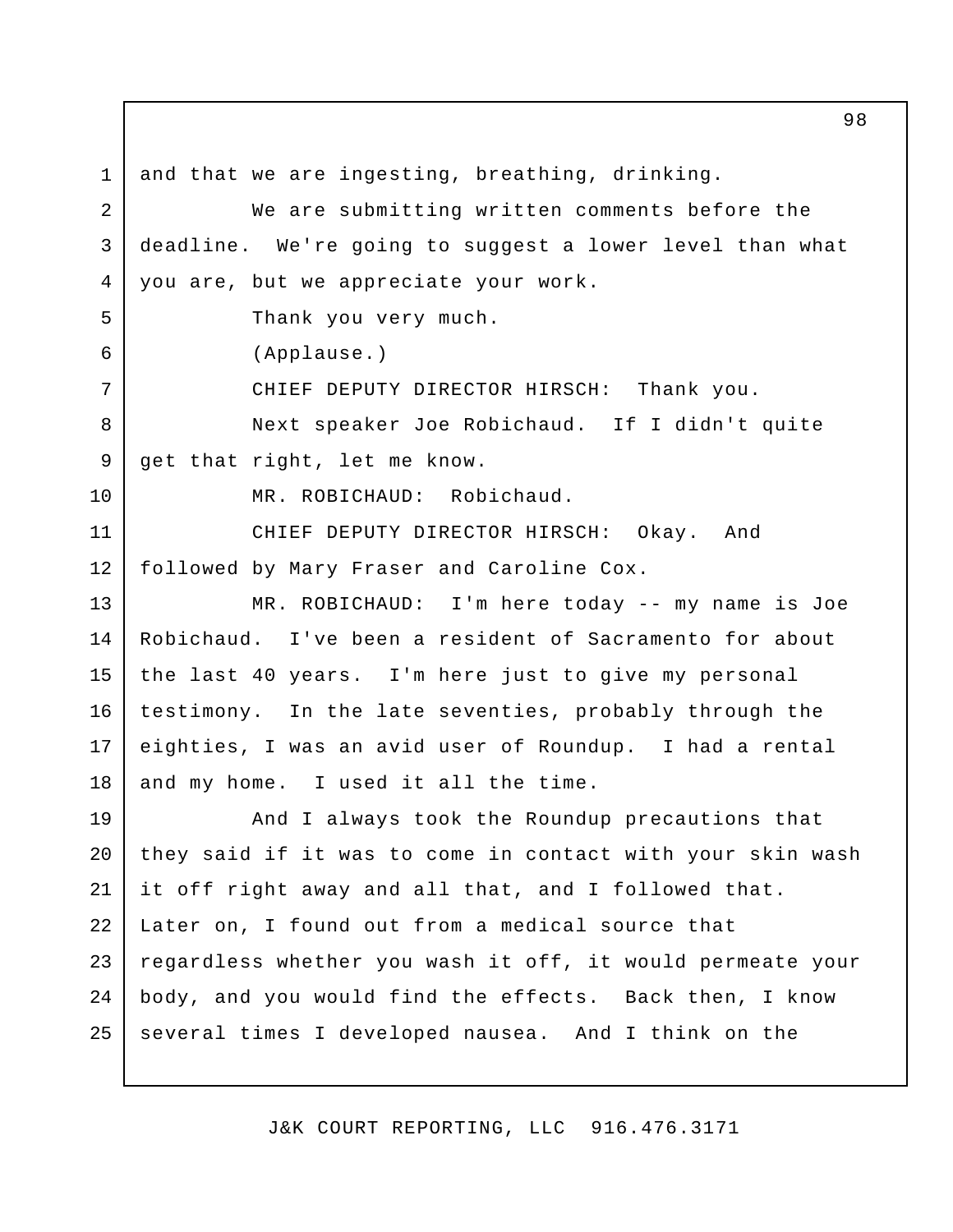label it said that that would happen. 1

 So I'm asking today why would they allow any amount of a toxic chemical like this, knowing its potentials, to be put in a chemical? 2 3 4

 2010, I was diagnosed with non-hodgkin's lymphoma. Don't know how I contacted[sic] it. And my life quality, since that time, has totally degraded.

 My last, what we call, is a PET scan is what I got, I'm in remission. But like I said, my life's -- I'm very -- I was always very active, a sportsman out there doing things, and my lifestyle has just really gone down. 11

 So I'm asking you, everyday people, why would we have to wonder where we're at, what we're doing. Out in the field, I was an avid sportsman with my dog out in the grain fields. Why would we have to even consider thinking is -- am I going to come in contact with this chemical, you know what I mean? Why would we even -- if it -- we know any of its potentials even allow it. So I'm here today in opposition to the use of glyphosate. And like I said, that's just my personal testimony. 12 13 14 15 16 17 18 19 20

Thank you.

5

6

7

8

9

10

21

22

25

(Applause.)

 CHIEF DEPUTY DIRECTOR HIRSCH: Thank you very 23 24 much.

Mary Fraser with Pesticide Free Zone followed by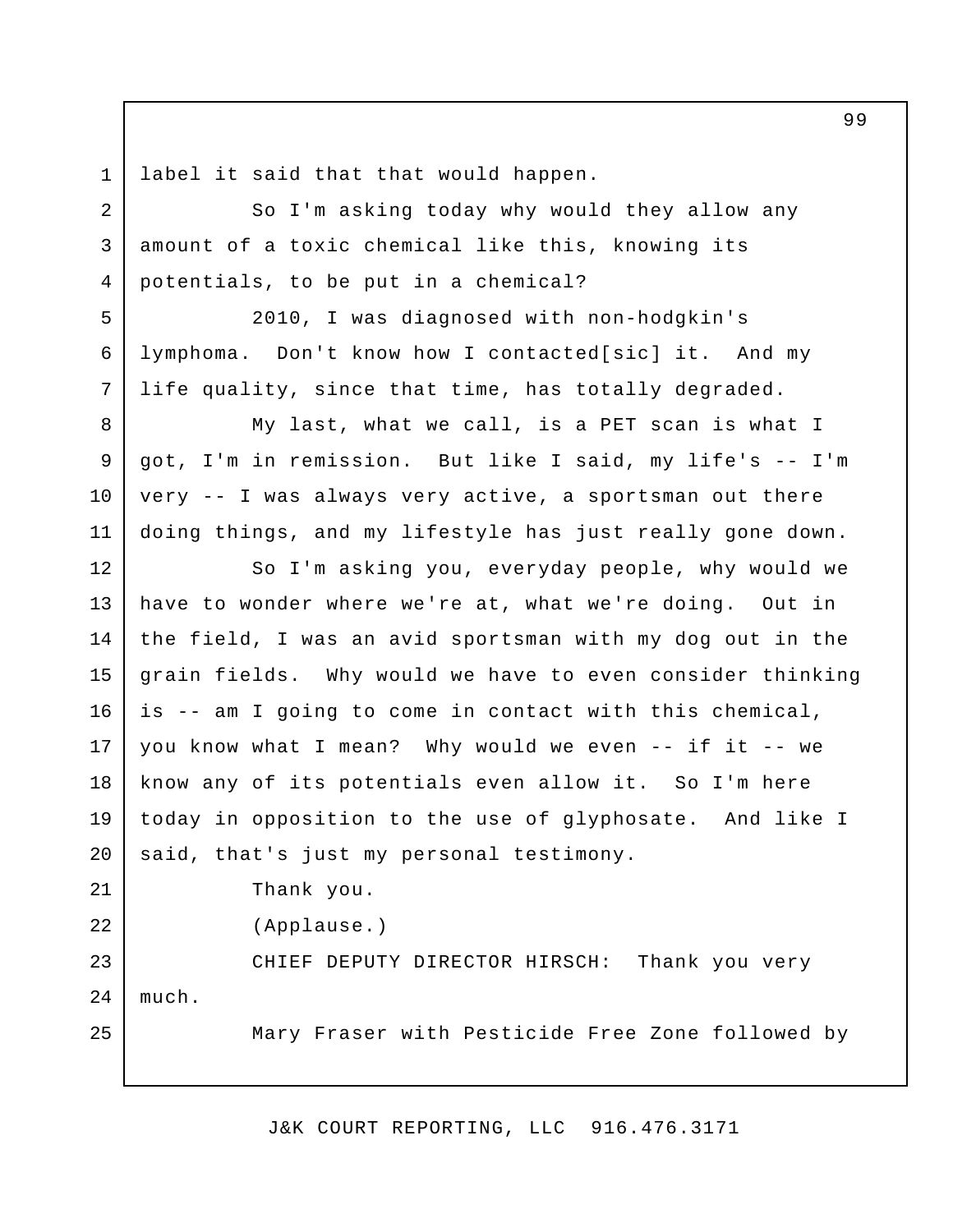Caroline Cox, and Nathan Donley. 1

2

3

4

5

6

7

8

 MS. FRASER: Hi. Good afternoon. I'm a resident of Mill Valley, California. I'm a board member of the Pesticide Free Zone.

 I think one of the things that your assessment ignores are children. You do an assessment based on a 70 kilogram person. I mean, how small is a fetus? How small is an unborn child?

 Our children are being born pre-polluted. The Environmental Working Group did a study back in 2005, along with Commonweal. And what they -- they tested for 400 chemicals in the umbilical cord blood of newborns. They found 287 chemicals. So I ask you, how can you assess the synergistic effect of glyphosate with 287 chemicals that already exist in a newborn? 9 10 11 12 13 14 15

 And the answer is you can't. You can't do that. Mathematically, that's impossible. So you can't make an accurate assessment of the health risks to a pre-polluted baby. You just can't. So I'm asking you to consider the health of our unborn children. 16 17 18 19 20

 And when you did your assessment, you used a linear dose response. And glyphosate has been proven to be an endocrine disruptor. I know the EPA says it's not, but the Endocrine Society of America, which is a professional medical organization, has put out a position 21 22 23 24 25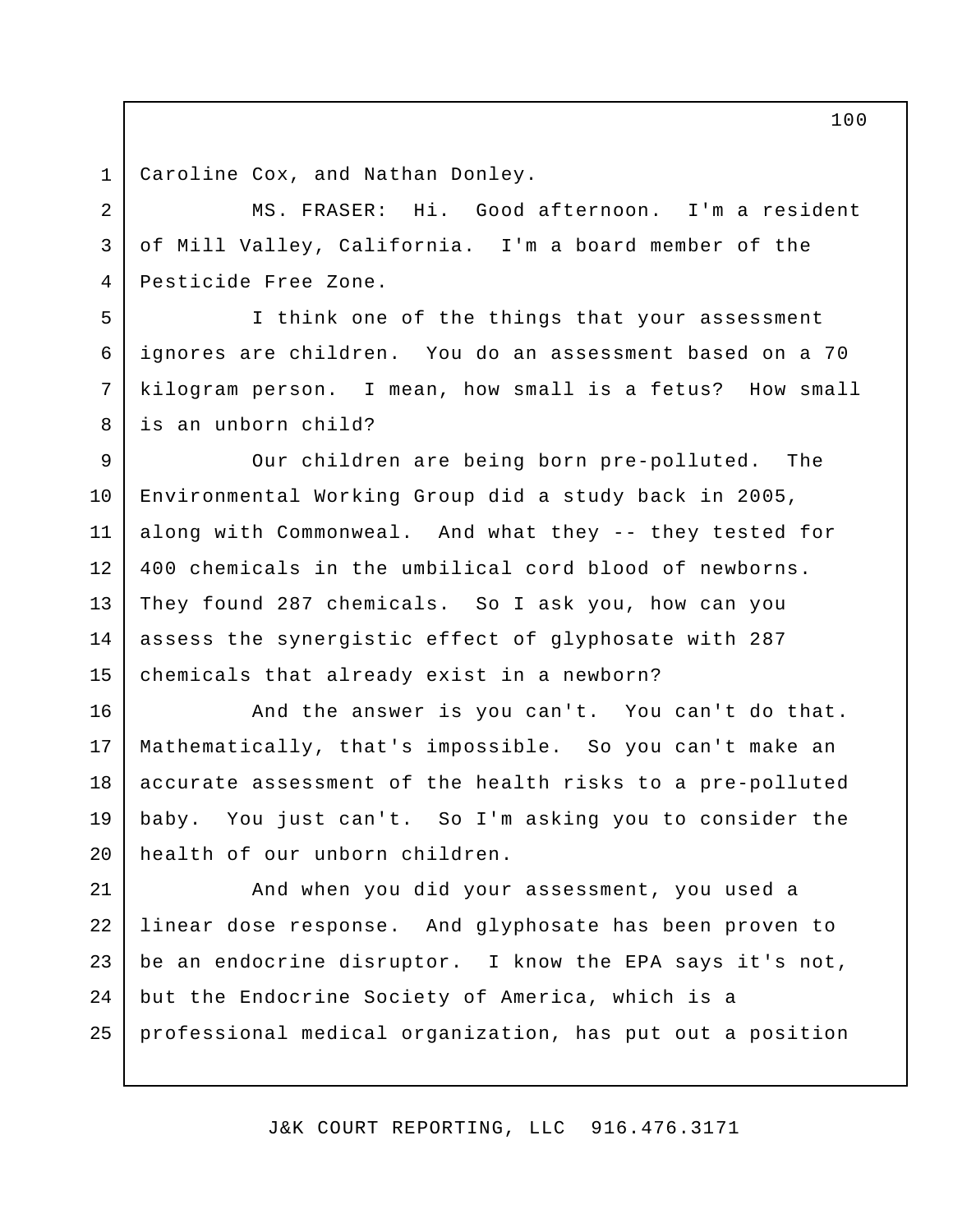paper that says that the EPA testing was inadequate, and that there needs to be new testing, and that we need to follow the precautionary principle. And I will be submitting that position paper from the Endocrine Society to you. 1 2 3 4 5

6

7

8

9

10

11

12

13

 And when we look at public health, the latest statistics out of the CDC is that cancer is now peaking at the age of 25 to 40 years old. It used to peak at 70 to 75 years, because it's a latent disease, but now it's peaking at 20 to 25 -- I mean, 25 to 40 years.

 And, wow, isn't it a coincidence that 25 years ago, GMOs entered the market, and GMOs are just a delivery system for pesticides and specifically Roundup.

 So I ask you to take into consideration the health of our unborn children. And I also ask you to take into consideration the really new science, which is called epigenetic transgenerational effects. I recently saw a presentation by Dr. Tyrone Hayes that talked about this. And he showed slides of mice. He showed the grandmother mouse, who was exposed to a pesticide, showed no effect. He showed the mother mouse, who had no exposure, and showed no effect, and then there was the grandchild, and the grandchild was very deformed. 14 15 16 17 18 19 20 21 22 23

 These are transgenerational epigenetic effects. This is new science. It's showing up in our studies 24 25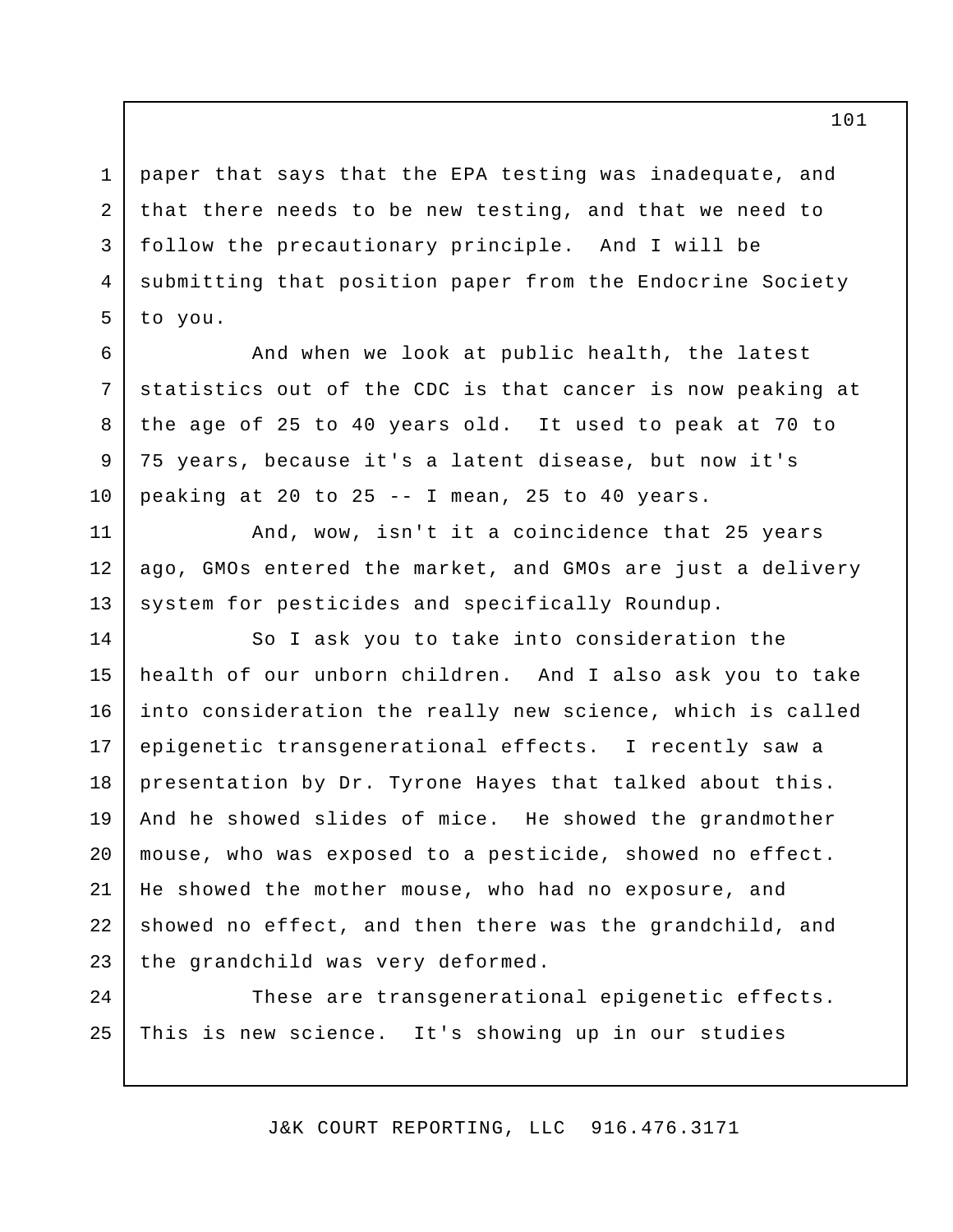around DDT, which has been around a long time. And I really worry that this is what's going to happen with qlyphosate. to find that there is no fertility anymore, and that our children are just totally deformed. 1 2 3 4 5 That in a couple of generations, we're going

 So please take into effect -- or account the health of our unborn children.

Thank you.

6

7

8

9

(Applause.)

 CHIEF DEPUTY DIRECTOR HIRSCH: Thank you very much. Next speaker is Caroline Cox, Center for Environmental Health followed by Nathan Donley, and 10 11 12 13 Kathleen Kilpatrick.

 MS. COX: My name is Caroline Cox, and I'm with the Center for Environmental Health in Oakland. I wanted to thank OEHHA for being a leader on the science on this, you know, clearly very important chemical that is not only controversial, but people feel very passionately about for, you know, really good reasons. 14 15 16 17 18 19

 I also want to thank, you know, the whole State for its commitment to kind of being a lighthouse in terms of environmental protection in these stormy times. And I also wanted to remind OEHHA of something that I know you're very conscious of, that, you know, the regulations for the NSRLs require OEHHA to make use of the most 20 21 22 23 24 25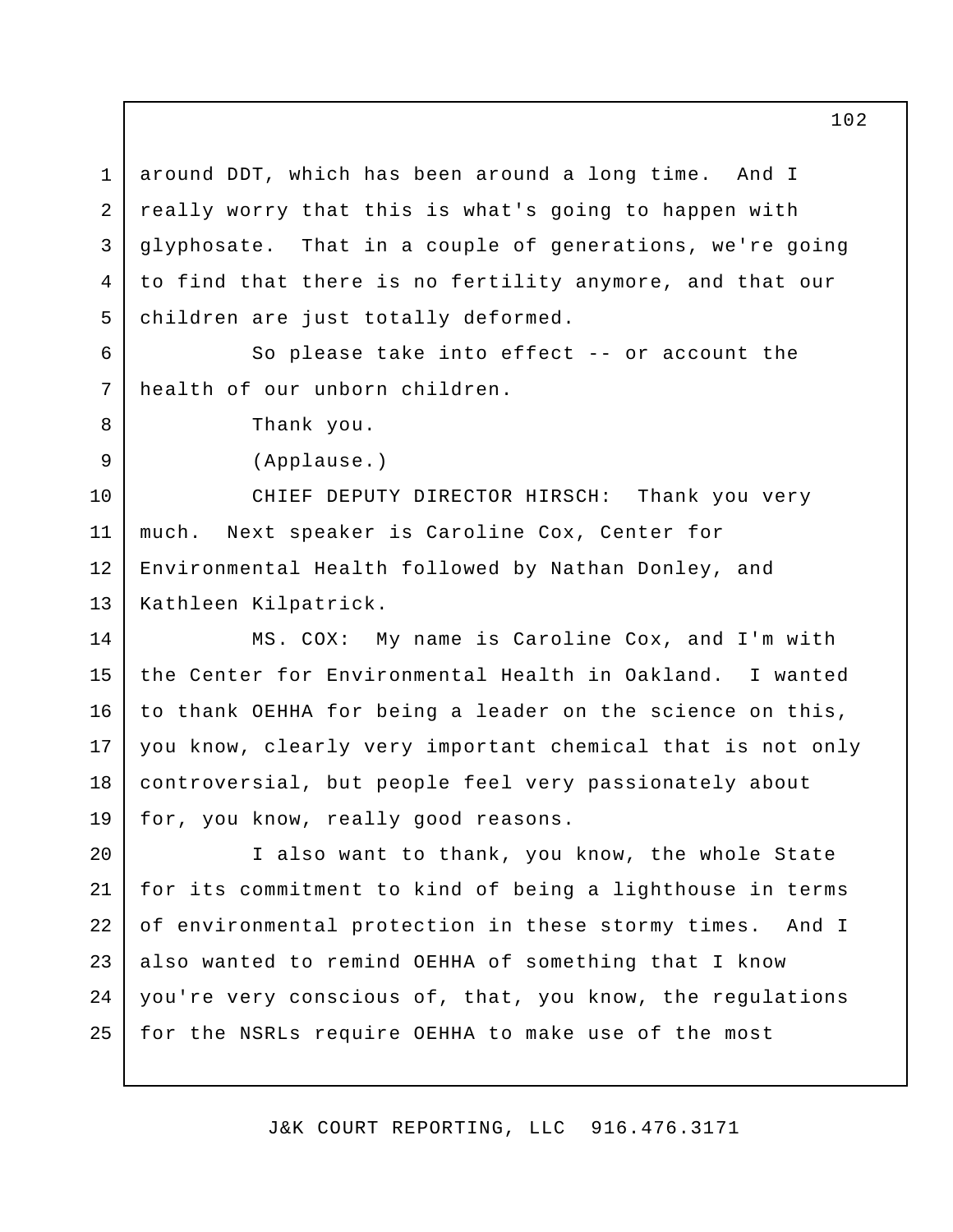sensitive study. 1

2

3

4

5

6

7

 And so I want to, you know, encourage to really think seriously about that, and I'm looking forward to submitting written comments.

Thank you.

(Applause.)

CHIEF DEPUTY DIRECTOR HIRSCH: Thank you.

 Next speaker Nathan Donley from the Center for Biological Diversity, followed by Kathleen Kilpatrick, and 8 9 10 Lucia Calderon.

DR. DONLEY: Great. Nathan Donley. I'm a former cancer researcher at Oregon Health and Sciences University. And I'm currently a senior scientist at the Center for Biological Diversity. 11 12 13 14 Thank you. My name is Dr.

 On behalf of our members and supporters across the country, I'm here in support of the agency's decision to list glyphosate on Prop 65 list of carcinogens. 15 16 17

 The State has based this decision on the most comprehensive, transparent, and independent analysis of cancer causing effects of glyphosate done by the International Agency for Research on Cancer. The IARC is truly the gold standard when coming to a hazard classification of any chemical agent or activity. 18 19 20 21 22 23

 And recent controversy around the agrochemical industry's undue influence and regulatory agencies in 24 25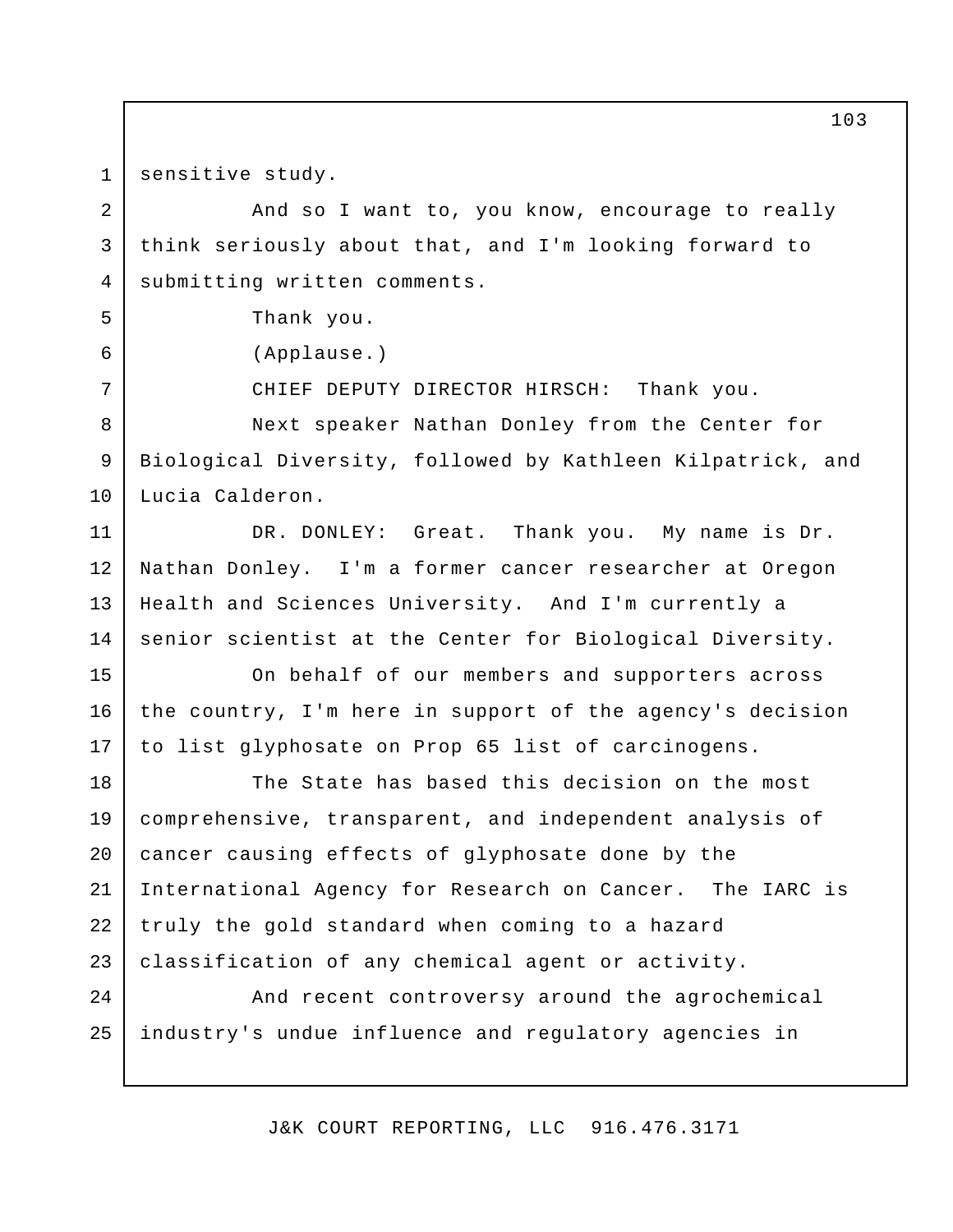Europe and the U.S., including on investigation just announced today by the EPA's Office of the Inspector General looking at possible collusion between Monsanto and the EPA on their glyphosate assessment, has made it that much more important that sound science is recognized and utilized in a way that informs regulatory decisions. 1 2 3 4 5 6

 Science is built on transparency. And the agency has chosen the most transparent analysis of glyphosate done to date to base its decision on. I do have some serious concerns about the NSRL not being based on the most sensitive study of sufficient quality. 7 8 9 10 11

 Instead of hashing out these issues here, we will be submitting detailed written comments identifying our concerns in detail. But something I do want to bring up now involves different exposure scenarios. So the NSRL is currently based on dietary exposure and absorption through the intestinal epithelium of the gut. 12 13 14 15 16 17

 While this will likely be the major exposure scenario for those who don't use glyphosate, there will be farm workers, and home gardeners, and families that live in rural areas where spraying is common that will be exposed in ways above and beyond what they get through their diet. 18 19 20 21 22 23

 This includes absorption through the dermal layer of the skin, through the pulmonary epithelium of the lung,  $2.4$ 25

J&K COURT REPORTING, LLC 916.476.3171

104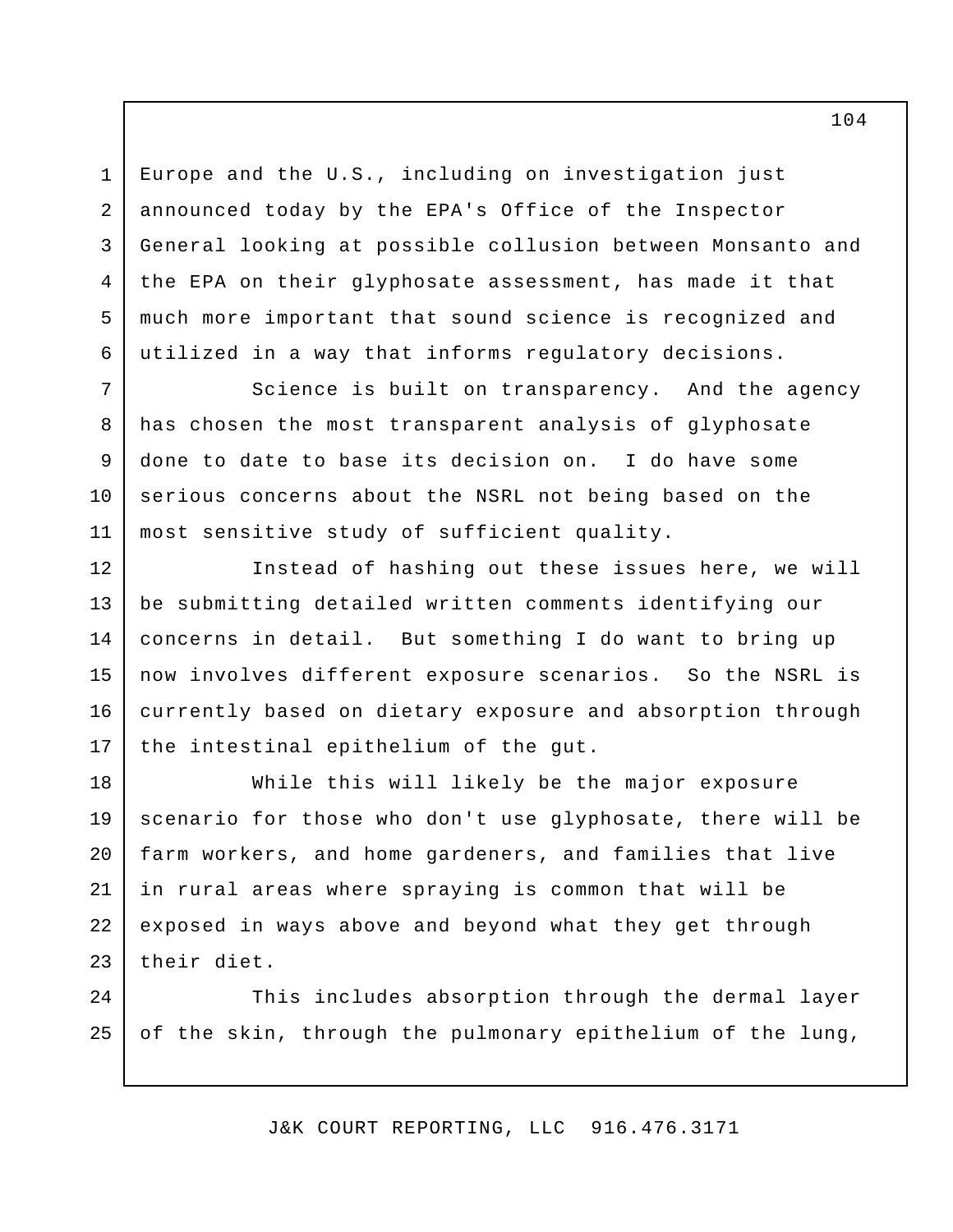as well as ocular exposures. And these exposure routes can have very different absorption rates than that of the qut. glyphosate exposure solely through the gut, there's a good possibility of the NSRL being under-protective to those who are exposed via different routes. 3 4 5 6 And relying on toxicity studies that measure

1

2

7

8

9

10

15

 You know, these are obviously very complicated issues to address, I know, but it does not make them any less real or any less important.

 There are communities in this State that have a much higher propensity for exposure. And historically, they have been completely ignored, because they differ significantly from the general population in one way or another. So I hope this agency will keep these communities in mind when finalizing the NSRL. 11 12 13 14

 And to finish, I really just want to thank this agency for moving forwards -- for moving forward with plans to list glyphosate. You knew this was a politically charged issue. You knew it would be high profile. You knew there would be companies with deep pockets looking to tie this up in the courts, and you went forward anyway. 16 17 18 19 20 21

 So from the bottom of my heart, thank you for the work that you do, and your willingness to follow the science, and make hard choices in order to educate and empower the residents of this State. 22 23 24 25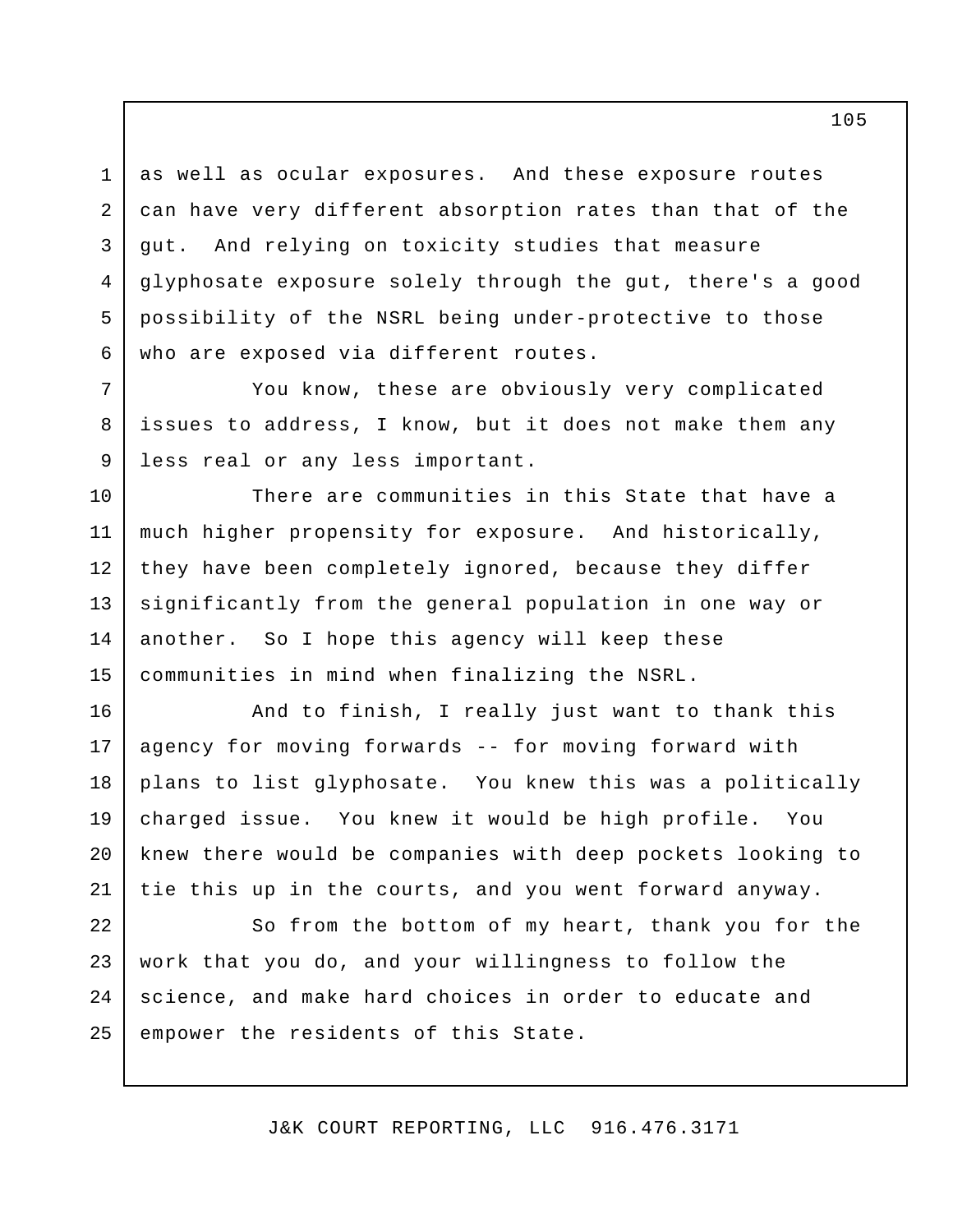Thanks.

1

2

3

4

5

6

7

8

9

10

(Applause.)

CHIEF DEPUTY DIRECTOR HIRSCH: Thank you.

 Next speaker Kathleen Kilpatrick representing Safety[sic], Safe Schools, and PVFTKFT Retirees Chapter, if I'm getting that right?

 MS. KILPATRICK: SafeAg, Safe Schools, that's our local organization.

CHIEF DEPUTY DIRECTOR HIRSCH: Okay.

MR. KILPATRICK: Thank you. I'm a retired -

 CHIEF DEPUTY DIRECTOR HIRSCH: And just -- just following Lucia Calderon, And Desirée Rojas, after you. 11 12

 MS. KILPATRICK: Okay. I'm a retired nurse from the Pajaro Valley on the Central cost. And again, I also want to thank you for listing glyphosate on -- under Prop 65, and also for using the IARC recommendations, because they're based on probably risk, and not on the old fashioned risk versus benefit assessment. 13 14 15 16 17 18

 I think we all applaud and support any decisions made using the precautionary principle, which looks for the option with the least harm. 19 20 21

 I couldn't really decipher all those comparisons of the levels. And after all I've heard today, I have a lot more studies and numbers running around my brain. Although I did study toxicology and environmental exposure 22 23 24 25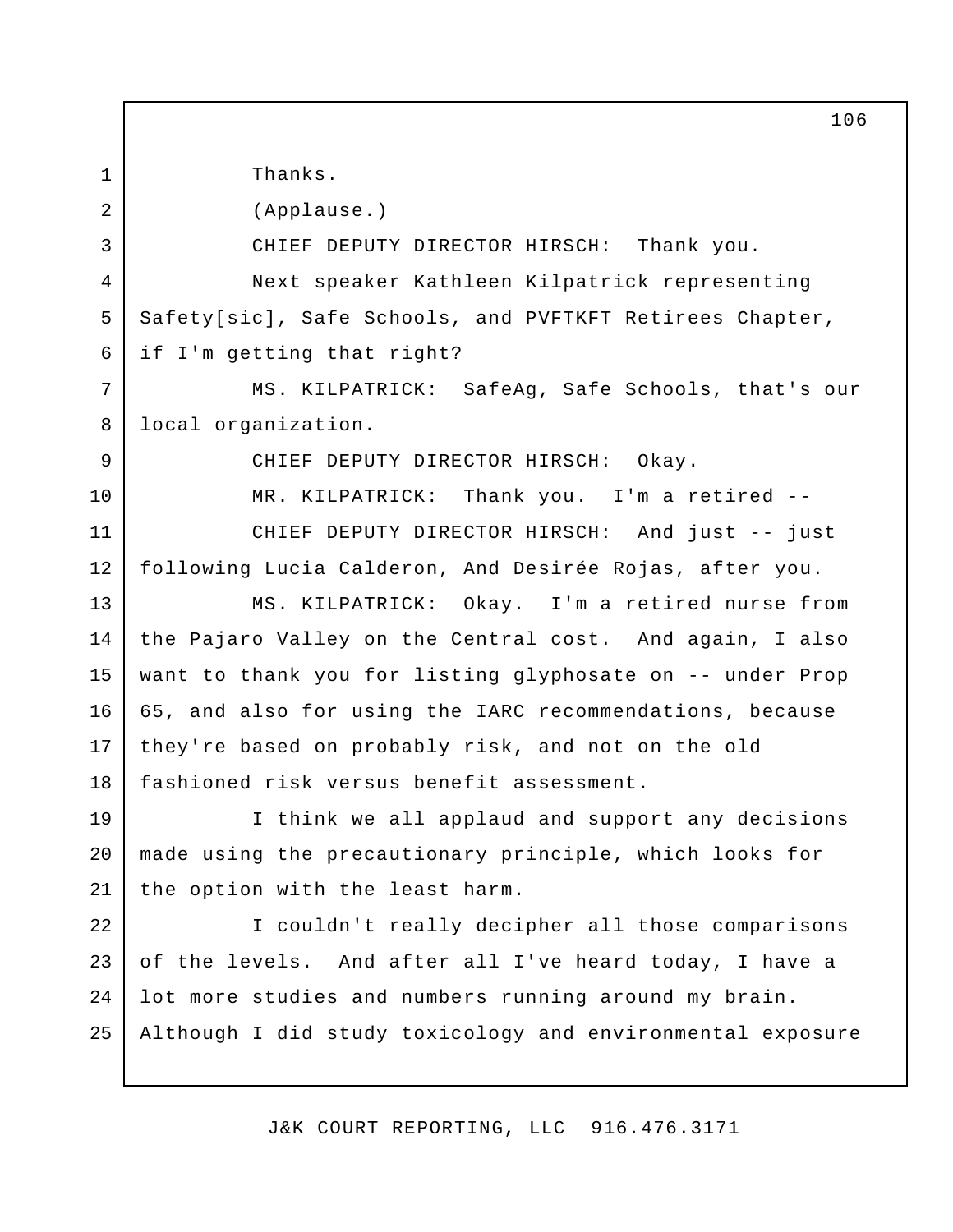assessment and occupational environmental health at the graduate level, it was 20 years ago. And as a school nurse in a farm-worker community, I had a lot to do while I was working at that job. 1 2 3 4

 But I think we've heard a lot of reasons to choose the most conservative figure all the way down to zero. We know that Roundup is ubiquitous, and that there's been a dramatic rise in its use over the last 40 to 50 years about 100-fold. It's on the shelf of every hardware store. It's in our sewage. It's in every bottle of California wine. 5 6 7 8 9 10 11

 It's certainly only one of many chemicals that our children, and particular our farm-worker children, are exposed to. I have to say it's not the one that concerns me the most, because you'll be -- we'll be back talking to you about chlorpyrifos I hope soon. 12 13 14 15 16

17

(Laughter.)

 MS. KILPATRICK: But I think we all know that the long-term effects of these individual chemicals are still under exploration. We don't really know. We certainly don't know about the effects of their so-called inert ingredients, and we don't know how they work in combination. The goal of the Prop 65 designation, one goal at least, is to get people to think twice before they buy that bottle that's right there by the checkstand. And 18 19 20 21 22 23 24 25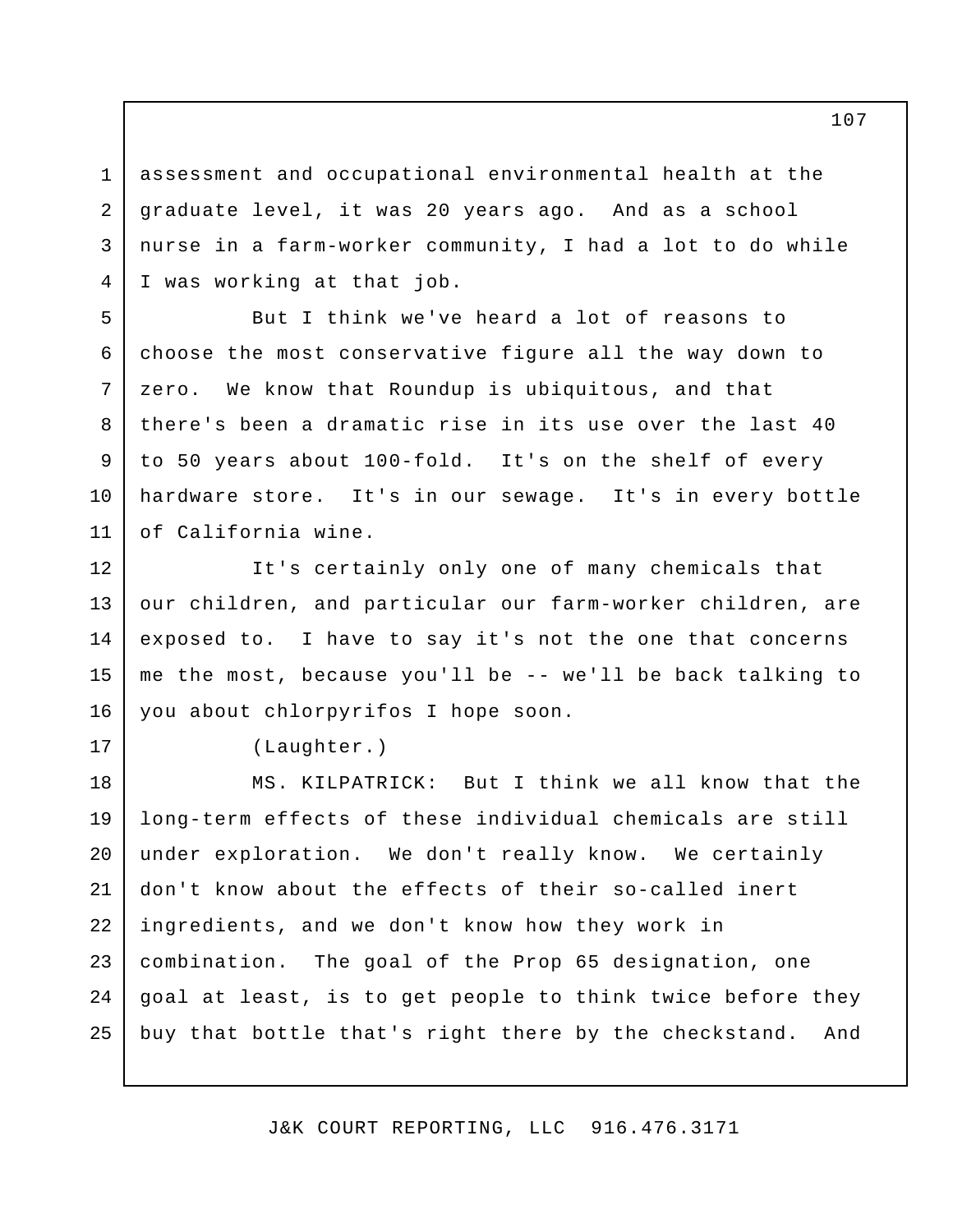before they put it on their lawn, their golf course, or on their school grounds, our school board, with our encouragement, has eliminated the use of Roundup. But unfortunately, they're understaffed and the weeds are growing because they don't really know what else they should do. 1 2 3 4 5 6

 But we do want to raise consumer awareness and hopefully increase consumer pressure so that eventually sales will cease and use will cease. Our Governor and our California legislature have made a public decision to hold the line against the pushback from our newly elected federal designees who are rolling back our environmental protections against chemicals, against fossil fuels, and all the other assaults. 7 8 9 10 11 12 13 14

 It's time for California to take the lead in moving away from chemically-dependent agriculture. The future of our children and of our planet depends on finding new solutions. And developing and exploring alternatives for weed control is a good place to start. Thank you. CHIEF DEPUTY DIRECTOR HIRSCH: Thank you. Next speaker is Lucia Calderon from Safe Ag Safe Schools, and followed by Desirée Rojas and Leni Felton. MS. CALDERON: Good afternoon. First of all, I 15 16 17 18 19 20 21 22 23 24 25 (Applause.)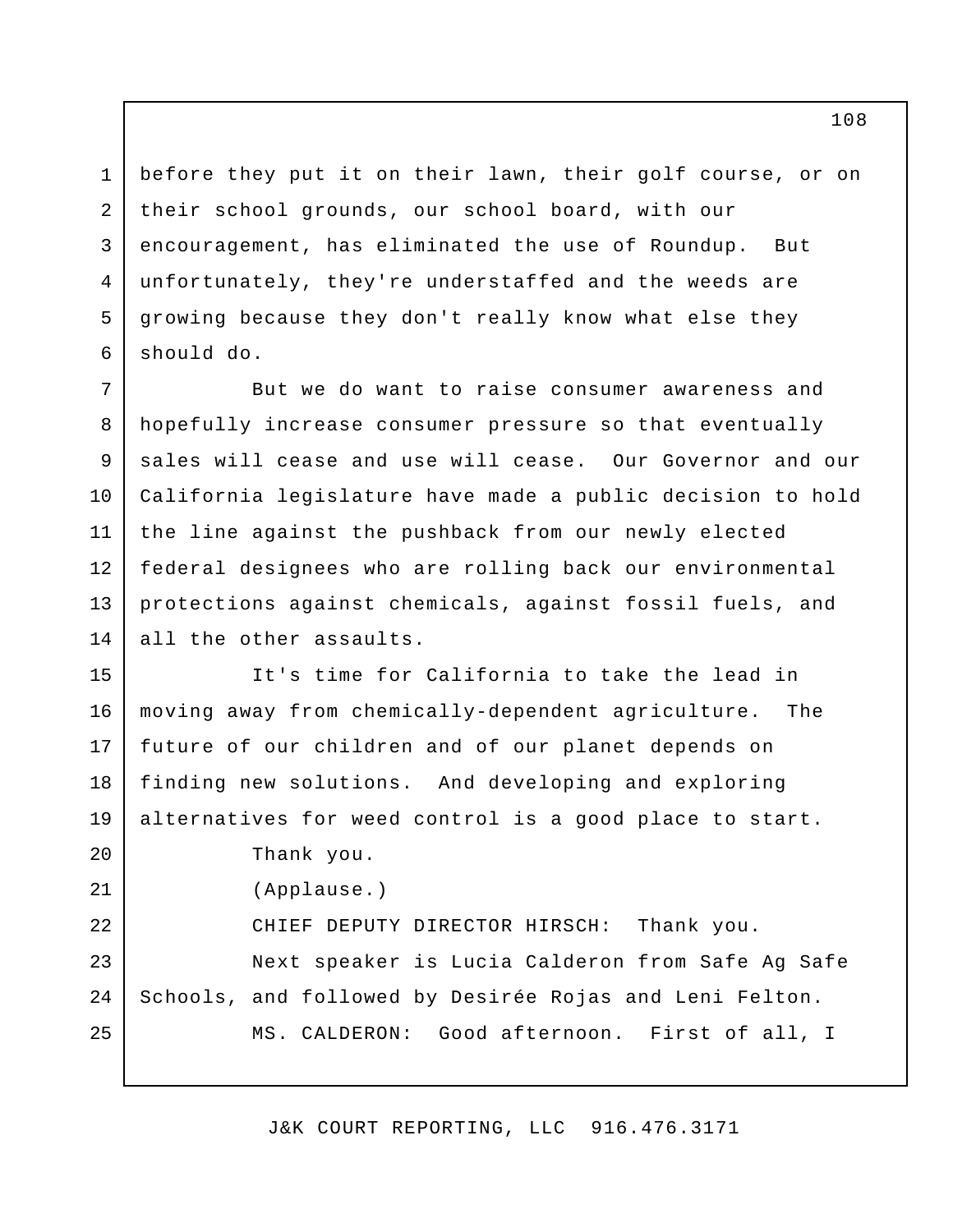want to just express my gratitude and appreciation for the work you're doing. My name is Lucia Calderon and I'm submitting comments on behalf of Safe Ag Safe Schools, along with a few other groups Non-Toxic Santa Cruz, Project Pollinate of Santa Cruz, and the Monterey Bay Central Labor Council. 1 2 3 4 5 6

 Our organization is representing tens of thousands of Monterey and Santa Cruz County residents are deeply committed to protecting environmental and community health, particularly the health of agricultural workers and the families living and working near agricultural 7 8 9 10 11 12 applications.

 We support your proposal to adopt an NSRL for exposure to glyphosate under Prop 65. However, the proposed 1100 micrograms per day NSRL for glyphosate is not based on the most sensitive study of acceptable quality. We therefore request OEHHA revise the NSRL to be based off of a dose of 31.49 micrograms per kilogram per day, which is the level indicated by the best available 13 14 15 16 17 18 19 20 science.

 Included in the glyphosate analysis of the EPA's Cancer Assessment Review Committee are three high quality studies demonstrating that exposure to glyphosate below 1000 milligrams per kilogram per day leads to a statistically significant increase in the development of 21 22 23 24 25

J&K COURT REPORTING, LLC 916.476.3171

109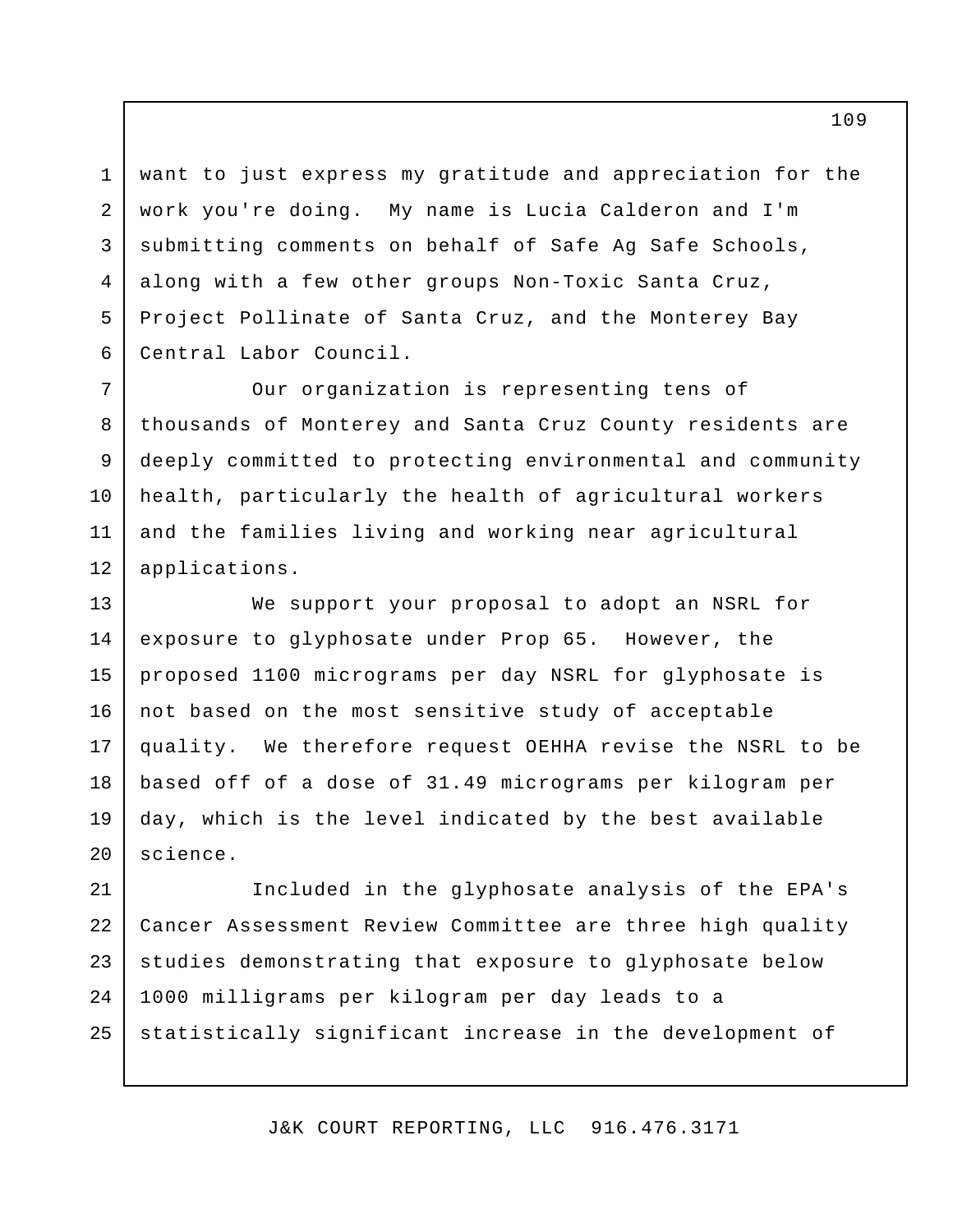1 2

3

4

5

6

7

8

certain cancers.

 Wood et al. of 2009 found a statistically significant increase in malignant lymphoma at 810 milligrams per kilogram per day.

 Stout and Ruecker of 1990 found a statistically significant increase in pancreatic islet cell adenomas in male rats at 89 milligrams per kilogram per day, and at 940 milligrams per kilogram per day.

 The Lankas et al. study of 1981, mentioned earlier, found a statistically significant increase in testicular interstitial tumors in male rats at 31.49 milligrams per kilogram per day. 9 10 11 12

 The State of California has taken an important step in listing glyphosate as a known human carcinogen. But the listing is only as effective as the NSRL will allow. We must ensure that people will not potentially be exposed to levels of glyphosate that can cause them harm. 13 14 15 16 17

 Our organization strongly urge OEHHA to base the glyphosate NSRL off of a value of 31.49 milligrams per kilogram per day, the level based off of the most sensitive study. 18 19 20 21

 And lastly, as the organizer of Safe Schools, which is a community coalition concerned primarily about the health impacts of chronic and cumulative pesticide exposure on the health of families and children living, 22 23 24 25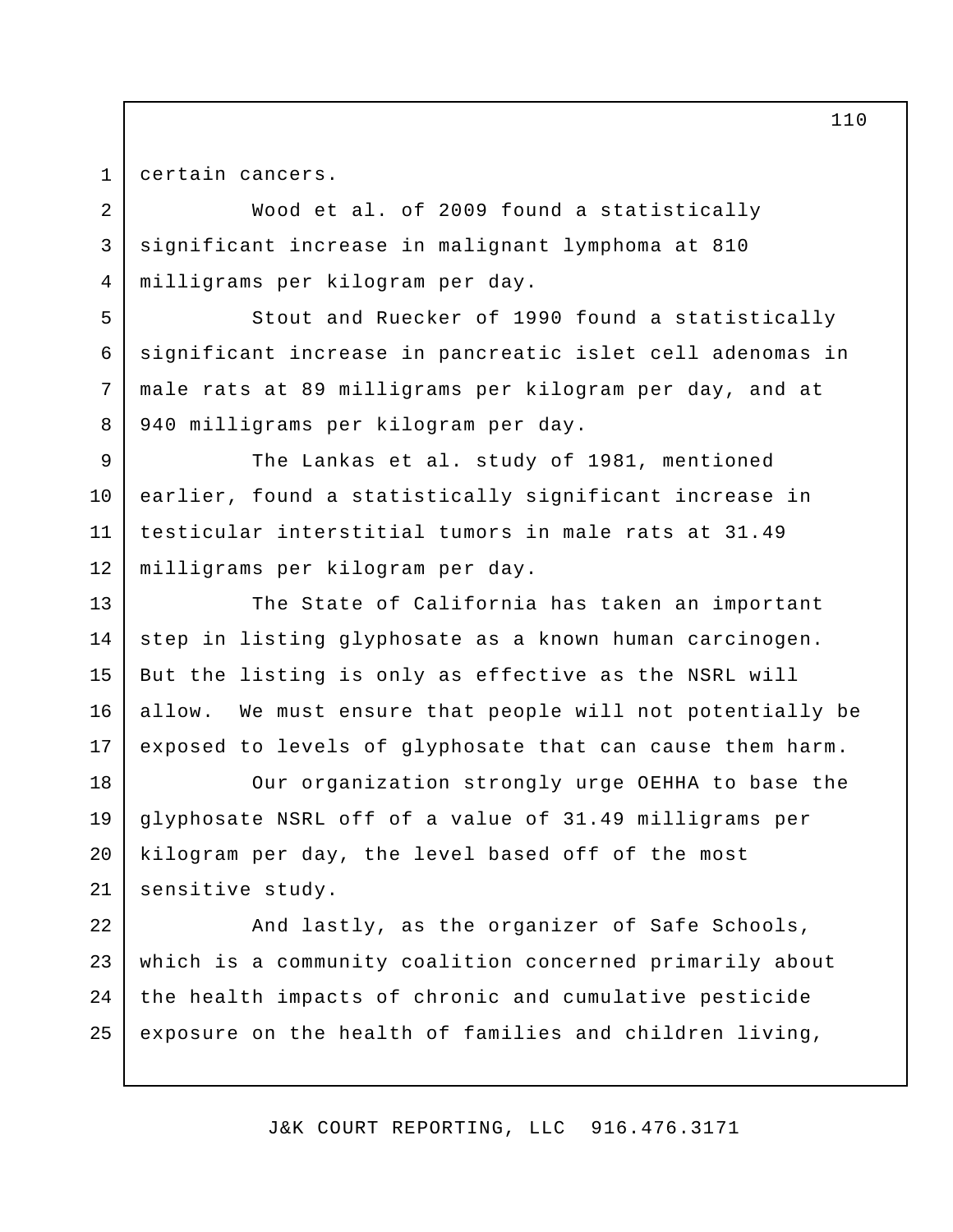working, and attending school near fields. I want to reiterate that the 70 kilogram weight used in the NSRL calculation doesn't take into account child exposure, and continues to leave one of our most vulnerable populations at risk of cancer and many other health harms. Thank you. CHIEF DEPUTY DIRECTOR HIRSCH: Thank you. Next speaker Desirée Rojas from the Labor Council for Latin American Advancement, and Assembly District 4. Okay. Well, then the next speaker Leni -- oh, I'm sorry. MS. FELTON: I'm the next speaker. CHIEF DEPUTY DIRECTOR HIRSCH: You're -- okay. That's what I thought. Leni Felton, the Way of Health, private biz. And following that will be Sharon Larsen and Diana Rudé. MS. FELTON: Okay. Thank you very much for having this hearing today. Thank you very much for having this hearing today, and for opening to all the information you're receiving. I'm a clinical nutritionist. I work with people with chronic health issues. I've seen so many people that wouldn't even be able to sit here today and go through a full four hours of 1 2 3 4 5 6 7 8 9 10 11 12 13 14 15 16 17 18 19 20 21 22 23 24 25 (Applause.)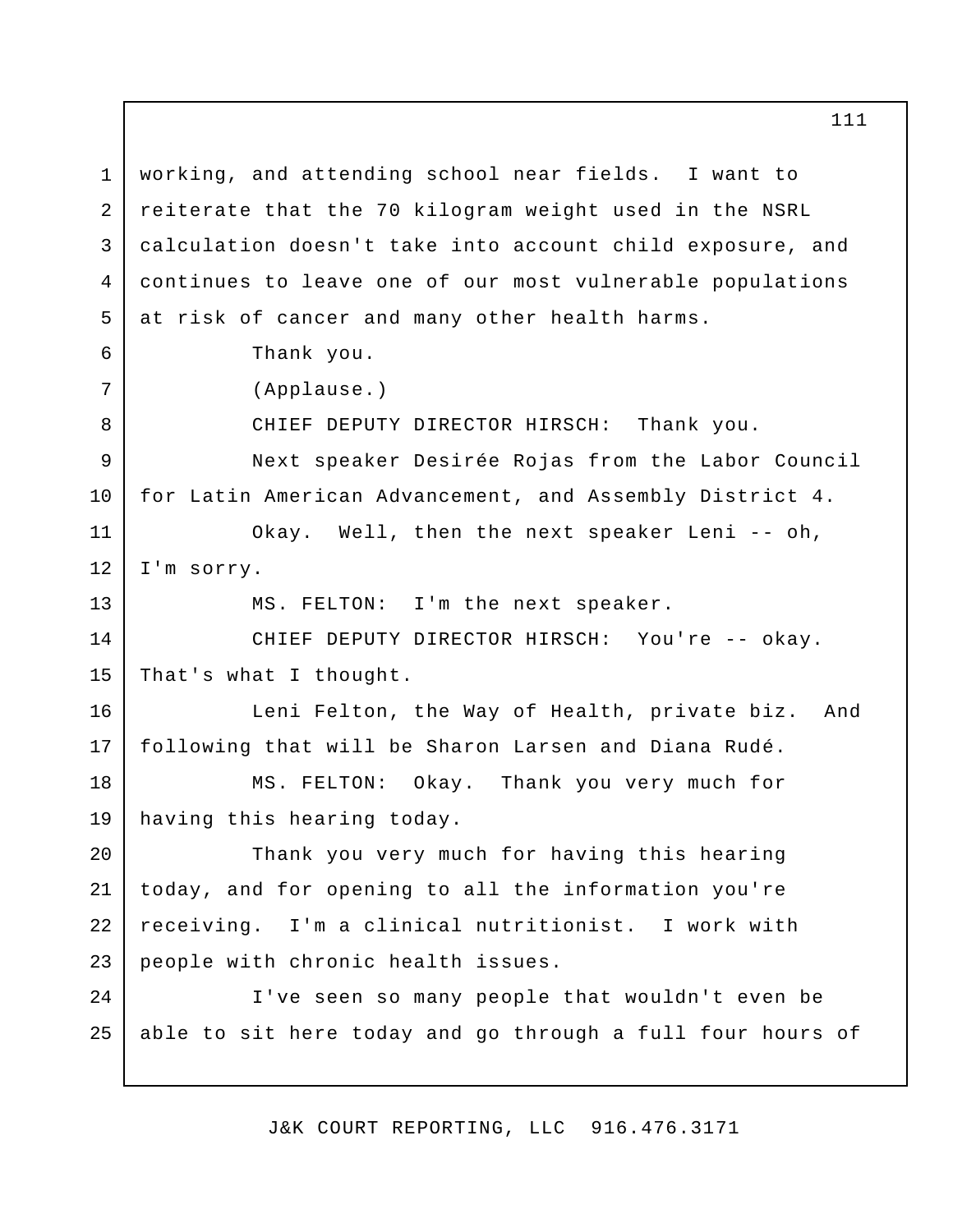discussion, either because their children are disrupted their -- because of their behavior or because of their own health being so poor. 3

1

2

 I've also just had the benefit of seeing a very long life. My mother just died at 99 -- 99 years of health. But on the other hand, I work with these very sick children. And I know that anything that's going to disrupt the major organs of elimination of the body, especially the liver, is going to have a huge impact on the health of the child throughout their years. And then when they get into their teens, even their own hormonal changes in cycles will be too difficult for them to 4 5 6 7 8 9 10 11 12 13 handle.

 So I encourage you to please listen to the information. here. We're all here because of the importance of this issue. information saying that it should be an infinite limit, and that there's -- there's no carcinogenic or any other factor. 14 15 16 17 18 19 20 If it wasn't an issue, we wouldn't all be I know that you've been presented with some If that was true, we wouldn't be here.

 But what we need to understand is that there is an aspect that has been spoken about over and over about bioaccumulation. And the fact is it's very hard to limit. Once you open the door, it's very hard to limit what is going to start being sequestered in a person's body. 21 22 23 24 25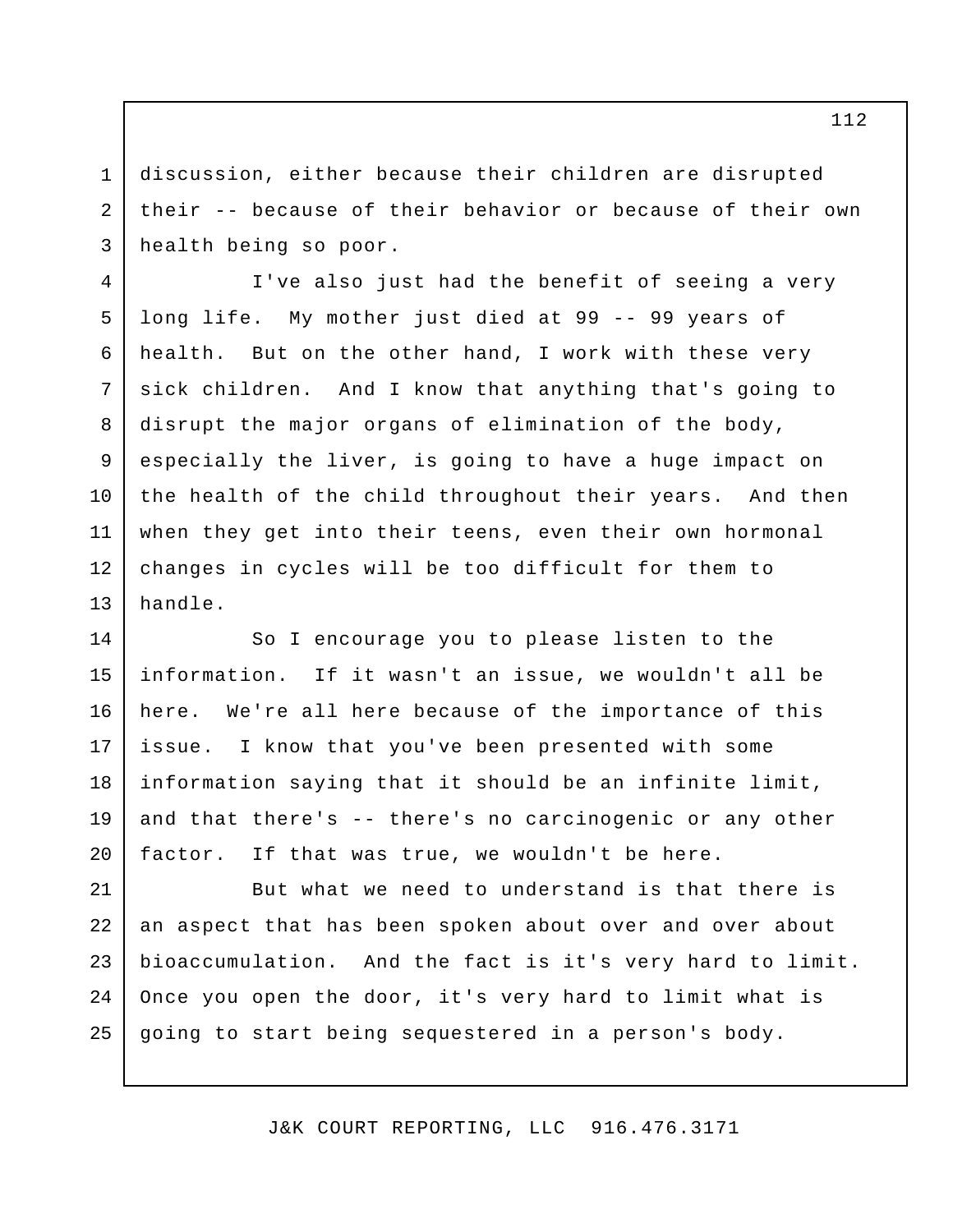Again, I thank you. I thank everyone here who has taken the time to give this information. And when I came in here, I drove up 80 -- Highway 5, and saw the signs in the middle of town saying Field or Farm to Fork. I think it said Field to Fork or Farm to Fork. And that really sums up why we're here today. It's a very specific and a very significant issue, and I hope that your findings will be that no level is safe. Thank you. CHIEF DEPUTY DIRECTOR HIRSCH: Thank you. Next speaker is Sharon Larsen from Moms Across America to be followed -- by -- I'm sorry. I'm really going to -- I don't -- Diana - MS. RUDÉ: Rudé. CHIEF DEPUTY DIRECTOR HIRSCH: Rudé. Okay. Thank you. And after her Cynthia Corey. MS. LARSEN: Hi. I'm Sharon Larsen. I live in Citrus Heights. I got involved in this issue because my grandchild doesn't look like this. She can't sit up. She can't hold her head up. She can't stand up. She can't - She has cerebral palsy -- low tone cerebral palsy, which means that she can't really chew food or swallow without aspirating food. Consequently, she became very, very thin and emaciated. Her pediatrician said that 1 2 3 4 5 6 7 8 9 10 11 12 13 14 15 16 17 18 19 20 21 22 23 24 25 (Applause.)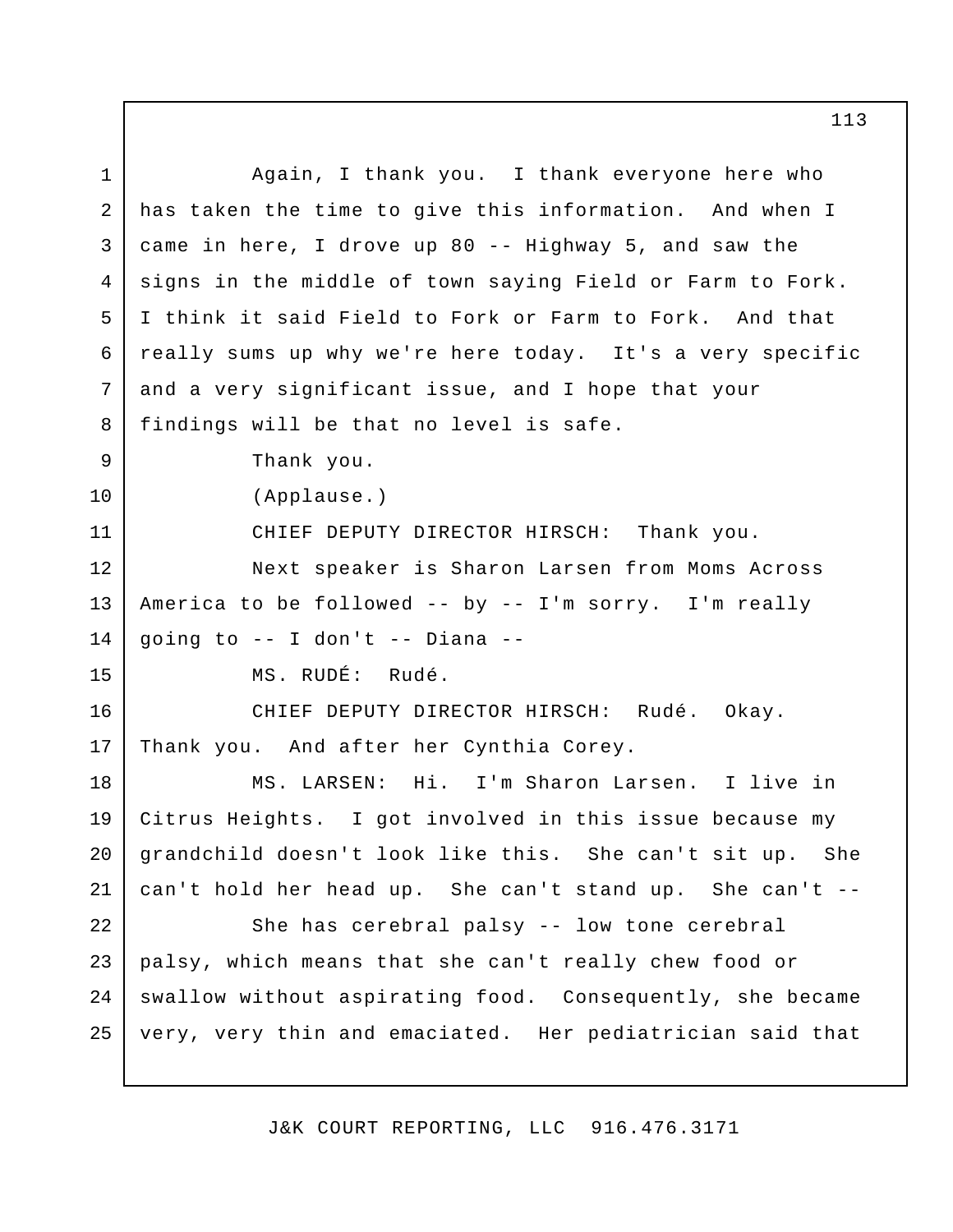she needed to have a G-tube. 1

 If you don't know what that is, it's a tube that goes into your stomach where you're fed fluids. The fluid that she is still being fed, because her mom and dad don't really understand about glyphosates, as most people don't understand, a small percentage of people in this country seem to even know anything about it or understand the 2 3 4 5 6 7 8 word.

 The reason I'm here is because she was prescribed PediaSure. It comes in a can. Moms Across America did their own testing of this product and found that it was very high in glyphosates. I'm not a scientist, but I know that it's -- I'm sorry to say it this way, but it was either 1500 or 15,000 times stronger than what's allowed in the water in France and Germany. 9 10 11 12 13 14 15

 I believe that it's that way, because it's made from corn and soy that is grown by Monsanto and sprayed with Roundup. This product is given to all vulnerable children that are not able to eat, and also to sick adults that have to be fed through a G-tube or have to drink fluid because they're really ill, and they're in the hospital, they're elderly, they have cancer. 16 17 18 19 20 21 22

 This product, and other products like it, there needs to be no glyphosate. We had no idea that that was in what my granddaughter was being fed, until I just 23 24 25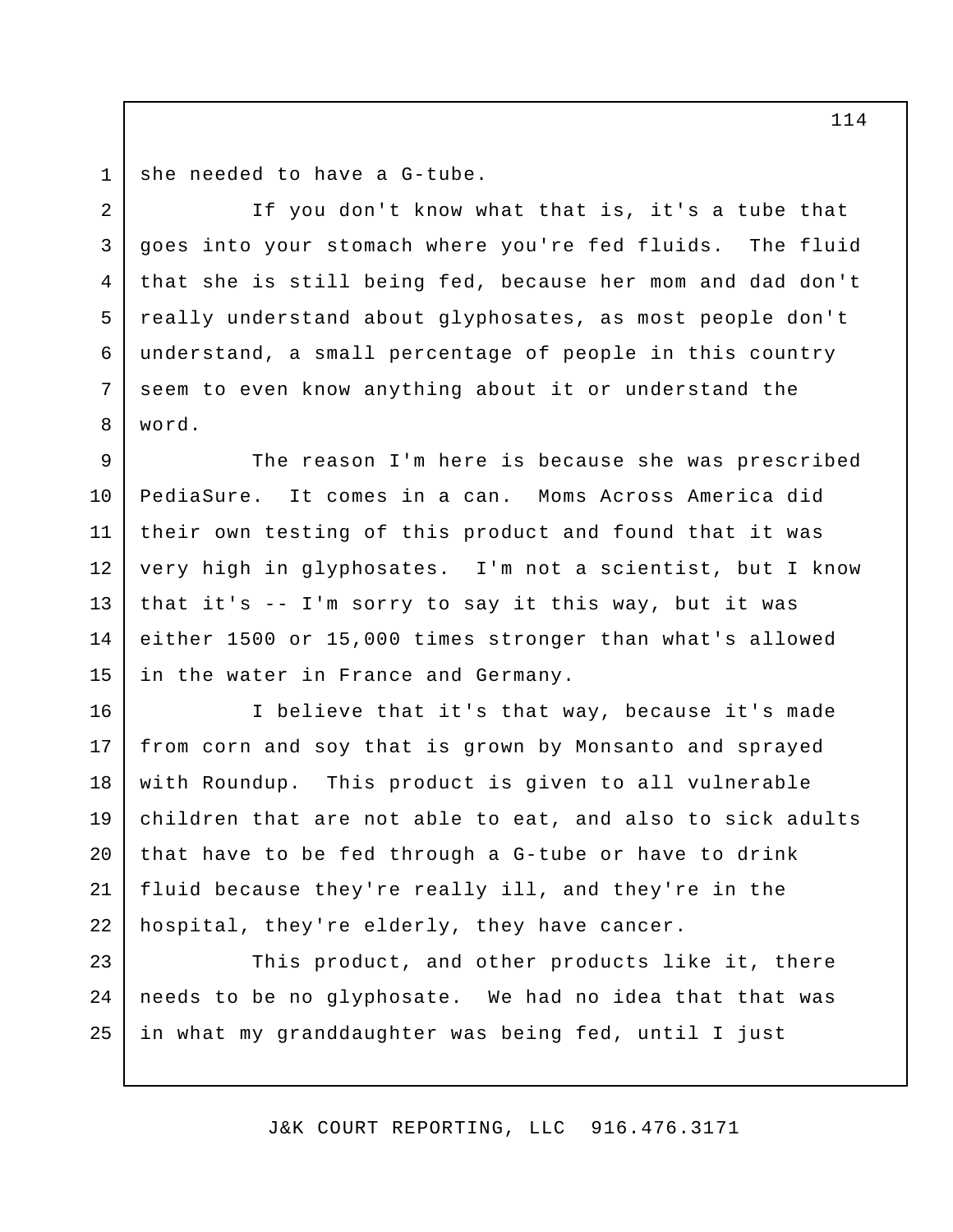started researching the nutritional value, and found the study that had been done by Moms Across America. 1 2

 So I believe there should be no glyphosates. There's No label on this product that's being fed to children. And since then, I found out it's also in formula and many other products that most parents have no idea what they're feeding their children or their grandchildren or their sick relatives. 3 4 5 6 7 8

 So I hope and pray for your help in banning this product, especially in products for children. And if it's not banned, labeling it so people at least know that they're poisoning their children. 9 10 11 12

Thank you.

(Applause.)

13

14

15

16

17

18

25

 CHIEF DEPUTY DIRECTOR HIRSCH: Okay. Thank you. Next speaker, on now, Diana Rudé from the California Guild, followed by Cynthia Corey and Joseph Robibias.

 MS. RUDÉ: Thank you. Diana Rudé from the California Guild. I also wanted to commend OEHHA for moving forward with this listing of glyphosate. 19 20 21

 The Detox Project tests food products for organizations such as Food Democracy Now, and Organic 22 23 24 Consumers Association.

I was told today that Dave Murphy of Food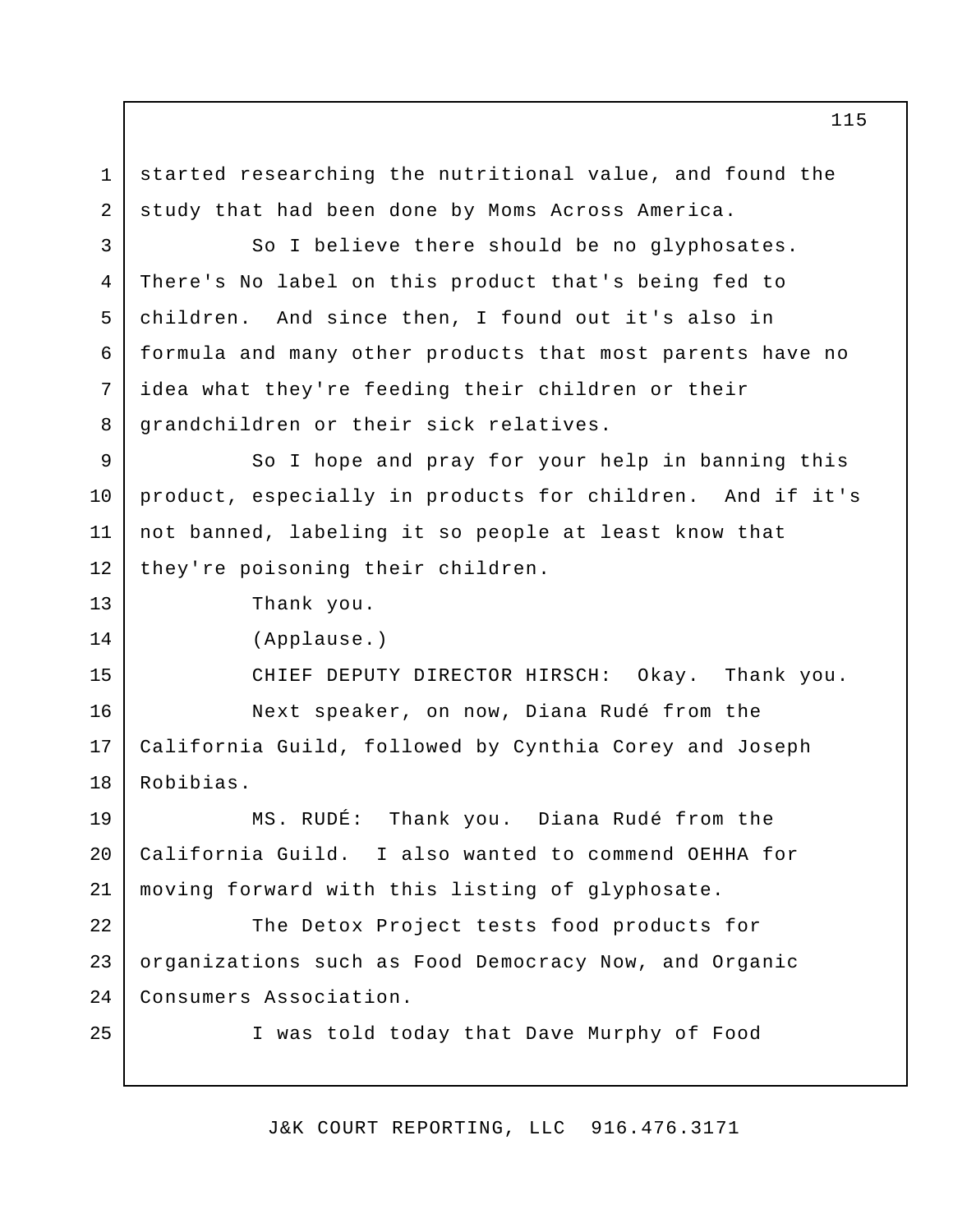Democracy Now was going to be here today, and wanted to speak, but he could not make it with a -- due to a 1 2 3 conflict.

4

5

6

7

8

9

 The Detox Project notes that glyphosate residues are rarely tested for in final food products by any regulators or companies worldwide, including the high glyphosate-resistant crops of soybean, which about 90 percent are genetically modified, and maize about 70 percent.

 The Detox Project recommends that methods for clinical testing, including glyphosate testing, should always have minimum limits of detection of 0.5 parts per billion or lower, and we advocate for much lower, for urine and water testing. 10 11 12 13 14

 They claim that chromatography tandem-mass spectrometry -- I can't say that -- testing methods are the most responsible methods that should be used for this testing of urine, water, or food for glyphosate. 15 16 17 18

 According to The Detox Project, the current no significant risk level being proposed here would not result in labeling of any of the numerous foods that have been identified to date to complain -- to contain glyphosate by the Detox Project. 19 20 21 22 23

 The other thing I just wanted to mention is related to the gut microbiome. It has been mentioned 24 25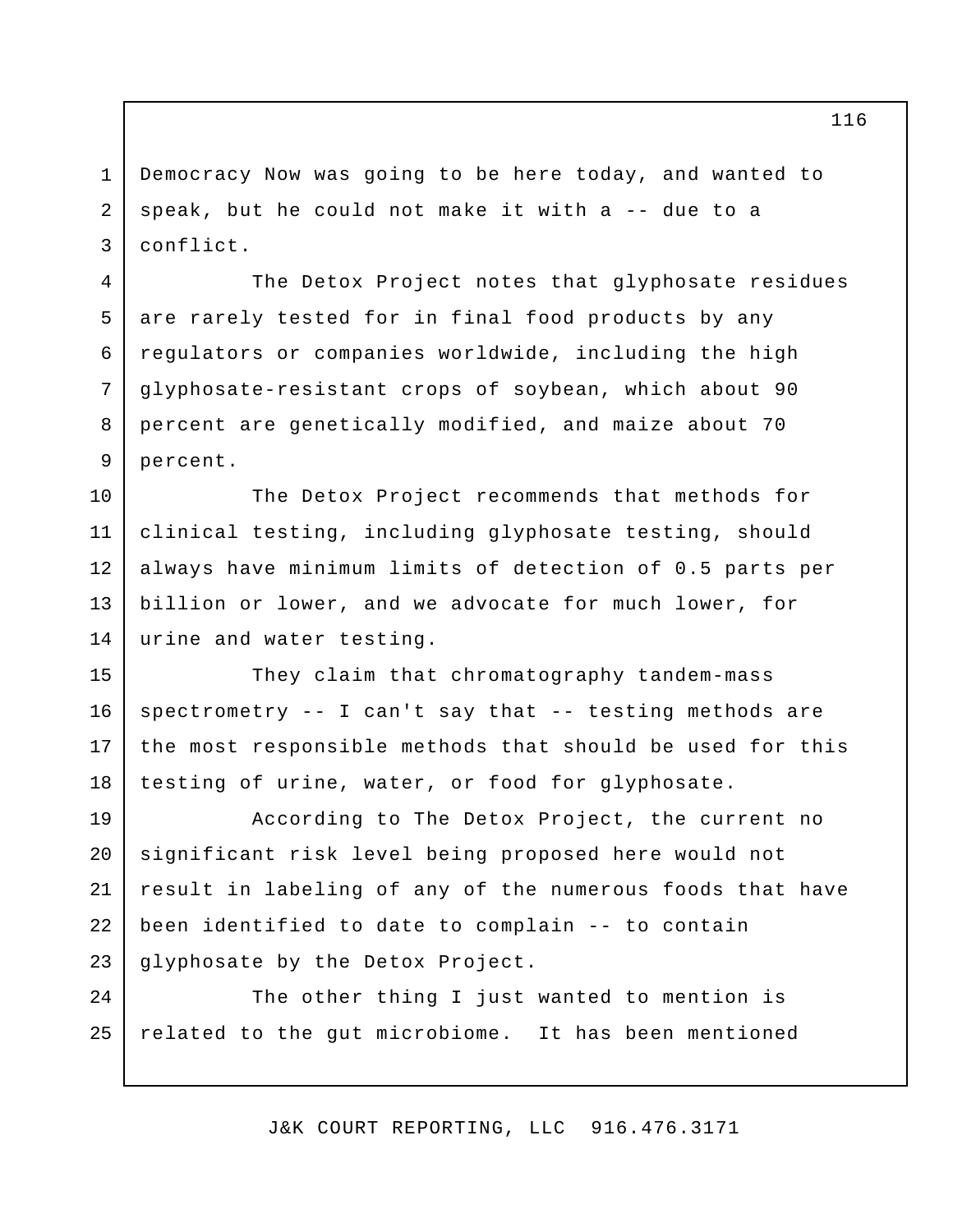before in other testimony today, but I just wanted to mention a finding by Keith Bell. He's a citizen scientist. And he says that gut micro -- microbiome make or break amino acids and prepare them for absorption.

 Keith Bell notes that gut microbiomes also regulate how amino acids cross the blood/brain barrier affecting mental and emotional health. According to Keith Bell, Roundup shuts down amino acid synthesis in bacteria intended to kill weeds because the same pathway for amino acid synthesis, the Shikimate Pathway - and excuse me if I'm pronouncing it wrong -- is used by plants.

 Although when glyphosate was first placed on the market, scientists weren't factoring in the collateral damage of Roundup to soil and gut bacteria, because microbes that were -- weren't receive -- weren't viewed at that time as crucial to public health. We know more now, and we need to respond to this new knowledge today. 12 13 14 15 16 17

Thank you.

1

2

3

4

5

6

7

8

9

10

11

18

19

20

25

(Applause.)

CHIEF DEPUTY DIRECTOR HIRSCH: Thank you.

 Okay. Next speaker Cynthia Corey from the California Farm Bureau followed by -- and you'll have to correct me when it's your turn -- Joseph Robibias and then 21 22 23 24 Susan Lee.

MS. COREY: Good afternoon. Cynthia Corey with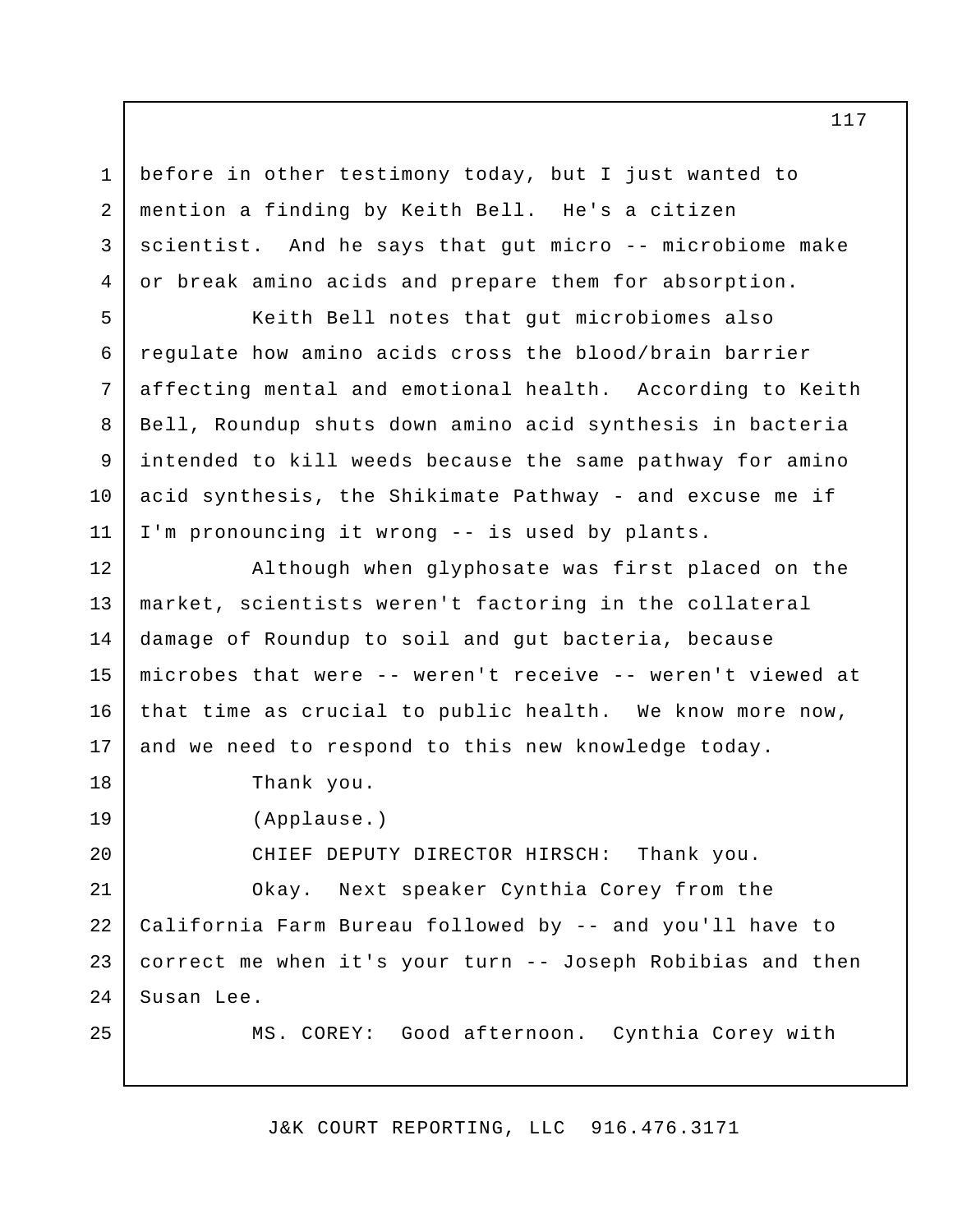the California Farm Bureau. I don't know if everyone is familiar with the Farm Bureau. I know a lot of people think it's a State organization, because it's an old word, but we're the largest nonprofit and oldest general farm organization in California. 4

1

2

3

5

6

7

8

9

10

11

12

 We have a lot of policies, and I've worked with the Farm Bureau for 27 years in doing a lot of the environmental issues. What's very important to the members of our -- the California Farm Bureau, which are farmers and ranchers, is that if we do use chemicals that we use them very, very carefully, and judiciously. That's very important to our membership.

 The Farm Bureau does not agree with the listing of glyphosate under Prop 65. Glyphosate, as was mentioned earlier, is a very important tool in conservation tillage. It allows us to reduce our tractor passes. And why that's important is you're using less diesel, which means you have cleaner air, you're able to sequester carbon, because you're not disturbing the soil. 13 14 15 16 17 18 19

 So these are important for the environment, and so there's a lot of co-benefits, and we can -- we'll go into that more at length in our comments. 20 21 22

 We know that nearly two dozen regulatory and scientific bodies internationally reviewed the same four animal studies that IARC, the working group, and they 23 24 25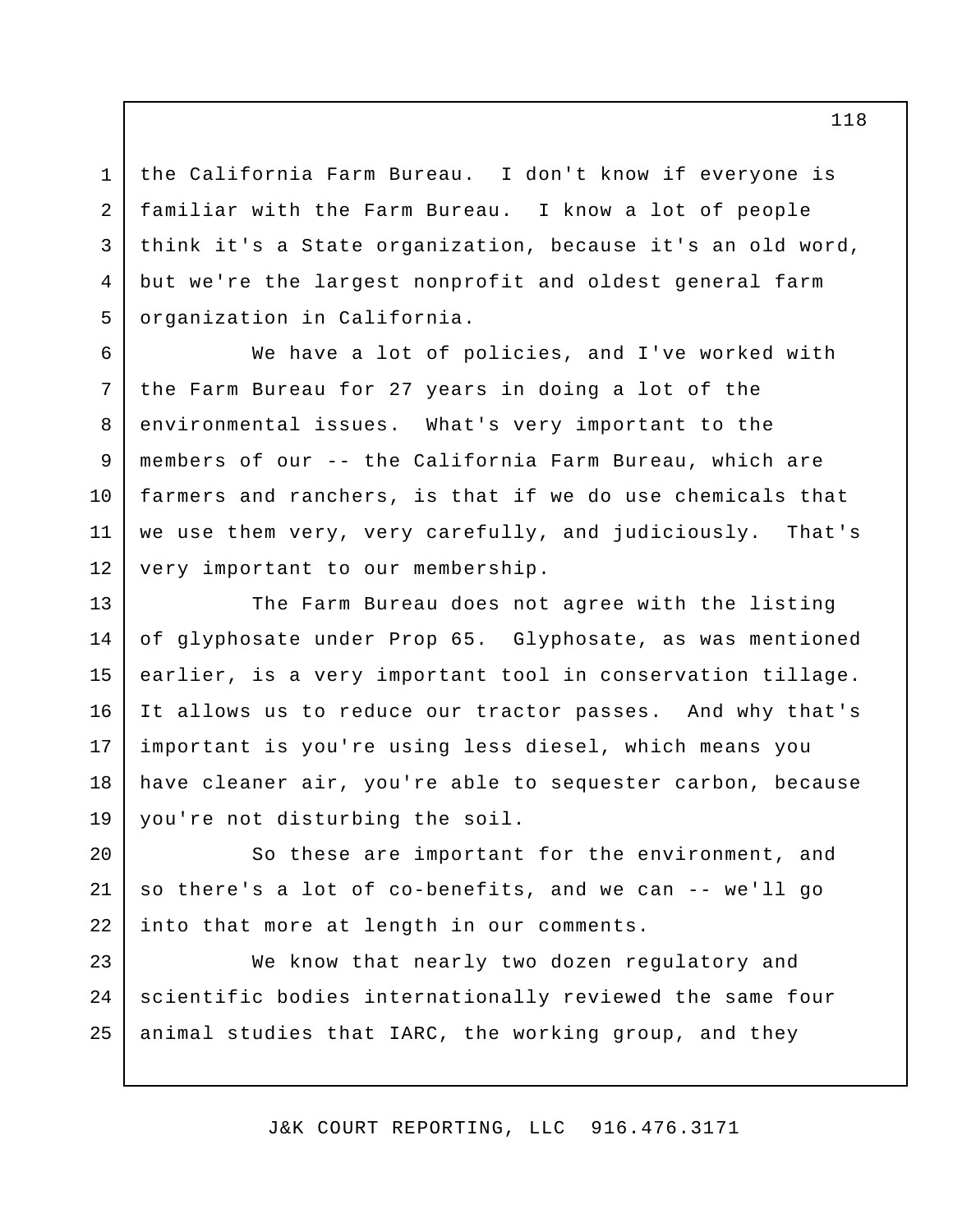reached the opposite conclusion, which is that glyphosate is not shown to be carcinogenic. 1 2

 Given that OEHHA has changed their mind since their 2007 review, and now proposes listing, we only ask that the NSRL be absolutely no lower than the 1100 micrograms per day that's proposed. 4

 We do not agree that it be listed. But if you're going to do it regardless of the scientific weight against this decision, then a fair NSRL is important, so that we don't -- aren't preventing from using an effective tool for agricultural production, and instead are faced with 7 8 9 10 11 12 frivolous lawsuits.

Thank you.

3

5

6

13

 CHIEF DEPUTY DIRECTOR HIRSCH: Okay. Thank you. Joseph Robibias -- and again feel free to correct me -- followed by Susan Lee and Robert Gipson. Okay. Well, I -- Joseph? Okay. Joseph from Folsom. Okay. Well, I guess you won't correct me then. So the next speaker will be Susan Lee followed - are you -- oh, she's not here either? MS. LEE: I'm here. CHIEF DEPUTY DIRECTOR HIRSCH: Oh. Susan Lee followed by Robert Gipson and Linda 14 15 16 17 18 19 20 21 22 23 24 25 Mulligan.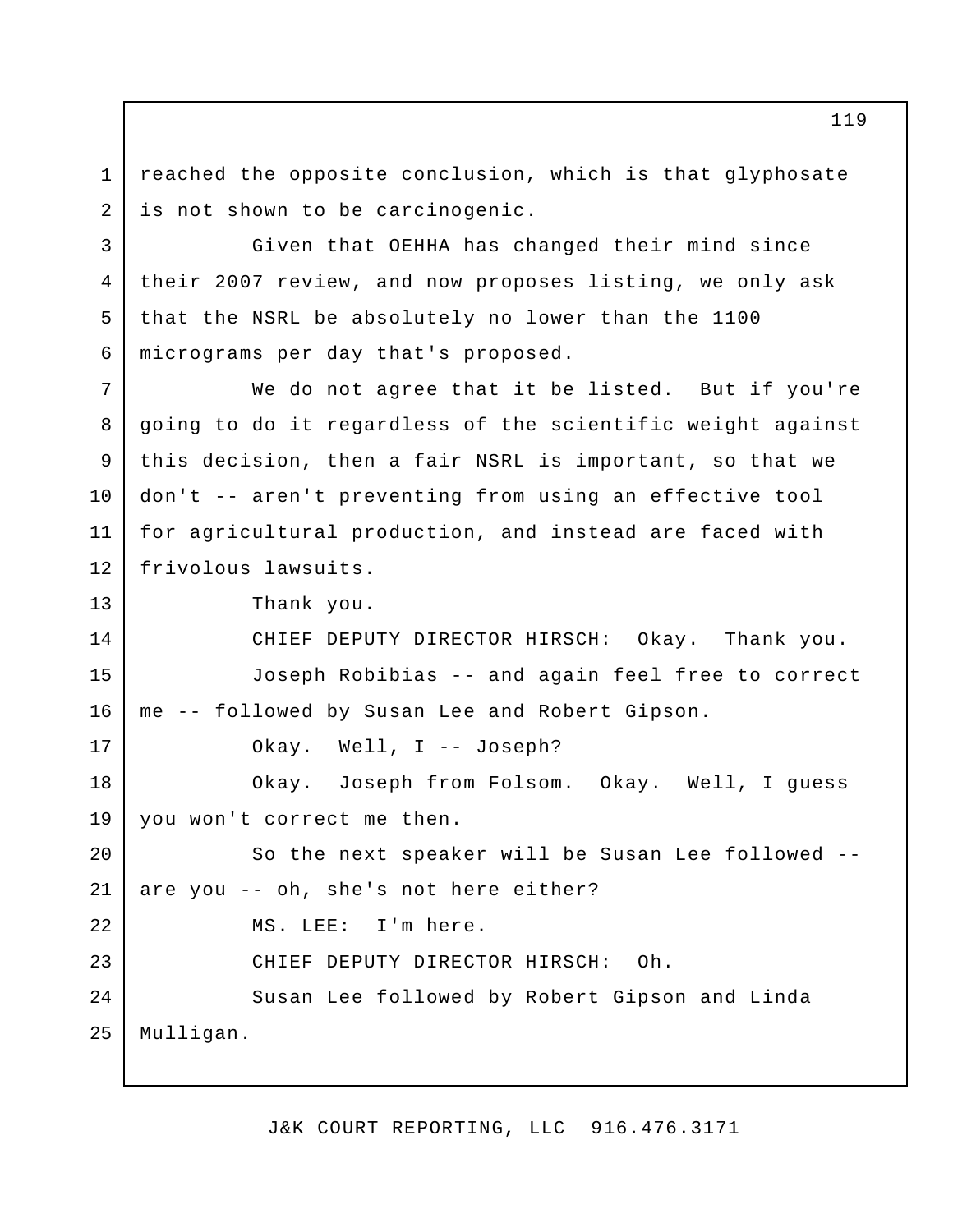MS. LEE: today. spoke with Zen, and she had me speak, given that I am a concerned citizen, as well as married to a farmer in California. And I want to thank you very much for all the time and effort that you've spent working with this issue and this the David and Goliath seemingly very important 3 4 5 Thank you very much for your time I actually didn't come prepared to speak, but I issue.

1

2

6

7

8

 So what Zen had me share, given that I'm in the farming industry, is the average -- or the annual average of glyphosate pounds used on our different crops, and there's 70 that are listed here, and this is from data that is from the United States Department of Agriculture's National Agricultural and Statistics Service, as well as a the California Department of Pesticide Regulation. 9 10 11 12 13 14 15

 So there's 70 crops that are listed here for California. And I started adding up the different -- the average amount of pounds of glyphosate, and this is from 2013 to 2014. And only out of -- and out of the 70, I added up just 13 of these particular crops that are abundant in California, some of them being alfalfa, almonds, cotton, grapes, all very much important to the 16 17 18 19 20 21 22 23 economy.

 But what I did then was look at -- I Googled the population of California, and that's 39 million people. 24 25

J&K COURT REPORTING, LLC 916.476.3171

120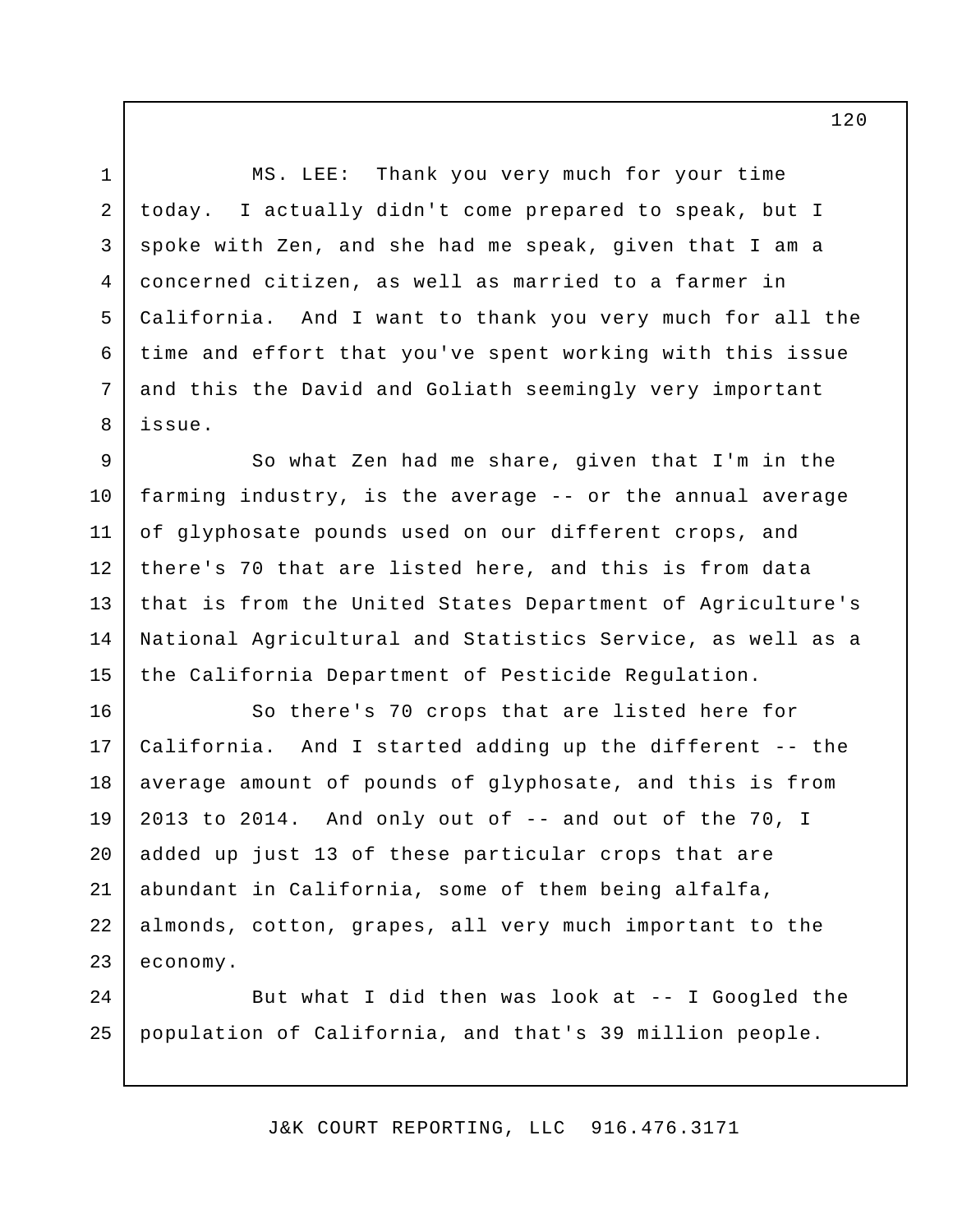So only on 13 products came over -- came out to eight pounds of glyphosate per person for every man, woman, and child in California. And I know that you've said that there's been no exposure assessment, but I don't know how -- how you look at any kind of risk exposure when every man, woman, and child is potentially looking at being exposed to eight pounds of glyphosate per year. Thank you very much for your time. I appreciate it, and I pray that all of our children will be considered in this decision. Thank you very much for your time. CHIEF DEPUTY DIRECTOR HIRSCH: Thank you. Next speaker is Robert Gipson followed by Linda MR. GIPSON: Hi. I hadn't intended to speak, but the distinguished representatives from Monsanto made a couple of statements that I had some questions on. I know this isn't -- we're not allowed to ask questions in this forum, but I just -- is there a way for me to find out if I heard correctly? May I restate them and have them say -- did I mishear? CHIEF COUNSEL MONAHAN CUMMINGS: I think that probably a better bet would be to -- we're going to be posting - 1 2 3 4 5 6 7 8 9 10 11 12 13 14 15 16 17 18 19 20 21 22 23 24 25 (Applause.) Mulligan.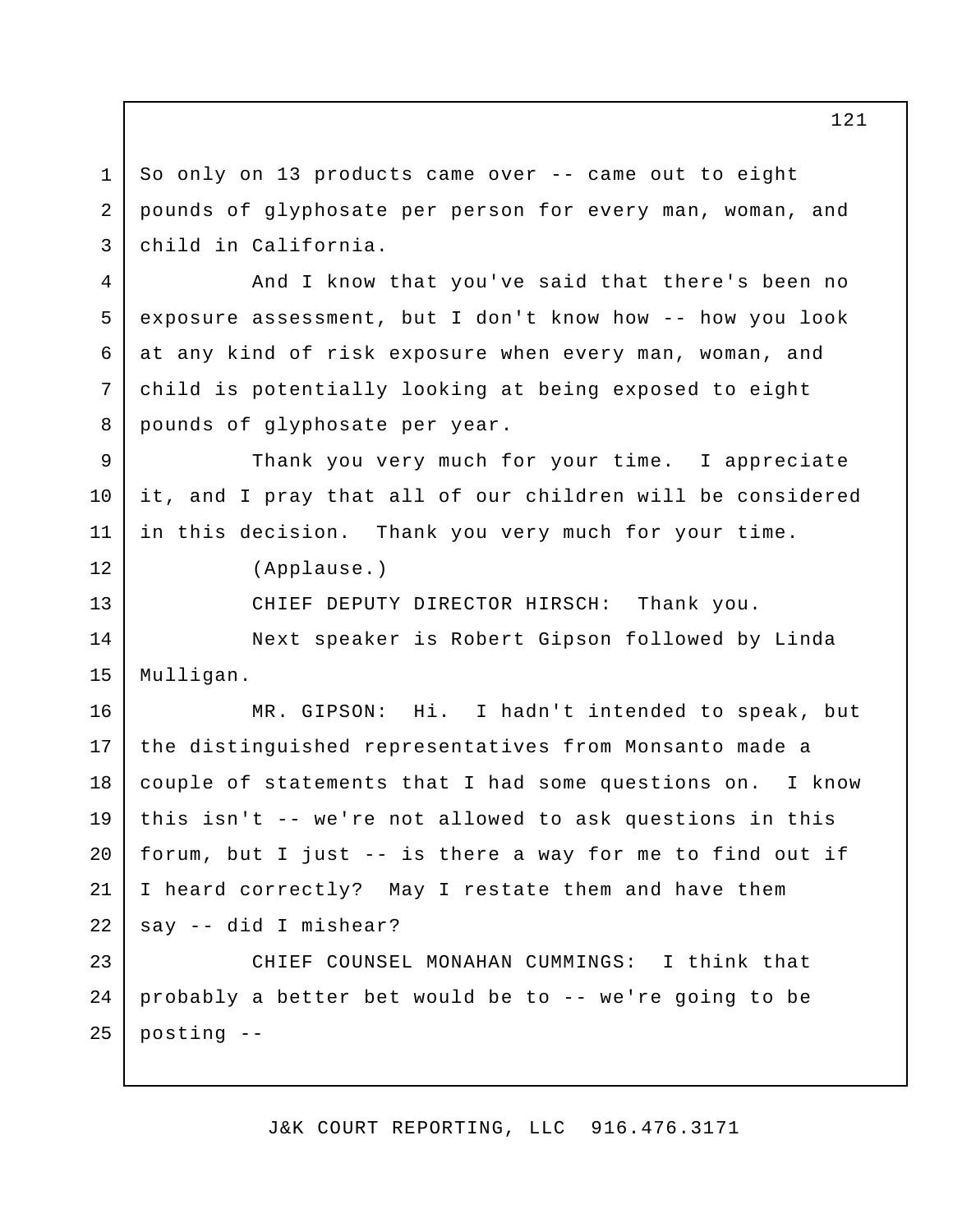1 2

5

6

7

8

MR. GIPSON: Okay.

 CHIEF COUNSEL MONAHAN CUMMINGS: -- the transcript, and also the video of the hearing. And so you can listen to what they said directly or look at the transcript. But I don't think they're willing to come back up and have a back and forth right now. 3 4

 MR. GIPSON: Okay. Then I'll just state what I heard and we'll see later if I misheard this.

9

CHIEF COUNSEL MONAHAN CUMMINGS: Okay.

 MR. GIPSON: They said that apparently cellular oxidative stress is the only cancer endpoint that should be considered, and they said no other cancer endpoints can 10 11 12 13 be considered.

 And the other statement, or the inference was, that OEHHA should not rely on animal studies. I don't know if I heard this correctly, but it was stunning to me, so perhaps I misheard. If I misheard, please forgive me, because we know -- everyone knows there are more cancer endpoints than cellular oxidative stress, the breast cancer study, which showed parts per trillion effects. 14 15 16 17 18 19 20

 The mechanism there is -- glyphosate has been shown to be an estrogen receptor agonist, which means it's like -- it acts like estrogen, but estrogen on steroids, no pun intended. And the estrogen receptor is a nuclear receptor. That means it binds to the DNA -- DNA and acts 21 22 23 24 25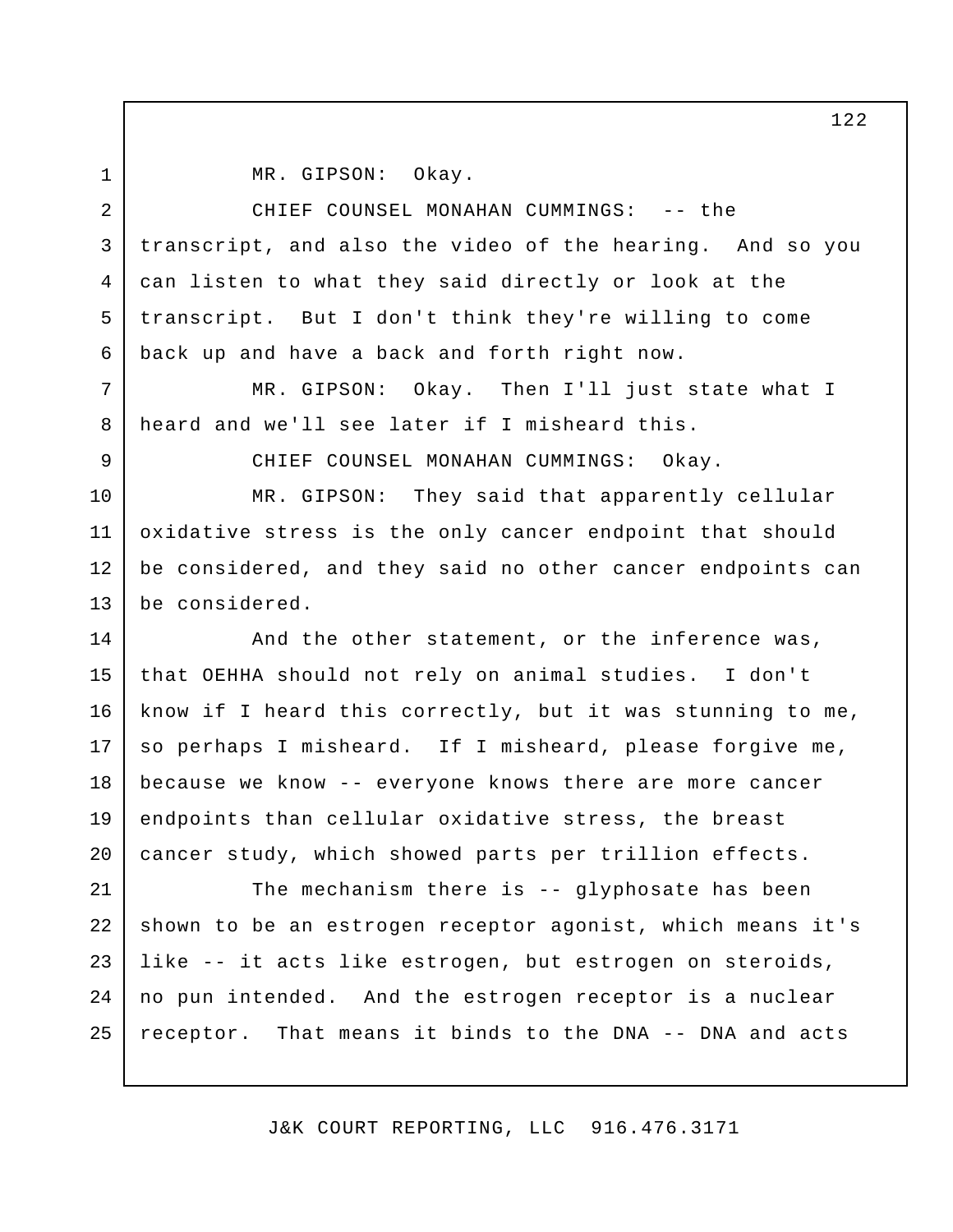as a transcription factor, and that's how it affects even -- it can affect not only the individual, but subsequent generations. So I'd just like to hear that, if 1 2 3 4 possible, clarified.

Thank you for your time.

(Applause.)

 CHIEF DEPUTY DIRECTOR HIRSCH: Okay. Thank you. And the last person who has given us a blue card is Linda Mulligan. 7 8 9

 MS. MULLIGAN: I was five minutes ago I really wasn't not going to speak. I accompanied my best friend here, Andy Samsel. I'm myself have an organic farm in New Hampshire. We came all the way from New Hampshire. 10 11 12 13

 As a teacher for 20 years I taught high school. And in one of my community service classes, their community service as a random act of kindness was to go into their father's shed and find the Roundup, bring it to your father or your mother, whoever takes care of it, and ask them to bring it back to Lowe's and to Home Depot. 14 15 16 17 18 19

 I also told them do not be prepared to ask for your money back. Just ask them to please dispose of it, and do not put it in your property anymore. I taught these children for 20 years, all the freshman, and I, all of a sudden, am proud to say that I did that. 20 21 22 23 24

25

5

6

I also have a husband at home, autoimmune disease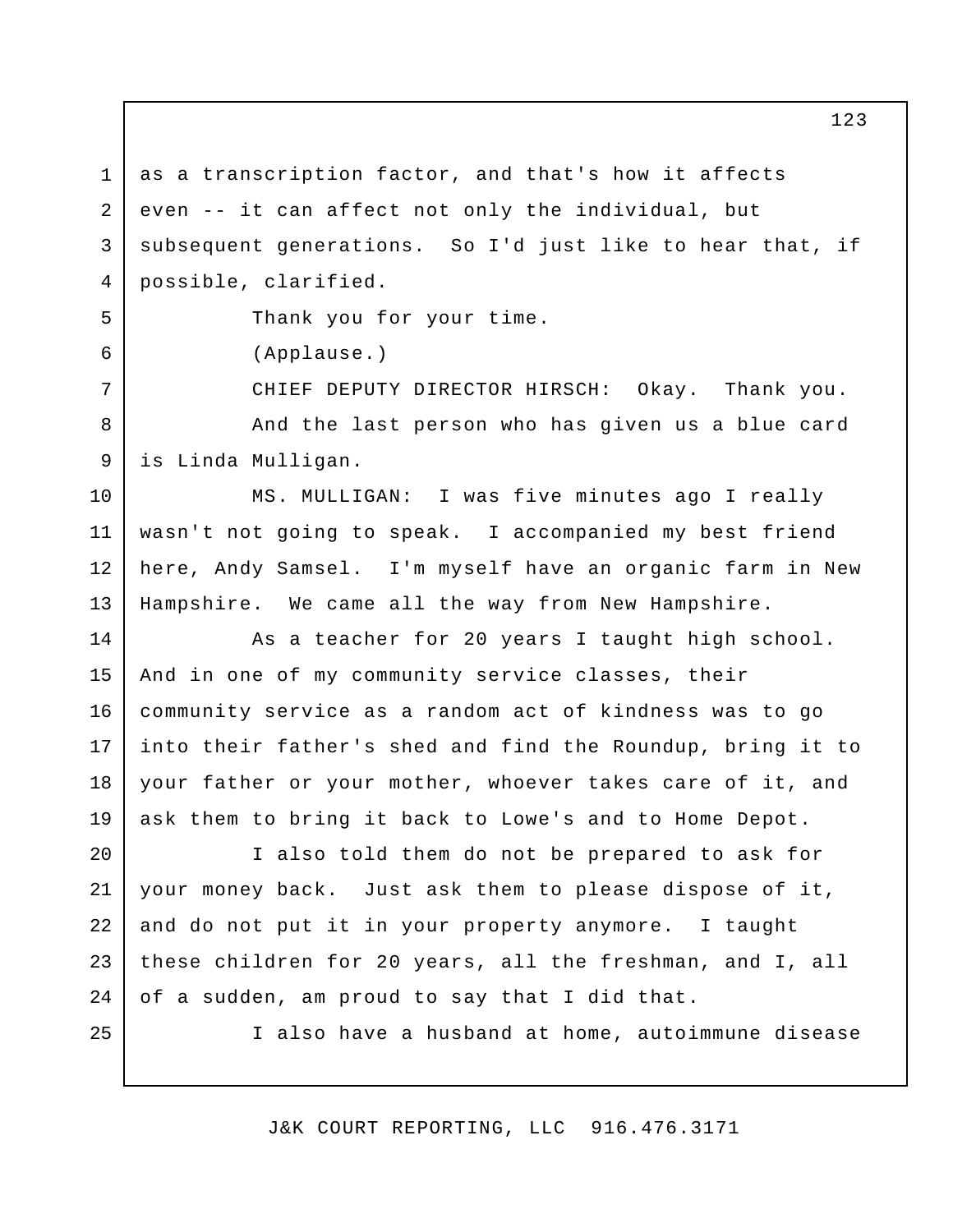who was poisoned by water. He is now waiting on a double lung and a liver transplant. Being from New Hampshire, we look over at California and we think you people are cool. We love California. Do you understand the power that California has, not only on this country, but on the world? Thank you. CHIEF DEPUTY DIRECTOR HIRSCH: Okay. So thank you. So everyone who has given us a blue card has had the chance to speak. So if there is anyone else who would like to speak, this is the time to do it. Come on up. Come on up to the microphone. We have one individual who's making his way up MR. ROTHCHILD: Thank you. My name is P.T. Rothchild. And I really didn't come here to speak, but the IRAC[phonetic], or whatever it's called, the study that showed how bad glyphosate was, has been called into question. And our esteemed colleagues from Monsanto basically threw cold water on it. So what I was handed was a paper that showed that basically that test was very limited, it wasn't valid, and they should have looked at the people who got cancer from 1 2 3 4 5 6 7 8 9 10 11 12 13 14 15 16 17 18 19 20 21 22 23 24 25 And I hope you make the right decision. (Applause.) here.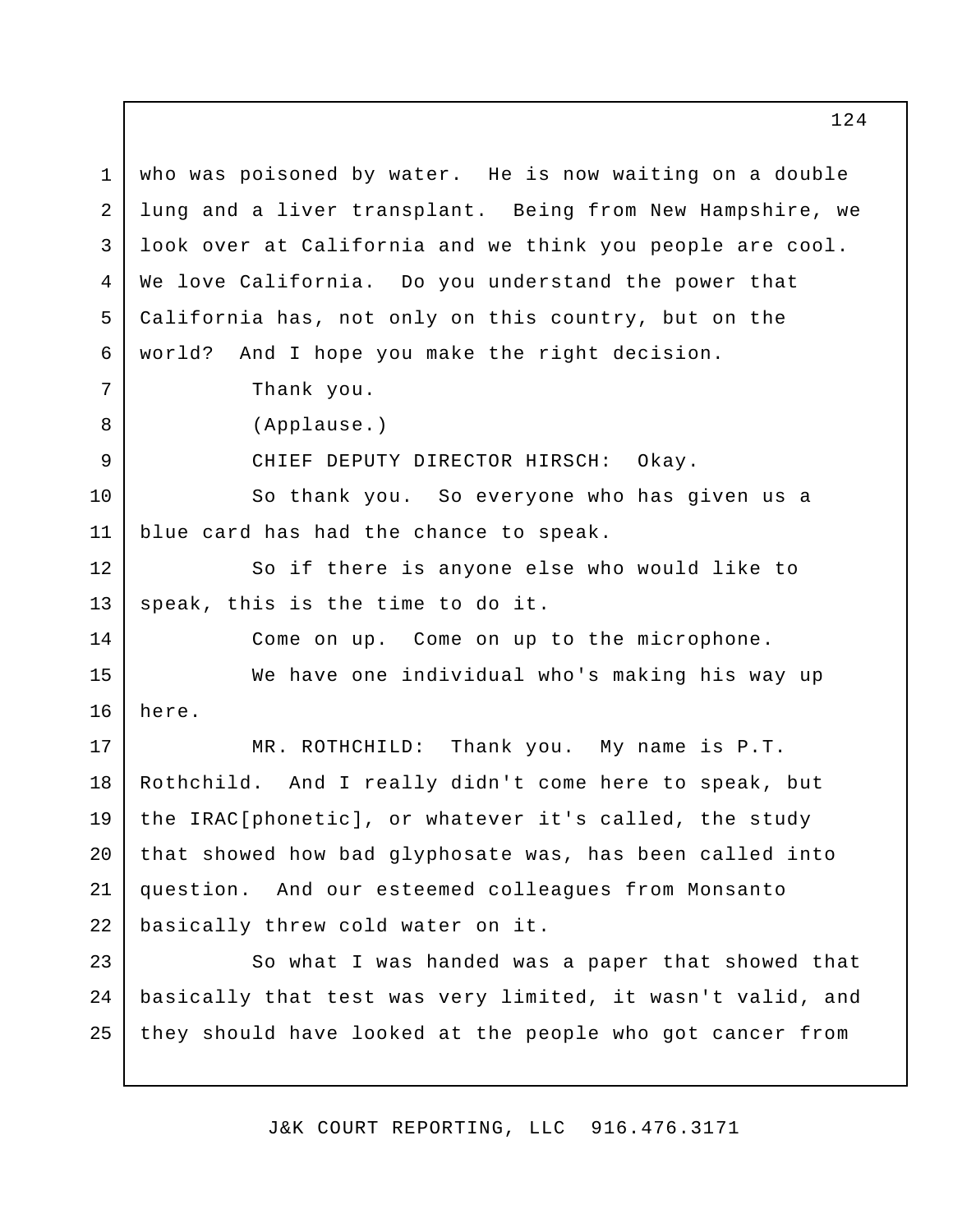that same test, which is right here. I don't know if you can see it on the camera or whatever. But there's a whole bunch of people here that got cancer from that same study. So it's not just animals getting cancer, it's mammals and animals, humanoids - 1 2 3 4 5

(Laughter.)

6

7

8

9

 MR. ROTHCHILD: -- and four foots -- four footers.

(Laughter.)

 MR. ROTHCHILD: That's pretty much all I wanted to say except for one thing, whether you're sitting back there or you're sitting down here, we're all eating the same food, we're all breathing the same air, and most of us are drinking the same water. A few of us are drinking real water that's alkaline or it's refined or whatever, but most people are just drinking the water. 10 11 12 13 14 15 16

 And none of us are going to get away from it. It's in the air. It's in bottles of wine. It's on your girlfriend's breath. So, basically, that's it. 17 18 19

 Now, whether or not you folks do the right thing or do anything at all, it's not really going to make a difference, because Monsanto is in control of a lot of things, not just glyphosate. 20 21 22 23

 And so if you do decide something, and you do the right thing, that's one step. But everybody out here, I 24 25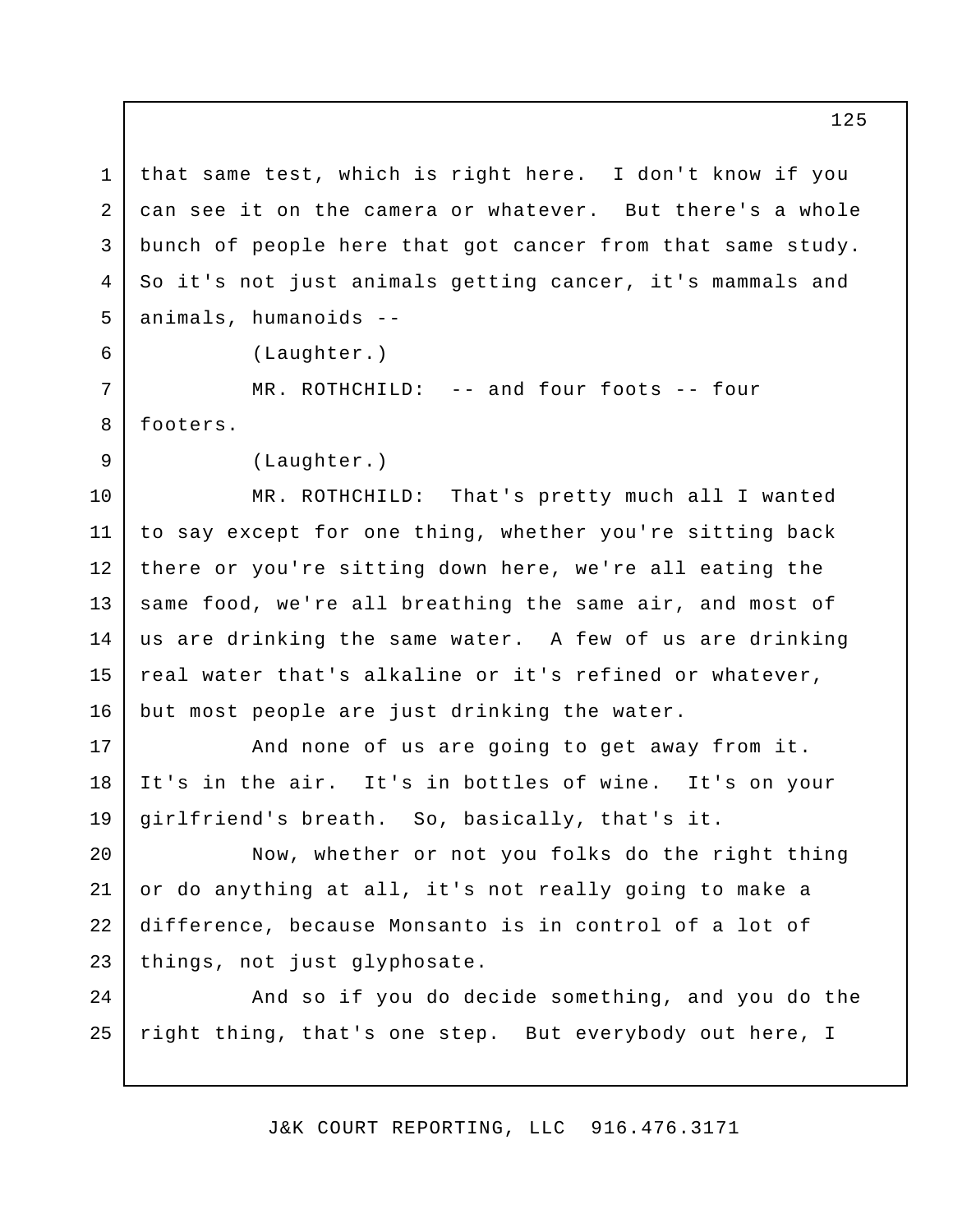know they all know that this is only one arm of the cracking that we're fighting. We're fighting a number of fronts, and glyphosate is only one. 1 2 3

 If we win on glyphosate, that's not going to cure anything. It's going to make us feel better, and we're already starting to see organic stuff in the major supermarkets, all from efforts that a lot of us have put out standing on corners, fliers, all kinds of things. So education is the key, 4 5 6 7 8 9

 We have to educate people to understand that what they put into their body makes a difference. When I met John Diaz, I was a size 38. 10 11 12

Thanks. Thanks a lot.

(Laughter.)

13

14

MR. ROTHCHILD: me. what happened. I cut out the Cokes, the Pepsi's. I don't eat at a Subway on a political thing. They hire child 15 16 17 18 19 I was a size 38. He radicalized I know that's a bad word to use nowadays, but that's traffickers.

 But I went from a 38 down to this. Now, I'll tell you why this is important. It's healthier, I look better, but I hang around with people who are about a third my age. I like that. I don't like looking like their grandfather. I talk hip. I can dance. That's it. So thank you for what you're doing. I know we're 20 21 22 23 24 25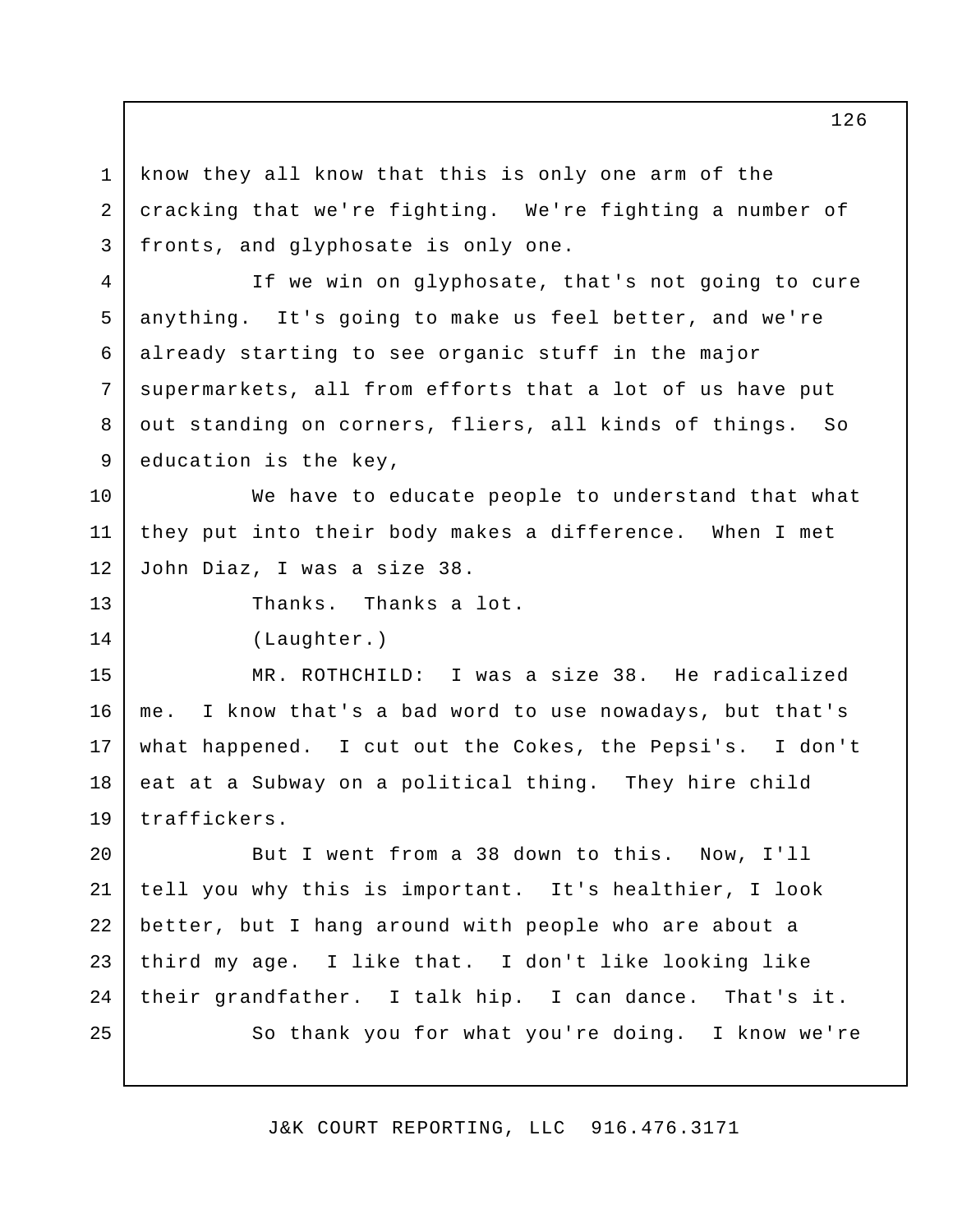up against -- like I say, we're up against ultimate evil. But if you don't fight ultimate evil, evil will win period. If you fight it, it may still win, but at least, you can die happy, because you were in the fight. You were sitting on the sidelines being a wallflower. 1 2 3 4 5

6

7

10

Thank you very much.

(Applause.)

 CHIEF DEPUTY DIRECTOR HIRSCH: Okay. Thank you. Anyone else who wishes to speak? 8 9

Okay.

MS. HOPP: County. And I guess to sum this up, there have been so many eloquent voices, and such passion. And I think you are all in a very tough position. 11 12 13 14 Thank you. I'm Susan Hopp from Marin

 On the other hand, I think in contrast, I loved our last -- the last gentleman's message, but I think that you can have tremendous impact. We've heard somebody from New Hampshire who talks about California. California has led on so many fronts, and so I hope that you will be inspired for your best selves to come forward, and inspired by the passion of all these people, and think of someone like Rachel Carson and what she was up against in the fifties when she went -- and the sixties, when she went in front of Congress and who she is today. 15 16 17 18 19 20 21 22 23 24

25

So thank you so much for all that you're doing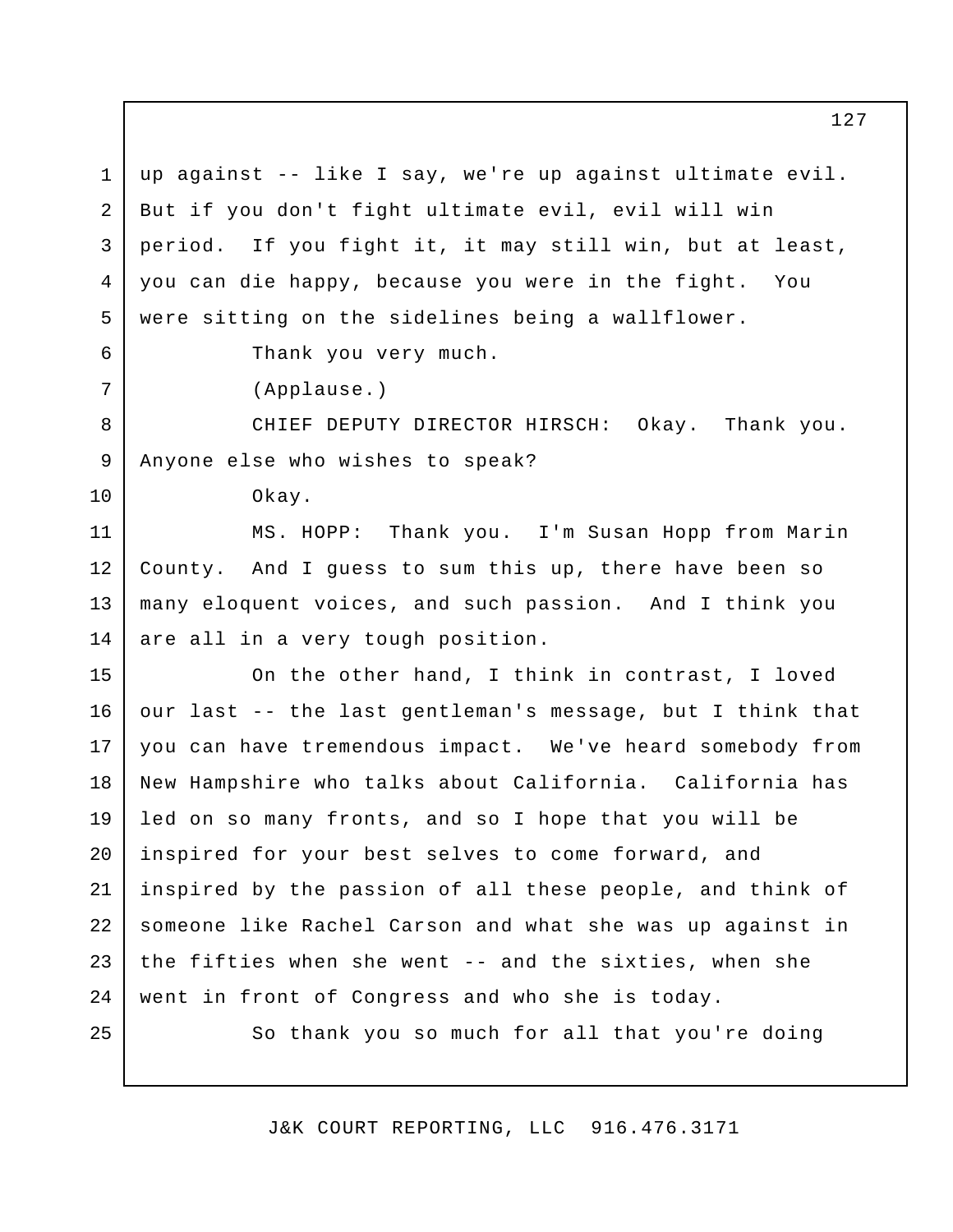and what you're doing. 1

2

3

4

5

6

Thank you.

(Applause.)

 CHIEF DEPUTY DIRECTOR HIRSCH: Thank you. Okay. I see we have another speaker. MS. DAMES: Hi. My name is Christine

 Dames[phonetic} and I'm from Marin County. And I want to thank you for taking this issue on, and how important it is. 7 8 9 10 I grew up in St. Louis, three miles as the crow flies from Monsanto.

 My sister worked there, and I swam in the Mississippi River as a kid. My father had a boat, and I spent every single weekend in that water. We had a farm by that water as well. I know that river, and I know Monsanto. I had no idea growing up then what I would come to know now about the place that was just three miles from my home. 11 12 13 14 15 16 17

 I'm also a producer on the film *A Permanent Mark*, which looks at Vietnam veterans and their exposure to Agent Orange, cancer, and the epigenetic fallout hitting their grandchildren, and the extreme suffering that has and continues to happen to the Vietnamese families in Vietnam from Agent Orange, a Monsanto product. 18 19 20 21 22 23

 I'm also an advocate for parent groups with children suffering from chronic illness in all its forms,  $2.4$ 25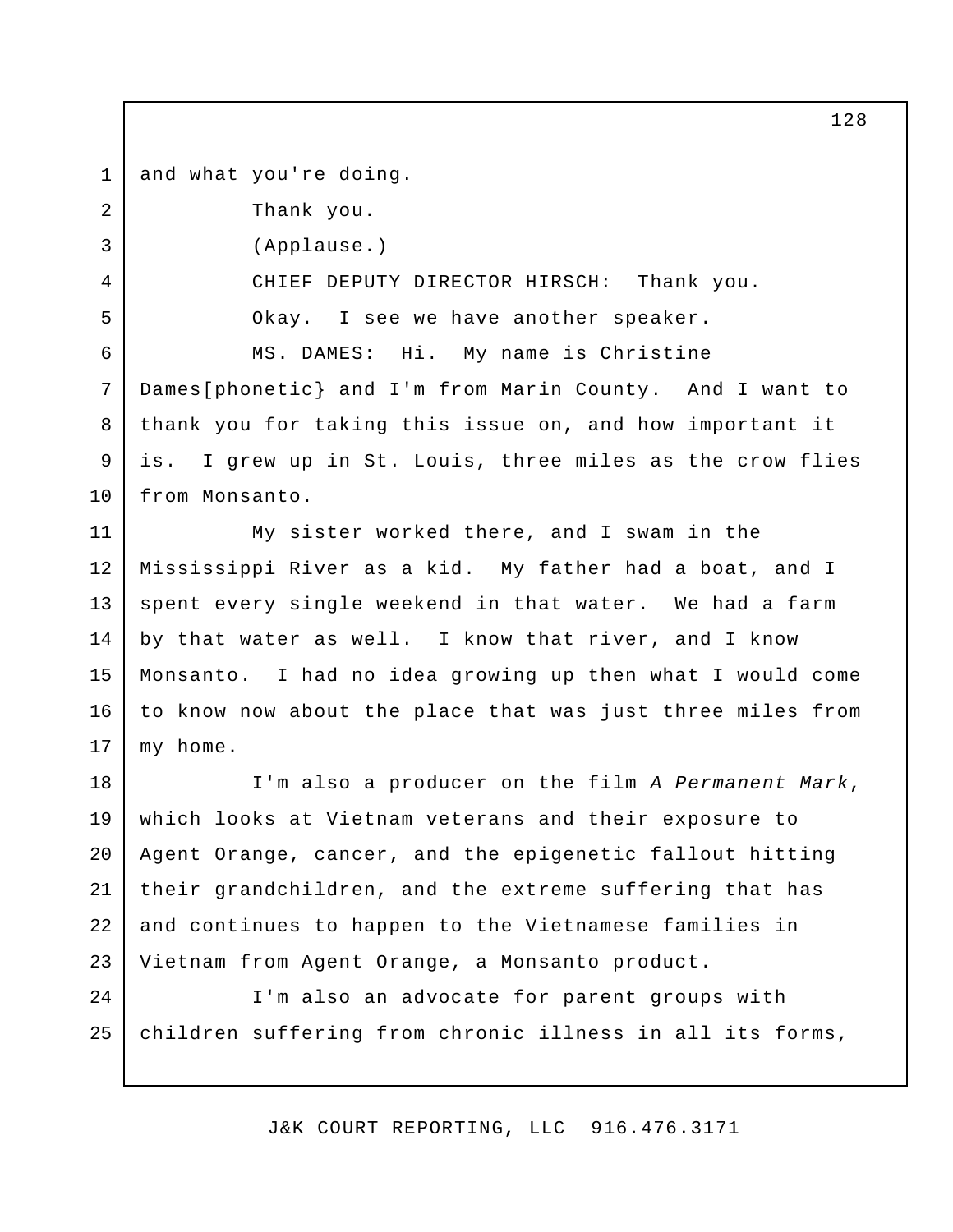autism, ADD, ADHD, all of it. I follow the moms. follow the women. I have no children. But in order to get well from serious chronic illness, I had to dive into their world, and I did. I

1

2

3

4

5

6

7

8

9

10

11

12

 And what I found was a world of sick children that I had no idea existed. I thought I was one of the only ones that grew up that way. I've recovered. These moms recover their children. And you know how they do it? Organic food. No chemicals. No pesticides. Organic food, and they know what to do. They're powerful. They are a force to be reckoned with. They know the science. I follow their science.

 I know glyphosate is bad. It's very bad, and there are other agents inside their that besides glyphosate that are equally and even worse than 13 14 15 16 glyphosate.

 So I ask you please -- thank you for taking this on, and I ask you to do your job the best you know how, because I know that you need to make the right decision on behalf of all the people that are here, all the families, the men, the women, those suffering and those not, in this State, in this country, and around the world. 17 18 19 20 21 22

 We're depending on you right now. They're all looking to you. Please make the right decision for all of 23 24 25 us.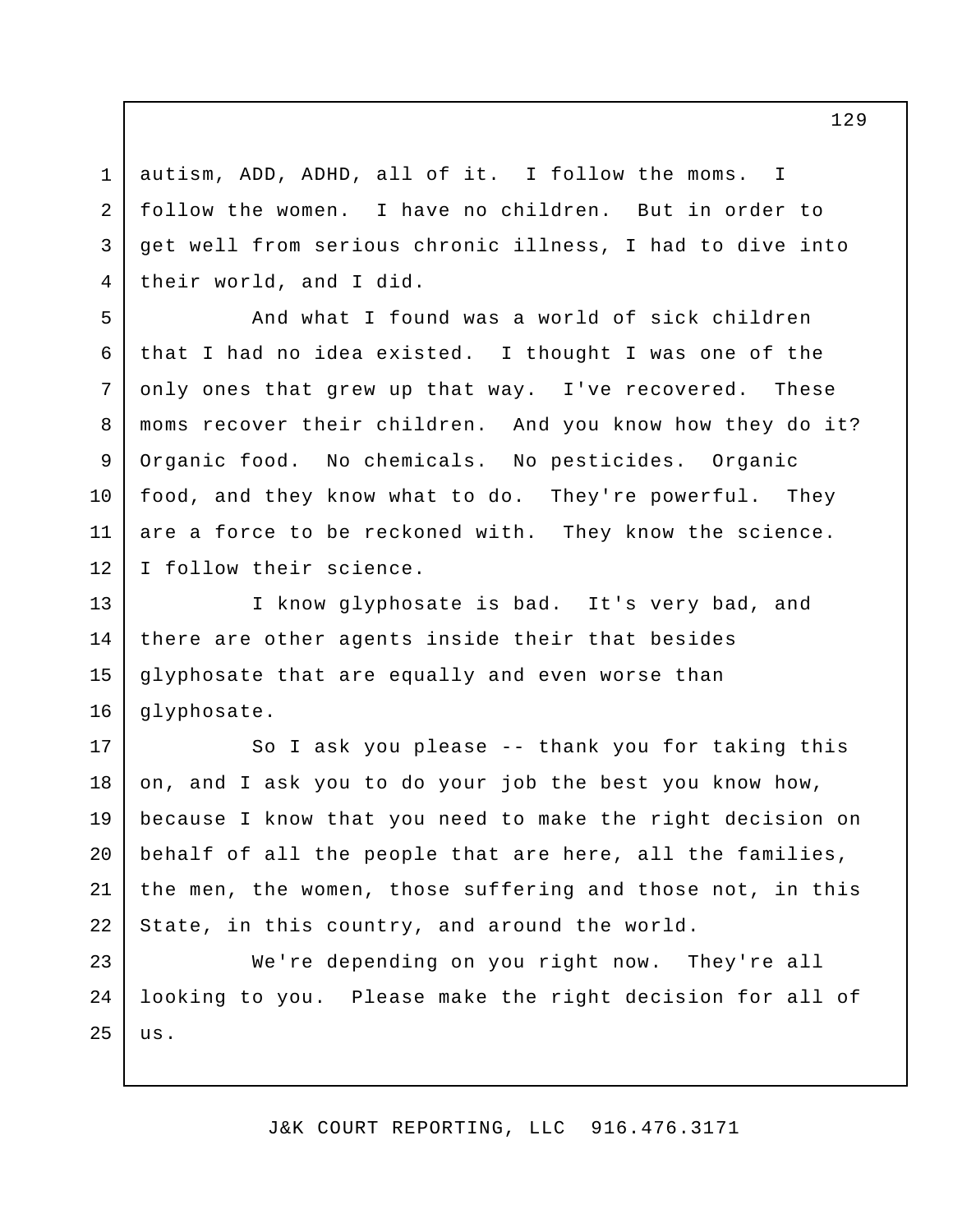(Applause.)

 CHIEF DEPUTY DIRECTOR HIRSCH: All right. Anyone 2 3 else wis hes to speak?

Last chance?

 CHIEF DEPUTY DIRECTOR HIRSCH: Okay. Carol would 5 6 like to -

 CHIEF COUNSEL MONAHAN CUMMINGS: Just one quick comment for any of the speakers that brought their - copies of their comments, if you want to have them in the record, you can do that, or if you don't have copies and you want to submit them as written comments, that's fine 7 8 9 10 11 12 too.

13

1

4

Thank you.

 CHIEF DEPUTY DIRECTOR HIRSCH: Okay. So with that, I hereby close this public hearing. I'd like to thank you very much for taking the time to come here this afternoon. in the past know that we typically get professional scientists, and attorneys, and all that. And we don't - we don't often get the, you know, just number of private citizens who have come here. So we know for a lot of you it was a drive or even a plane flight here, and very much appreciate that you took the time to come here and share your thoughts with us. 14 15 16 17 18 19 20 21 22 23 24 You know, those who have come to our hearings

25

We have, in addition to the OEHHA staff who you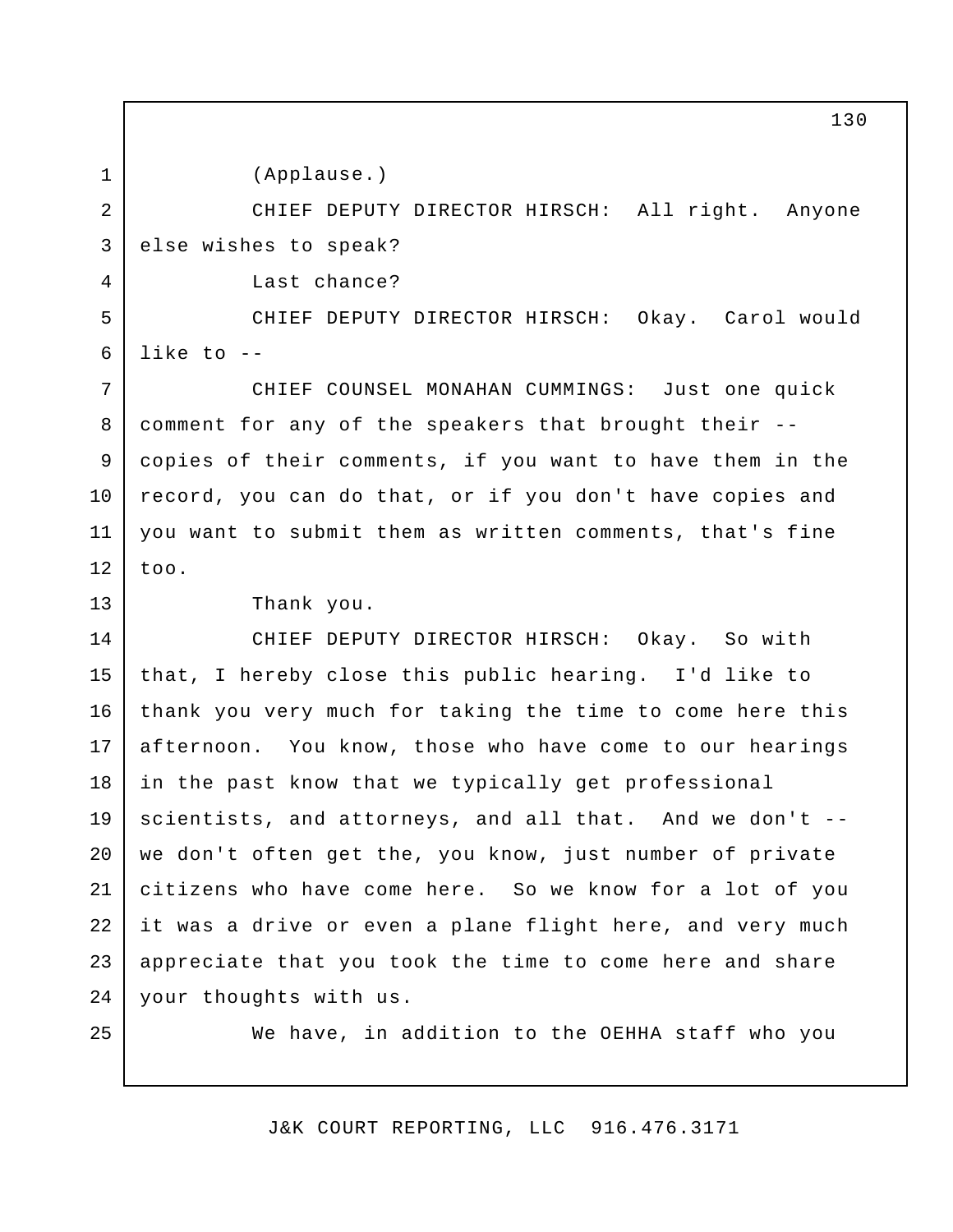see up here, I know several of our scientists have been in the audience listening, and other scientists have been watching the webcast. So we've -- you know, a lot of us have heard what you've said. 1 2 3 4

 CHIEF DEPUTY DIRECTOR HIRSCH: Oh -- well, the 5 6 question is...

 MS. HAYES: How many people on the Committee will be making this decision. I'm not familiar with this branch of California.

 CHIEF COUNSEL MONAHAN CUMMINGS: Okay. We can restate -- restate the question. What's your name? MS HAYES: 10 11 12 Laura Hayes.

7

8

9

 CHIEF COUNSEL MONAHAN CUMMINGS: Laura Hayes. She's asking how many people are on the Committee that will make this decision? 13 14 15

 CHIEF DEPUTY DIRECTOR HIRSCH: And the answer is it's not a committee per se, it's OEHHA management of which three of us are up here. There's several others. Our OEHHA Director is a toxicologist and an expert scientist and will be -- you know, is really the individual who will make that final decision, but in concert with all of us. 16 17 18 19 20 21 22

 And, you know, the way the process will work is at the -- once the written comment period closes, Dr. Sandy and her staff will be going through the comments 23 24 25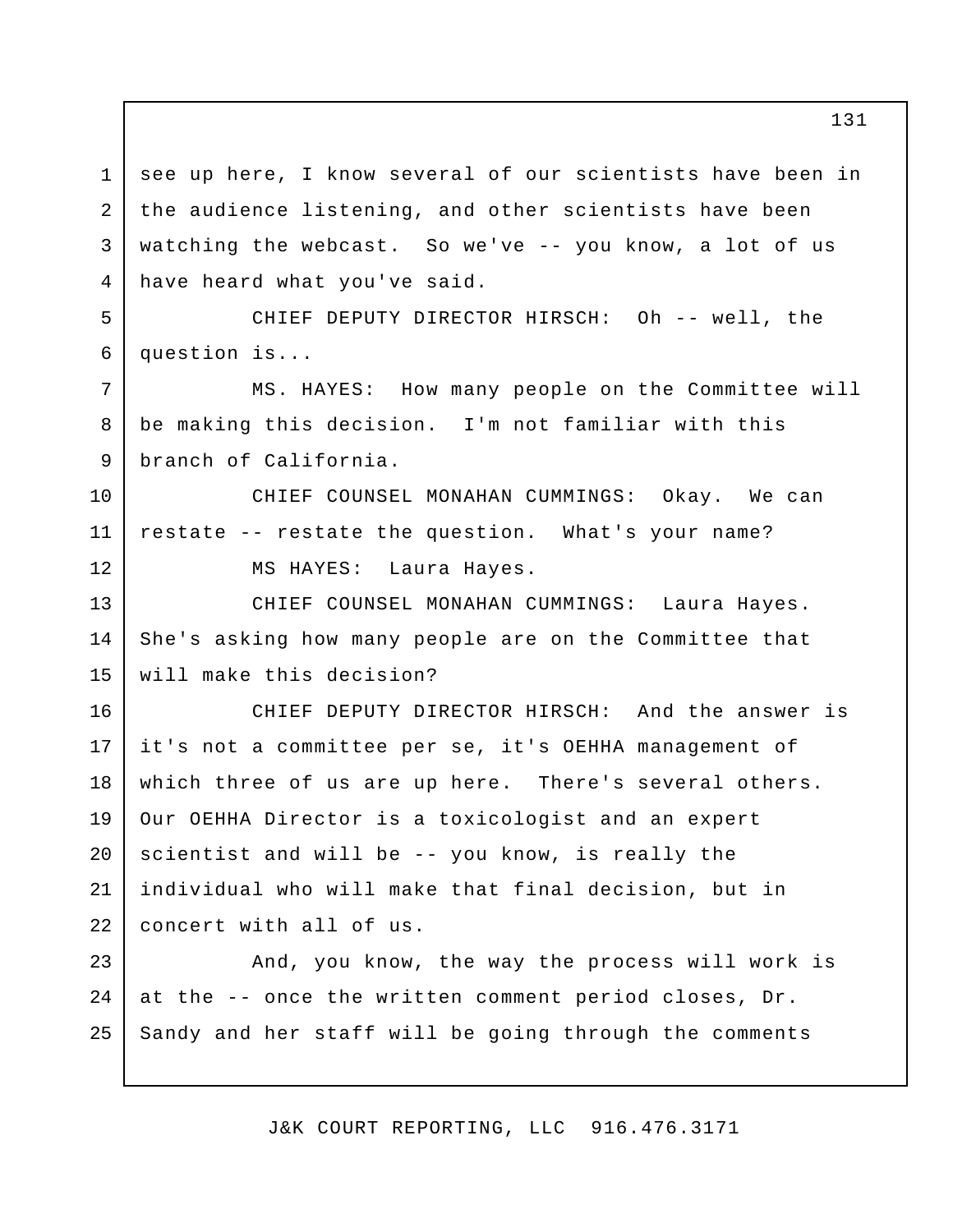that we got today and the written comments. And we're expecting a fairly high volume of them, and we'll go through and we'll make a decision as to whether -- as to whether we should change anything in the assessment or not. And if we make changes, there will be an additional public comment period. So if you're interested and haven't gotten on our listserve, you can go to our website and sign up for the listserve, and that's the best way to keep abreast of what's happening. 1 2 3 4 5 6 7 8 9

 So with that, you know, again our written comment period is open until 5:00 p.m. on June 21st, 2017. So there's two more weeks to submit written comments to us. And there you have two options for submitting them to us 10 11 12 13 14 electronically.

 You can either go to our website at <https://oehha.ca.gov/comments>, which, okay, is quite a mouthful, or you can send us comments via email at [p65public.comments@oehha.ca.gov](mailto:p65public.comments@oehha.ca.gov). And again our website has this information. And we would appreciate it if you put glyphosate NSRL in the subject line. 15 16 17 18 19 20

 Two other ways to get us comments would be to fax them to us at (916)323-2265, or you can snail mail hard copy comments, and they should be postmarked by June 21st. And you would send them to Esther Barajas-Ochoa, Regulations Coordinator at the Office of Environmental 21 22 23 24 25

J&K COURT REPORTING, LLC 916.476.3171

132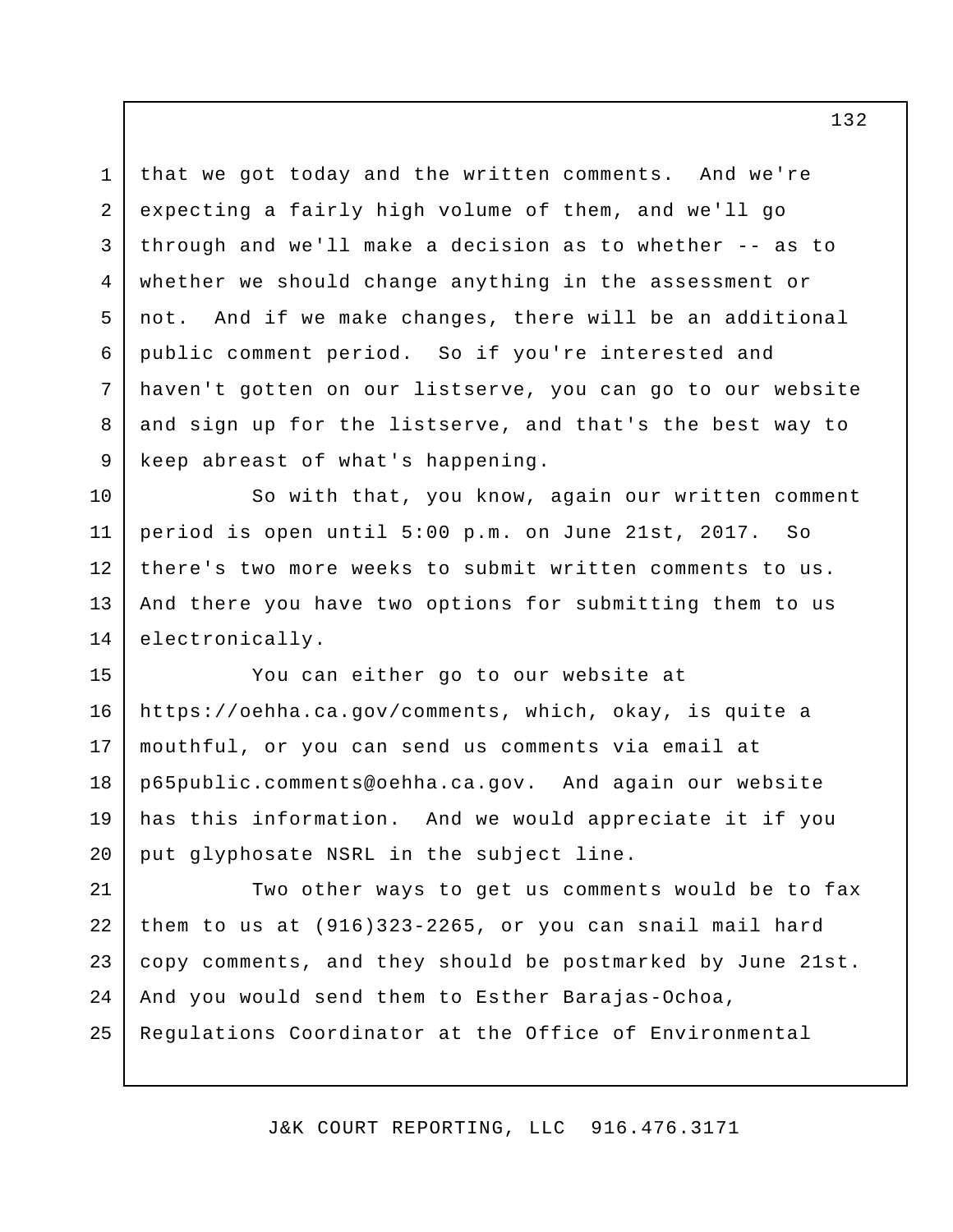Health Hazard Assessment, P.O. Box 4010, MS-12B, 1001 I Street, Sacramento, California, 95812. And again, that information is on our website and I obviously have it in writing here, if you'd like to come up and write it down. So again thank you very much for coming here. (Thereupon the California Office of Environmental Health Hazard Assessment public hearing adjourned at 4:49 p.m.)